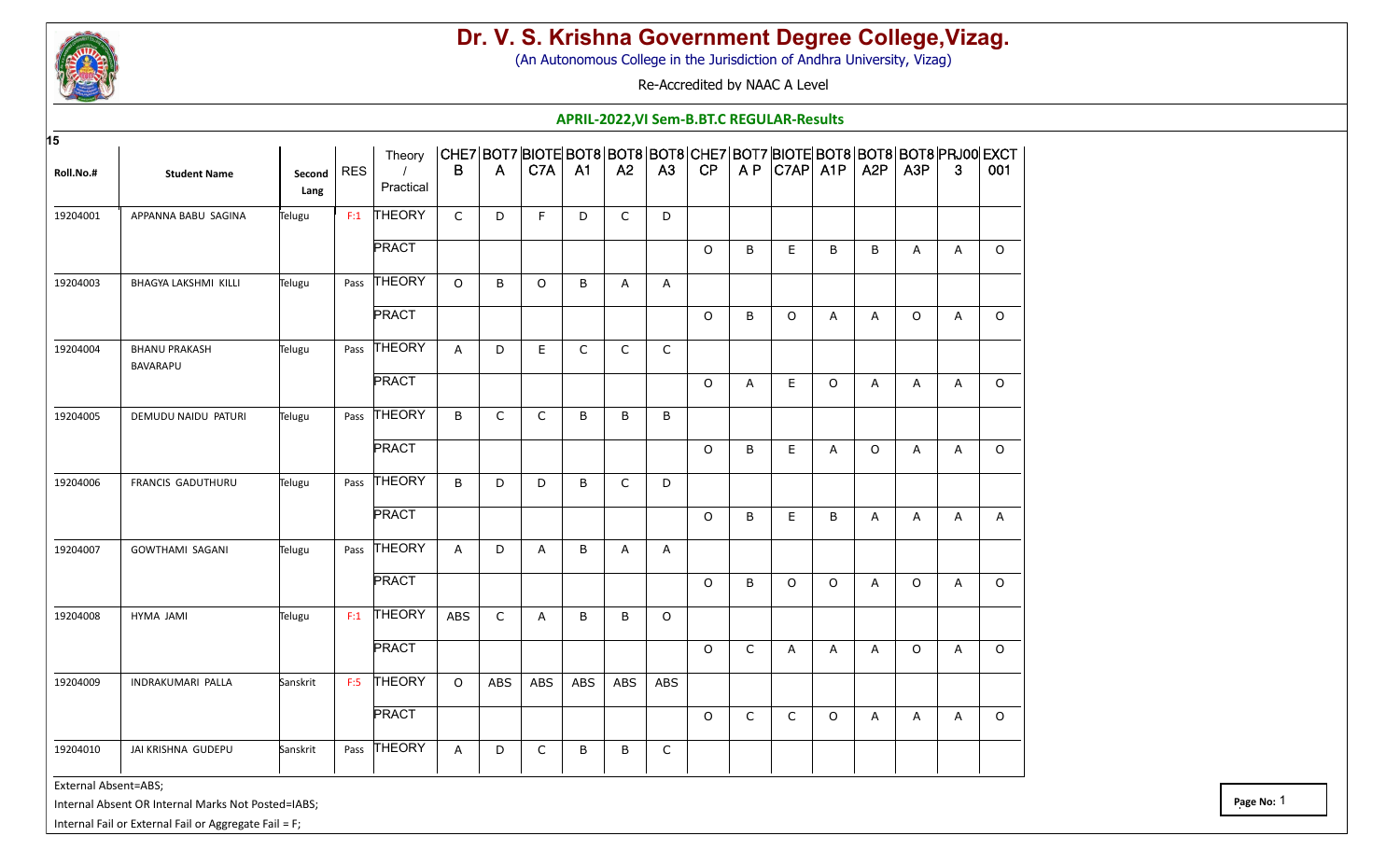

(An Autonomous College in the Jurisdiction of Andhra University, Vizag)

Re-Accredited by NAAC A Level

|          |                                          |          |                |              |              |                                                                          |             |              |              | APRIL-2022, VI Sem-B.BT.C REGULAR-Results |              |         |                   |                  |                  |         |         |
|----------|------------------------------------------|----------|----------------|--------------|--------------|--------------------------------------------------------------------------|-------------|--------------|--------------|-------------------------------------------|--------------|---------|-------------------|------------------|------------------|---------|---------|
|          |                                          |          |                |              |              | CHE7 BOT7 BIOTE BOT8 BOT8 BOT8 CHE7 BOT7 BIOTE BOT8 BOT8 BOT8 PRJ00 EXCT |             |              |              |                                           |              |         |                   |                  |                  |         |         |
|          |                                          |          |                | B            | A            | C7A                                                                      | <b>A1</b>   | A2           | A3           | CP                                        |              |         | $AP$ $C7AP$ $A1P$ | A <sub>2</sub> P | A <sub>3</sub> P | 3       | 001     |
| 19204010 | JAI KRISHNA GUDEPU                       | Sanskrit | Pass PRACT     |              |              |                                                                          |             |              |              | $\circ$                                   | $\mathsf{C}$ | E       | $\mathsf{C}$      | A                | A                | A       | $\circ$ |
| 19204011 | JOHN RAJU PURASAKARI                     | Telugu   | Pass THEORY    | $\mathsf{C}$ | D            | D                                                                        | B           | B            | D            |                                           |              |         |                   |                  |                  |         |         |
|          |                                          |          | <b>PRACT</b>   |              |              |                                                                          |             |              |              | $\circ$                                   | D            | E       | B                 | A                | A                | A       | $\circ$ |
| 19204012 | KARTHIK VADLAMURI                        | Telugu   | Pass THEORY    | B            | $\mathsf{C}$ | D                                                                        | D           | D            | $\mathsf C$  |                                           |              |         |                   |                  |                  |         |         |
|          |                                          |          | <b>PRACT</b>   |              |              |                                                                          |             |              |              | $\circ$                                   | $\mathsf{C}$ | B       | D                 | A                | Α                | $\circ$ | $\circ$ |
| 19204013 | <b>KEERTHI KAILA</b>                     | Sanskrit | Pass THEORY    | $\circ$      | A            | $\circ$                                                                  | A           | $\circ$      | $\circ$      |                                           |              |         |                   |                  |                  |         |         |
|          |                                          |          | <b>PRACT</b>   |              |              |                                                                          |             |              |              | $\circ$                                   | $\circ$      | O       | $\circ$           | B                | $\circ$          | $\circ$ | $\circ$ |
| 19204014 | <b>KIRAN KUMAR</b><br><b>AGATHAMBIDI</b> | Telugu   | Pass THEORY    | $\circ$      | B            | $\Omega$                                                                 | A           | B            | A            |                                           |              |         |                   |                  |                  |         |         |
|          |                                          |          | <b>PRACT</b>   |              |              |                                                                          |             |              |              | $\circ$                                   | $\circ$      | O       | A                 | A                | $\circ$          | $\circ$ | $\circ$ |
| 19204015 | LAVANYA VANDANA                          | Telugu   | THEORY<br>Pass | $\circ$      | B            | $\circ$                                                                  | Α           | $\circ$      | A            |                                           |              |         |                   |                  |                  |         |         |
|          |                                          |          | <b>PRACT</b>   |              |              |                                                                          |             |              |              | $\circ$                                   | D            | $\circ$ | B                 | A                | $\circ$          | $\circ$ | $\circ$ |
| 19204016 | MAHESWARI PALASI                         | Telugu   | Pass THEORY    | $\circ$      | $\mathsf{C}$ | A                                                                        | $\mathsf C$ | $\mathsf{A}$ | $\mathsf{A}$ |                                           |              |         |                   |                  |                  |         |         |
|          |                                          |          | <b>PRACT</b>   |              |              |                                                                          |             |              |              | $\circ$                                   | $\circ$      | $\circ$ | Α                 | A                | $\circ$          | A       | $\circ$ |
| 19204018 | <b>NITHIN KUMAR</b><br>THANGULA          | Telugu   | Pass THEORY    | B            | $\mathsf{C}$ | D                                                                        | D           | $\mathsf{C}$ | $\mathsf C$  |                                           |              |         |                   |                  |                  |         |         |
|          |                                          |          | <b>PRACT</b>   |              |              |                                                                          |             |              |              | $\circ$                                   | $\mathsf{C}$ | E.      | D                 | A                | A                | $\circ$ | $\circ$ |
| 19204019 | PADMA LEKKALA                            | Telugu   | Pass THEORY    | A            | A            | $\circ$                                                                  | A           | A            | Α            |                                           |              |         |                   |                  |                  |         |         |
|          |                                          |          | <b>PRACT</b>   |              |              |                                                                          |             |              |              | $\circ$                                   | D            | 0       | A                 | 0                | $\circ$          | A       | $\circ$ |

External Absent=ABS;

Internal Absent OR Internal Marks Not Posted=IABS;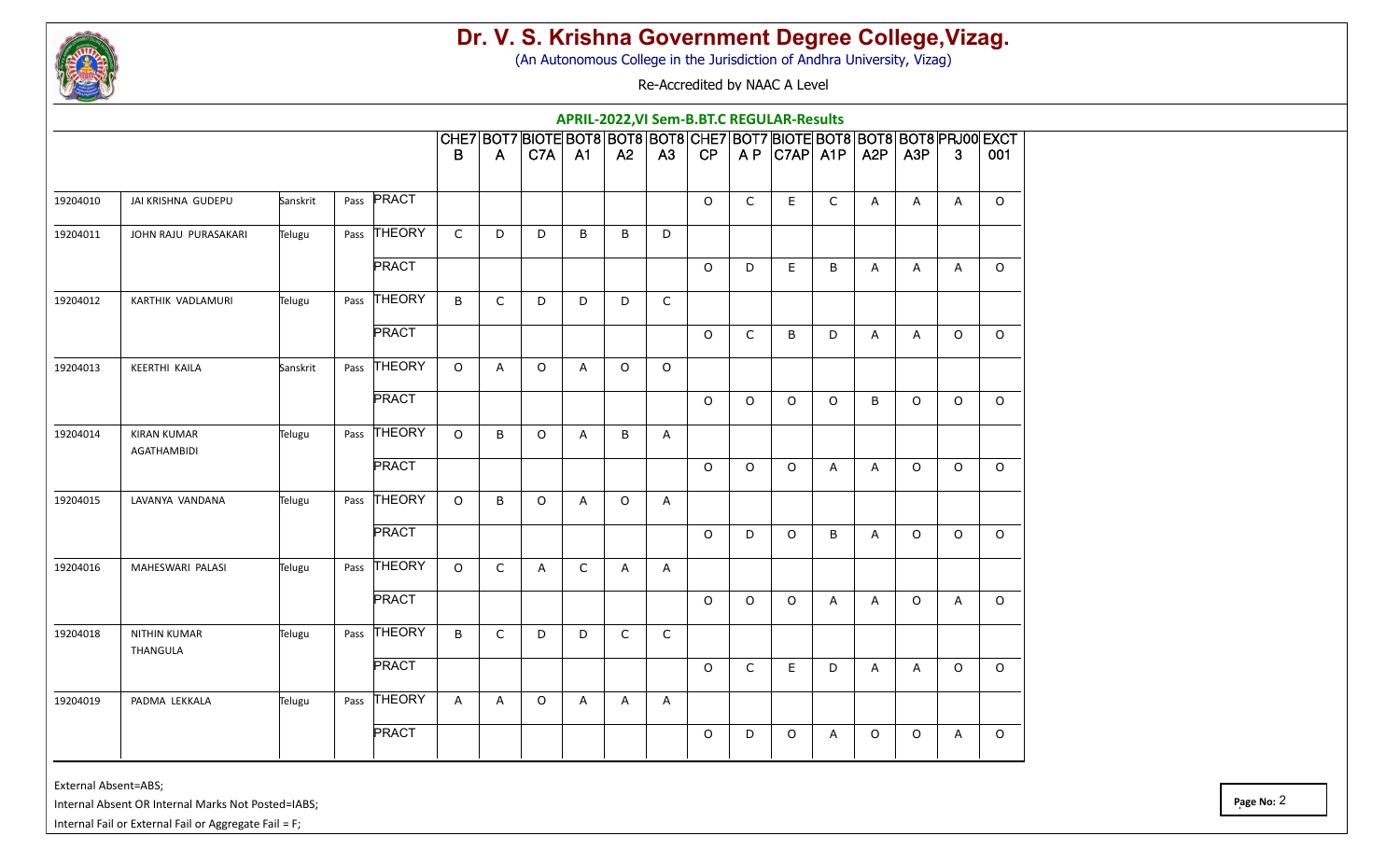

(An Autonomous College in the Jurisdiction of Andhra University, Vizag)

Re-Accredited by NAAC A Level

|          |                                          |          |     |              |                |              |                                                                          |                |              |                | APRIL-2022, VI Sem-B.BT.C REGULAR-Results |              |                   |         |                  |                  |                |          |
|----------|------------------------------------------|----------|-----|--------------|----------------|--------------|--------------------------------------------------------------------------|----------------|--------------|----------------|-------------------------------------------|--------------|-------------------|---------|------------------|------------------|----------------|----------|
|          |                                          |          |     |              |                |              | CHE7 BOT7 BIOTE BOT8 BOT8 BOT8 CHE7 BOT7 BIOTE BOT8 BOT8 BOT8 PRJ00 EXCT |                |              |                |                                           |              |                   |         |                  |                  |                |          |
|          |                                          |          |     |              | B              | A            | C7A                                                                      | A1             | A2           | A <sub>3</sub> | CP                                        |              | $AP$ $C7AP$ $A1P$ |         | A <sub>2</sub> P | A <sub>3</sub> P | 3              | 001      |
| 19204020 | PAVANI CHALLAPILLI                       | Telugu   |     | Pass THEORY  | $\Omega$       | A            | $\circ$                                                                  | $\overline{A}$ | B            | $\circ$        |                                           |              |                   |         |                  |                  |                |          |
|          |                                          |          |     | <b>PRACT</b> |                |              |                                                                          |                |              |                | $\circ$                                   | $\circ$      | $\circ$           | A       | $\circ$          | $\circ$          | $\circ$        | $\circ$  |
| 19204021 | PRAMOJ SIVASAI<br>CHAITANYA PADAL BALIJE | Telugu   | F:1 | THEORY       | A              | $\mathsf{C}$ | F.                                                                       | B              | B            | B              |                                           |              |                   |         |                  |                  |                |          |
|          |                                          |          |     | <b>PRACT</b> |                |              |                                                                          |                |              |                | $\circ$                                   | D            | O                 | A       | A                | $\circ$          | $\mathsf{A}$   | $\circ$  |
| 19204023 | SAI BHUPATHI                             | Telugu   |     | $F:1$ THEORY | $\mathsf{C}$   | C            | F.                                                                       | D              | $\mathsf{C}$ | C              |                                           |              |                   |         |                  |                  |                |          |
|          |                                          |          |     | <b>PRACT</b> |                |              |                                                                          |                |              |                | $\circ$                                   | $\mathsf C$  | B                 | B       | A                | A                | A              | $\circ$  |
| 19204024 | SAI PRAVEEN NETHETI                      | Telugu   | F:1 | THEORY       | $\mathsf{A}$   | D            | F.                                                                       | $\mathsf{C}$   | $\mathsf{C}$ | $\mathsf{C}$   |                                           |              |                   |         |                  |                  |                |          |
|          |                                          |          |     | <b>PRACT</b> |                |              |                                                                          |                |              |                | $\circ$                                   | $\mathsf C$  | A                 | B       | B                | $\overline{A}$   | A              | $\circ$  |
| 19204025 | SAIKIRAN VANNALA                         | Telugu   | F:1 | THEORY       | $\overline{A}$ | $\mathsf C$  | F                                                                        | D              | $\mathsf C$  | $\sf B$        |                                           |              |                   |         |                  |                  |                |          |
|          |                                          |          |     | <b>PRACT</b> |                |              |                                                                          |                |              |                | $\circ$                                   | $\mathsf{C}$ | A                 | B       | A                | Α                | A              | $\circ$  |
| 19204026 | SARASWATHI THAGGI                        | Telugu   | F:1 | THEORY       | B              | D            | F                                                                        | $\mathsf{C}$   | $\mathsf{C}$ | B              |                                           |              |                   |         |                  |                  |                |          |
|          |                                          |          |     | <b>PRACT</b> |                |              |                                                                          |                |              |                | $\circ$                                   | D            | O                 | $\sf B$ | A                | $\circ$          | A              | $\circ$  |
| 19204027 | SATISH KUMAR<br>VARAPULA                 | Telugu   |     | Pass THEORY  | $\mathsf{C}$   | D            | E.                                                                       | D              | B            | C              |                                           |              |                   |         |                  |                  |                |          |
|          |                                          |          |     | <b>PRACT</b> |                |              |                                                                          |                |              |                | $\circ$                                   | D            | E.                | B       | B                | $\circ$          | $\overline{A}$ | $\circ$  |
| 19204028 | SIRISHA POTTI                            | Sanskrit |     | Pass THEORY  | $\circ$        | A            | $\mathsf{C}$                                                             | $\mathsf{C}$   | B            | $\sf B$        |                                           |              |                   |         |                  |                  |                |          |
|          |                                          |          |     | <b>PRACT</b> |                |              |                                                                          |                |              |                | $\circ$                                   | $\circ$      | $\circ$           | A       | $\circ$          | $\circ$          | $\mathsf{A}$   | $\Omega$ |
| 19204029 | SRAVANI BANGARU                          | Telugu   |     | Pass THEORY  | A              | A            | B                                                                        | C              | B            | $\mathsf C$    |                                           |              |                   |         |                  |                  |                |          |

External Absent=ABS;

Internal Absent OR Internal Marks Not Posted=IABS;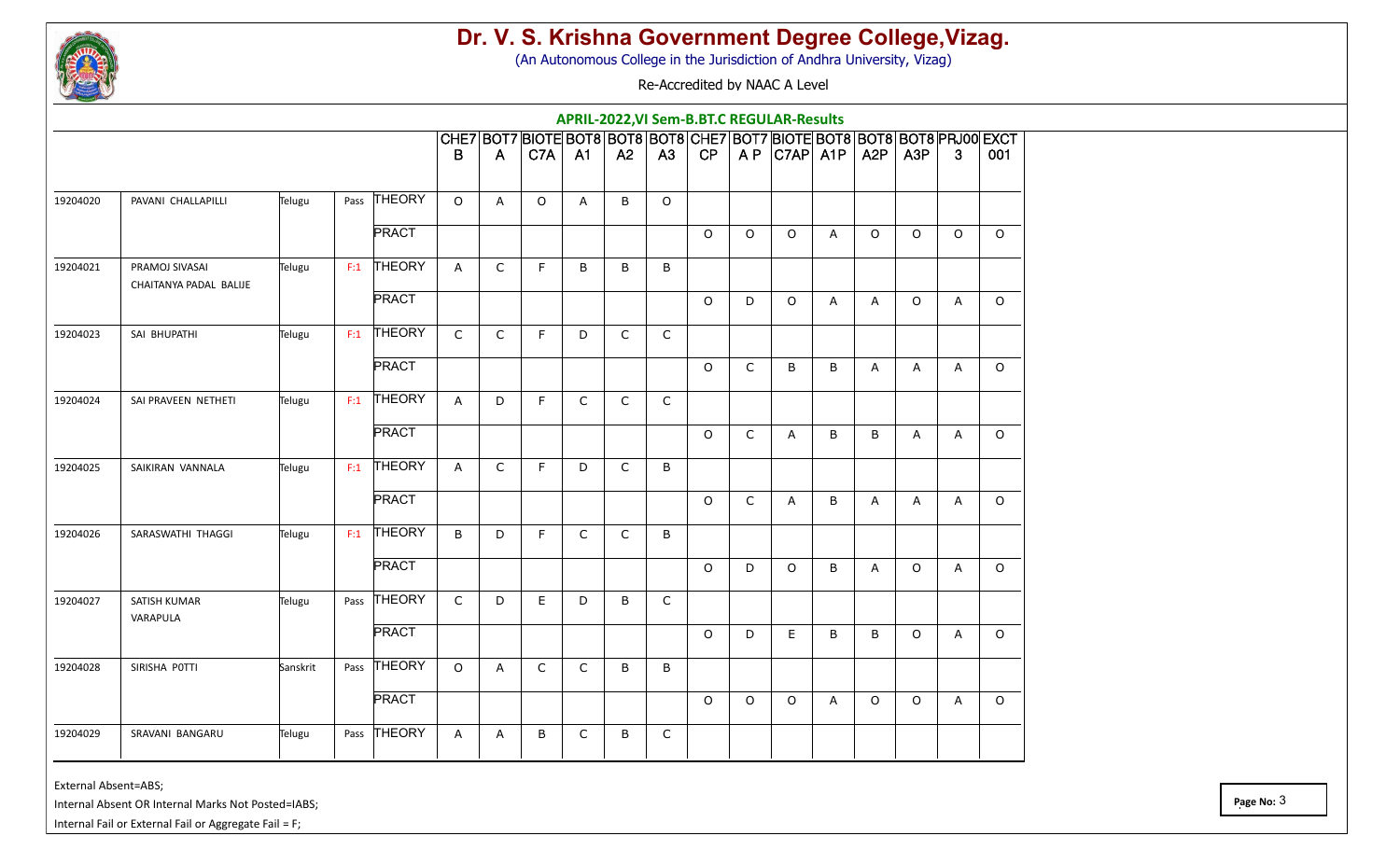

(An Autonomous College in the Jurisdiction of Andhra University, Vizag)

Re-Accredited by NAAC A Level

|          |                            |          |      |               |              |              |              |              |              |    |          |          | APRIL-2022, VI Sem-B.BT.C REGULAR-Results                                                     |              |                  |                  |              |         |
|----------|----------------------------|----------|------|---------------|--------------|--------------|--------------|--------------|--------------|----|----------|----------|-----------------------------------------------------------------------------------------------|--------------|------------------|------------------|--------------|---------|
|          |                            |          |      |               | B            | A            | C7A          | A1           | A2           | A3 | CP       |          | CHE7 BOT7 BIOTE BOT8 BOT8 BOT8 CHE7 BOT7 BIOTE BOT8 BOT8 BOT8 PRJ00 EXCT<br>$AP$ $ C7AP $ A1P |              | A <sub>2</sub> P | A <sub>3</sub> P | 3            | 001     |
| 19204029 | SRAVANI BANGARU            | Telugu   |      | Pass PRACT    |              |              |              |              |              |    | $\Omega$ | $\circ$  | $\circ$                                                                                       | $\mathsf{A}$ | $\circ$          | $\circ$          | A            | $\circ$ |
| 19204030 | SRINU MURUKUTHI            | Telugu   |      | Pass THEORY   | B            | C            | E            | D            | B            | C  |          |          |                                                                                               |              |                  |                  |              |         |
|          |                            |          |      | <b>PRACT</b>  |              |              |              |              |              |    | $\Omega$ | D        | E                                                                                             | B            | $\mathsf{C}$     | Α                | $\circ$      | $\circ$ |
| 19204031 | SRINUVAS KIMUDU            | Telugu   |      | Pass THEORY   | B            | D            | E            | D            | $\mathsf{C}$ | D  |          |          |                                                                                               |              |                  |                  |              |         |
|          |                            |          |      | <b>PRACT</b>  |              |              |              |              |              |    | $\Omega$ | D        | E.                                                                                            | $\mathsf{C}$ | B                | A                | $\mathsf{A}$ | $\circ$ |
| 19204032 | SUBRAMANYAM BATHIRI        | Telugu   | Pass | <b>THEORY</b> | $\mathsf{C}$ | D            | E            | D            | D            | D  |          |          |                                                                                               |              |                  |                  |              |         |
|          |                            |          |      | <b>PRACT</b>  |              |              |              |              |              |    | $\circ$  | D        | E                                                                                             | B            | $\mathsf{C}$     | A                | $\circ$      | $\circ$ |
| 19204033 | SUNEETHA SAMALA            | Telugu   | Pass | <b>THEORY</b> | $\circ$      | B            | A            | $\mathsf{C}$ | $\sf B$      | B  |          |          |                                                                                               |              |                  |                  |              |         |
|          |                            |          |      | <b>PRACT</b>  |              |              |              |              |              |    | $\circ$  | $\circ$  | Α                                                                                             | B            | B                | $\circ$          | A            | $\circ$ |
| 19204034 | <b>TRIVENI PILLA</b>       | Sanskrit |      | Pass THEORY   | $\circ$      | D            | $\mathsf{C}$ | B            | B            | A  |          |          |                                                                                               |              |                  |                  |              |         |
|          |                            |          |      | <b>PRACT</b>  |              |              |              |              |              |    | $\Omega$ | C        | $\circ$                                                                                       | B            | A                | $\circ$          | A            | $\circ$ |
| 19204035 | <b>UDAY KIRAN TALARI</b>   | Sanskrit | Pass | THEORY        | B            | $\mathsf{C}$ | C            | D            | $\mathsf{C}$ | C  |          |          |                                                                                               |              |                  |                  |              |         |
|          |                            |          |      | <b>PRACT</b>  |              |              |              |              |              |    | $\Omega$ | $\Omega$ | $\circ$                                                                                       | A            | B                | $\Omega$         | A            | $\circ$ |
| 19204036 | VASUDHA SHARMA<br>VELAMURI | Hindi    |      | Pass THEORY   | $\circ$      | A            | A            | $\circ$      | $\mathsf{A}$ | A  |          |          |                                                                                               |              |                  |                  |              |         |
|          |                            |          |      | <b>PRACT</b>  |              |              |              |              |              |    | $\circ$  | $\circ$  | $\circ$                                                                                       | A            | A                | $\circ$          | $\circ$      | $\circ$ |
|          |                            |          |      |               |              |              |              |              |              |    |          |          |                                                                                               |              |                  |                  |              |         |

External Absent=ABS;

Internal Absent OR Internal Marks Not Posted=IABS;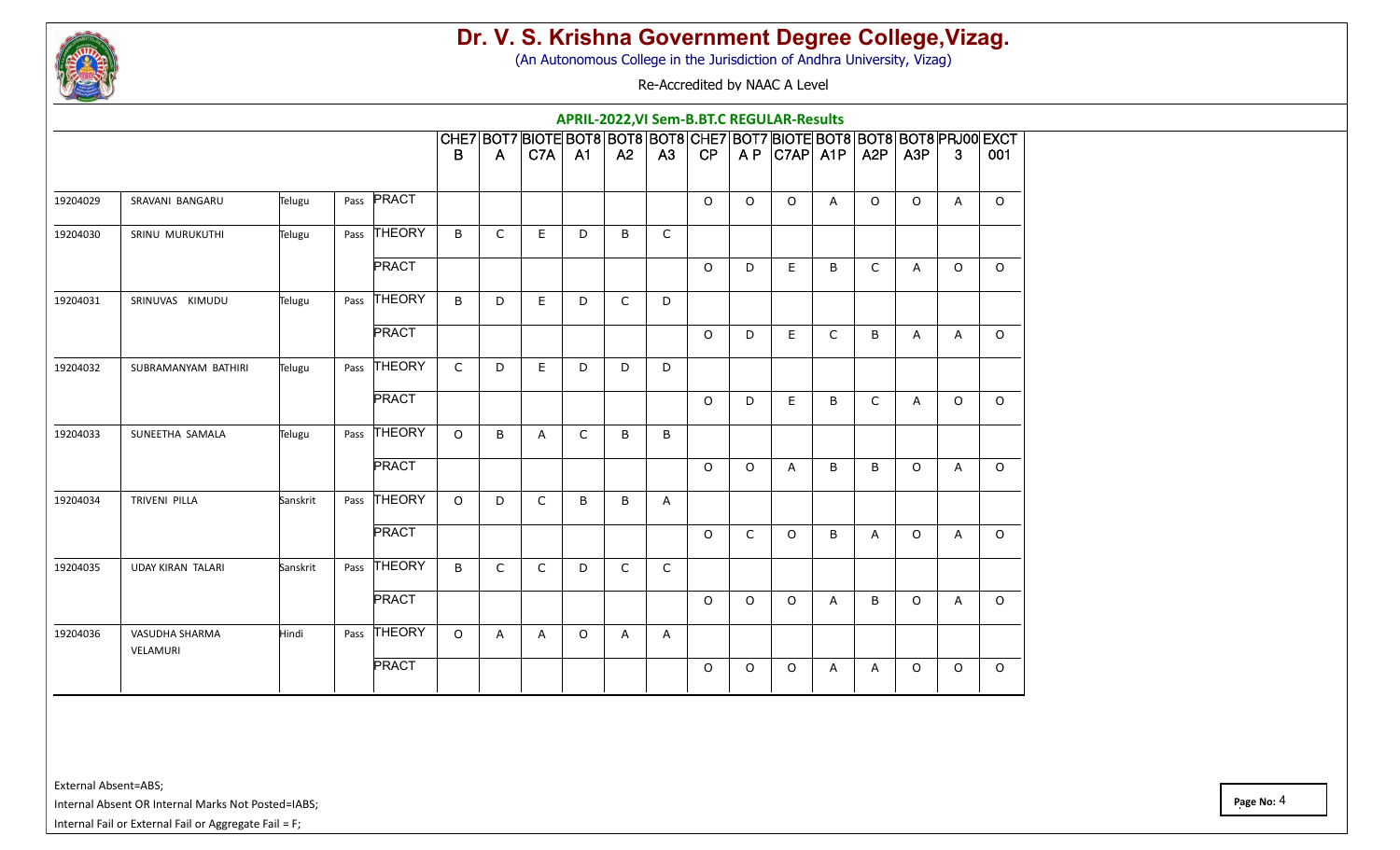

(An Autonomous College in the Jurisdiction of Andhra University, Vizag)

Re-Accredited by NAAC A Level

|           |                       |                |            |                     |                  |           |         | APRIL-2022, VI Sem-BCOM - EM REGULAR-Results |             |             |             |
|-----------|-----------------------|----------------|------------|---------------------|------------------|-----------|---------|----------------------------------------------|-------------|-------------|-------------|
| Roll.No.# | <b>Student Name</b>   | Second<br>Lang | <b>RES</b> | Theory<br>Practical | <b>MRKT</b><br>G | <b>MA</b> |         | MFS ADTG FS PRJ00 EXCT                       |             | 3           | 001         |
| 19331001  | AMRUTHA LANKA         | Telugu         | Pass       | THEORY              | $\circ$          | $\circ$   | $\circ$ | B                                            | Α           |             |             |
|           |                       |                |            | <b>PRACT</b>        |                  |           |         |                                              |             | $\circ$     | $\circ$     |
| 19331002  | ANNA KUMARI KIMUDU    | Telugu         | Pass       | <b>THEORY</b>       | $\circ$          | Α         | $\circ$ | B                                            | Α           |             |             |
|           |                       |                |            | <b>PRACT</b>        |                  |           |         |                                              |             | $\circ$     | $\circ$     |
| 19331003  | APPALA RAJU ALABANI   | Telugu         | Pass       | <b>THEORY</b>       | A                | B         | A       | B                                            | $\mathsf C$ |             |             |
|           |                       |                |            | <b>PRACT</b>        |                  |           |         |                                              |             | $\circ$     | O           |
| 19331004  | APPALA RAJU MANTHINA  | Telugu         | Pass       | <b>THEORY</b>       | A                | A         | A       | $\mathsf{C}$                                 | $\sf B$     |             |             |
|           |                       |                |            | <b>PRACT</b>        |                  |           |         |                                              |             | $\circ$     | O           |
| 19331006  | BHARATH KUMAR PALIKI  | Telugu         | Pass       | <b>THEORY</b>       | $\mathsf{A}$     | Α         | $\circ$ | B                                            | B           |             |             |
|           |                       |                |            | <b>PRACT</b>        |                  |           |         |                                              |             | $\mathsf O$ | O           |
| 19331007  | <b>BHARATHI PAGI</b>  | Telugu         | Pass       | <b>THEORY</b>       | $\circ$          | Α         | $\circ$ | B                                            | A           |             |             |
|           |                       |                |            | <b>PRACT</b>        |                  |           |         |                                              |             | O           | O           |
| 19331008  | <b>BHUMIKA VALLA</b>  | Sanskrit       | Pass       | <b>THEORY</b>       | $\circ$          | Α         | $\circ$ | B                                            | Α           |             |             |
|           |                       |                |            | <b>PRACT</b>        |                  |           |         |                                              |             | $\circ$     | $\mathsf O$ |
| 19331009  | CHAKRAVARTHI SAVARA   | Telugu         | Pass       | <b>THEORY</b>       | $\mathsf{A}$     | B         | B       | B                                            | B           |             |             |
|           |                       |                |            | <b>PRACT</b>        |                  |           |         |                                              |             | $\Omega$    | $\circ$     |
| 19331010  | <b>CHANDINI SHAIK</b> | Sanskrit       | Pass       | <b>THEORY</b>       | $\circ$          | A         | $\circ$ | A                                            | B           |             |             |

External Absent=ABS;

Internal Absent OR Internal Marks Not Posted=IABS;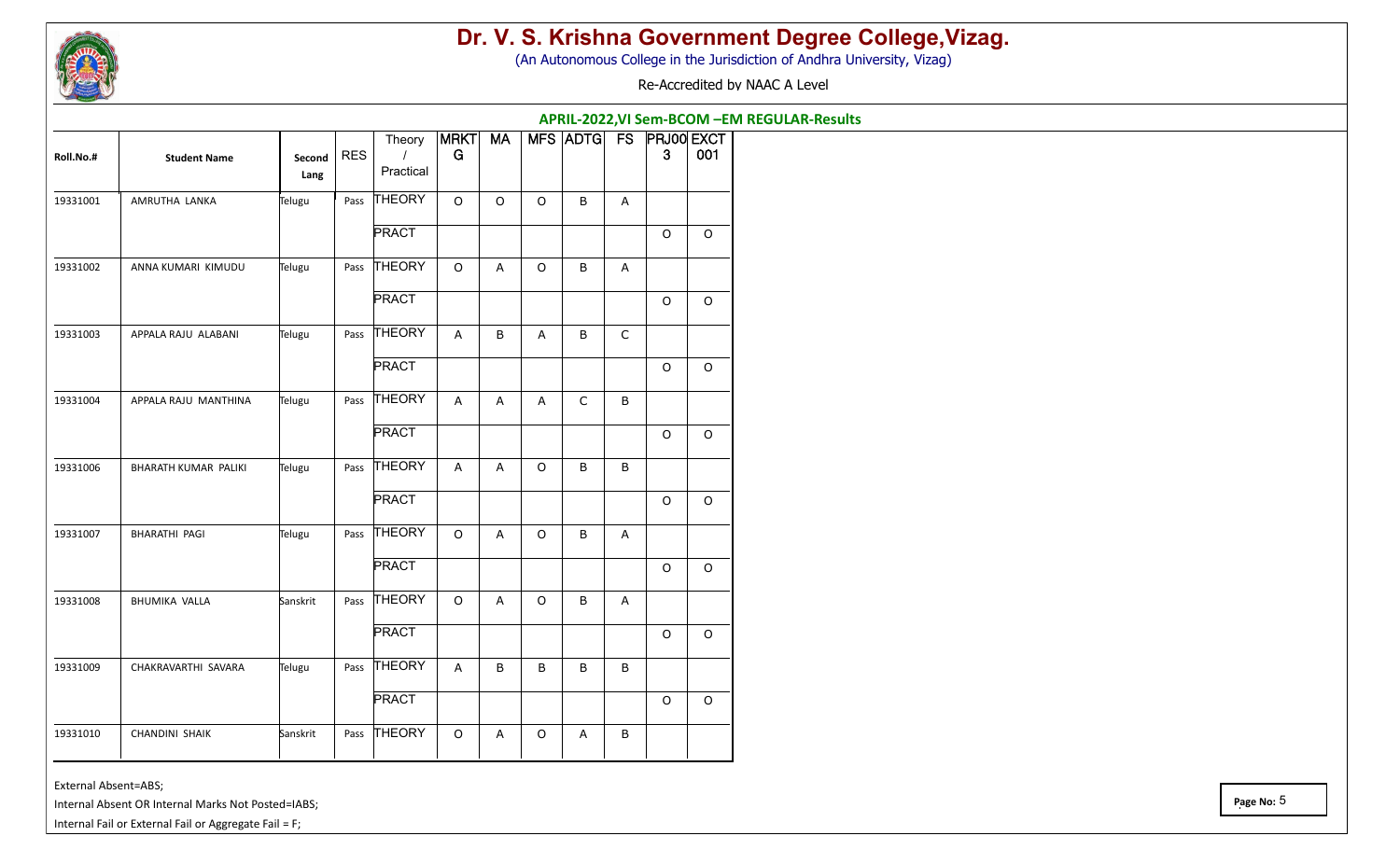

÷.

 $\overline{\phantom{0}}$ 

 $\overline{\phantom{0}}$ 

 $\overline{\phantom{0}}$ 

÷.

#### **Dr. V. S. Krishna Government Degree College,Vizag.**

(An Autonomous College in the Jurisdiction of Andhra University, Vizag)

Re-Accredited by NAAC A Level

**APRIL-2022,VI Sem-BCOM –EM REGULAR-Results**

|          |                                |          |      |               | MRKT<br>G                 | <b>MA</b>      |         |                           |              | MFS ADTG FS PRJ00 EXCT<br>3 | 001      |
|----------|--------------------------------|----------|------|---------------|---------------------------|----------------|---------|---------------------------|--------------|-----------------------------|----------|
| 19331010 | <b>CHANDINI SHAIK</b>          | Sanskrit |      | Pass PRACT    |                           |                |         |                           |              | $\Omega$                    | $\circ$  |
| 19331011 | CHARITHA PANIGRAHI             | Hindi    |      | Pass THEORY   | $\mathsf O$               | A              | $\circ$ | A                         | A            |                             |          |
|          |                                |          |      | <b>PRACT</b>  |                           |                |         |                           |              | $\circ$                     | $\circ$  |
| 19331012 | DAKSHAYANI BODIREDLA           | Sanskrit |      | Pass THEORY   | $\circ$                   | A              | $\circ$ | B                         | $\mathsf{A}$ |                             |          |
|          |                                |          |      | <b>PRACT</b>  |                           |                |         |                           |              | $\circ$                     | $\circ$  |
| 19331013 | DAYAMAYUDU MASADI              | Telugu   | Pass | <b>THEORY</b> | $\mathsf O$               | $\circ$        | $\circ$ | B                         | A            |                             |          |
|          |                                |          |      | <b>PRACT</b>  |                           |                |         |                           |              | $\Omega$                    | $\circ$  |
| 19331014 | DEVAKI DIPPALA                 | Telugu   | Pass | <b>THEORY</b> | $\circ$                   | $\circ$        | $\circ$ | A                         | A            |                             |          |
|          |                                |          |      | <b>PRACT</b>  |                           |                |         |                           |              | $\Omega$                    | $\circ$  |
| 19331015 | DEVI AGRAVARAPU                | Sanskrit | Pass | <b>THEORY</b> | $\circ$                   | A              | $\circ$ | A                         | A            |                             |          |
|          |                                |          |      | <b>PRACT</b>  |                           |                |         |                           |              | $\circ$                     | $\circ$  |
| 19331016 | <b>DEVI ALLAPU</b>             | Telugu   | Pass | THEORY        | $\mathsf O$               | A              | A       | B                         | A            |                             |          |
|          |                                |          |      | <b>PRACT</b>  |                           |                |         |                           |              | $\Omega$                    | $\Omega$ |
| 19331017 | DHANALAKSHMI<br><b>GUMMALA</b> | Telugu   | Pass | <b>THEORY</b> | $\boldsymbol{\mathsf{A}}$ | $\overline{A}$ | $\circ$ | $\boldsymbol{\mathsf{A}}$ | B            |                             |          |
|          |                                |          |      | <b>PRACT</b>  |                           |                |         |                           |              | $\Omega$                    | $\Omega$ |
| 19331018 | DIVYA MEESALA                  | Telugu   | Pass | <b>THEORY</b> | $\circ$                   | $\circ$        | $\circ$ | A                         | $\circ$      |                             |          |
|          |                                |          |      | PRACT         |                           |                |         |                           |              | $\mathsf O$                 | $\circ$  |
|          |                                |          |      |               |                           |                |         |                           |              |                             |          |

External Absent=ABS;

Internal Absent OR Internal Marks Not Posted=IABS;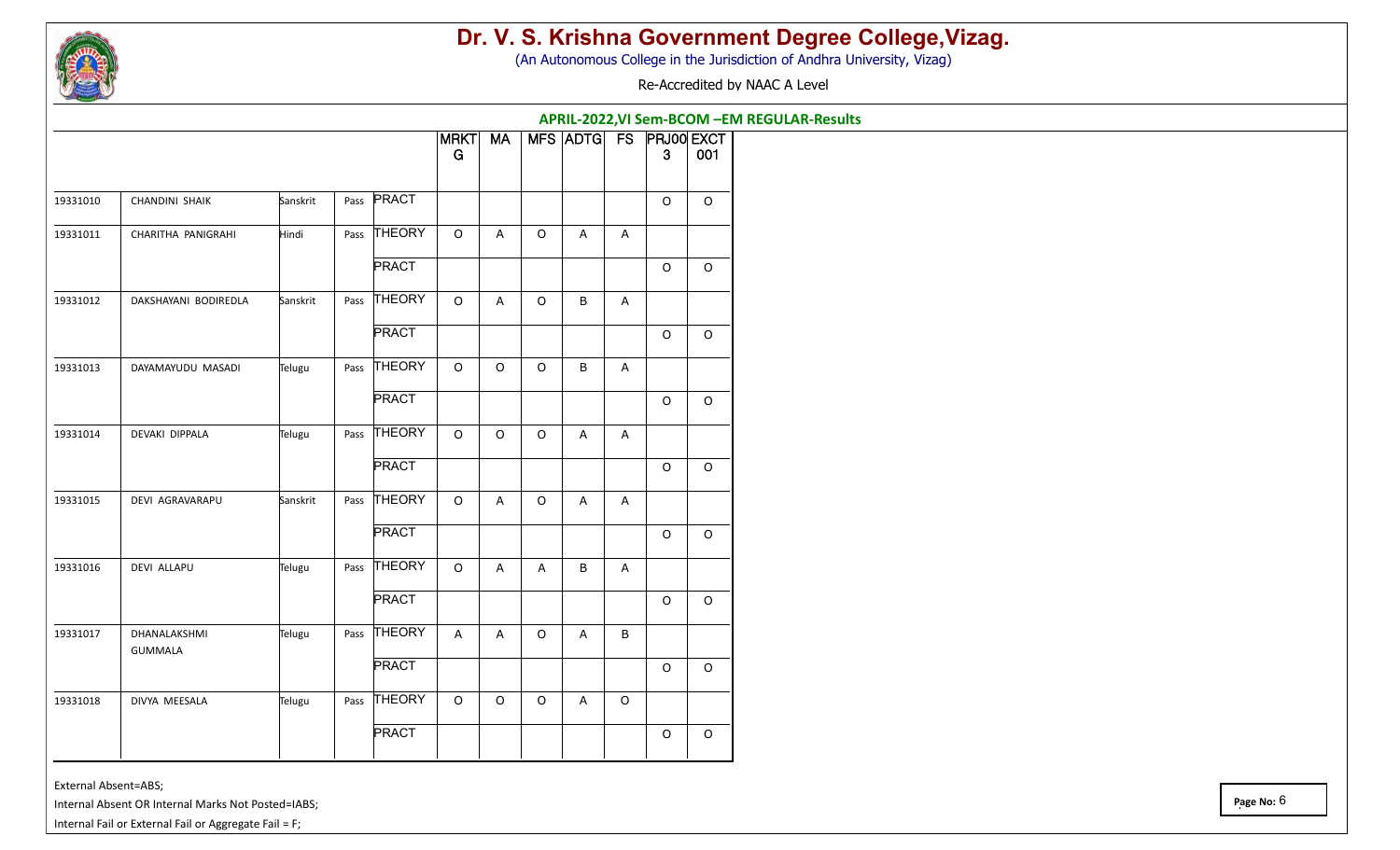

(An Autonomous College in the Jurisdiction of Andhra University, Vizag)

Re-Accredited by NAAC A Level

|          |                       |          |      |               |                  |             |                           |              |                           | APRIL-2022, VI Sem-BCOM - EM REGULAR-Results |             |
|----------|-----------------------|----------|------|---------------|------------------|-------------|---------------------------|--------------|---------------------------|----------------------------------------------|-------------|
|          |                       |          |      |               | <b>MRKT</b><br>G | <b>MA</b>   |                           |              |                           | MFS ADTG FS PRJ00 EXCT<br>3                  | 001         |
| 19331019 | DIVYA KATTA           | Telugu   | Pass | THEORY        | A                | A           | $\circ$                   | B            | $\mathsf{C}$              |                                              |             |
|          |                       |          |      | <b>PRACT</b>  |                  |             |                           |              |                           | $\mathsf O$                                  | $\mathsf O$ |
| 19331020 | DIVYA SRI PEDADA      | Sanskrit | Pass | THEORY        | $\mathsf O$      | $\mathsf O$ | $\mathsf O$               | A            | $\circ$                   |                                              |             |
|          |                       |          |      | <b>PRACT</b>  |                  |             |                           |              |                           | $\circ$                                      | $\mathsf O$ |
| 19331021 | ESWAR CHINNAM         | Sanskrit | Pass | <b>THEORY</b> | А                | А           | Α                         | $\mathsf{C}$ | $\mathsf C$               |                                              |             |
|          |                       |          |      | <b>PRACT</b>  |                  |             |                           |              |                           | $\circ$                                      | $\mathsf O$ |
| 19331022 | <b>GANESH KIKKARA</b> | Telugu   | Pass | THEORY        | $\overline{A}$   | B           | $\boldsymbol{\mathsf{A}}$ | B            | B                         |                                              |             |
|          |                       |          |      | <b>PRACT</b>  |                  |             |                           |              |                           | $\circ$                                      | $\mathsf O$ |
| 19331023 | GANESH VANTAKULA      | Telugu   | Pass | THEORY        | $\overline{A}$   | A           | $\mathsf O$               | B            | Α                         |                                              |             |
|          |                       |          |      | <b>PRACT</b>  |                  |             |                           |              |                           | $\circ$                                      | $\mathsf O$ |
| 19331024 | HARSHITA KUSUMANCHI   | Telugu   | Pass | THEORY        | $\circ$          | A           | $\mathsf O$               | A            | A                         |                                              |             |
|          |                       |          |      | <b>PRACT</b>  |                  |             |                           |              |                           | $\circ$                                      | $\circ$     |
| 19331025 | HEMAGIRI DWARAPURI    | Sanskrit | Pass | <b>THEORY</b> | $\circ$          | A           | $\mathsf O$               | B            | $\boldsymbol{\mathsf{A}}$ |                                              |             |
|          |                       |          |      | <b>PRACT</b>  |                  |             |                           |              |                           | $\circ$                                      | $\mathsf O$ |
| 19331026 | ISWARYA MADDI         | Sanskrit | Pass | THEORY        | Α                | B           | Α                         | B            | B                         |                                              |             |
|          |                       |          |      | <b>PRACT</b>  |                  |             |                           |              |                           | $\mathsf O$                                  | $\mathsf O$ |
| 19331027 | JAGADEESH PILLI       | Telugu   | Pass | THEORY        | A                | B           | А                         | C            | $\mathsf C$               |                                              |             |

External Absent=ABS;

Internal Absent OR Internal Marks Not Posted=IABS;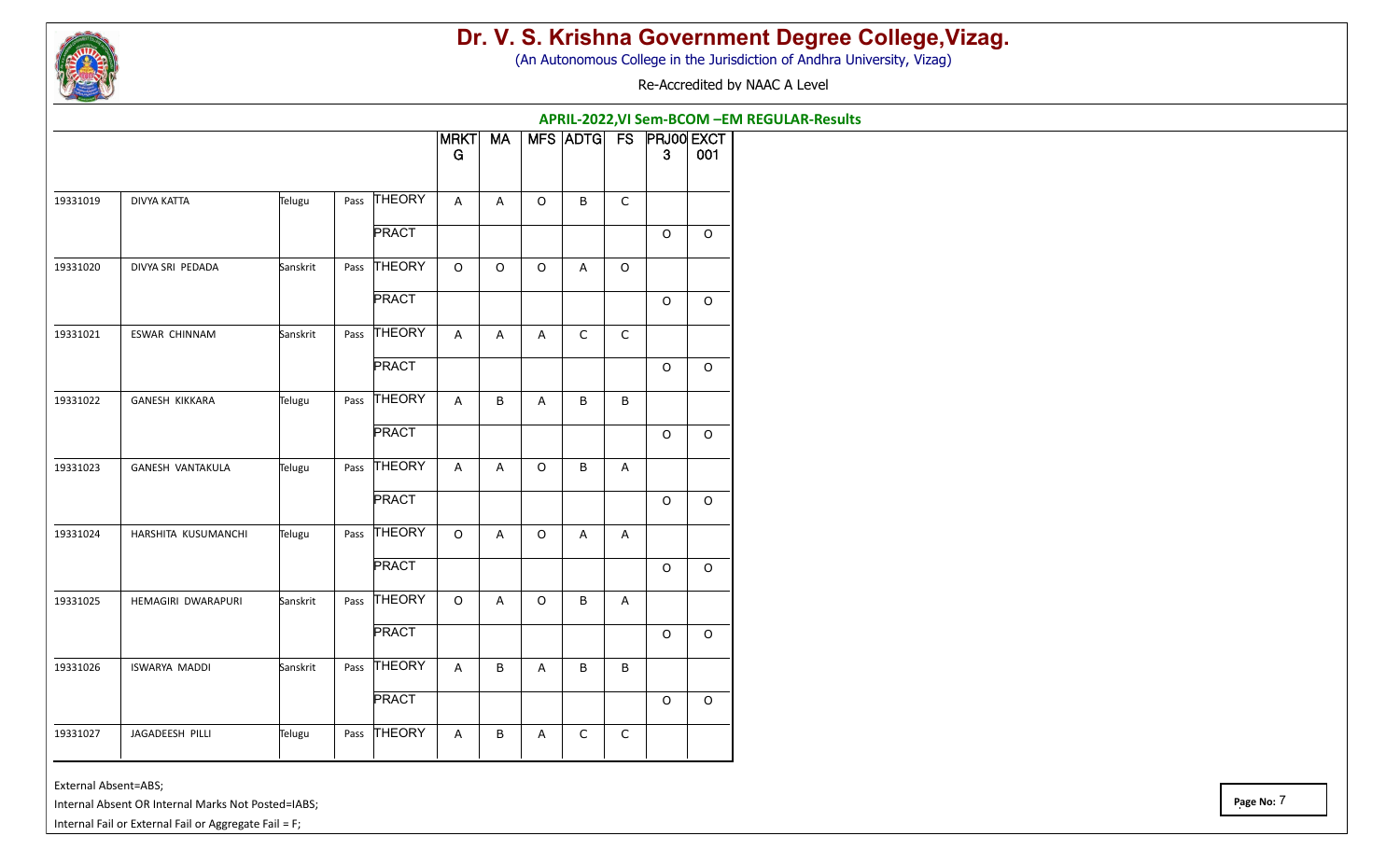

(An Autonomous College in the Jurisdiction of Andhra University, Vizag)

Re-Accredited by NAAC A Level

**APRIL-2022,VI Sem-BCOM –EM REGULAR-Results**

|          |                                     |          |      |               | <b>MRKT</b><br>G          | <b>MA</b>                 |                           | MFS ADTG       | <b>FS</b> | <b>PRJ00 EXCT</b><br>$\mathbf{3}$ | 001         |
|----------|-------------------------------------|----------|------|---------------|---------------------------|---------------------------|---------------------------|----------------|-----------|-----------------------------------|-------------|
| 19331027 | JAGADEESH PILLI                     | Telugu   | Pass | PRACT         |                           |                           |                           |                |           | $\circ$                           | $\circ$     |
| 19331028 | JAYA SREE LAKSHMI<br>KARRI          | Telugu   |      | Pass THEORY   | $\mathsf O$               | $\overline{A}$            | $\circ$                   | $\overline{A}$ | $\circ$   |                                   |             |
|          |                                     |          |      | <b>PRACT</b>  |                           |                           |                           |                |           | $\Omega$                          | $\Omega$    |
| 19331029 | <b>JHANSI DURGA</b><br>PASUPULETI   | Telugu   |      | Pass THEORY   | $\circ$                   | $\overline{A}$            | $\mathsf O$               | $\mathsf{A}$   | A         |                                   |             |
|          |                                     |          |      | <b>PRACT</b>  |                           |                           |                           |                |           | $\circ$                           | $\circ$     |
| 19331030 | KALYAN PETRUM                       | Telugu   | Pass | THEORY        | $\mathsf C$               | $\mathsf C$               | A                         | $\mathsf C$    | D         |                                   |             |
|          |                                     |          |      | <b>PRACT</b>  |                           |                           |                           |                |           | $\Omega$                          | $\Omega$    |
| 19331031 | KALYANI LOTHA                       | Sanskrit | Pass | THEORY        | A                         | $\boldsymbol{\mathsf{A}}$ | A                         | B              | B         |                                   |             |
|          |                                     |          |      | <b>PRACT</b>  |                           |                           |                           |                |           | $\mathsf O$                       | $\circ$     |
| 19331032 | KARTHIK NARAVA                      | Telugu   | F:1  | <b>THEORY</b> | $\boldsymbol{\mathsf{A}}$ | $\sf B$                   | $\boldsymbol{\mathsf{A}}$ | B              | F         |                                   |             |
|          |                                     |          |      | <b>PRACT</b>  |                           |                           |                           |                |           | $\mathsf O$                       | $\circ$     |
| 19331033 | KAVITHA DODDI                       | Sanskrit | Pass | <b>THEORY</b> | A                         | $\boldsymbol{\mathsf{A}}$ | $\mathsf O$               | B              | A         |                                   |             |
|          |                                     |          |      | <b>PRACT</b>  |                           |                           |                           |                |           | $\circ$                           | $\Omega$    |
| 19331035 | LAHARI KOPPADA                      | Telugu   |      | Pass THEORY   | $\circ$                   | $\overline{A}$            | $\circ$                   | $\circ$        | A         |                                   |             |
|          |                                     |          |      | <b>PRACT</b>  |                           |                           |                           |                |           | $\circ$                           | $\circ$     |
| 19331036 | LAKSHMI PARVATHI<br><b>BADNAINI</b> | Telugu   |      | Pass THEORY   | $\mathsf O$               | $\boldsymbol{\mathsf{A}}$ | $\mathsf O$               | A              | A         |                                   |             |
|          |                                     |          |      | <b>PRACT</b>  |                           |                           |                           |                |           | $\mathsf O$                       | $\mathsf O$ |
|          |                                     |          |      |               |                           |                           |                           |                |           |                                   |             |

External Absent=ABS;

Internal Absent OR Internal Marks Not Posted=IABS;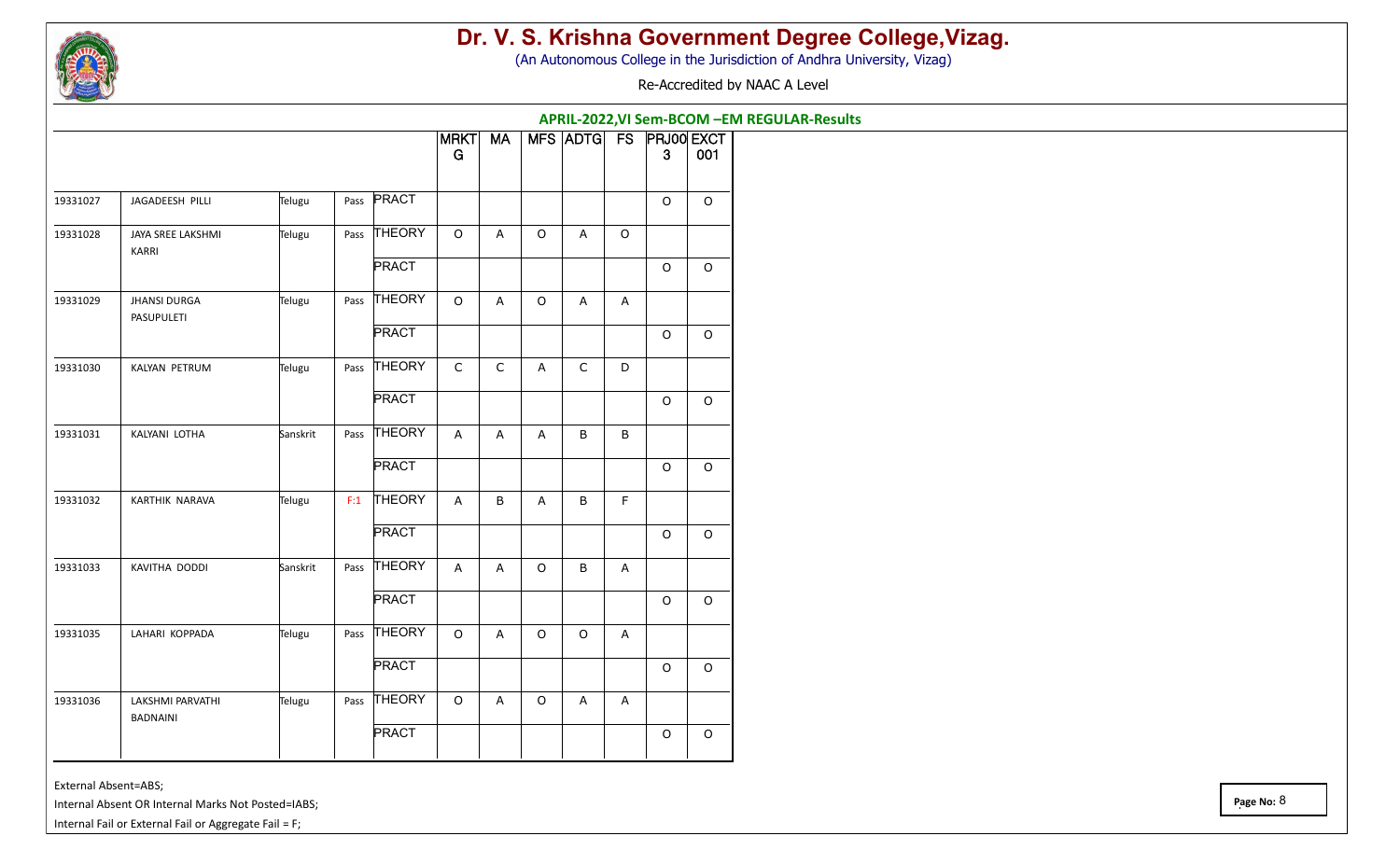

(An Autonomous College in the Jurisdiction of Andhra University, Vizag)

Re-Accredited by NAAC A Level

|          |                    |          |      |               |                  |             |             |                |             | APRIL-2022, VI Sem-BCOM - EM REGULAR-Results |             |
|----------|--------------------|----------|------|---------------|------------------|-------------|-------------|----------------|-------------|----------------------------------------------|-------------|
|          |                    |          |      |               | <b>MRKT</b><br>G | <b>MA</b>   |             |                |             | MFS ADTG FS PRJ00 EXCT<br>$\mathbf{3}$       | 001         |
| 19331037 | LALITHA DEVI BERI  | Sanskrit | Pass | THEORY        | $\Omega$         | $\Omega$    | $\circ$     | $\circ$        | $\circ$     |                                              |             |
|          |                    |          |      | <b>PRACT</b>  |                  |             |             |                |             | $\circ$                                      | $\mathsf O$ |
| 19331039 | MADHURI VADDE      | Telugu   |      | Pass THEORY   | $\circ$          | A           | $\mathsf O$ | $\mathsf O$    | A           |                                              |             |
|          |                    |          |      | <b>PRACT</b>  |                  |             |             |                |             | $\mathsf O$                                  | $\circ$     |
| 19331040 | MAHESH KOTAPARTHI  | Telugu   | Pass | THEORY        | $\overline{A}$   | $\circ$     | $\circ$     | A              | A           |                                              |             |
|          |                    |          |      | <b>PRACT</b>  |                  |             |             |                |             | $\Omega$                                     | $\Omega$    |
| 19331041 | MANASA PUKKELLA    | Telugu   | Pass | THEORY        | B                | B           | B           | B              | D           |                                              |             |
|          |                    |          |      | <b>PRACT</b>  |                  |             |             |                |             | $\mathsf O$                                  | O           |
| 19331042 | MANIKANTA PALIVELA | Telugu   | Pass | THEORY        | B                | $\mathsf C$ | B           | $\mathsf C$    | $\mathsf C$ |                                              |             |
|          |                    |          |      | <b>PRACT</b>  |                  |             |             |                |             | $\circ$                                      | $\mathsf O$ |
| 19331043 | MANOHAR NALLA      | Telugu   | Pass | THEORY        | $\Omega$         | A           | $\circ$     | $\overline{A}$ | A           |                                              |             |
|          |                    |          |      | <b>PRACT</b>  |                  |             |             |                |             | $\circ$                                      | $\circ$     |
| 19331044 | MOUNIKA ANGANAINI  | Telugu   | Pass | <b>THEORY</b> | $\circ$          | A           | $\circ$     | $\circ$        | A           |                                              |             |
|          |                    |          |      | <b>PRACT</b>  |                  |             |             |                |             | $\mathsf O$                                  | O           |
| 19331045 | MOUNIKA MAMIDI     | Sanskrit | Pass | <b>THEORY</b> | $\overline{A}$   | A           | $\circ$     | $\overline{A}$ | B           |                                              |             |
|          |                    |          |      | <b>PRACT</b>  |                  |             |             |                |             | $\circ$                                      | $\mathsf O$ |
| 19331047 | MURTHY VANUGU      | Telugu   | Pass | <b>THEORY</b> | $\circ$          | A           | $\circ$     | А              | Α           |                                              |             |

External Absent=ABS;

Internal Absent OR Internal Marks Not Posted=IABS;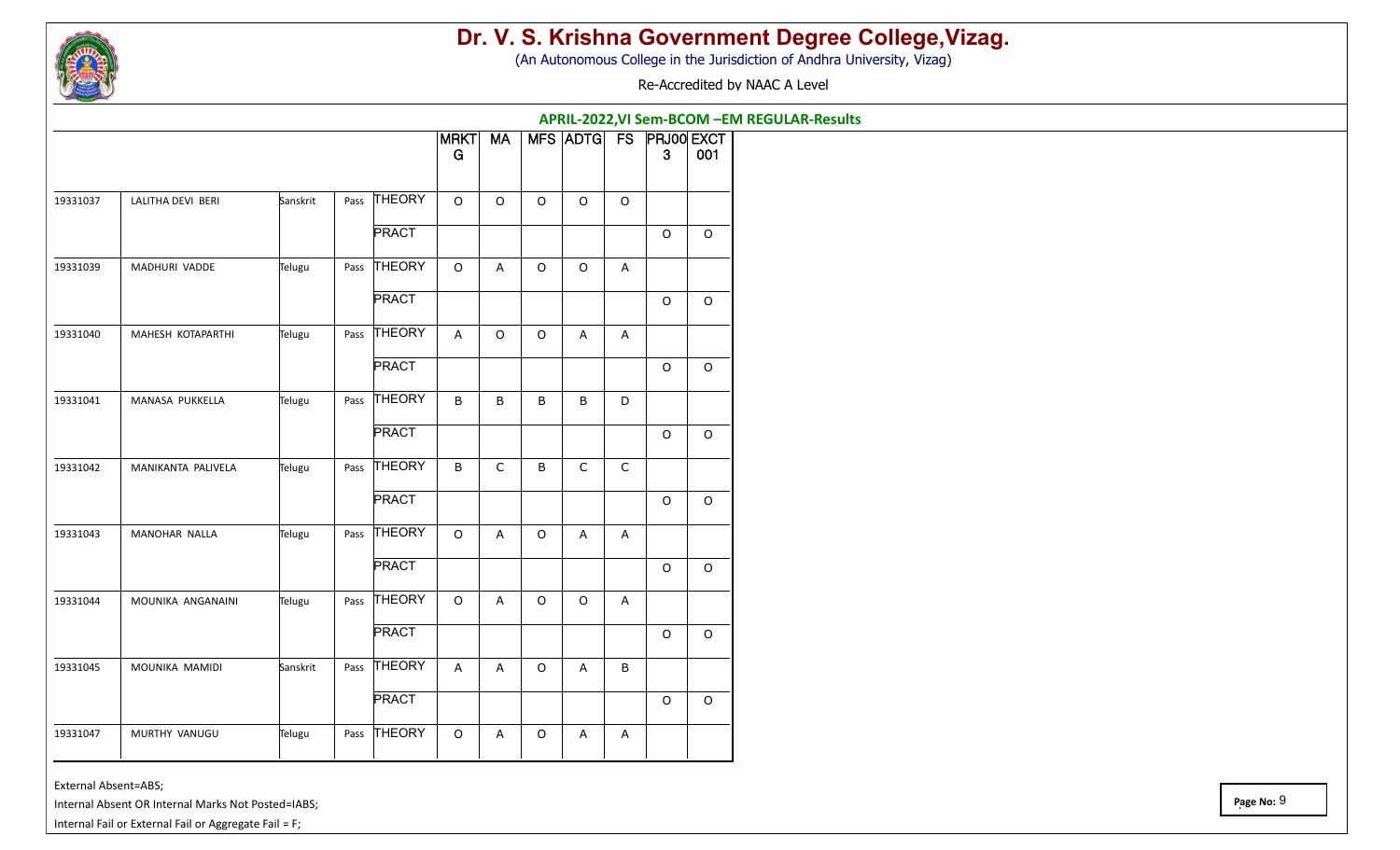

(An Autonomous College in the Jurisdiction of Andhra University, Vizag)

Re-Accredited by NAAC A Level

**APRIL-2022,VI Sem-BCOM –EM REGULAR-Results**

| Pass PRACT<br>MURTHY VANUGU<br>19331047<br>Telugu<br>Pass THEORY<br>NANDINI NAGIREDDY<br>$\mathsf O$<br>Telugu<br>A<br>$\circ$<br>$\overline{A}$<br>$\circ$<br><b>PRACT</b><br>Pass THEORY<br>NIRIKSHANA VARADI<br>Sanskrit<br>$\mathsf O$<br>$\sf B$<br>$\circ$<br>$\mathsf{A}$<br>$\boldsymbol{\mathsf{A}}$ | $\Omega$<br>$\circ$ | $\Omega$ |
|---------------------------------------------------------------------------------------------------------------------------------------------------------------------------------------------------------------------------------------------------------------------------------------------------------------|---------------------|----------|
| 19331049<br>19331050                                                                                                                                                                                                                                                                                          |                     |          |
|                                                                                                                                                                                                                                                                                                               |                     |          |
|                                                                                                                                                                                                                                                                                                               |                     | $\circ$  |
|                                                                                                                                                                                                                                                                                                               |                     |          |
| <b>PRACT</b>                                                                                                                                                                                                                                                                                                  | $\Omega$            | $\circ$  |
| THEORY<br>PADMA GUDLA<br>Sanskrit<br>19331051<br>Pass<br>$\circ$<br>A<br>$\circ$<br>A<br>$\mathsf{A}$                                                                                                                                                                                                         |                     |          |
| <b>PRACT</b>                                                                                                                                                                                                                                                                                                  | $\circ$             | $\circ$  |
| <b>THEORY</b><br>PAPA BOORTI<br>$\mathsf O$<br>$\circ$<br>19331052<br>Telugu<br>Pass<br>$\mathsf O$<br>$\circ$<br>A                                                                                                                                                                                           |                     |          |
| <b>PRACT</b>                                                                                                                                                                                                                                                                                                  | $\circ$             | $\circ$  |
| <b>THEORY</b><br>PAVITHRA BAMMIDI<br>Sanskrit<br>$\circ$<br>$\circ$<br>$\circ$<br>19331053<br>Pass<br>$\circ$<br>$\circ$                                                                                                                                                                                      |                     |          |
| <b>PRACT</b>                                                                                                                                                                                                                                                                                                  | $\Omega$            | $\circ$  |
| <b>THEORY</b><br>PRASAD MEESALA<br>Sanskrit<br>$\boldsymbol{\mathsf{A}}$<br>19331054<br>Pass<br>A<br>$\overline{A}$<br>A<br>B                                                                                                                                                                                 |                     |          |
| <b>PRACT</b>                                                                                                                                                                                                                                                                                                  | $\circ$             | $\circ$  |
| Pass THEORY<br>PREM KUMAR THOTA<br>$\circ$<br>19331055<br>Telugu<br>A<br>$\mathsf{A}$<br>A<br>A                                                                                                                                                                                                               |                     |          |
| <b>PRACT</b>                                                                                                                                                                                                                                                                                                  | $\circ$             | $\circ$  |
| <b>THEORY</b><br>19331056<br>PUNYAVATHI YALLAPU<br>Telugu<br>Pass<br>$\mathsf O$<br>$\circ$<br>$\mathsf O$<br>A<br>A                                                                                                                                                                                          |                     |          |
| <b>PRACT</b>                                                                                                                                                                                                                                                                                                  | $\mathsf O$         | $\circ$  |

External Absent=ABS;

Internal Absent OR Internal Marks Not Posted=IABS;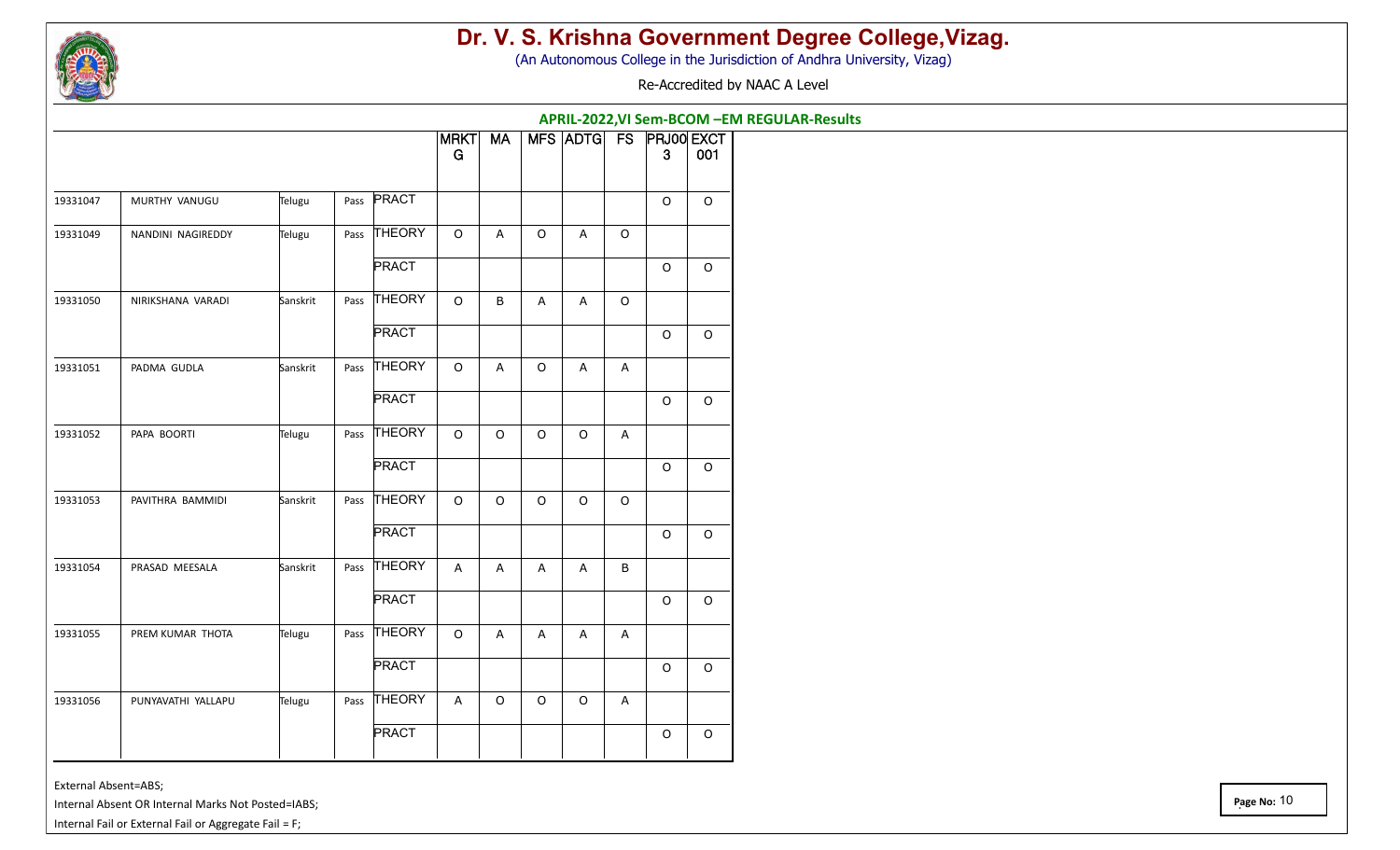

(An Autonomous College in the Jurisdiction of Andhra University, Vizag)

Re-Accredited by NAAC A Level

|                                |          |      |               | <b>MRKT</b> | <b>MA</b>                 |             | MFS ADTG FS               |                |             | <b>PRJ00 EXCT</b> |
|--------------------------------|----------|------|---------------|-------------|---------------------------|-------------|---------------------------|----------------|-------------|-------------------|
|                                |          |      |               | G           |                           |             |                           |                | 3           | 001               |
| 19331057<br>PUSHPA SURLA       | Telugu   |      | Pass THEORY   | $\Omega$    | B                         | $\mathsf O$ | A                         | A              |             |                   |
|                                |          |      | <b>PRACT</b>  |             |                           |             |                           |                | $\mathsf O$ | $\circ$           |
| PUSHPAVATHI DOSURI<br>19331058 | Sanskrit |      | Pass THEORY   | $\circ$     | $\overline{A}$            | $\mathsf O$ | $\circ$                   | B              |             |                   |
|                                |          |      | <b>PRACT</b>  |             |                           |             |                           |                | $\mathsf O$ | $\circ$           |
| 19331060<br>RAJESWARI JANNI    | Telugu   |      | Pass THEORY   | $\circ$     | $\overline{A}$            | $\mathsf O$ | $\mathsf O$               | A              |             |                   |
|                                |          |      | <b>PRACT</b>  |             |                           |             |                           |                | $\circ$     | $\circ$           |
| 19331061<br>RAJESWARI KURIJI   | Telugu   | Pass | <b>THEORY</b> | $\circ$     | $\overline{A}$            | $\mathsf O$ | $\mathsf O$               | $\mathsf O$    |             |                   |
|                                |          |      | <b>PRACT</b>  |             |                           |             |                           |                | $\circ$     | $\circ$           |
| 19331062<br>RAMADEVI MANDALA   | Sanskrit |      | Pass THEORY   | $\circ$     | $\boldsymbol{\mathsf{A}}$ | $\mathsf O$ | $\boldsymbol{\mathsf{A}}$ | A              |             |                   |
|                                |          |      | <b>PRACT</b>  |             |                           |             |                           |                | $\mathsf O$ | $\circ$           |
| 19331064<br>RAMAMURTHY BODNAIK | Telugu   | Pass | THEORY        | $\Omega$    | A                         | $\mathsf O$ | B                         | $\overline{A}$ |             |                   |
|                                |          |      | <b>PRACT</b>  |             |                           |             |                           |                | $\mathsf O$ | $\circ$           |
| 19331065<br>RATNAKUMARI        | Telugu   |      | Pass THEORY   | $\circ$     | A                         | $\circ$     | A                         | A              |             |                   |
| KONDAPALLI                     |          |      | <b>PRACT</b>  |             |                           |             |                           |                | $\circ$     | $\mathsf O$       |
| RAVI PAPPALA<br>19331066       | Telugu   |      | Pass THEORY   | $\mathsf B$ | $\sf B$                   | B           | $\mathsf C$               | $\sf B$        |             |                   |
|                                |          |      | <b>PRACT</b>  |             |                           |             |                           |                | $\mathsf O$ | $\mathsf O$       |
| 19331067<br>REGATLAMMA GANTEDA | Telugu   | Pass | <b>THEORY</b> | $\circ$     | $\boldsymbol{\mathsf{A}}$ | $\mathsf O$ | B                         | B              |             |                   |

#### External Absent=ABS;

Internal Absent OR Internal Marks Not Posted=IABS;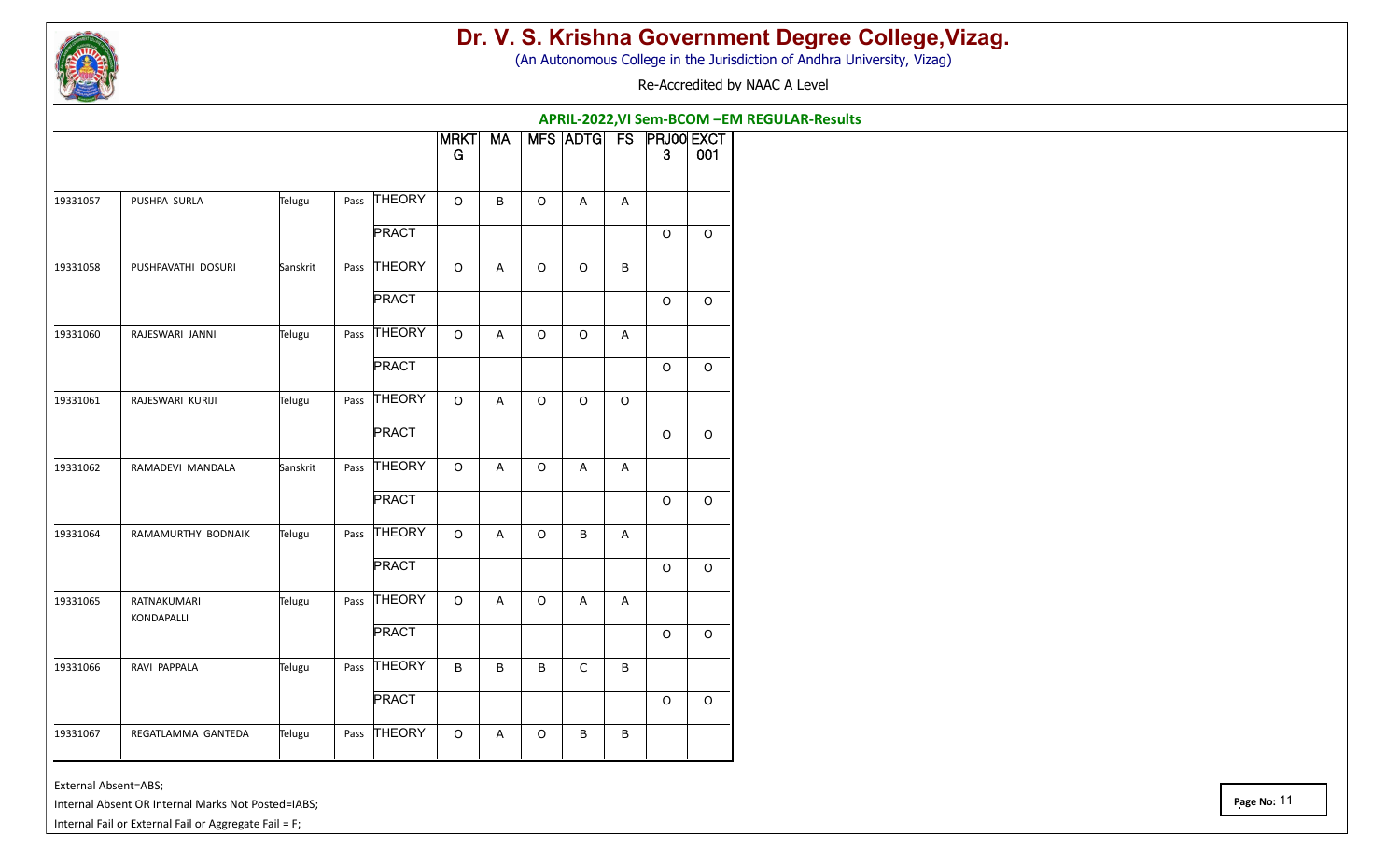

(An Autonomous College in the Jurisdiction of Andhra University, Vizag)

Re-Accredited by NAAC A Level

**APRIL-2022,VI Sem-BCOM –EM REGULAR-Results**

|          |                                   |          |      |               | <b>MRKT</b><br>G | <b>MA</b> |              | <b>MFS ADTG</b> | FS          | <b>PRJ00 EXCT</b><br>3 | 001      |
|----------|-----------------------------------|----------|------|---------------|------------------|-----------|--------------|-----------------|-------------|------------------------|----------|
| 19331067 | REGATLAMMA GANTEDA                | Telugu   |      | Pass PRACT    |                  |           |              |                 |             | $\Omega$               | $\Omega$ |
| 19331068 | ROHIT KILIMI                      | Telugu   |      | Pass THEORY   | $\mathsf{A}$     | B         | $\mathsf B$  | $\mathsf C$     | $\mathsf C$ |                        |          |
|          |                                   |          |      | <b>PRACT</b>  |                  |           |              |                 |             | $\circ$                | $\circ$  |
| 19331069 | ROJA MANDANGI                     | Telugu   |      | Pass THEORY   | $\mathsf{A}$     | А         | $\mathsf O$  | B               | A           |                        |          |
|          |                                   |          |      | <b>PRACT</b>  |                  |           |              |                 |             | $\circ$                | $\circ$  |
| 19331070 | RUPA GUSIDI                       | Sanskrit |      | Pass THEORY   | $\circ$          | A         | $\mathsf{A}$ | $\mathsf{A}$    | B           |                        |          |
|          |                                   |          |      | <b>PRACT</b>  |                  |           |              |                 |             | $\mathsf O$            | $\circ$  |
| 19331071 | SAI KATA                          | Telugu   |      | Pass THEORY   | $\mathsf{A}$     | A         | $\mathsf O$  | B               | A           |                        |          |
|          |                                   |          |      | <b>PRACT</b>  |                  |           |              |                 |             | $\circ$                | $\circ$  |
| 19331072 | SAI KORUPROLU                     | Telugu   | Pass | <b>THEORY</b> | $\circ$          | B         | $\mathsf{A}$ | A               | B           |                        |          |
|          |                                   |          |      | <b>PRACT</b>  |                  |           |              |                 |             | $\mathsf O$            | $\circ$  |
| 19331073 | SAI KOTHAVALA                     | Sanskrit | Pass | <b>THEORY</b> | A                | Α         | A            | А               | A           |                        |          |
|          |                                   |          |      | <b>PRACT</b>  |                  |           |              |                 |             | $\Omega$               | $\circ$  |
| 19331074 | SAI VANKA                         | Telugu   | Pass | <b>THEORY</b> | $\circ$          | А         | $\circ$      | A               | A           |                        |          |
|          |                                   |          |      | <b>PRACT</b>  |                  |           |              |                 |             | $\circ$                | $\Omega$ |
| 19331075 | SAI CHARAN TEJA<br><b>BHAVIRI</b> | Telugu   | Pass | <b>THEORY</b> | $\circ$          | А         | $\circ$      | Α               | A           |                        |          |
|          |                                   |          |      | <b>PRACT</b>  |                  |           |              |                 |             | $\circ$                | $\circ$  |

External Absent=ABS;

Internal Absent OR Internal Marks Not Posted=IABS;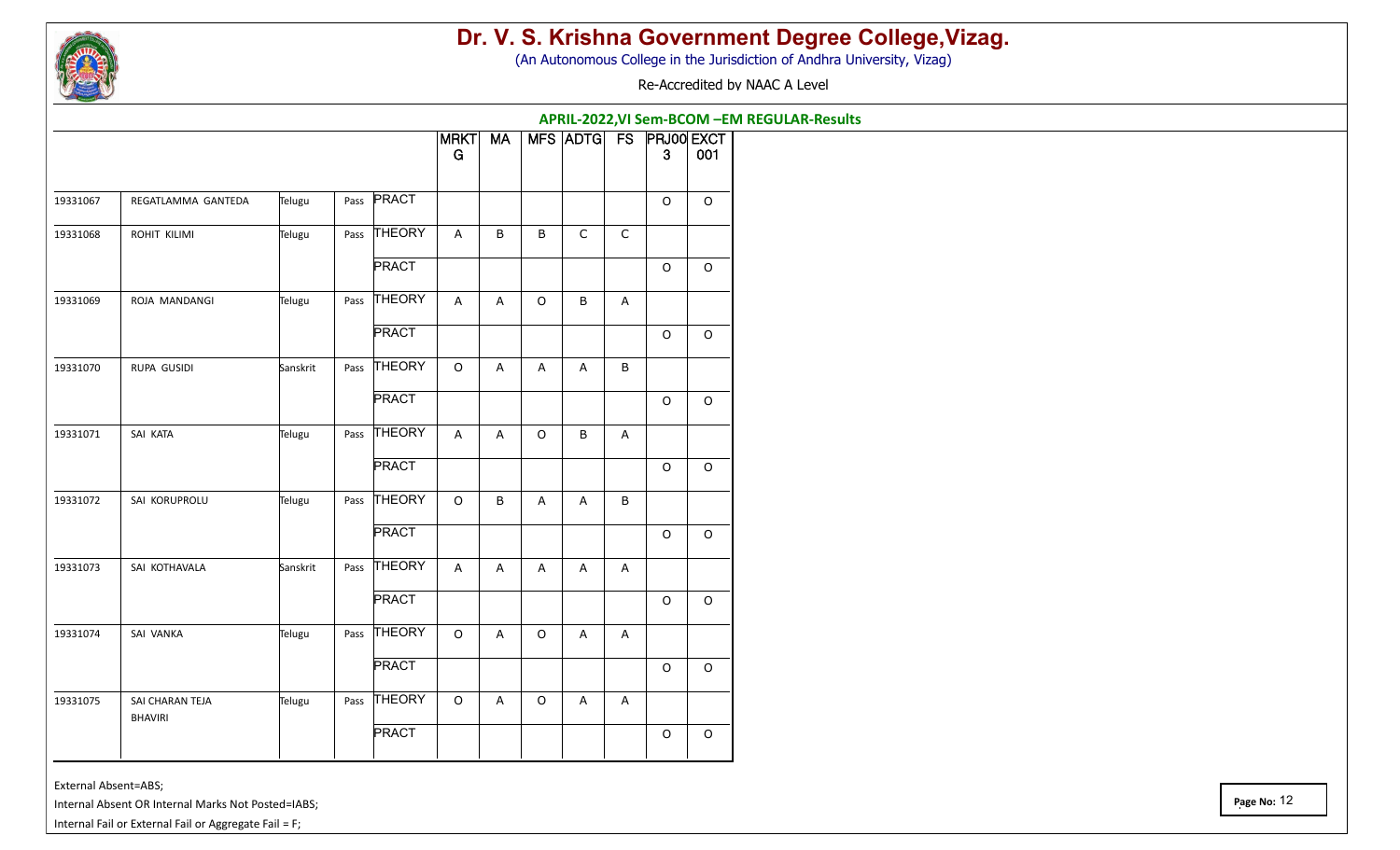

(An Autonomous College in the Jurisdiction of Andhra University, Vizag)

Re-Accredited by NAAC A Level

|          |                                     |              |              | APRIL-2022, VI Sem-BCOM - EM REGULAR-Results<br>MFS ADTG FS PRJ00 EXCT |                |              |                |                           |              |         |  |  |  |
|----------|-------------------------------------|--------------|--------------|------------------------------------------------------------------------|----------------|--------------|----------------|---------------------------|--------------|---------|--|--|--|
|          |                                     |              |              | <b>MRKT</b><br>G                                                       | <b>MA</b>      |              |                |                           | $\mathbf{3}$ | 001     |  |  |  |
| 19331076 | SAI SIRI CHANDANA<br>KRALETI        | Hindi        | Pass THEORY  | $\circ$                                                                | $\overline{A}$ | $\circ$      | B              | A                         |              |         |  |  |  |
|          |                                     |              | <b>PRACT</b> |                                                                        |                |              |                |                           | $\circ$      | $\circ$ |  |  |  |
| 19331077 | SAI SURENDRA NAIDU<br><b>MATTAM</b> | Hindi        | Pass THEORY  | B                                                                      | $\overline{A}$ | Α            | A              | B                         |              |         |  |  |  |
|          |                                     |              | <b>PRACT</b> |                                                                        |                |              |                |                           | $\circ$      | $\circ$ |  |  |  |
| 19331078 | SANDHYA REDDI                       | Sanskrit     | Pass THEORY  | A                                                                      | $\sf B$        | Α            | B              | B                         |              |         |  |  |  |
|          |                                     | <b>PRACT</b> |              |                                                                        |                |              |                | $\circ$                   | $\circ$      |         |  |  |  |
| 19331079 | SANDHYA RANI<br>MARADAPUDI          | Sanskrit     | Pass THEORY  | $\mathsf O$                                                            | $\overline{A}$ | $\circ$      | $\mathsf{A}$   | A                         |              |         |  |  |  |
|          |                                     |              | <b>PRACT</b> |                                                                        |                |              |                |                           | $\mathsf O$  | $\circ$ |  |  |  |
| 19331080 | SANTHI KANUKULA                     | Telugu       | Pass THEORY  | $\overline{A}$                                                         | $\overline{A}$ | $\mathsf{A}$ | B              | B                         |              |         |  |  |  |
|          |                                     |              | <b>PRACT</b> |                                                                        |                |              |                |                           | $\circ$      | $\circ$ |  |  |  |
| 19331082 | SIRISHA YELLABILLI                  | Telugu       | Pass THEORY  | $\sf B$                                                                | $\mathsf C$    | A            | B              | $\mathsf C$               |              |         |  |  |  |
|          |                                     |              | <b>PRACT</b> |                                                                        |                |              |                |                           | $\mathsf O$  | $\circ$ |  |  |  |
| 19331083 | SIVA RAYI                           | Telugu       | Pass THEORY  | $\sf B$                                                                | B              | B            | $\mathsf C$    | $\mathsf C$               |              |         |  |  |  |
|          |                                     |              | <b>PRACT</b> |                                                                        |                |              |                |                           | $\circ$      | $\circ$ |  |  |  |
| 19331084 | SUHASINI NIMMAKA                    | Telugu       | Pass THEORY  | $\circ$                                                                | $\overline{A}$ | $\mathsf O$  | $\overline{A}$ | $\boldsymbol{\mathsf{A}}$ |              |         |  |  |  |
|          |                                     |              | <b>PRACT</b> |                                                                        |                |              |                |                           | $\circ$      | $\circ$ |  |  |  |
| 19331085 | SUNADH ALAJANGI                     | Telugu       | Pass THEORY  | $\circ$                                                                | Α              | $\mathsf O$  | A              | A                         |              |         |  |  |  |

External Absent=ABS;

Internal Absent OR Internal Marks Not Posted=IABS;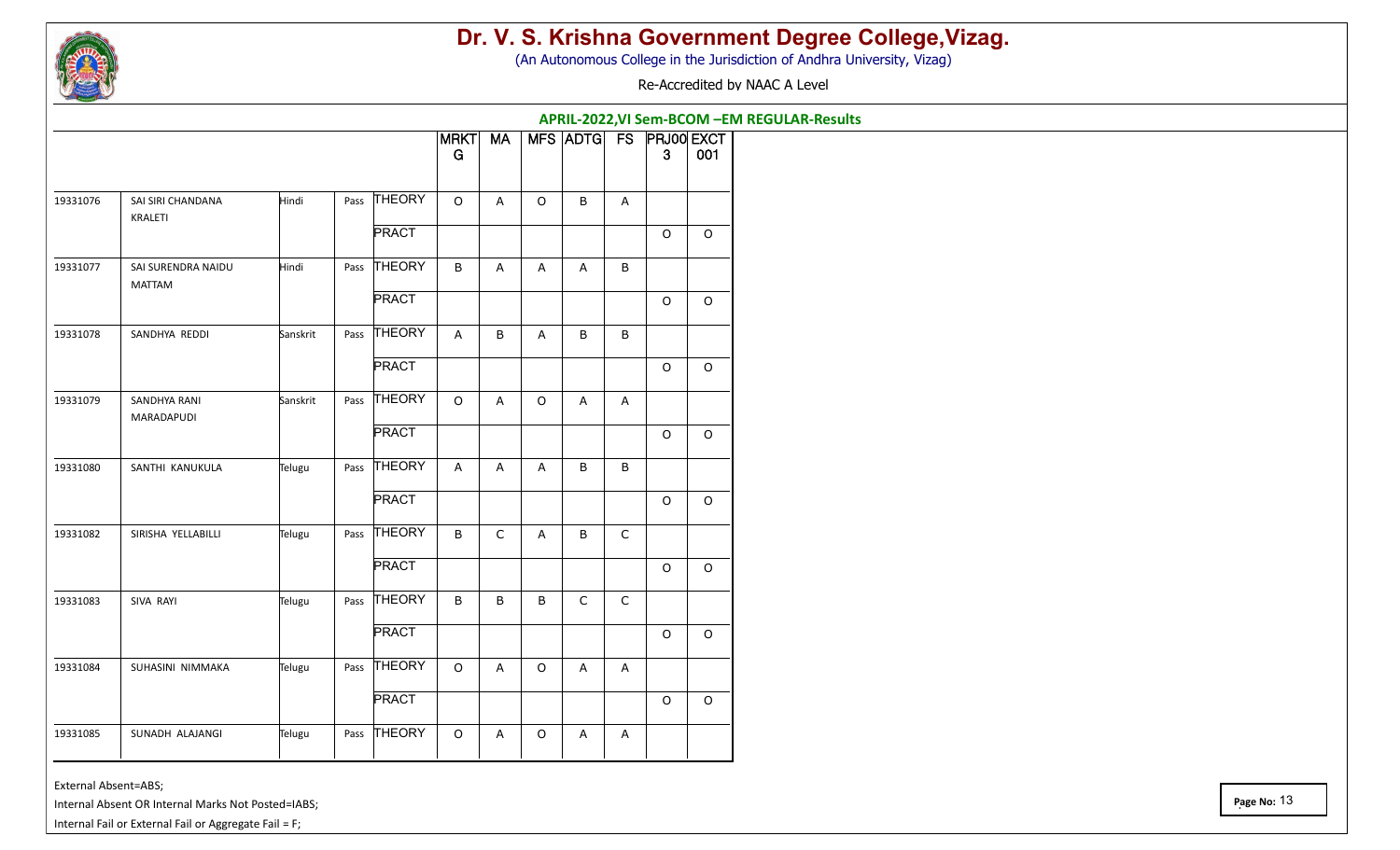

(An Autonomous College in the Jurisdiction of Andhra University, Vizag)

Re-Accredited by NAAC A Level

**APRIL-2022,VI Sem-BCOM –EM REGULAR-Results**

|          |                                   |          |                   | MRKT<br>G      | MA             |         | MFS ADTG FS    |              | <b>PRJ00 EXCT</b><br>3 | 001         |
|----------|-----------------------------------|----------|-------------------|----------------|----------------|---------|----------------|--------------|------------------------|-------------|
| 19331085 | SUNADH ALAJANGI                   | Telugu   | Pass <b>PRACT</b> |                |                |         |                |              | $\Omega$               | $\Omega$    |
| 19331086 | SUNITHA PENTA                     | Telugu   | Pass THEORY       | $\overline{A}$ | $\mathsf C$    | B       | $\mathsf{C}$   | $\mathsf{C}$ |                        |             |
|          |                                   |          | <b>PRACT</b>      |                |                |         |                |              | $\circ$                | $\circ$     |
| 19331087 | SURESH CHITIKELA                  | Telugu   | Pass THEORY       | $\circ$        | $\overline{A}$ | $\circ$ | $\overline{A}$ | A            |                        |             |
|          |                                   |          | <b>PRACT</b>      |                |                |         |                |              | $\circ$                | $\circ$     |
| 19331088 | <b>SURESH KUMAR</b><br>CHADAVULA  | Telugu   | Pass THEORY       | A              | A              | $\circ$ | $\overline{A}$ | B            |                        |             |
|          |                                   |          | <b>PRACT</b>      |                |                |         |                |              | $\circ$                | $\circ$     |
| 19331089 | TARAKESH PINNINTI                 | Telugu   | Pass THEORY       | A              | $\mathsf C$    | B       | $\mathsf C$    | $\mathsf C$  |                        |             |
|          |                                   |          | PRACT             |                |                |         |                |              | $\circ$                | $\circ$     |
| 19331090 | VARAHALU BOTTA                    | Sanskrit | Pass THEORY       | A              | $\mathsf{A}$   | B       | A              | A            |                        |             |
|          |                                   |          | <b>PRACT</b>      |                |                |         |                |              | $\circ$                | $\circ$     |
| 19331091 | VASANTHA RAO AATLA                | Telugu   | Pass THEORY       | $\mathsf O$    | $\overline{A}$ | $\circ$ | $\overline{A}$ | $\mathsf{A}$ |                        |             |
|          |                                   |          | <b>PRACT</b>      |                |                |         |                |              | $\circ$                | $\circ$     |
| 19331092 | <b>VEERALAXMI SRAVANI</b><br>VAGI | Sanskrit | Pass THEORY       | A              | B              | A       | B              | $\mathsf{C}$ |                        |             |
|          |                                   |          | <b>PRACT</b>      |                |                |         |                |              | $\circ$                | $\circ$     |
| 19331093 | VELANGINI<br>KONDATHAMARA         | Telugu   | Pass THEORY       | $\mathsf O$    | $\mathsf{A}$   | A       | $\circ$        | $\circ$      |                        |             |
|          |                                   |          | <b>PRACT</b>      |                |                |         |                |              | $\mathsf O$            | $\mathsf O$ |

External Absent=ABS;

Internal Absent OR Internal Marks Not Posted=IABS;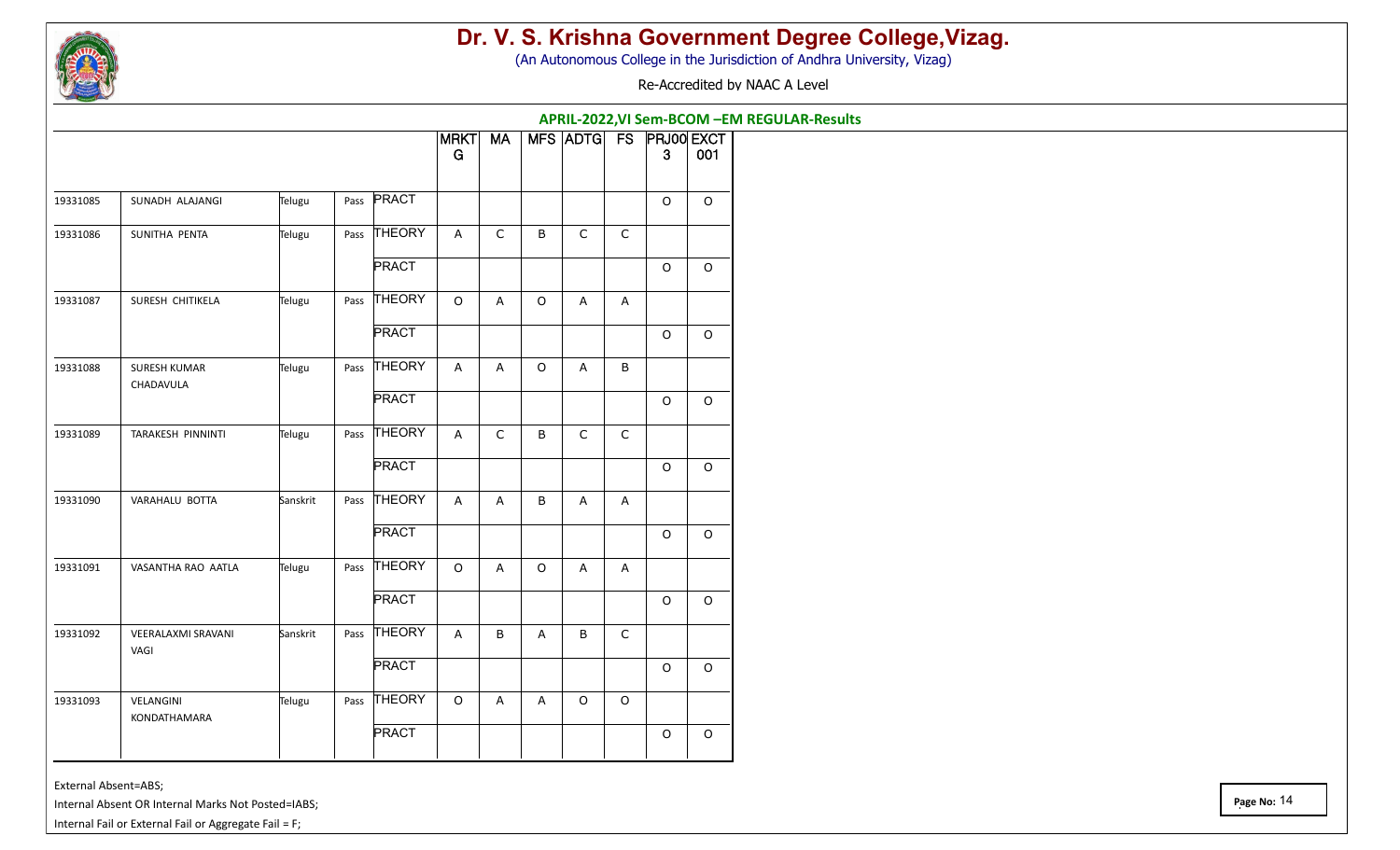

(An Autonomous College in the Jurisdiction of Andhra University, Vizag)

Re-Accredited by NAAC A Level

#### **APRIL-2022,VI Sem-BCOM –EM REGULAR-Results**

|          |                                 |          |      |               | <b>MRKT</b><br>G | <b>MA</b> |   | <b>MFS ADTG</b> | FS | 3        | <b>PRJ00 EXCT</b><br>001 |
|----------|---------------------------------|----------|------|---------------|------------------|-----------|---|-----------------|----|----------|--------------------------|
| 19331095 | <b>VENKATA RAMANA</b><br>NAGARA | Sanskrit | Pass | <b>THEORY</b> | A                | B         | A | A               | B  |          |                          |
|          |                                 |          |      | <b>PRACT</b>  |                  |           |   |                 |    | $\Omega$ | O                        |
| 19331096 | VENKATESH SAGURUPILLI           | Telugu   | Pass | <b>THEORY</b> | A                | A         | O | A               | B  |          |                          |
|          |                                 |          |      | <b>PRACT</b>  |                  |           |   |                 |    | $\Omega$ | O                        |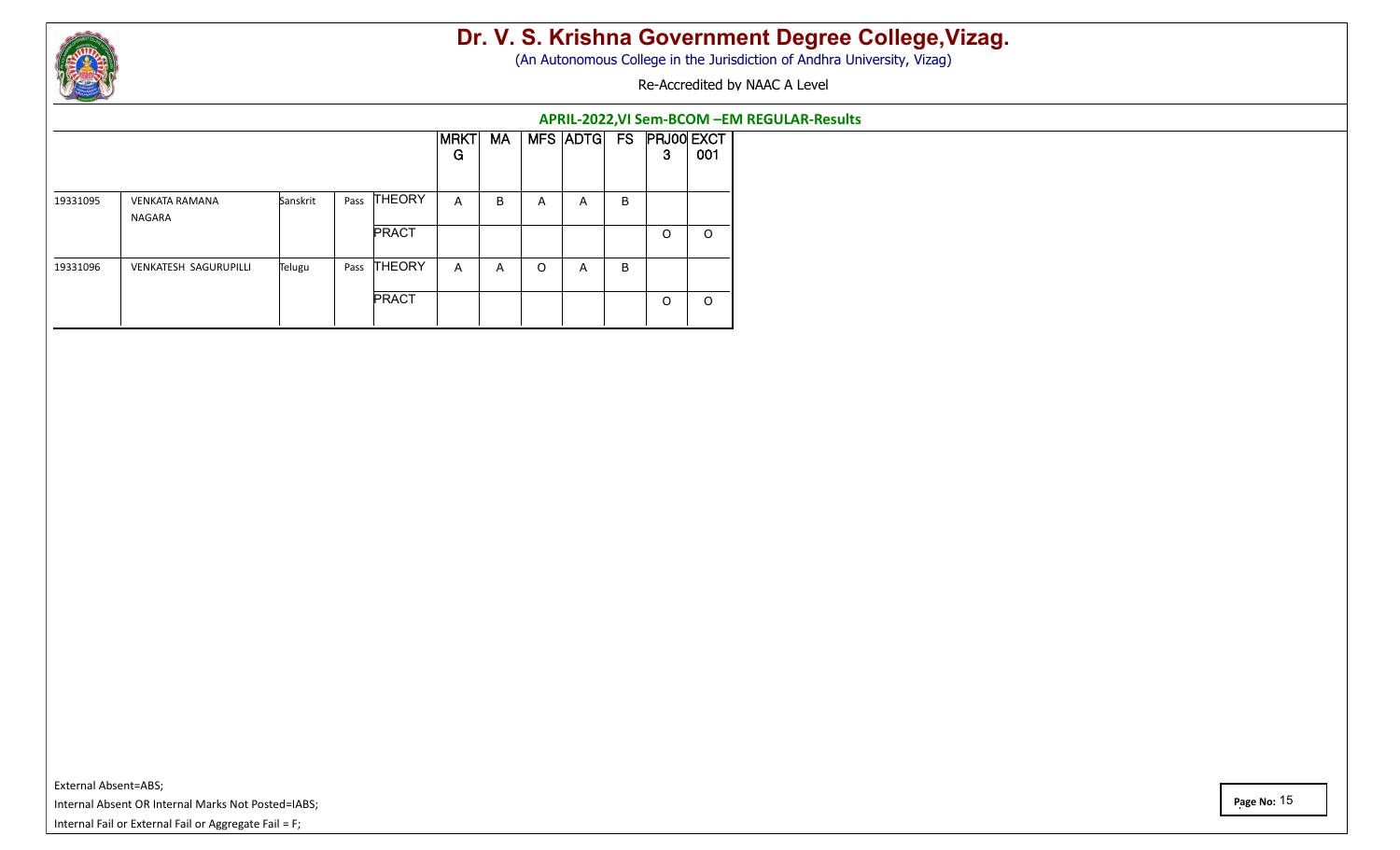

(An Autonomous College in the Jurisdiction of Andhra University, Vizag)

Re-Accredited by NAAC A Level

|           |                                   |                |      |                                 |              |              |             |         |              | APRIL-2022, VI Sem-BCOM - TM REGULAR-Results |             |
|-----------|-----------------------------------|----------------|------|---------------------------------|--------------|--------------|-------------|---------|--------------|----------------------------------------------|-------------|
| Roll.No.# | <b>Student Name</b>               | Second<br>Lang | RES  | Theory<br>$\prime$<br>Practical | MRT<br>G     | <b>MA</b>    |             |         |              | MFS ADTG FS PRJ00 EXCT<br>3 <sup>°</sup>     | 001         |
| 19331102  | APPALARAJU GANAGALLA              | Telugu         | Pass | THEORY                          | B            | $\mathsf{A}$ | A           | $\sf B$ | B            |                                              |             |
|           |                                   |                |      | <b>PRACT</b>                    |              |              |             |         |              | $\circ$                                      | $\mathsf O$ |
| 19331103  | ARUNA JYOTHI MAKKALA              | Hindi          | Pass | THEORY                          | $\mathsf{A}$ | $\sf B$      | $\circ$     | A       | B            |                                              |             |
|           |                                   |                |      | <b>PRACT</b>                    |              |              |             |         |              | $\Omega$                                     | $\circ$     |
| 19331104  | ASHOK SAMPANGI                    | Telugu         | Pass | THEORY                          | B            | B            | $\mathsf C$ | B       | D            |                                              |             |
|           |                                   |                |      | <b>PRACT</b>                    |              |              |             |         |              | $\Omega$                                     | $\circ$     |
| 19331105  | AYYAPPA SABBAVARAPU               | Telugu         | Pass | THEORY                          | $\mathsf C$  | $\sf B$      | A           | A       | $\mathsf C$  |                                              |             |
|           |                                   |                |      | <b>PRACT</b>                    |              |              |             |         |              | $\circ$                                      | $\mathsf O$ |
| 19331106  | BALARAJU KORA                     | Telugu         | Pass | <b>THEORY</b>                   | $\mathsf{A}$ | A            | $\circ$     | $\circ$ | $\sf B$      |                                              |             |
|           |                                   |                |      | <b>PRACT</b>                    |              |              |             |         |              | $\circ$                                      | $\circ$     |
| 19331107  | <b>BHAGYA LAKSHMI</b><br>JAGARAPU | Telugu         | Pass | <b>THEORY</b>                   | $\mathsf{A}$ | $\mathsf{A}$ | A           | $\circ$ | $\mathsf{A}$ |                                              |             |
|           |                                   |                |      | <b>PRACT</b>                    |              |              |             |         |              | $\circ$                                      | $\mathsf O$ |
| 19331108  | BHARATHI SAMIREDDY                | Telugu         |      | Pass THEORY                     | $\circ$      | $\mathsf{A}$ | $\circ$     | $\circ$ | $\circ$      |                                              |             |
|           |                                   |                |      | <b>PRACT</b>                    |              |              |             |         |              | $\circ$                                      | $\mathsf O$ |
| 19331109  | BHASKAR RAO DALLI                 | Telugu         | Pass | <b>THEORY</b>                   | $\mathsf{A}$ | $\mathsf C$  | B           | A       | $\mathsf{C}$ |                                              |             |
|           |                                   |                |      | <b>PRACT</b>                    |              |              |             |         |              | $\Omega$                                     | $\circ$     |
| 19331110  | BHAVANI LAGUDU                    | Telugu         | Pass | THEORY                          | $\circ$      | $\circ$      | $\circ$     | $\circ$ | $\mathsf{A}$ |                                              |             |

External Absent=ABS;

Internal Absent OR Internal Marks Not Posted=IABS;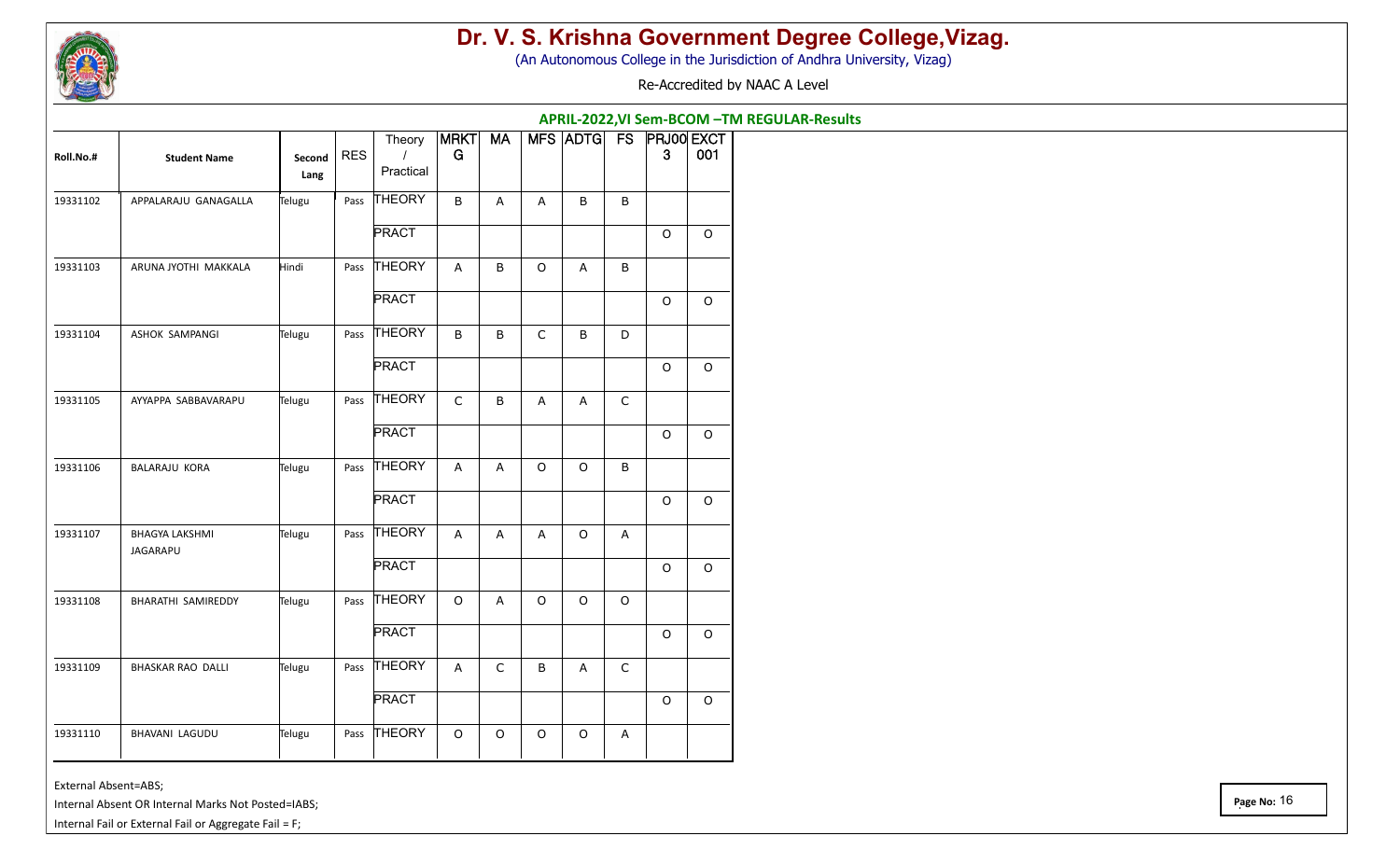

(An Autonomous College in the Jurisdiction of Andhra University, Vizag)

Re-Accredited by NAAC A Level

**APRIL-2022,VI Sem-BCOM –TM REGULAR-Results**

|          |                    |        |              | <b>MRKT</b><br>G | <b>MA</b>      |              | MFS ADTG FS  |              | $\mathbf{3}$ | <b>PRJ00 EXCT</b><br>001 |
|----------|--------------------|--------|--------------|------------------|----------------|--------------|--------------|--------------|--------------|--------------------------|
| 19331110 | BHAVANI LAGUDU     | Telugu | Pass PRACT   |                  |                |              |              |              | $\mathsf O$  | $\circ$                  |
| 19331111 | BINDU MADHAVI EETI | Telugu | Pass THEORY  | $\overline{A}$   | $\mathsf{A}$   | $\circ$      | $\circ$      | A            |              |                          |
|          |                    |        | PRACT        |                  |                |              |              |              | $\circ$      | $\circ$                  |
| 19331112 | CHAITHANYA KILLO   | Telugu | Pass THEORY  | A                | $\sf B$        | $\Omega$     | $\Omega$     | A            |              |                          |
|          |                    |        | <b>PRACT</b> |                  |                |              |              |              | $\Omega$     | $\circ$                  |
| 19331113 | CHITTI BABU KODA   | Telugu | Pass THEORY  | $\circ$          | $\circ$        | $\Omega$     | $\circ$      | A            |              |                          |
|          |                    |        | <b>PRACT</b> |                  |                |              |              |              | $\circ$      | $\circ$                  |
| 19331114 | DAMAYANTHI PIRLA   | Telugu | Pass THEORY  | $\mathsf{C}$     | $\sf B$        | B            | $\mathsf{C}$ | D            |              |                          |
|          |                    |        | PRACT        |                  |                |              |              |              | $\circ$      | $\circ$                  |
| 19331116 | DEEPIKA YAMMALA    | Telugu | Pass THEORY  | A                | $\mathsf{A}$   | $\mathsf{A}$ | $\mathsf{A}$ | $\mathsf B$  |              |                          |
|          |                    |        | PRACT        |                  |                |              |              |              | $\circ$      | $\circ$                  |
| 19331117 | DEVI ANUKULA       | Hindi  | Pass THEORY  | B                | $\sf B$        | $\mathsf{A}$ | B            | B            |              |                          |
|          |                    |        | <b>PRACT</b> |                  |                |              |              |              | $\Omega$     | $\circ$                  |
| 19331120 | DURGA MUDDADA      | Telugu | Pass THEORY  | $\overline{A}$   | $\overline{A}$ | B            | A            | $\mathsf{C}$ |              |                          |
|          |                    |        | <b>PRACT</b> |                  |                |              |              |              | $\circ$      | $\circ$                  |
| 19331121 | DURGA BHAVANI DOLA | Telugu | Pass THEORY  | $\overline{A}$   | $\sf B$        | B            | B            | $\mathsf C$  |              |                          |
|          |                    |        | PRACT        |                  |                |              |              |              | $\mathsf O$  | $\mathsf O$              |

External Absent=ABS;

Internal Absent OR Internal Marks Not Posted=IABS;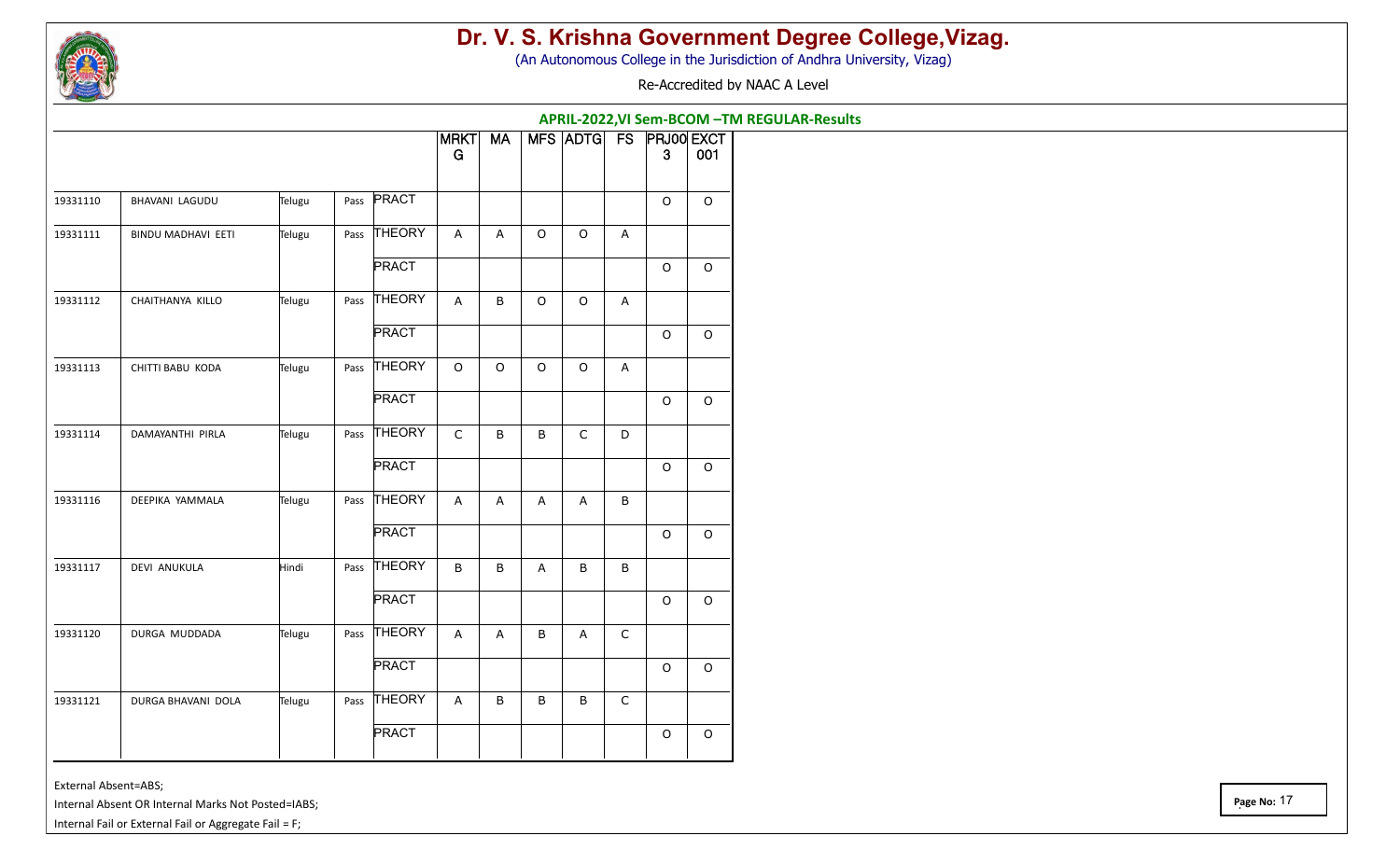

(An Autonomous College in the Jurisdiction of Andhra University, Vizag)

Re-Accredited by NAAC A Level

|                                                |                        |        |                                                                                                                                                                                                                                                                                                                                                                                                                                                                                                  |                  |       |   |         |             | APRIL-2022, VI Sem-BCOM - TM REGULAR-Results |         |
|------------------------------------------------|------------------------|--------|--------------------------------------------------------------------------------------------------------------------------------------------------------------------------------------------------------------------------------------------------------------------------------------------------------------------------------------------------------------------------------------------------------------------------------------------------------------------------------------------------|------------------|-------|---|---------|-------------|----------------------------------------------|---------|
|                                                |                        |        |                                                                                                                                                                                                                                                                                                                                                                                                                                                                                                  | <b>MRKT</b><br>G | $M_A$ |   |         |             | MFS ADTG FS PRJ00 EXCT<br>$\mathbf{3}$       | 001     |
| 19331122<br><b>DURGA PRASAD</b><br>DAGULAPILLI |                        | Telugu |                                                                                                                                                                                                                                                                                                                                                                                                                                                                                                  | $\mathsf{A}$     | Α     | Α | $\circ$ | B           |                                              |         |
|                                                |                        |        |                                                                                                                                                                                                                                                                                                                                                                                                                                                                                                  |                  |       |   |         |             | $\circ$                                      | $\circ$ |
| DURGA PRASAD<br>19331123<br><b>GUDIVADA</b>    |                        | Telugu |                                                                                                                                                                                                                                                                                                                                                                                                                                                                                                  | $\mathsf{A}$     | A     | Α | A       | B           |                                              |         |
|                                                |                        |        |                                                                                                                                                                                                                                                                                                                                                                                                                                                                                                  |                  |       |   |         |             | $\circ$                                      | $\circ$ |
| 19331124                                       | DURGA PRASAD KATIPILLI | Telugu |                                                                                                                                                                                                                                                                                                                                                                                                                                                                                                  | $\mathsf C$      | B     | B | A       | $\mathsf C$ |                                              |         |
|                                                |                        |        | <b>PRACT</b>                                                                                                                                                                                                                                                                                                                                                                                                                                                                                     |                  |       |   |         |             | $\circ$                                      | $\circ$ |
| 19331125<br>DURGAPRASAD<br><b>BODAPATI</b>     |                        | Telugu |                                                                                                                                                                                                                                                                                                                                                                                                                                                                                                  | $\overline{A}$   | B     | A | $\circ$ | B           |                                              |         |
|                                                |                        |        | Pass THEORY<br><b>PRACT</b><br>Pass THEORY<br><b>PRACT</b><br>Pass THEORY<br>Pass THEORY<br><b>PRACT</b><br>$\circ$<br>Pass THEORY<br>$\, {\sf B}$<br>B<br>A<br>A<br>A<br><b>PRACT</b><br>$\circ$<br>Pass THEORY<br>B<br>B<br>$\mathsf{A}$<br>Α<br>$\mathsf A$<br><b>PRACT</b><br>O<br>Pass THEORY<br>$\mathsf C$<br>$\mathsf{A}$<br>Α<br>Α<br>A<br><b>PRACT</b><br>O<br>Pass THEORY<br>$\sf B$<br>B<br>$\mathsf C$<br>A<br>B<br><b>PRACT</b><br>$\circ$<br>Pass THEORY<br>B<br>A<br>Α<br>Α<br>Α | $\circ$          |       |   |         |             |                                              |         |
| 19331126<br>DURGARAO TETI                      |                        | Telugu |                                                                                                                                                                                                                                                                                                                                                                                                                                                                                                  |                  |       |   |         |             |                                              |         |
|                                                |                        |        |                                                                                                                                                                                                                                                                                                                                                                                                                                                                                                  |                  |       |   |         |             |                                              | $\circ$ |
| 19331127                                       | ESTHERU MEESALA        | Telugu |                                                                                                                                                                                                                                                                                                                                                                                                                                                                                                  |                  |       |   |         |             |                                              |         |
|                                                |                        |        |                                                                                                                                                                                                                                                                                                                                                                                                                                                                                                  |                  |       |   |         |             |                                              | $\circ$ |
| <b>GANESH GALLA</b><br>19331128                |                        | Telugu |                                                                                                                                                                                                                                                                                                                                                                                                                                                                                                  |                  |       |   |         |             |                                              |         |
|                                                |                        |        |                                                                                                                                                                                                                                                                                                                                                                                                                                                                                                  |                  |       |   |         |             |                                              | $\circ$ |
| 19331129                                       | GAVARAYYA BIDDIKA      | Telugu |                                                                                                                                                                                                                                                                                                                                                                                                                                                                                                  |                  |       |   |         |             |                                              |         |
|                                                |                        |        |                                                                                                                                                                                                                                                                                                                                                                                                                                                                                                  |                  |       |   |         |             |                                              | $\circ$ |
| 19331130<br><b>GOVINDA RAO</b><br>KOTTAPALLI   |                        | Telugu |                                                                                                                                                                                                                                                                                                                                                                                                                                                                                                  |                  |       |   |         |             |                                              |         |

External Absent=ABS;

Internal Absent OR Internal Marks Not Posted=IABS;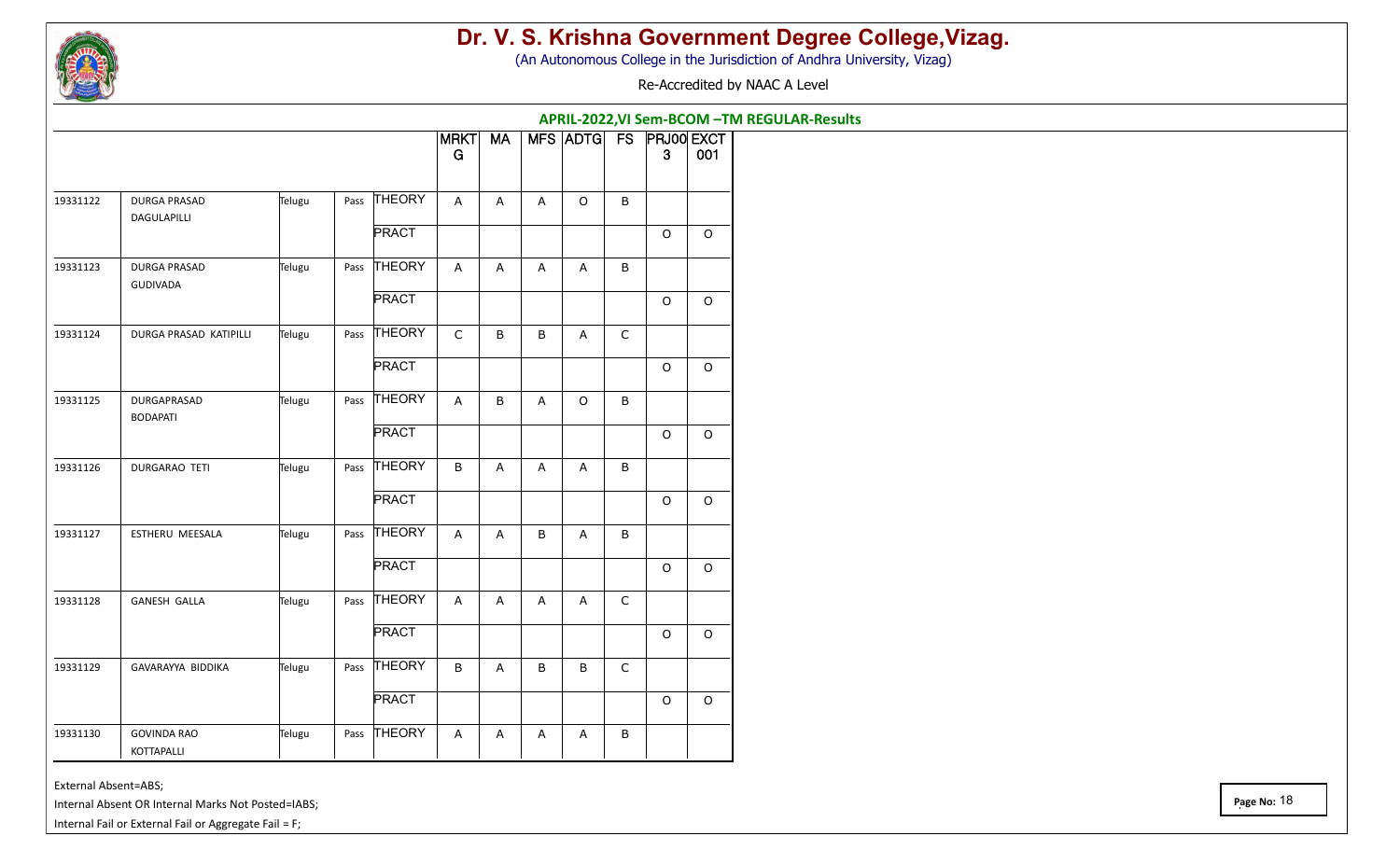

(An Autonomous College in the Jurisdiction of Andhra University, Vizag)

Re-Accredited by NAAC A Level

**APRIL-2022,VI Sem-BCOM –TM REGULAR-Results**

|          |                                         |        |      |               | <b>MRKT</b><br>G | <b>MA</b>                 |             | MFS ADTG FS  |              | <b>PRJ00 EXCT</b><br>$\mathbf{3}$ | 001      |
|----------|-----------------------------------------|--------|------|---------------|------------------|---------------------------|-------------|--------------|--------------|-----------------------------------|----------|
| 19331130 | <b>GOVINDA RAO</b><br><b>KOTTAPALLI</b> | Telugu |      | Pass PRACT    |                  |                           |             |              |              | $\circ$                           | $\Omega$ |
| 19331132 | HARIBABU PANASA                         | Telugu |      | Pass THEORY   | A                | A                         | A           | A            | D            |                                   |          |
|          |                                         |        |      | <b>PRACT</b>  |                  |                           |             |              |              | $\circ$                           | $\circ$  |
| 19331133 | HARILAKSHMI ALUPANA                     | Telugu |      | Pass THEORY   | A                | $\boldsymbol{\mathsf{A}}$ | A           | $\circ$      | $\sf B$      |                                   |          |
|          |                                         |        |      | <b>PRACT</b>  |                  |                           |             |              |              | $\circ$                           | $\Omega$ |
| 19331134 | JAGADISH KONDURU                        | Telugu | Pass | <b>THEORY</b> | A                | A                         | B           | $\mathsf{A}$ | B            |                                   |          |
|          |                                         |        |      | <b>PRACT</b>  |                  |                           |             |              |              | $\circ$                           | $\circ$  |
| 19331135 | JEEVAN KRISHNA<br>THOTTADI              | Telugu |      | Pass THEORY   | B                | $\mathsf C$               | $\sf B$     | B            | $\mathsf C$  |                                   |          |
|          |                                         |        |      | <b>PRACT</b>  |                  |                           |             |              |              | $\circ$                           | $\circ$  |
| 19331136 | JYOSTHNA YEDLA                          | Telugu | Pass | <b>THEORY</b> | $\overline{A}$   | $\circ$                   | $\circ$     | $\mathsf{A}$ | $\mathsf{C}$ |                                   |          |
|          |                                         |        |      | <b>PRACT</b>  |                  |                           |             |              |              | $\circ$                           | $\circ$  |
| 19331137 | KARTHIK EDUBILLI                        | Telugu | F:1  | <b>THEORY</b> | $\mathsf C$      | $\mathsf C$               | $\mathsf C$ | $\mathsf C$  | F            |                                   |          |
|          |                                         |        |      | <b>PRACT</b>  |                  |                           |             |              |              | $\circ$                           | $\circ$  |
| 19331138 | KRISHNA KURANGI                         | Telugu |      | Pass THEORY   | B                | $\mathsf D$               | A           | B            | $\mathsf{C}$ |                                   |          |
|          |                                         |        |      | <b>PRACT</b>  |                  |                           |             |              |              | $\circ$                           | $\circ$  |
| 19331139 | KRISHNAVAMSI<br><b>GOPISETTI</b>        | Telugu |      | Pass THEORY   | B                | $\sf B$                   | A           | $\sf B$      | $\mathsf C$  |                                   |          |
|          |                                         |        |      | <b>PRACT</b>  |                  |                           |             |              |              | $\mathsf O$                       | $\circ$  |

External Absent=ABS;

Internal Absent OR Internal Marks Not Posted=IABS;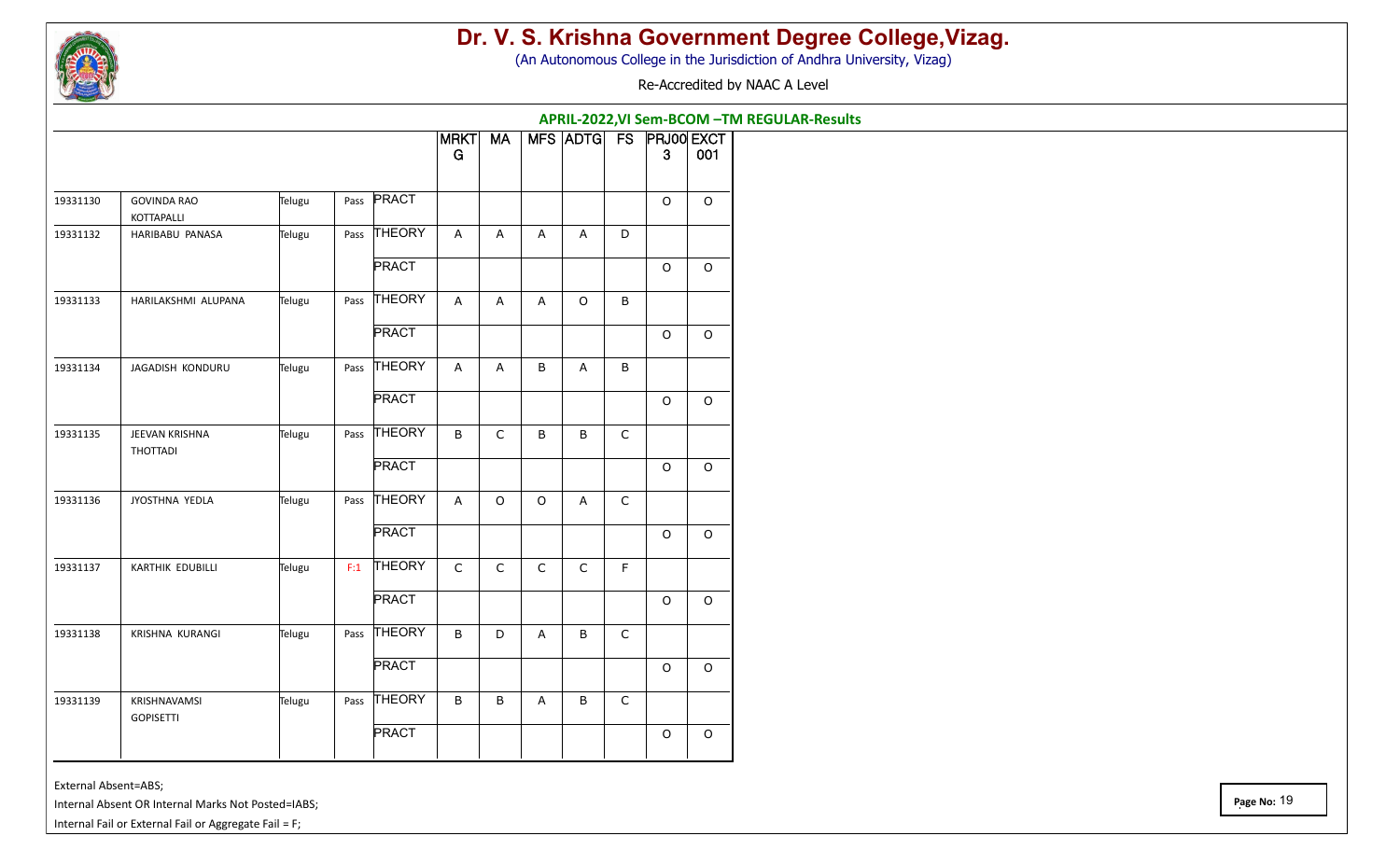

(An Autonomous College in the Jurisdiction of Andhra University, Vizag)

Re-Accredited by NAAC A Level

|          |                                        |        | APRIL-2022, VI Sem-BCOM - TM REGULAR-Results<br>MFS ADTG FS PRJ00 EXCT |               |                  |              |             |         |             |             |             |  |  |
|----------|----------------------------------------|--------|------------------------------------------------------------------------|---------------|------------------|--------------|-------------|---------|-------------|-------------|-------------|--|--|
|          |                                        |        |                                                                        |               | <b>MRKT</b><br>G | $M_A$        |             |         |             | 3           | 001         |  |  |
| 19331140 | KRISHNAVENI KOSURI                     | Telugu |                                                                        | Pass THEORY   | A                | A            | A           | Α       | B           |             |             |  |  |
|          |                                        |        |                                                                        | <b>PRACT</b>  |                  |              |             |         |             | $\circ$     | $\circ$     |  |  |
| 19331141 | KRISHNAVENI PAILA                      | Telugu |                                                                        | Pass THEORY   | A                | B            | A           | B       | $\mathsf C$ |             |             |  |  |
|          |                                        |        |                                                                        | <b>PRACT</b>  |                  |              |             |         |             | $\circ$     | $\circ$     |  |  |
| 19331142 | KUMARI PALURI                          | Telugu |                                                                        | Pass THEORY   | $\circ$          | A            | $\circ$     | $\circ$ | A           |             |             |  |  |
|          |                                        |        |                                                                        | <b>PRACT</b>  |                  |              |             |         |             | O           | $\mathsf O$ |  |  |
| 19331143 | LAKSHMI DAMMU                          | Telugu | Pass                                                                   | Pass THEORY   | A                | A            | Α           | Α       | B           |             |             |  |  |
|          |                                        |        |                                                                        | <b>PRACT</b>  |                  |              |             |         |             | $\circ$     | $\circ$     |  |  |
| 19331144 | LIKHITHA NAMALA                        | Telugu |                                                                        | THEORY        | $\circ$          | $\mathsf{A}$ | $\circ$     | Α       | A           |             |             |  |  |
|          |                                        |        |                                                                        | <b>PRACT</b>  |                  |              |             |         |             | $\mathsf O$ | $\mathsf O$ |  |  |
| 19331146 | MADHAVA LAKSHMAN<br>KUMAR KESANAKURTHI | Telugu | F:2                                                                    | THEORY        | $\mathsf C$      | F.           | $\mathsf C$ | D       | F           |             |             |  |  |
|          |                                        |        |                                                                        | <b>PRACT</b>  |                  |              |             |         |             | $\circ$     | $\mathsf O$ |  |  |
| 19331147 | MAHESH SENAPATHI                       | Telugu | F:1                                                                    | <b>THEORY</b> | $\mathsf{C}$     | F            | A           | B       | B           |             |             |  |  |
|          |                                        |        |                                                                        | <b>PRACT</b>  |                  |              |             |         |             | $\circ$     | $\circ$     |  |  |
| 19331148 | MAHESWARI JANNI                        | Hindi  |                                                                        | Pass THEORY   | B                | B            | A           | Α       | D           |             |             |  |  |
|          |                                        |        |                                                                        | <b>PRACT</b>  |                  |              |             |         |             | $\circ$     | $\circ$     |  |  |
| 19331149 | MANI KADAVALA                          | Telugu |                                                                        | Pass THEORY   | A                | В            | B           | B       | C           |             |             |  |  |
|          |                                        |        |                                                                        |               |                  |              |             |         |             |             |             |  |  |

External Absent=ABS;

Internal Absent OR Internal Marks Not Posted=IABS;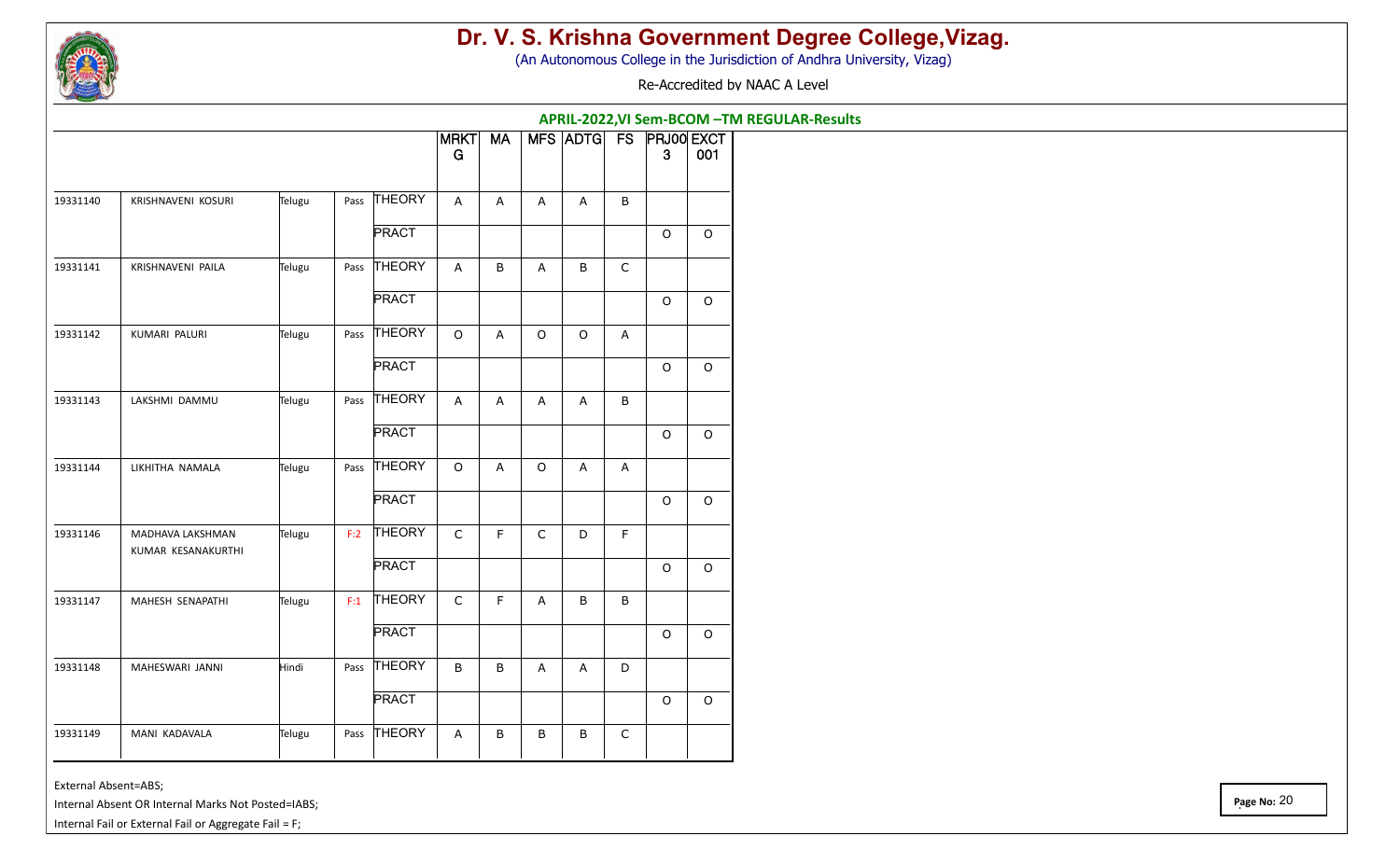

(An Autonomous College in the Jurisdiction of Andhra University, Vizag)

Re-Accredited by NAAC A Level

**APRIL-2022,VI Sem-BCOM –TM REGULAR-Results**

|          |                                  |          |      |               | <b>MRKT</b><br>G | <b>MA</b> |                | MFS ADTG FS |             | <b>PRJ00 EXCT</b><br>3 <sup>°</sup> | 001      |
|----------|----------------------------------|----------|------|---------------|------------------|-----------|----------------|-------------|-------------|-------------------------------------|----------|
|          |                                  |          |      |               |                  |           |                |             |             |                                     |          |
| 19331149 | MANI KADAVALA                    | Telugu   | Pass | <b>PRACT</b>  |                  |           |                |             |             | $\circ$                             | $\Omega$ |
| 19331150 | MANI KUMARI GULLELU              | Telugu   |      | Pass THEORY   | $\mathsf O$      | $\circ$   | $\circ$        | $\circ$     | $\mathsf O$ |                                     |          |
|          |                                  |          |      | <b>PRACT</b>  |                  |           |                |             |             | $\circ$                             | $\Omega$ |
| 19331151 | MOHAN MANYALA                    | Telugu   |      | Pass THEORY   | $\mathsf O$      | A         | $\overline{A}$ | $\circ$     | B           |                                     |          |
|          |                                  |          |      | <b>PRACT</b>  |                  |           |                |             |             | $\circ$                             | $\Omega$ |
| 19331152 | MOUNIKA BONIMIDDI                | Sanskrit |      | Pass THEORY   | A                | $\Omega$  | $\Omega$       | $\Omega$    | A           |                                     |          |
|          |                                  |          |      | <b>PRACT</b>  |                  |           |                |             |             | $\Omega$                            | $\Omega$ |
| 19331153 | MOUNIKA DEVI<br><b>GUTTHRTHI</b> | Telugu   | Pass | <b>THEORY</b> | A                | A         | $\overline{A}$ | $\circ$     | B           |                                     |          |
|          |                                  |          |      | <b>PRACT</b>  |                  |           |                |             |             | $\circ$                             | $\Omega$ |
| 19331154 | NAGA HARITHA KUMARI<br>ANGATI    | Telugu   |      | Pass THEORY   | $\mathsf{A}$     | A         | B              | B           | B           |                                     |          |
|          |                                  |          |      | <b>PRACT</b>  |                  |           |                |             |             | $\circ$                             | $\circ$  |
| 19331155 | NARENDRA NEELAPU                 | Telugu   |      | Pass THEORY   | $\mathsf C$      | B         | $\mathsf C$    | D           | D           |                                     |          |
|          |                                  |          |      | <b>PRACT</b>  |                  |           |                |             |             | $\circ$                             | $\circ$  |
| 19331156 | PADMA AADADA                     | Telugu   |      | Pass THEORY   | $\mathsf B$      | B         | A              | B           | D           |                                     |          |
|          |                                  |          |      | <b>PRACT</b>  |                  |           |                |             |             | $\circ$                             | $\circ$  |
| 19331157 | PAVAN KUMAR VADDADI              | Telugu   |      | Pass THEORY   | A                | A         | A              | A           | $\mathsf C$ |                                     |          |
|          |                                  |          |      | <b>PRACT</b>  |                  |           |                |             |             | $\mathsf O$                         | $\circ$  |

External Absent=ABS;

Internal Absent OR Internal Marks Not Posted=IABS;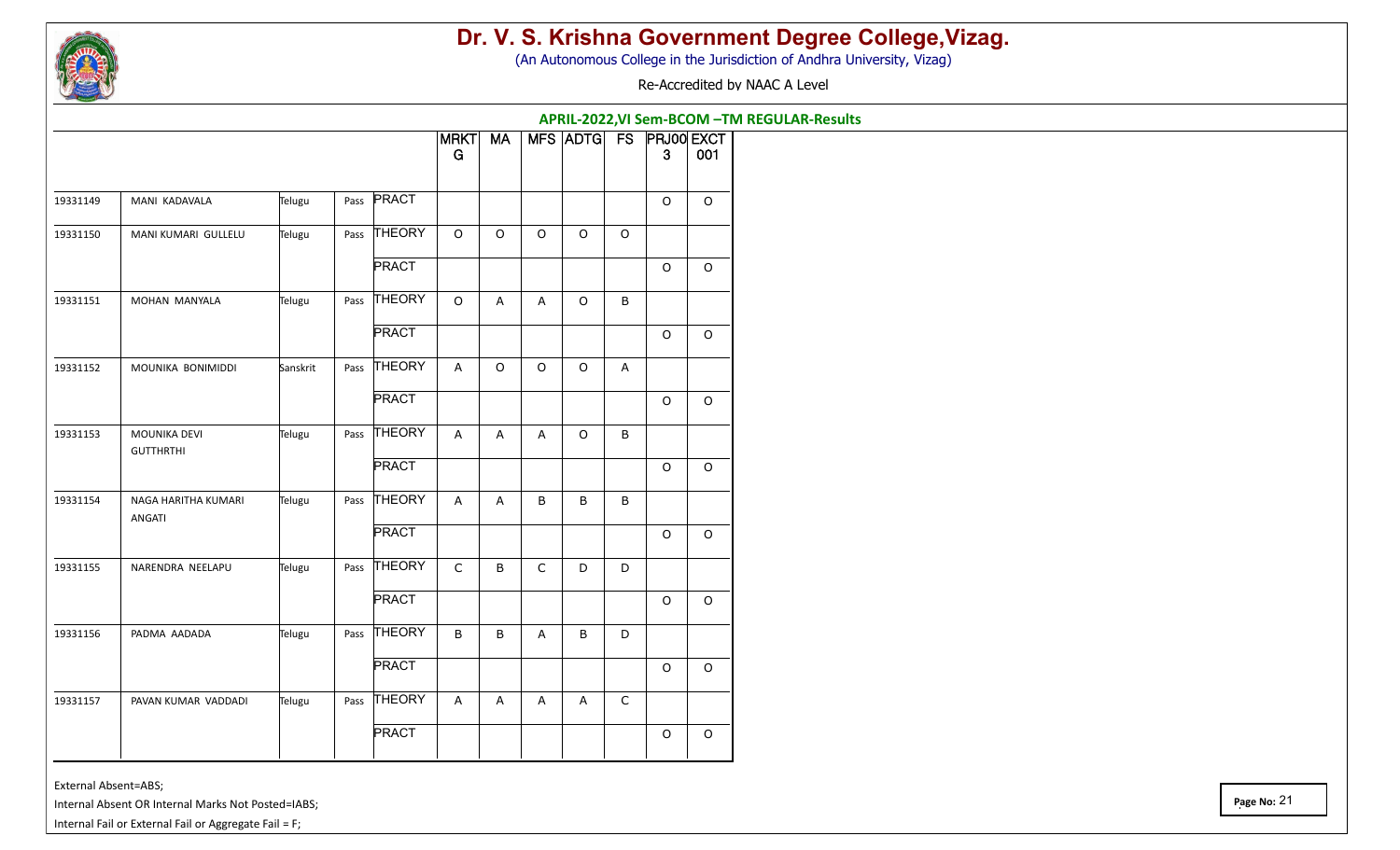

(An Autonomous College in the Jurisdiction of Andhra University, Vizag)

Re-Accredited by NAAC A Level

|          |                      |        |      |               | APRIL-2022, VI Sem-BCOM - TM REGULAR-Results<br>MFS ADTG FS PRJ00 EXCT |             |                |                |             |              |             |  |  |  |  |
|----------|----------------------|--------|------|---------------|------------------------------------------------------------------------|-------------|----------------|----------------|-------------|--------------|-------------|--|--|--|--|
|          |                      |        |      |               | <b>MRKT</b><br>G                                                       | <b>MA</b>   |                |                |             | $\mathbf{3}$ | 001         |  |  |  |  |
| 19331158 | PRASADU BIDDIKA      | Telugu |      | Pass THEORY   | B                                                                      | B           | B              | B              | $\mathsf C$ |              |             |  |  |  |  |
|          |                      |        |      | <b>PRACT</b>  |                                                                        |             |                |                |             | $\circ$      | $\mathsf O$ |  |  |  |  |
| 19331159 | PUSHPA LATHA DUMPALA | Telugu | Pass | <b>THEORY</b> | A                                                                      | A           | B              | B              | B           |              |             |  |  |  |  |
|          |                      |        |      | <b>PRACT</b>  |                                                                        |             |                |                |             | $\circ$      | $\mathsf O$ |  |  |  |  |
| 19331160 | RAHEEM SAYYAD        | Telugu |      | Pass THEORY   | B                                                                      | A           | B              | $\overline{A}$ | B           |              |             |  |  |  |  |
|          |                      |        |      | <b>PRACT</b>  |                                                                        |             |                |                |             | $\circ$      | $\circ$     |  |  |  |  |
| 19331161 | RAKESH GORLE         | Telugu |      | Pass THEORY   | A                                                                      | A           | A              | $\overline{A}$ | B           |              |             |  |  |  |  |
|          |                      |        |      | <b>PRACT</b>  |                                                                        |             |                |                |             | $\Omega$     | $\circ$     |  |  |  |  |
| 19331162 | RAMANA GUDUPU        | Telugu |      | Pass THEORY   | $\overline{A}$                                                         | B           | B              | $\sf B$        | D           |              |             |  |  |  |  |
|          |                      |        |      | <b>PRACT</b>  |                                                                        |             |                |                |             | $\circ$      | $\mathsf O$ |  |  |  |  |
| 19331163 | RAMANA IPPILI        | Telugu |      | Pass THEORY   | $\circ$                                                                | $\mathsf C$ | $\overline{A}$ | B              | B           |              |             |  |  |  |  |
|          |                      |        |      | <b>PRACT</b>  |                                                                        |             |                |                |             | $\circ$      | $\circ$     |  |  |  |  |
| 19331165 | RANI VIRESWARAPU     | Telugu |      | Pass THEORY   | B                                                                      | B           | $\overline{A}$ | $\sf B$        | $\mathsf C$ |              |             |  |  |  |  |
|          |                      |        |      | <b>PRACT</b>  |                                                                        |             |                |                |             | $\circ$      | $\circ$     |  |  |  |  |
| 19331167 | RAVI KUMAR SAVARA    | Telugu |      | Pass THEORY   | B                                                                      | B           | A              | B              | $\mathsf C$ |              |             |  |  |  |  |
|          |                      |        |      | <b>PRACT</b>  |                                                                        |             |                |                |             | $\circ$      | $\circ$     |  |  |  |  |
| 19331168 | RENUKA KARRI         | Telugu |      | Pass THEORY   | $\boldsymbol{\mathsf{A}}$                                              | A           | B              | Α              | B           |              |             |  |  |  |  |

External Absent=ABS;

Internal Absent OR Internal Marks Not Posted=IABS;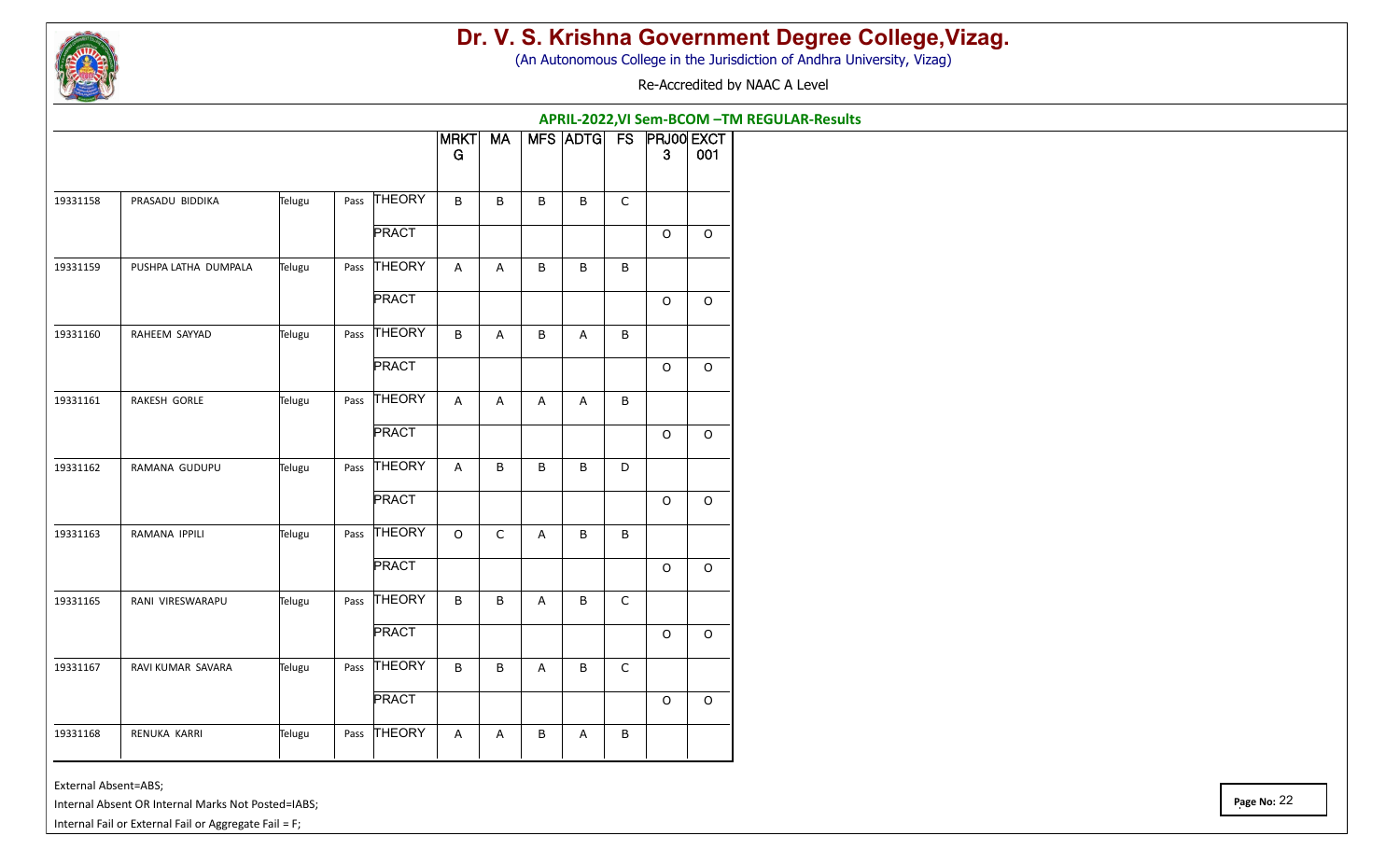

(An Autonomous College in the Jurisdiction of Andhra University, Vizag)

Re-Accredited by NAAC A Level

|          |                            |        |              |                  | APRIL-2022, VI Sem-BCOM - TM REGULAR-Results |         |                        |             |              |         |
|----------|----------------------------|--------|--------------|------------------|----------------------------------------------|---------|------------------------|-------------|--------------|---------|
|          |                            |        |              | <b>MRKT</b><br>G | <b>MA</b>                                    |         | MFS ADTG FS PRJ00 EXCT |             | $\mathbf{3}$ | 001     |
| 19331168 | RENUKA KARRI               | Telugu | Pass PRACT   |                  |                                              |         |                        |             | $\circ$      | $\circ$ |
| 19331169 | SAI KISHORE DOKISILA       | Telugu | Pass THEORY  | B                | C                                            | Α       | B                      | B           |              |         |
|          |                            |        | <b>PRACT</b> |                  |                                              |         |                        |             | $\Omega$     | $\circ$ |
| 19331170 | SAI KUMAR KAMBALA          | Telugu | Pass THEORY  | A                | A                                            | $\circ$ | $\mathsf O$            | $\mathsf O$ |              |         |
|          |                            |        | <b>PRACT</b> |                  |                                              |         |                        |             | $\circ$      | $\circ$ |
| 19331171 | SAIRAM SINGAMSETTY         | Telugu | Pass THEORY  | $\overline{A}$   | A                                            | A       | A                      | B           |              |         |
|          |                            |        | <b>PRACT</b> |                  |                                              |         |                        |             | $\mathsf O$  | $\circ$ |
| 19331172 | SAMUEL KONDAPALLI          | Telugu | Pass THEORY  | $\circ$          | $\overline{A}$                               | $\circ$ | A                      | B           |              |         |
|          |                            |        | <b>PRACT</b> |                  |                                              |         |                        |             | $\circ$      | $\circ$ |
| 19331173 | SAMUEL SAVARA              | Telugu | Pass THEORY  | $\mathsf{A}$     | Α                                            | Α       | A                      | B           |              |         |
|          |                            |        | <b>PRACT</b> |                  |                                              |         |                        |             | $\circ$      | $\circ$ |
| 19331175 | SANTHOSHI KANDIPALLI       | Telugu | Pass THEORY  | B                | $\mathsf C$                                  | Α       | B                      | B           |              |         |
|          |                            |        | <b>PRACT</b> |                  |                                              |         |                        |             | $\circ$      | $\circ$ |
| 19331176 | SATEESH SASUBILLI          | Telugu | Pass THEORY  | $\overline{A}$   | $\overline{A}$                               | A       | A                      | A           |              |         |
|          |                            |        | <b>PRACT</b> |                  |                                              |         |                        |             | $\circ$      | $\circ$ |
| 19331177 | SATYA NARAYANA<br>JARAJANA | Telugu | Pass THEORY  | B                | B                                            | B       | B                      | C           |              |         |
|          |                            |        | <b>PRACT</b> |                  |                                              |         |                        |             | $\circ$      | $\circ$ |

External Absent=ABS;

Internal Absent OR Internal Marks Not Posted=IABS;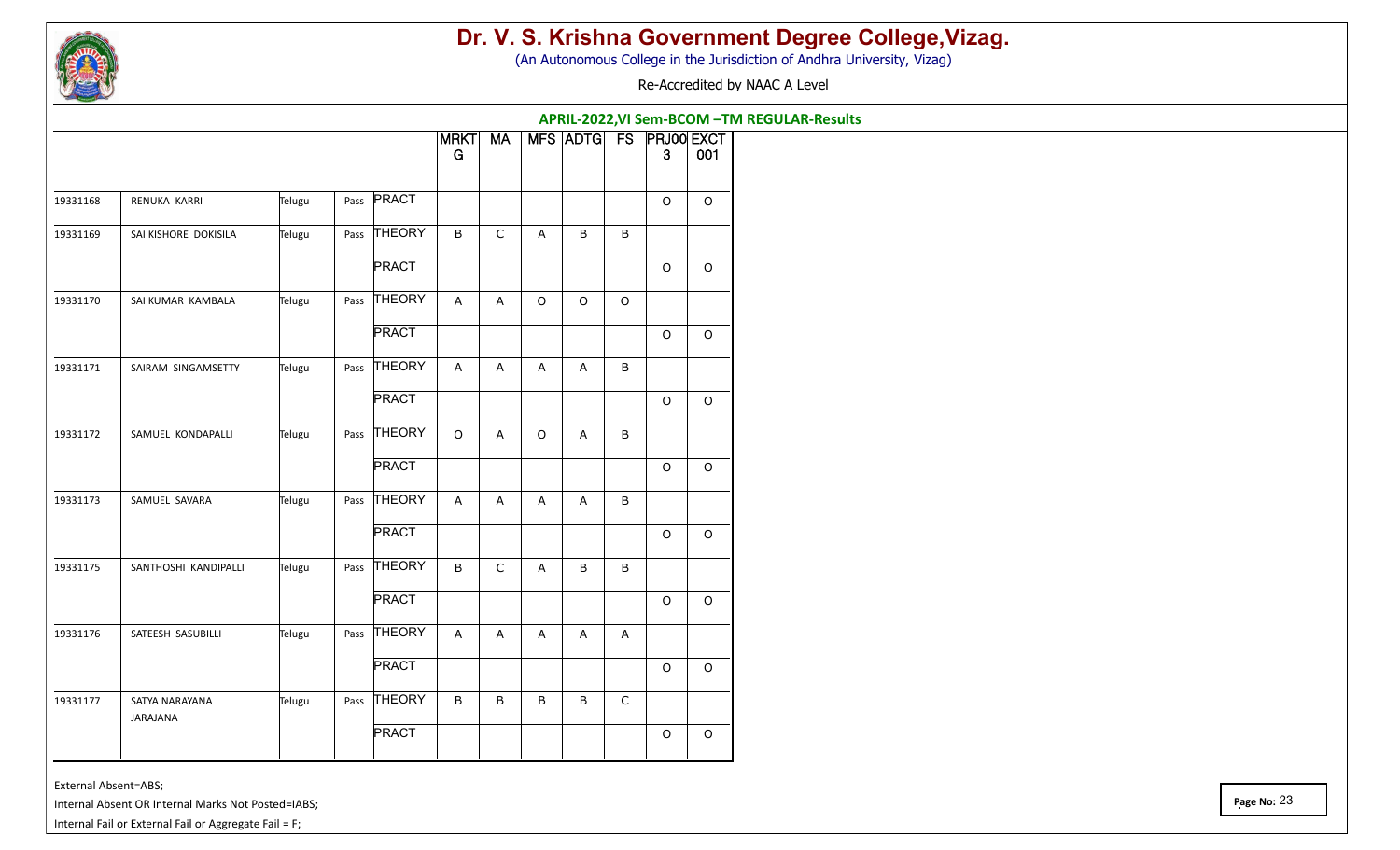

(An Autonomous College in the Jurisdiction of Andhra University, Vizag)

Re-Accredited by NAAC A Level

|          |                     |          |      |               | APRIL-2022, VI Sem-BCOM - TM REGULAR-Results<br>MFS ADTG FS PRJ00 EXCT |             |                |             |              |             |             |  |  |  |
|----------|---------------------|----------|------|---------------|------------------------------------------------------------------------|-------------|----------------|-------------|--------------|-------------|-------------|--|--|--|
|          |                     |          |      |               | <b>MRKT</b>                                                            | <b>MA</b>   |                |             |              |             |             |  |  |  |
|          |                     |          |      |               | ${\bf G}$                                                              |             |                |             |              | 3           | 001         |  |  |  |
| 19331178 | SEKHAR GOKEDA       | Telugu   | Pass | <b>THEORY</b> | $\mathsf O$                                                            | A           | A              | $\mathsf O$ | $\mathsf B$  |             |             |  |  |  |
|          |                     |          |      | <b>PRACT</b>  |                                                                        |             |                |             |              | $\mathsf O$ | $\mathsf O$ |  |  |  |
| 19331179 | SIMHACHALAM AMPILLI | Telugu   | Pass | THEORY        | B                                                                      | B           | $\mathsf{A}$   | C           | $\mathsf C$  |             |             |  |  |  |
|          |                     |          |      | <b>PRACT</b>  |                                                                        |             |                |             |              | $\mathsf O$ | $\mathsf O$ |  |  |  |
| 19331180 | SOMESH CHEKKA       | Telugu   | Pass | <b>THEORY</b> | B                                                                      | $\mathsf C$ | $\overline{A}$ | B           | $\mathsf C$  |             |             |  |  |  |
|          |                     |          |      | <b>PRACT</b>  |                                                                        |             |                |             |              | $\circ$     | $\circ$     |  |  |  |
| 19331181 | SRAVANI SRIKAKULAPU | Sanskrit | Pass | <b>THEORY</b> | $\overline{A}$                                                         | $\mathsf O$ | $\mathsf O$    | A           | $\, {\sf B}$ |             |             |  |  |  |
|          |                     |          |      | <b>PRACT</b>  |                                                                        |             |                |             |              | $\circ$     | $\circ$     |  |  |  |
| 19331182 | SRINU MUTHI         | Telugu   | Pass | THEORY        | $\overline{A}$                                                         | A           | $\overline{A}$ | A           | $\sf B$      |             |             |  |  |  |
|          |                     |          |      | <b>PRACT</b>  |                                                                        |             |                |             |              | $\circ$     | $\circ$     |  |  |  |
| 19331183 | SUKANYA BIDDIKA     | Telugu   | Pass | <b>THEORY</b> | $\boldsymbol{\mathsf{A}}$                                              | O           | A              | A           | A            |             |             |  |  |  |
|          |                     |          |      | <b>PRACT</b>  |                                                                        |             |                |             |              | $\circ$     | $\circ$     |  |  |  |
| 19331184 | SUNIL KINTHADA      | Telugu   | Pass | <b>THEORY</b> | $\boldsymbol{\mathsf{A}}$                                              | A           | A              | B           | $\mathsf C$  |             |             |  |  |  |
|          |                     |          |      | <b>PRACT</b>  |                                                                        |             |                |             |              | O           | $\mathsf O$ |  |  |  |
| 19331186 | SWATHI CHITTIBOYINA | Telugu   |      | Pass THEORY   | $\, {\sf B}$                                                           | B           | A              | C           | $\sf B$      |             |             |  |  |  |
|          |                     |          |      | <b>PRACT</b>  |                                                                        |             |                |             |              | $\mathsf O$ | $\mathsf O$ |  |  |  |
| 19331187 | TARUN DONKANI       | Telugu   | Pass | <b>THEORY</b> | B                                                                      | B           | Α              | B           | $\mathsf D$  |             |             |  |  |  |

External Absent=ABS;

Internal Absent OR Internal Marks Not Posted=IABS;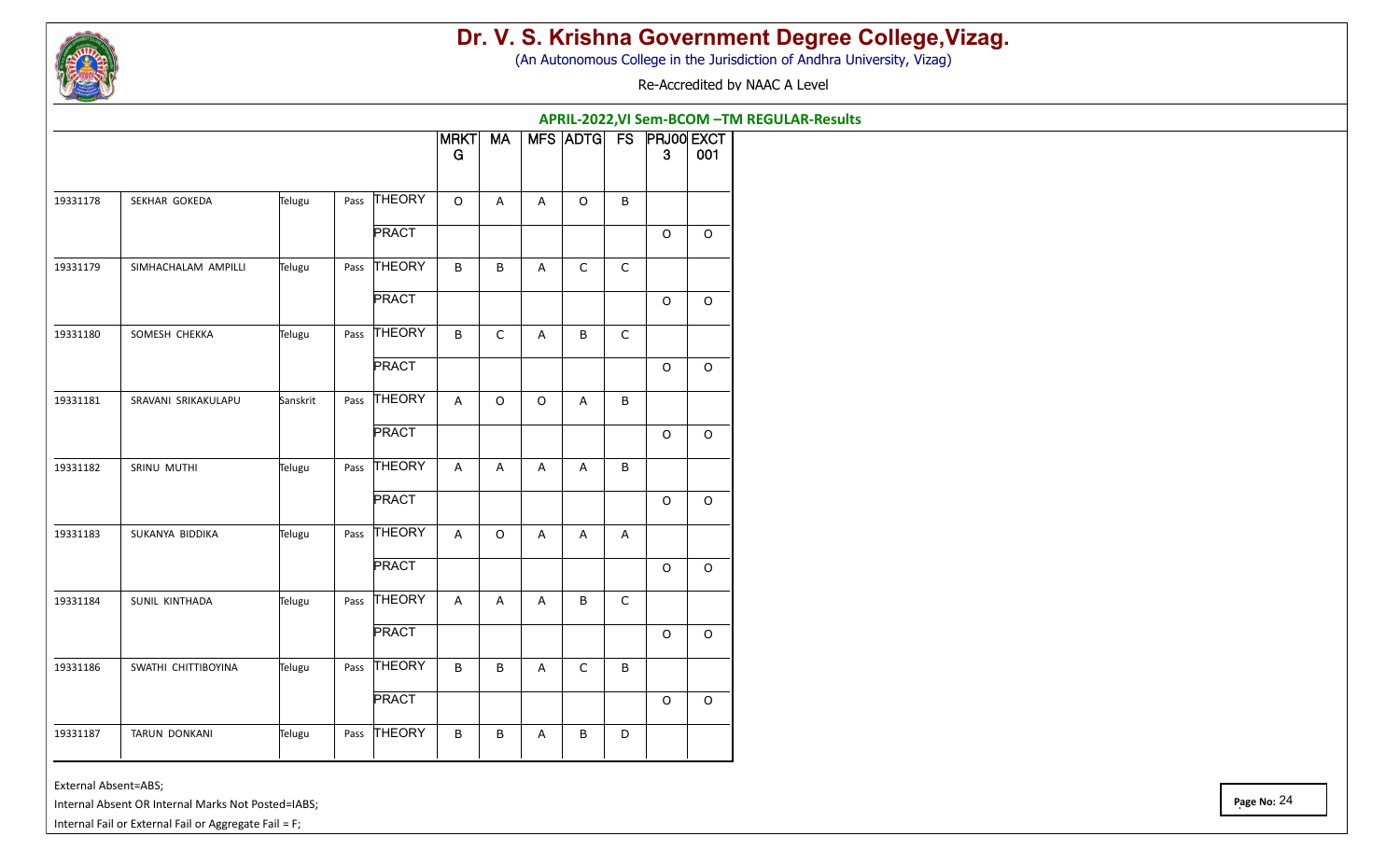

(An Autonomous College in the Jurisdiction of Andhra University, Vizag)

Re-Accredited by NAAC A Level

|          |                                |        |                   |                  |             |         | APRIL-2022, VI Sem-BCOM - TM REGULAR-Results |              |              |          |
|----------|--------------------------------|--------|-------------------|------------------|-------------|---------|----------------------------------------------|--------------|--------------|----------|
|          |                                |        |                   | <b>MRKT</b><br>G | <b>MA</b>   |         | MFS ADTG FS PRJ00 EXCT                       |              | $\mathbf{3}$ | 001      |
| 19331187 | TARUN DONKANI                  | Telugu | Pass <b>PRACT</b> |                  |             |         |                                              |              | $\circ$      | $\circ$  |
| 19331188 | TARUN SAI VALUROUTHU           | Telugu | Pass THEORY       | A                | $\mathsf O$ | $\circ$ | $\mathsf O$                                  | A            |              |          |
|          |                                |        | <b>PRACT</b>      |                  |             |         |                                              |              | $\circ$      | $\circ$  |
| 19331190 | TILAK SARVASIDDHI              | Telugu | Pass THEORY       | B                | A           | A       | $\mathsf C$                                  | B            |              |          |
|          |                                |        | <b>PRACT</b>      |                  |             |         |                                              |              | $\circ$      | $\circ$  |
| 19331192 | <b>VARA LAKSHMI</b><br>KUMMARI | Telugu | Pass THEORY       | $\circ$          | A           | $\circ$ | $\mathsf{A}$                                 | B            |              |          |
|          |                                |        | <b>PRACT</b>      |                  |             |         |                                              |              | $\Omega$     | $\Omega$ |
| 19331193 | <b>VELANGINI KAROTHI</b>       | Telugu | Pass THEORY       | $\mathsf O$      | A           | $\circ$ | $\mathsf O$                                  | A            |              |          |
|          |                                |        | <b>PRACT</b>      |                  |             |         |                                              |              | $\circ$      | $\circ$  |
| 19331194 | VINEELA RAJETI                 | Telugu | Pass THEORY       | $\circ$          | A           | $\circ$ | $\mathsf O$                                  | A            |              |          |
|          |                                |        | <b>PRACT</b>      |                  |             |         |                                              |              | $\circ$      | $\circ$  |
| 19331195 | <b>VINOD BHEEMUNI</b>          | Telugu | Pass THEORY       | $\mathsf B$      | A           | A       | B                                            | $\mathsf C$  |              |          |
|          |                                |        | <b>PRACT</b>      |                  |             |         |                                              |              | $\circ$      | $\circ$  |
| 19331196 | YASHWANTH PALLI                | Telugu | Pass THEORY       | $\mathsf B$      | A           | A       | $\sf B$                                      | $\mathsf{C}$ |              |          |
|          |                                |        | <b>PRACT</b>      |                  |             |         |                                              |              | $\mathsf O$  | $\circ$  |

External Absent=ABS;

Internal Absent OR Internal Marks Not Posted=IABS;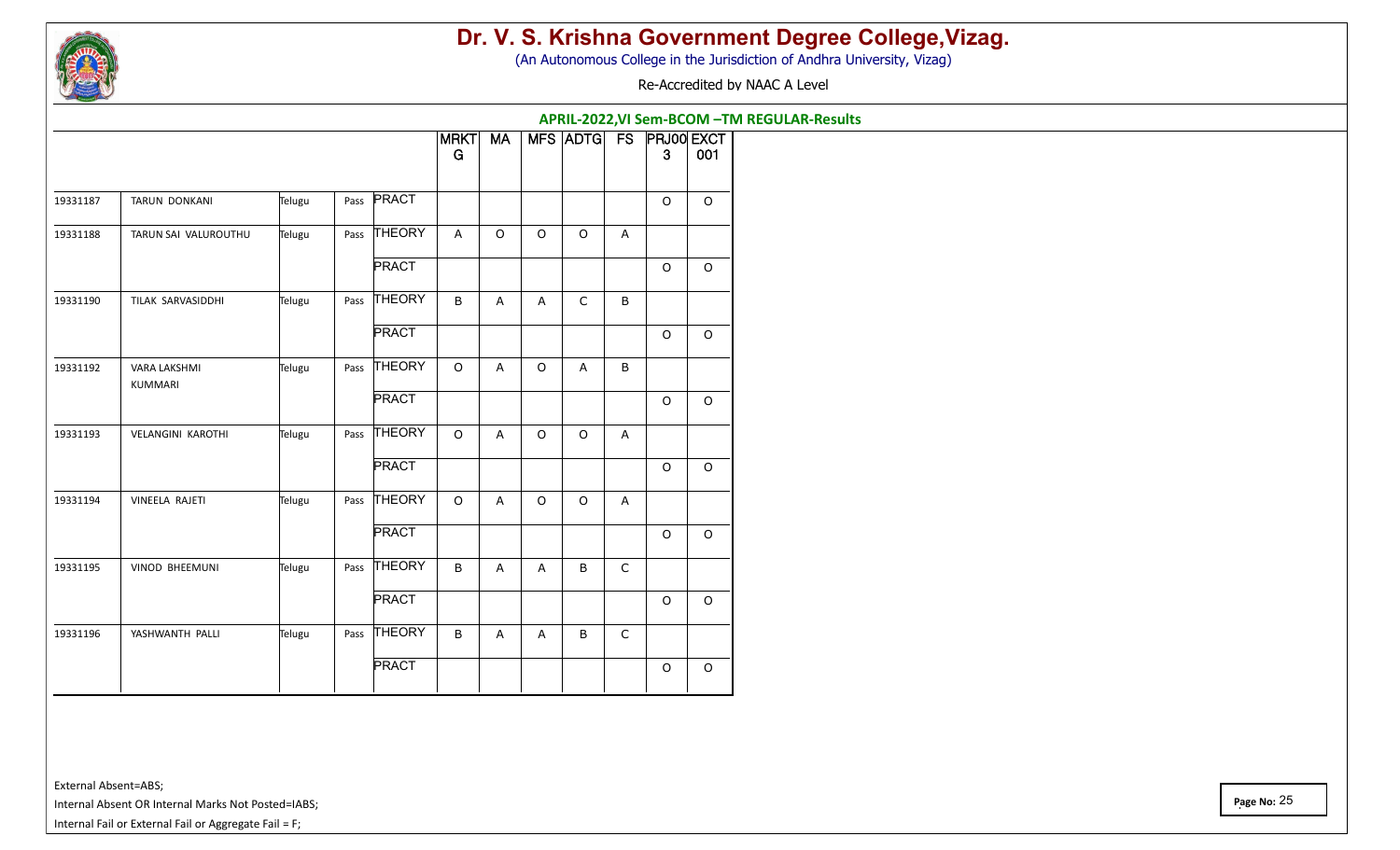

(An Autonomous College in the Jurisdiction of Andhra University, Vizag)

Re-Accredited by NAAC A Level

|           |                                    |                |            |                                 |                  |              |              |           | APRIL-2022, VI Sem-BZC-EM REGULAR-Results                                      |           |          |                |                |              |                     |              |              |         |
|-----------|------------------------------------|----------------|------------|---------------------------------|------------------|--------------|--------------|-----------|--------------------------------------------------------------------------------|-----------|----------|----------------|----------------|--------------|---------------------|--------------|--------------|---------|
| Roll.No.# | <b>Student Name</b>                | Second<br>Lang | <b>RES</b> | Theory<br>$\prime$<br>Practical | <b>CHE</b><br>7B | $\mathsf{A}$ | $\mathsf{A}$ | <b>B1</b> | BOT7 Z008 BOT8 BOT8 BOT8 CHE7 BOT7 Z007 BOT8 BOT8 BOT8 PRJ00 EXCT<br><b>B2</b> | <b>B3</b> | CP       | A P            | AP             |              | $A1 P$ $A2 P$ $A3P$ |              | 3            | 001     |
| 19203001  | <b>BHANU PRAKASH</b><br>KANDULA    | Sanskrit       |            | Pass THEORY                     | $\circ$          | B            | B            | B         | B                                                                              | B         |          |                |                |              |                     |              |              |         |
|           |                                    |                |            | <b>PRACT</b>                    |                  |              |              |           |                                                                                |           | $\Omega$ | $\overline{A}$ | B              | B            | $\circ$             | $\mathsf{A}$ | $\mathsf{A}$ | $\circ$ |
| 19203002  | BHARATH KUMAR MAJJI                | Telugu         | Pass       | <b>THEORY</b>                   | $\mathsf{A}$     | A            | B            | B         | $\sf B$                                                                        | B         |          |                |                |              |                     |              |              |         |
|           |                                    |                |            | <b>PRACT</b>                    |                  |              |              |           |                                                                                |           | $\circ$  | B              | $\circ$        | B            | $\circ$             | A            | A            | $\circ$ |
| 19203003  | D P G V SAILAKSHMI<br><b>ALETI</b> | Hindi          | Pass       | THEORY                          | $\circ$          | A            | $\circ$      | B         | A                                                                              | A         |          |                |                |              |                     |              |              |         |
|           |                                    |                |            | <b>PRACT</b>                    |                  |              |              |           |                                                                                |           | $\Omega$ | $\Omega$       | $\circ$        | B            | $\circ$             | Α            | A            | $\circ$ |
| 19203004  | ISHWARYA PAIDI                     | Sanskrit       |            | Pass THEORY                     | $\circ$          | B            | $\circ$      | Α         | $\mathsf{A}$                                                                   | A         |          |                |                |              |                     |              |              |         |
|           |                                    |                |            | <b>PRACT</b>                    |                  |              |              |           |                                                                                |           | $\circ$  | $\overline{A}$ | $\circ$        | A            | $\circ$             | $\Omega$     | $\mathsf{A}$ | $\circ$ |
| 19203005  | <b>JYOTHI SETTI</b>                | Sanskrit       | Pass       | <b>THEORY</b>                   | $\circ$          | $\mathsf{A}$ | $\circ$      | B         | $\mathsf{A}$                                                                   | $\circ$   |          |                |                |              |                     |              |              |         |
|           |                                    |                |            | <b>PRACT</b>                    |                  |              |              |           |                                                                                |           | $\circ$  | $\overline{A}$ | $\overline{A}$ | $\mathsf{A}$ | $\circ$             | A            | $\mathsf{A}$ | $\circ$ |
| 19203006  | KAVYA PRABHA JARSINGI              | Telugu         | Pass       | THEORY                          | $\circ$          | Α            | $\circ$      | B         | A                                                                              | $\circ$   |          |                |                |              |                     |              |              |         |
|           |                                    |                |            | <b>PRACT</b>                    |                  |              |              |           |                                                                                |           | $\circ$  | A              | $\circ$        | A            | $\circ$             | $\circ$      | A            | $\circ$ |
| 19203007  | KUMARI TANGI                       | Sanskrit       | Pass       | THEORY                          | $\circ$          | A            | $\circ$      | Α         | A                                                                              | $\circ$   |          |                |                |              |                     |              |              |         |
|           |                                    |                |            | <b>PRACT</b>                    |                  |              |              |           |                                                                                |           | $\circ$  | A              | $\circ$        | A            | $\circ$             | A            | A            | $\circ$ |
| 19203008  | PALAKA LAKSHMAN                    | Telugu         |            | Pass THEORY                     | $\circ$          | $\circ$      | $\circ$      | $\circ$   | $\circ$                                                                        | $\circ$   |          |                |                |              |                     |              |              |         |
|           |                                    |                |            | <b>PRACT</b>                    |                  |              |              |           |                                                                                |           | $\circ$  | $\Omega$       | $\circ$        | $\circ$      | $\circ$             | A            | $\circ$      | $\circ$ |
| 19203009  | MOULI DHARMANA                     | Telugu         |            | Pass THEORY                     | B                | C            | B            | B         | C                                                                              | B         |          |                |                |              |                     |              |              |         |

External Absent=ABS;

Internal Absent OR Internal Marks Not Posted=IABS;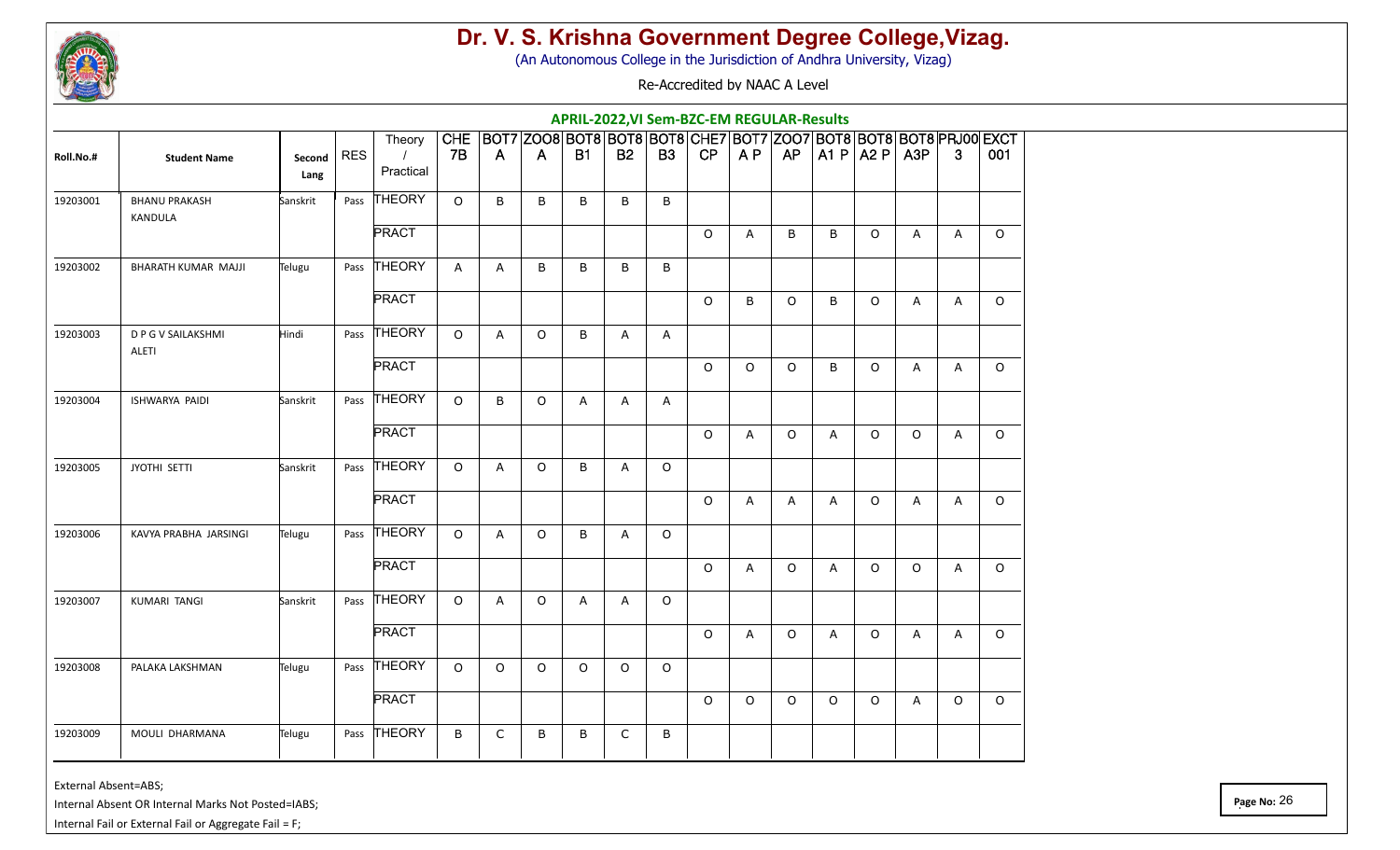

(An Autonomous College in the Jurisdiction of Andhra University, Vizag)

Re-Accredited by NAAC A Level

|          |                      |          |      |              |              |                |                | APRIL-2022, VI Sem-BZC-EM REGULAR-Results                         |             |           |         |    |         |         |                           |            |              |          |
|----------|----------------------|----------|------|--------------|--------------|----------------|----------------|-------------------------------------------------------------------|-------------|-----------|---------|----|---------|---------|---------------------------|------------|--------------|----------|
|          |                      |          |      |              | <b>CHE</b>   |                |                | BOT7 Z008 BOT8 BOT8 BOT8 CHE7 BOT7 Z007 BOT8 BOT8 BOT8 PRJ00 EXCT |             |           |         |    |         |         |                           |            |              |          |
|          |                      |          |      |              | <b>7B</b>    | $\overline{A}$ | $\overline{A}$ | <b>B1</b>                                                         | <b>B2</b>   | <b>B3</b> | CP      | AP | AP      |         | $ $ A1 P $ $ A2 P $ $ A3P |            | 3            | 001      |
| 19203009 | MOULI DHARMANA       | Telugu   |      | Pass PRACT   |              |                |                |                                                                   |             |           | $\circ$ | A  | A       | $\circ$ | A                         | A          | $\circ$      | $\circ$  |
| 19203010 | MURALI KRISHNA KILLI | Sanskrit |      | Pass THEORY  | $\mathsf{A}$ | B              | B              | B                                                                 | $\mathsf C$ | B         |         |    |         |         |                           |            |              |          |
|          |                      |          |      | <b>PRACT</b> |              |                |                |                                                                   |             |           | $\circ$ | A  | B       | Α       | $\mathsf O$               | Α          | $\circ$      | $\circ$  |
| 19203011 | NAGINI MEKALA        | Telugu   |      | F:2 PRACT    |              |                |                |                                                                   |             |           |         |    |         | $\circ$ | ABS                       | <b>ABS</b> |              |          |
| 19203012 | NAVYA SUNKARA        | Telugu   |      | Pass THEORY  | $\Omega$     | $\circ$        | $\circ$        | Α                                                                 | $\circ$     | $\circ$   |         |    |         |         |                           |            |              |          |
|          |                      |          |      | <b>PRACT</b> |              |                |                |                                                                   |             |           | $\circ$ | A  | $\circ$ | A       | $\circ$                   | $\Omega$   | $\Omega$     | $\Omega$ |
| 19203013 | PAVANI MYCHARLA      | Telugu   |      | $F:2$ PRACT  |              |                |                |                                                                   |             |           |         |    |         | $\circ$ | <b>ABS</b>                | ABS        |              |          |
| 19203014 | POORNIMA MALLURI     | Telugu   |      | Pass THEORY  | $\Omega$     | B              | $\circ$        | B                                                                 | B           | $\circ$   |         |    |         |         |                           |            |              |          |
|          |                      |          |      | <b>PRACT</b> |              |                |                |                                                                   |             |           | $\circ$ | A  | O       | A       | $\circ$                   | A          | $\circ$      | A        |
| 19203015 | RAGHU NALLABARIKI    | Telugu   | Pass | THEORY       | B            | D              | $\mathsf C$    | $\mathsf{C}$                                                      | D           | B         |         |    |         |         |                           |            |              |          |
|          |                      |          |      | <b>PRACT</b> |              |                |                |                                                                   |             |           | $\circ$ | A  | B       | A       | $\circ$                   | B          | A            | $\circ$  |
| 19203016 | SHYAM PALLA          | Telugu   |      | Pass THEORY  | $\mathsf{A}$ | $\mathsf C$    | $\mathsf{A}$   | B                                                                 | $\sf B$     | $\sf B$   |         |    |         |         |                           |            |              |          |
|          |                      |          |      | <b>PRACT</b> |              |                |                |                                                                   |             |           | $\circ$ | B  | 0       | $\circ$ | A                         | B          | A            | $\circ$  |
| 19203017 | SIVAKUMAR JAMI       | Telugu   |      | Pass THEORY  | A            | B              | A              | Α                                                                 | A           | $\circ$   |         |    |         |         |                           |            |              |          |
|          |                      |          |      | <b>PRACT</b> |              |                |                |                                                                   |             |           | $\circ$ | B  | A       | $\circ$ | $\circ$                   | A          | $\mathsf{A}$ | $\circ$  |
| 19203018 | SRAVANI VASANTHA     | Telugu   |      | Pass THEORY  | $\Omega$     | A              | $\circ$        | A                                                                 | Α           | $\circ$   |         |    |         |         |                           |            |              |          |
|          |                      |          |      | <b>PRACT</b> |              |                |                |                                                                   |             |           | $\circ$ | A  | 0       | $\circ$ | $\circ$                   | $\circ$    | $\circ$      | $\circ$  |
|          |                      |          |      |              |              |                |                |                                                                   |             |           |         |    |         |         |                           |            |              |          |

External Absent=ABS;

Internal Absent OR Internal Marks Not Posted=IABS;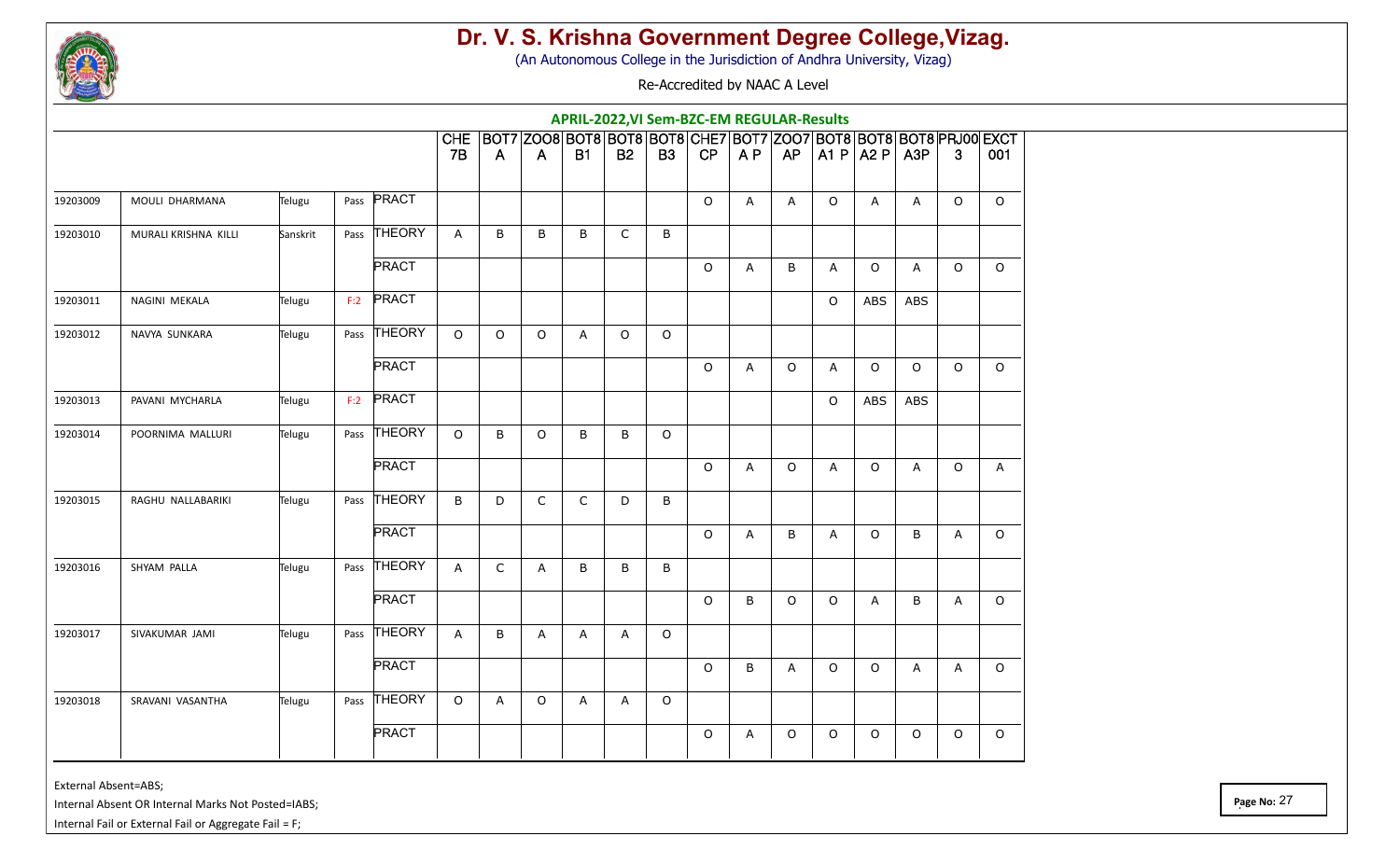

(An Autonomous College in the Jurisdiction of Andhra University, Vizag)

Re-Accredited by NAAC A Level

|          |                                     |        |      |               |              |              |                                                                   | APRIL-2022, VI Sem-BZC-EM REGULAR-Results |           |                |          |          |          |          |             |                |          |          |
|----------|-------------------------------------|--------|------|---------------|--------------|--------------|-------------------------------------------------------------------|-------------------------------------------|-----------|----------------|----------|----------|----------|----------|-------------|----------------|----------|----------|
|          |                                     |        |      |               | <b>CHE</b>   |              | BOT7 Z008 BOT8 BOT8 BOT8 CHE7 BOT7 Z007 BOT8 BOT8 BOT8 PRJ00 EXCT |                                           |           |                |          |          |          |          |             |                |          |          |
|          |                                     |        |      |               | <b>7B</b>    | -A           | A.                                                                | <b>B1</b>                                 | <b>B2</b> | B <sub>3</sub> | CP       | A P      | AP       |          | A1 P   A2 P | A3P            | 3        | 001      |
| 19203019 | SUSHMA SWORANAPUDI                  | Telugu | F:1  | THEORY        | $\mathsf{A}$ | $\mathsf{C}$ | D                                                                 | B                                         | F         | $\mathsf{C}$   |          |          |          |          |             |                |          |          |
|          |                                     |        |      | <b>PRACT</b>  |              |              |                                                                   |                                           |           |                | $\Omega$ | $\Omega$ | A        | $\Omega$ | $\Omega$    | $\overline{A}$ | $\Omega$ | $\circ$  |
| 19203020 | <b>SWARNA VARSHINI</b><br>KOTTALA   | Telugu | Pass | <b>THEORY</b> | $\Omega$     | B            | $\Omega$                                                          | A                                         | A         | $\Omega$       |          |          |          |          |             |                |          |          |
|          |                                     |        |      | <b>PRACT</b>  |              |              |                                                                   |                                           |           |                | $\Omega$ | A        | $\Omega$ | A        | $\Omega$    | $\Omega$       | $\Omega$ | $\circ$  |
| 19203021 | THIRUPATHI RAO PANGI                | Telugu | Pass | <b>THEORY</b> | $\mathsf{A}$ | B            | A                                                                 | B                                         | A         | A              |          |          |          |          |             |                |          |          |
|          |                                     |        |      | <b>PRACT</b>  |              |              |                                                                   |                                           |           |                | $\Omega$ | B        | $\Omega$ | $\Omega$ | $\circ$     | $\Omega$       | A        | $\Omega$ |
| 19203022 | <b>VENKATA LAKSHMI</b><br>KUBIREDDI | Telugu | Pass | <b>THEORY</b> | $\Omega$     | B            | A                                                                 | B                                         | A         | $\Omega$       |          |          |          |          |             |                |          |          |
|          |                                     |        |      | <b>PRACT</b>  |              |              |                                                                   |                                           |           |                | $\Omega$ | B        | $\Omega$ | $\Omega$ | $\circ$     | $\Omega$       | A        | $\circ$  |
| 19203023 | YUGANDHAR<br>BADITHABOINA           | Telugu | Pass | <b>THEORY</b> | $\Omega$     | B            | $\Omega$                                                          | A                                         | B         | A              |          |          |          |          |             |                |          |          |
|          |                                     |        |      | <b>PRACT</b>  |              |              |                                                                   |                                           |           |                | $\Omega$ | $\Omega$ | A        | $\Omega$ | $\Omega$    | $\Omega$       | $\Omega$ | $\circ$  |

External Absent=ABS;

Internal Absent OR Internal Marks Not Posted=IABS;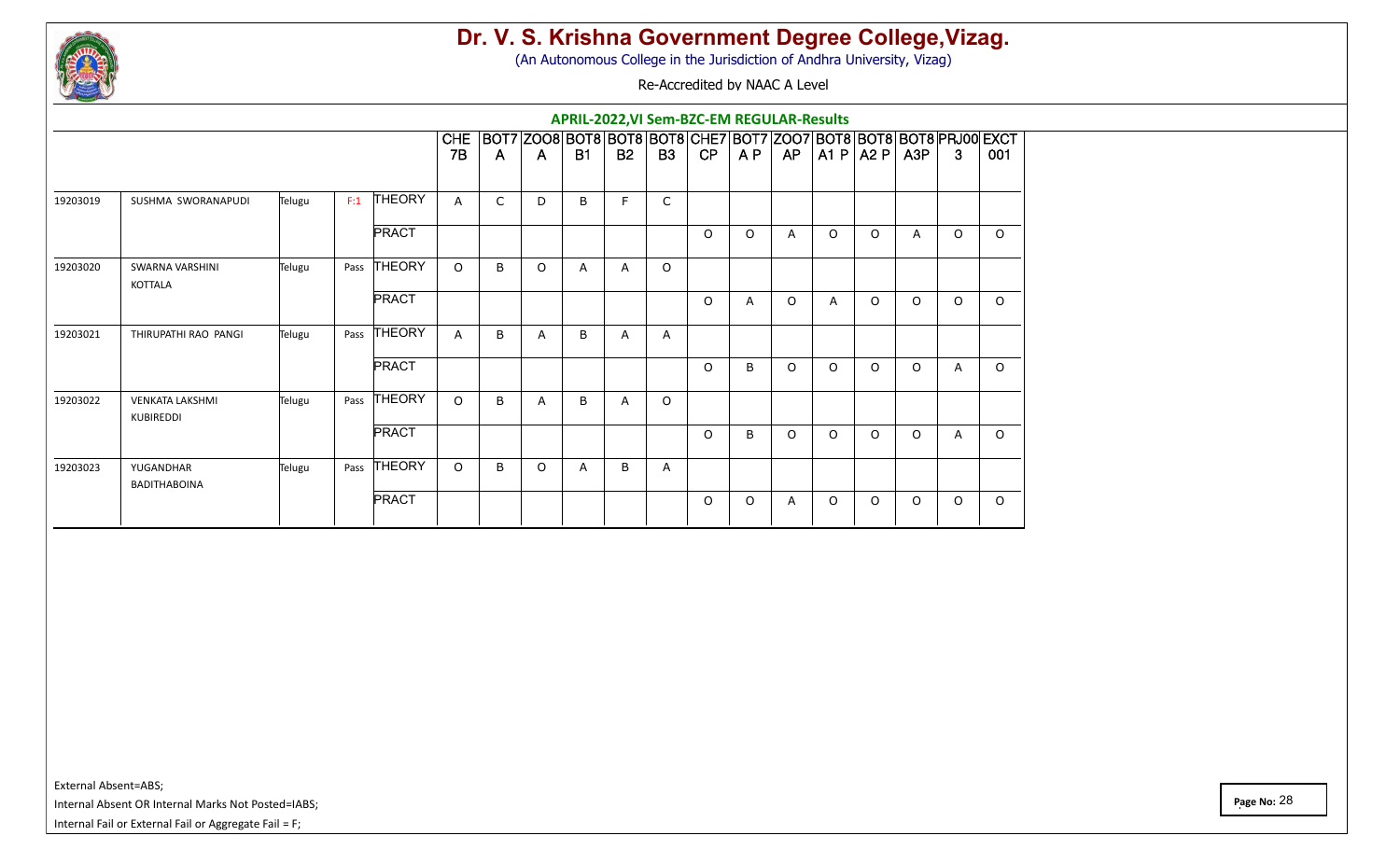

(An Autonomous College in the Jurisdiction of Andhra University, Vizag)

Re-Accredited by NAAC A Level

|           |                                   |                |     |                       |              |              |              | APRIL-2022, VI Sem-BZC-TM REGULAR-Results |              |              |         |              |         |              |                     |              |              |                                                                        |
|-----------|-----------------------------------|----------------|-----|-----------------------|--------------|--------------|--------------|-------------------------------------------|--------------|--------------|---------|--------------|---------|--------------|---------------------|--------------|--------------|------------------------------------------------------------------------|
|           |                                   |                |     | Theory                |              |              |              |                                           |              |              |         |              |         |              |                     |              |              | CHE7 BOT7 Z007 Z008 Z008 Z008 CHE7 BOT7 Z008 Z008 Z008 Z008 PRJ00 EXCT |
| Roll.No.# | <b>Student Name</b>               | Second<br>Lang | RES | $\prime$<br>Practical | B            | A            | A            | <b>B1</b>                                 | <b>B2</b>    | <b>B3</b>    | AP      | AP           |         |              | $AP$ BA P B2 P B3 P |              | $\mathbf{3}$ | 001                                                                    |
| 19203024  | AJAY DEVARAPALLI                  | Telugu         |     | Pass THEORY           | B            | $\mathsf{C}$ | E.           | D                                         | $\mathsf{C}$ | D            |         |              |         |              |                     |              |              |                                                                        |
|           |                                   |                |     | <b>PRACT</b>          |              |              |              |                                           |              |              | B       | B            | D       | $\mathsf{C}$ | B                   | D            | $\circ$      | $\Omega$                                                               |
| 19203025  | AKIL RAGOLU                       | Sanskrit       |     | Pass THEORY           | B            | D            | D            | C                                         | B            | $\mathsf C$  |         |              |         |              |                     |              |              |                                                                        |
|           |                                   |                |     | <b>PRACT</b>          |              |              |              |                                           |              |              | B       | B            | D       | E.           | D                   | D            | $\circ$      | $\Omega$                                                               |
| 19203027  | ANIL KONDAGORRI                   | Telugu         |     | Pass THEORY           | B            | В            | $\mathsf{C}$ | C                                         | B            | C            |         |              |         |              |                     |              |              |                                                                        |
|           |                                   |                |     | <b>PRACT</b>          |              |              |              |                                           |              |              | B       | $\mathsf{A}$ | $\sf B$ | $\sf B$      | A                   | B            | $\circ$      | $\circ$                                                                |
| 19203028  | ARUNA PODIJANNI                   | Telugu         |     | Pass THEORY           | $\mathsf{A}$ | B            | $\mathsf{C}$ | B                                         | B            | C            |         |              |         |              |                     |              |              |                                                                        |
|           |                                   |                |     | <b>PRACT</b>          |              |              |              |                                           |              |              | $\circ$ | B            | C       | B            | B                   | $\mathsf{C}$ | $\circ$      | $\circ$                                                                |
| 19203029  | <b>BABU RAO MARRI</b>             | Telugu         |     | Pass THEORY           | $\circ$      | A            | $\Omega$     | A                                         | $\circ$      | $\mathsf{A}$ |         |              |         |              |                     |              |              |                                                                        |
|           |                                   |                |     | <b>PRACT</b>          |              |              |              |                                           |              |              | $\circ$ | $\mathsf{A}$ | $\circ$ | A            | A                   | $\Omega$     | $\circ$      | A                                                                      |
| 19203030  | <b>BHANU PRAKASH</b><br>ADIKATIYA | Telugu         |     | Pass THEORY           | B            | $\mathsf{C}$ | E.           | E                                         | D            | D            |         |              |         |              |                     |              |              |                                                                        |
|           |                                   |                |     | <b>PRACT</b>          |              |              |              |                                           |              |              | B       | B            | E.      | $\mathsf{C}$ | $\mathsf{C}$        | D            | $\circ$      | B                                                                      |
| 19203031  | <b>BHAVANI GANDHAM</b>            | Telugu         |     | $F:1$ THEORY          | $\mathsf{A}$ | <b>ABS</b>   | D            | B                                         | A            | Α            |         |              |         |              |                     |              |              |                                                                        |
|           |                                   |                |     | <b>PRACT</b>          |              |              |              |                                           |              |              | A       | A            | C       | $\circ$      | $\circ$             | B            | $\circ$      | $\circ$                                                                |
| 19203032  | BHAVANI JALLA                     | Telugu         |     | Pass THEORY           | A            | B            | B            | C                                         | A            | A            |         |              |         |              |                     |              |              |                                                                        |
|           |                                   |                |     | <b>PRACT</b>          |              |              |              |                                           |              |              | $\circ$ | A            | A       | A            | $\circ$             | $\mathsf C$  | $\circ$      | $\circ$                                                                |
| 19203033  | BHULAKSHMI SAMALA                 | Telugu         |     | Pass THEORY           | B            | C            | $\mathsf{C}$ | C                                         | B            | B            |         |              |         |              |                     |              |              |                                                                        |

External Absent=ABS;

Internal Absent OR Internal Marks Not Posted=IABS;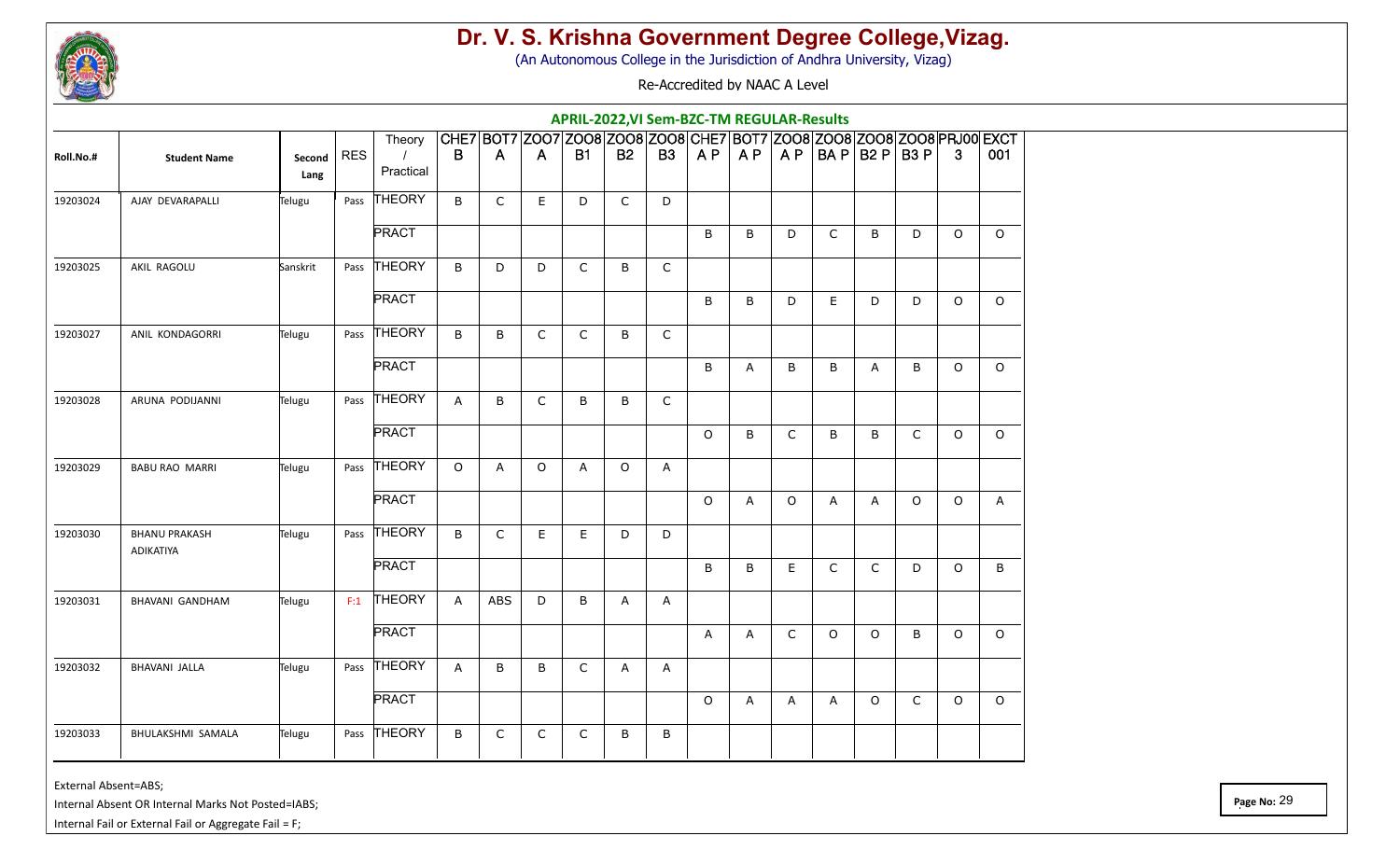

(An Autonomous College in the Jurisdiction of Andhra University, Vizag)

Re-Accredited by NAAC A Level

|          |                          |        |                |              |              |              | APRIL-2022, VI Sem-BZC-TM REGULAR-Results                              |              |              |         |         |         |              |                     |              |              |         |
|----------|--------------------------|--------|----------------|--------------|--------------|--------------|------------------------------------------------------------------------|--------------|--------------|---------|---------|---------|--------------|---------------------|--------------|--------------|---------|
|          |                          |        |                |              |              |              | CHE7 BOT7 Z007 Z008 Z008 Z008 CHE7 BOT7 Z008 Z008 Z008 Z008 PRJ00 EXCT |              |              |         |         |         |              |                     |              |              |         |
|          |                          |        |                | B            | A            | A            | <b>B1</b>                                                              | <b>B2</b>    | <b>B3</b>    |         | AP   AP |         |              | $AP$ BA P B2 P B3 P |              | $\mathbf{3}$ | 001     |
| 19203033 | BHULAKSHMI SAMALA        | Telugu | Pass PRACT     |              |              |              |                                                                        |              |              | A       | $\circ$ | A       | A            | A                   | B            | $\circ$      | $\circ$ |
| 19203034 | CHANDRAYYA BOINA         | Telugu | Pass THEORY    | $\mathsf{A}$ | $\mathsf{C}$ | B            | A                                                                      | B            | $\mathsf{A}$ |         |         |         |              |                     |              |              |         |
|          |                          |        | <b>PRACT</b>   |              |              |              |                                                                        |              |              | $\circ$ | A       | A       | B            | B                   | $\circ$      | A            | $\circ$ |
| 19203035 | DEEPIKA KORADA           | Telugu | Pass THEORY    | A            | B            | B            | A                                                                      | $\mathsf{A}$ | $\circ$      |         |         |         |              |                     |              |              |         |
|          |                          |        | <b>PRACT</b>   |              |              |              |                                                                        |              |              | A       | $\circ$ | $\circ$ | $\mathsf{C}$ | B                   | B            | $\circ$      | $\circ$ |
| 19203036 | <b>DEVI VANTHALA</b>     | Telugu | Pass THEORY    | B            | $\mathsf{C}$ | $\mathsf C$  | B                                                                      | $\sf B$      | $\sf B$      |         |         |         |              |                     |              |              |         |
|          |                          |        | <b>PRACT</b>   |              |              |              |                                                                        |              |              | A       | Α       | B       | $\sf B$      | A                   | $\mathsf{C}$ | $\circ$      | $\circ$ |
| 19203038 | GANAPATHI BATCHALA       | Telugu | Pass THEORY    | B            | $\mathsf{C}$ | $\mathsf{C}$ | D                                                                      | $\mathsf{C}$ | A            |         |         |         |              |                     |              |              |         |
|          |                          |        | <b>PRACT</b>   |              |              |              |                                                                        |              |              | B       | A       | C       | $\mathsf{C}$ | A                   | B            | $\circ$      | $\circ$ |
| 19203039 | <b>GANAPATHI BOBBILI</b> | Telugu | THEORY<br>Pass | B            | D            | D            | $\mathsf{C}$                                                           | B            | B            |         |         |         |              |                     |              |              |         |
|          |                          |        | <b>PRACT</b>   |              |              |              |                                                                        |              |              | B       | B       | C       | D            | $\mathsf{C}$        | $\mathsf{C}$ | $\circ$      | $\circ$ |
| 19203040 | <b>GANESH JANGIDI</b>    | Telugu | Pass THEORY    | B            | D            | D            | E                                                                      | $\mathsf C$  | $\mathsf C$  |         |         |         |              |                     |              |              |         |
|          |                          |        | <b>PRACT</b>   |              |              |              |                                                                        |              |              | B       | Α       | D       | B            | B                   | A            | $\circ$      | $\circ$ |
| 19203041 | JAGANNADHAM PIRIDI       | Telugu | Pass THEORY    | $\mathsf{A}$ | $\mathsf{C}$ | B            | B                                                                      | A            | $\circ$      |         |         |         |              |                     |              |              |         |
|          |                          |        | <b>PRACT</b>   |              |              |              |                                                                        |              |              | A       | A       | A       | $\sf B$      | A                   | $\mathsf C$  | $\circ$      | $\circ$ |
| 19203042 | <b>KARTHIK REJETI</b>    | Telugu | Pass THEORY    | B            | D            | D            | E                                                                      | $\mathsf{C}$ | D            |         |         |         |              |                     |              |              |         |
|          |                          |        | <b>PRACT</b>   |              |              |              |                                                                        |              |              | A       | E.      | C       | E            | D                   | B            | $\circ$      | $\circ$ |

External Absent=ABS;

Internal Absent OR Internal Marks Not Posted=IABS;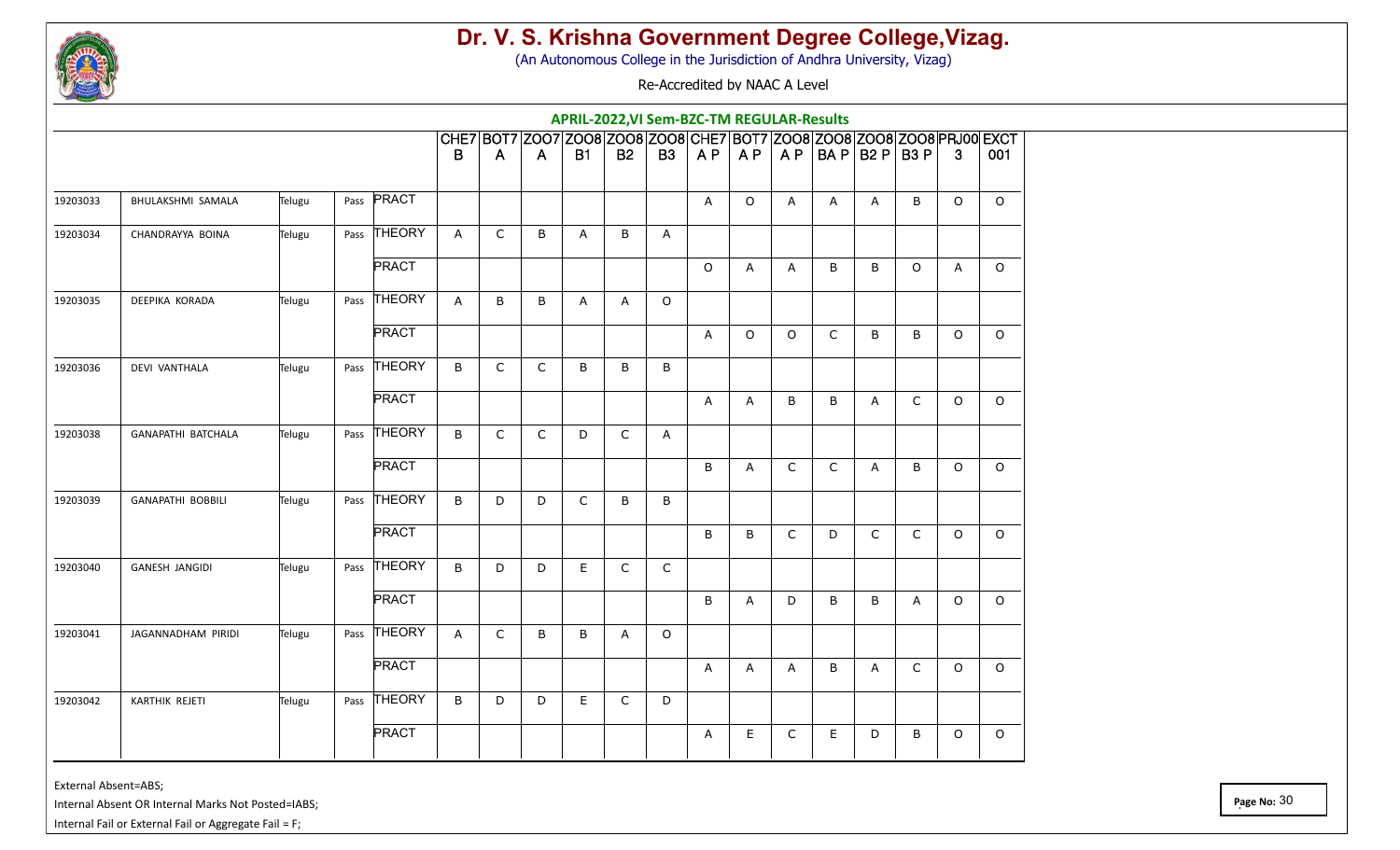

(An Autonomous College in the Jurisdiction of Andhra University, Vizag)

Re-Accredited by NAAC A Level

|          |                                |        |              |              |              |              | APRIL-2022, VI Sem-BZC-TM REGULAR-Results                              |              |           |              |                |              |                     |              |              |                |          |
|----------|--------------------------------|--------|--------------|--------------|--------------|--------------|------------------------------------------------------------------------|--------------|-----------|--------------|----------------|--------------|---------------------|--------------|--------------|----------------|----------|
|          |                                |        |              |              |              |              | CHE7 BOT7 Z007 Z008 Z008 Z008 CHE7 BOT7 Z008 Z008 Z008 Z008 PRJ00 EXCT |              |           |              |                |              |                     |              |              |                |          |
|          |                                |        |              | B            | A            | A            | <b>B1</b>                                                              | <b>B2</b>    | <b>B3</b> |              | AP   AP        |              | $AP$ BA P B2 P B3 P |              |              | $\mathbf{3}$   | 001      |
| 19203043 | KARUNA VEDALA                  | Telugu | Pass THEORY  | A            | $\mathsf{C}$ | B            | C                                                                      | A            | A         |              |                |              |                     |              |              |                |          |
|          |                                |        | <b>PRACT</b> |              |              |              |                                                                        |              |           | A            | A              | A            | A                   | $\mathsf{A}$ | $\mathsf{C}$ | $\circ$        | $\circ$  |
| 19203045 | <b>KISHOR KUMAR</b><br>YAMMALA | Telugu | Pass THEORY  | B            | D            | D            | E                                                                      | D            | D         |              |                |              |                     |              |              |                |          |
|          |                                |        | <b>PRACT</b> |              |              |              |                                                                        |              |           | A            | B              | D            | D                   | $\mathsf{C}$ | $\Omega$     | $\Omega$       | $\Omega$ |
| 19203046 | KRISHNANJALI LOTHA             | Telugu | Pass THEORY  | $\mathsf{A}$ | $\mathsf{C}$ | $\mathsf{C}$ | B                                                                      | $\circ$      | A         |              |                |              |                     |              |              |                |          |
|          |                                |        | <b>PRACT</b> |              |              |              |                                                                        |              |           | A            | D              | A            | A                   | A            | A            | $\circ$        | $\circ$  |
| 19203048 | LATHA GUNANA                   | Telugu | Pass THEORY  | $\circ$      | B            | A            | Α                                                                      | Α            | $\circ$   |              |                |              |                     |              |              |                |          |
|          |                                |        | <b>PRACT</b> |              |              |              |                                                                        |              |           | $\circ$      | $\overline{A}$ | $\Omega$     | $\circ$             | $\Omega$     | $\Omega$     | $\overline{A}$ | $\Omega$ |
| 19203049 | LOKESWARA RAO GANTA            | Telugu | Pass THEORY  | $\circ$      | $\mathsf B$  | $\mathsf{A}$ | А                                                                      | $\circ$      | $\circ$   |              |                |              |                     |              |              |                |          |
|          |                                |        | <b>PRACT</b> |              |              |              |                                                                        |              |           | $\mathsf{A}$ | A              | $\circ$      | A                   | $\circ$      | A            | $\circ$        | $\Omega$ |
| 19203050 | MANEESHA RATTI                 | Telugu | Pass THEORY  | A            | B            | A            | Α                                                                      | $\mathsf{A}$ | $\circ$   |              |                |              |                     |              |              |                |          |
|          |                                |        | <b>PRACT</b> |              |              |              |                                                                        |              |           | A            | $\mathsf{A}$   | B            | $\circ$             | $\circ$      | $\circ$      | $\circ$        | $\circ$  |
| 19203051 | MANI MANDANGI                  | Telugu | Pass THEORY  | $\mathsf{A}$ | $\sf B$      | A            | $\Omega$                                                               | $\circ$      | $\circ$   |              |                |              |                     |              |              |                |          |
|          |                                |        | <b>PRACT</b> |              |              |              |                                                                        |              |           | A            | $\circ$        | $\circ$      | $\circ$             | $\circ$      | $\circ$      | $\circ$        | $\circ$  |
| 19203052 | MANJULA KILLO                  | Telugu | Pass THEORY  | $\circ$      | B            | B            | A                                                                      | $\circ$      | $\circ$   |              |                |              |                     |              |              |                |          |
|          |                                |        | <b>PRACT</b> |              |              |              |                                                                        |              |           | $\mathsf{A}$ | A              | $\mathsf{A}$ | $\mathsf O$         | $\circ$      | $\circ$      | $\circ$        | $\circ$  |
| 19203053 | MUTHYALAMMA PANGI              | Telugu | Pass THEORY  | A            | C            | B            | Α                                                                      | $\circ$      | $\circ$   |              |                |              |                     |              |              |                |          |

External Absent=ABS;

Internal Absent OR Internal Marks Not Posted=IABS;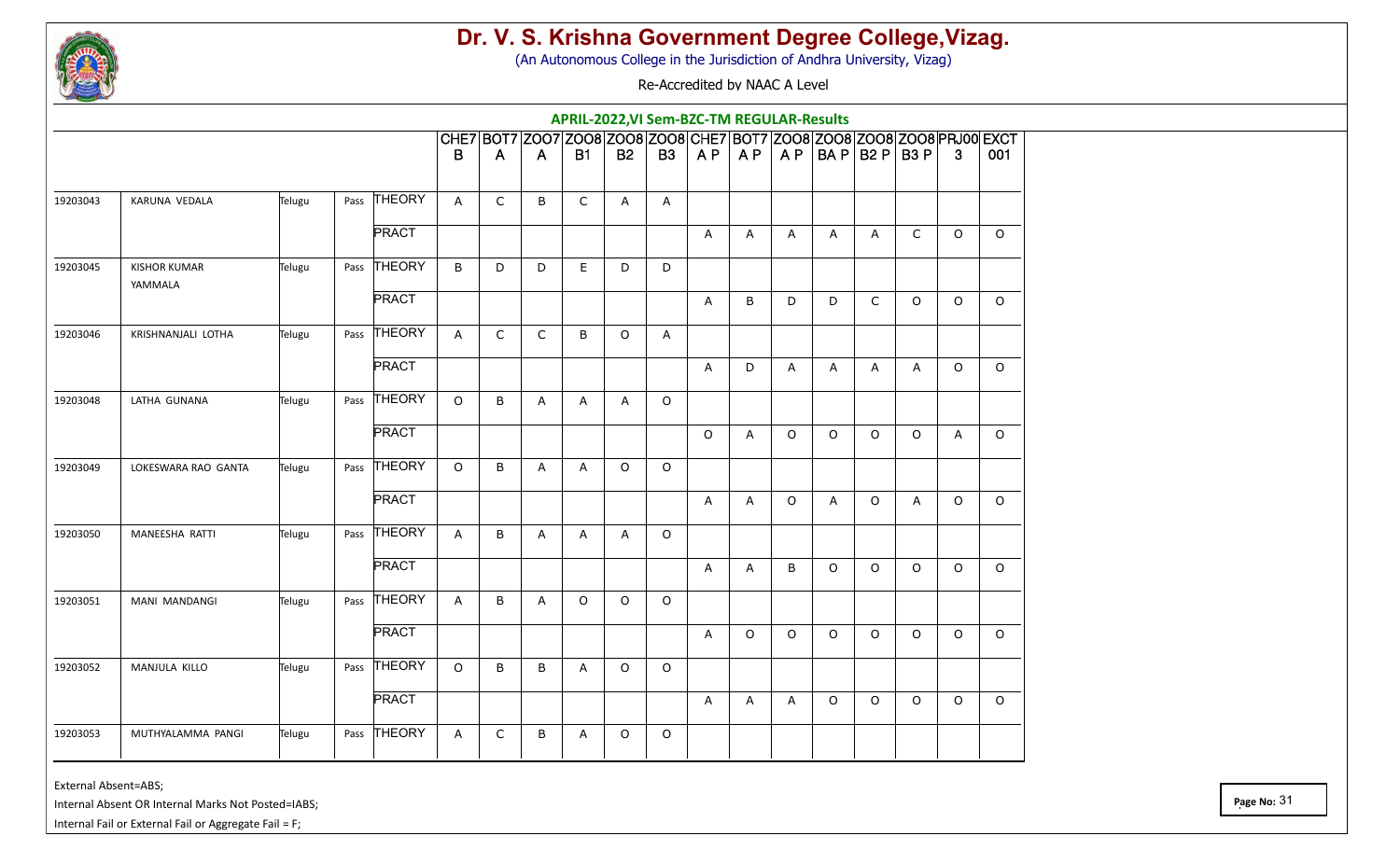

(An Autonomous College in the Jurisdiction of Andhra University, Vizag)

Re-Accredited by NAAC A Level

|          |                    |        |                |              |             |             | APRIL-2022, VI Sem-BZC-TM REGULAR-Results                              |              |              |         |         |         |         |                     |              |              |         |
|----------|--------------------|--------|----------------|--------------|-------------|-------------|------------------------------------------------------------------------|--------------|--------------|---------|---------|---------|---------|---------------------|--------------|--------------|---------|
|          |                    |        |                |              |             |             | CHE7 B0T7 Z007 Z008 Z008 Z008 CHE7 B0T7 Z008 Z008 Z008 Z008 PRJ00 EXCT |              |              |         |         |         |         |                     |              |              |         |
|          |                    |        |                | B            | A           | A           | <b>B1</b>                                                              | <b>B2</b>    | <b>B3</b>    | AP      | AP      |         |         | $AP$ BA P B2 P B3 P |              | $\mathbf{3}$ | 001     |
| 19203053 | MUTHYALAMMA PANGI  | Telugu | Pass PRACT     |              |             |             |                                                                        |              |              | A       | A       | A       | $\circ$ | $\circ$             | A            | $\circ$      | $\circ$ |
| 19203054 | NAGAMANI KARRI     | Telugu | Pass THEORY    | $\circ$      | B           | B           | A                                                                      | $\circ$      | $\circ$      |         |         |         |         |                     |              |              |         |
|          |                    |        | <b>PRACT</b>   |              |             |             |                                                                        |              |              | $\circ$ | Α       | O       | $\circ$ | $\circ$             | $\circ$      | $\circ$      | $\circ$ |
| 19203055 | NAGAMANI URITI     | Telugu | Pass THEORY    | A            | A           | B           | Α                                                                      | $\circ$      | $\circ$      |         |         |         |         |                     |              |              |         |
|          |                    |        | <b>PRACT</b>   |              |             |             |                                                                        |              |              | $\circ$ | A       | B       | $\circ$ | $\circ$             | $\circ$      | A            | $\circ$ |
| 19203056 | NEELAKANTAM BONDA  | Telugu | Pass THEORY    | A            | B           | A           | B                                                                      | A            | A            |         |         |         |         |                     |              |              |         |
|          |                    |        | <b>PRACT</b>   |              |             |             |                                                                        |              |              | Α       | Α       | A       | A       | $\circ$             | $\circ$      | $\circ$      | A       |
| 19203057 | NOOKADEVI GOLAGANA | Telugu | Pass THEORY    | $\mathsf{A}$ | $\circ$     | $\Omega$    | $\overline{A}$                                                         | $\circ$      | A            |         |         |         |         |                     |              |              |         |
|          |                    |        | <b>PRACT</b>   |              |             |             |                                                                        |              |              | A       | $\circ$ | O       | $\circ$ | $\circ$             | $\circ$      | $\circ$      | $\circ$ |
| 19203058 | PAVANI PALAVALASA  | Telugu | THEORY<br>Pass | $\mathsf{A}$ | B           | B           | Α                                                                      | A            | A            |         |         |         |         |                     |              |              |         |
|          |                    |        | <b>PRACT</b>   |              |             |             |                                                                        |              |              | A       | A       | C       | $\circ$ | $\circ$             | $\mathsf{C}$ | $\circ$      | $\circ$ |
| 19203059 | PAVITHRA POTNURU   | Telugu | Pass THEORY    | A            | B           | B           | A                                                                      | $\mathsf{A}$ | $\mathsf{A}$ |         |         |         |         |                     |              |              |         |
|          |                    |        | <b>PRACT</b>   |              |             |             |                                                                        |              |              | A       | A       | A       | $\circ$ | $\circ$             | $\circ$      | $\circ$      | $\circ$ |
| 19203061 | PRASANTHI DOGGA    | Telugu | Pass THEORY    | $\mathsf{A}$ | B           | $\mathsf C$ | Α                                                                      | $\circ$      | $\circ$      |         |         |         |         |                     |              |              |         |
|          |                    |        | <b>PRACT</b>   |              |             |             |                                                                        |              |              | $\circ$ | B       | $\sf B$ | $\circ$ | $\circ$             | A            | A            | $\circ$ |
| 19203062 | RADHA CHUKKA       | Telugu | Pass THEORY    | B            | $\mathsf C$ | $\mathsf C$ | C                                                                      | B            | Α            |         |         |         |         |                     |              |              |         |
|          |                    |        | <b>PRACT</b>   |              |             |             |                                                                        |              |              | A       | B       | A       | 0       | $\circ$             | A            | A            | $\circ$ |

External Absent=ABS;

Internal Absent OR Internal Marks Not Posted=IABS;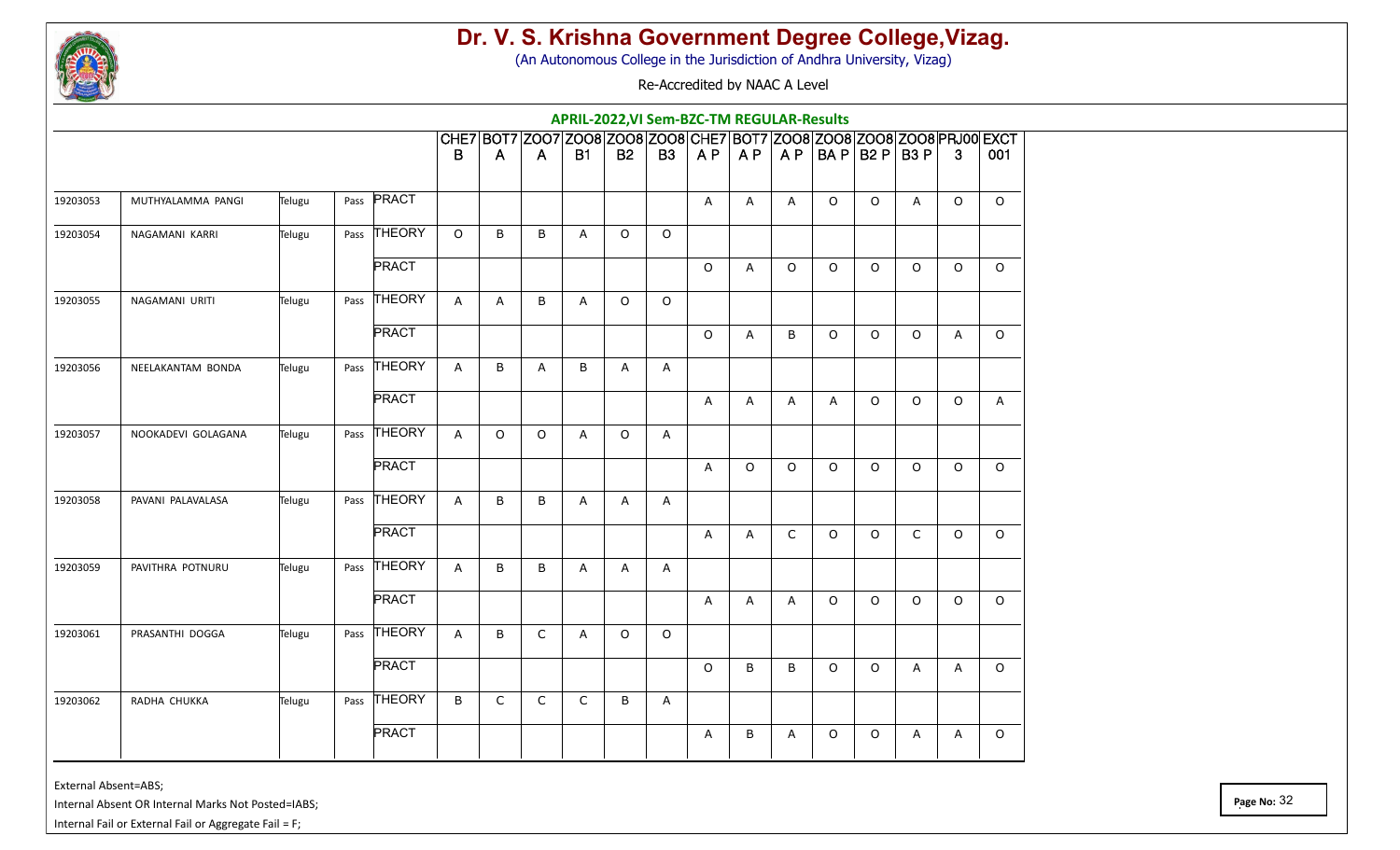

(An Autonomous College in the Jurisdiction of Andhra University, Vizag)

Re-Accredited by NAAC A Level

|          |                              |        |              |              |              |              | APRIL-2022, VI Sem-BZC-TM REGULAR-Results |           |              |         |                |             |              |                     |                |              |                                                                        |
|----------|------------------------------|--------|--------------|--------------|--------------|--------------|-------------------------------------------|-----------|--------------|---------|----------------|-------------|--------------|---------------------|----------------|--------------|------------------------------------------------------------------------|
|          |                              |        |              |              |              |              |                                           |           |              |         |                |             |              |                     |                |              | CHE7 BOT7 Z007 Z008 Z008 Z008 CHE7 BOT7 Z008 Z008 Z008 Z008 PRJ00 EXCT |
|          |                              |        |              | B            | A            | A            | <b>B1</b>                                 | <b>B2</b> | <b>B3</b>    | AP      | AP             |             |              | $AP$ BA P B2 P B3 P |                | $\mathbf{3}$ | 001                                                                    |
| 19203063 | RAJU CHAKRAVARTHY<br>GANTEDA | Telugu | Pass THEORY  | B            | D            | D            | $\mathsf{C}$                              | B         | $\mathsf{C}$ |         |                |             |              |                     |                |              |                                                                        |
|          |                              |        | <b>PRACT</b> |              |              |              |                                           |           |              | A       | B              | D           | B            | $\mathsf{A}$        | $\mathsf{A}$   | $\circ$      | $\circ$                                                                |
| 19203064 | RAMA KANCHUBOYINA            | Telugu | Pass THEORY  | A            | Α            | $\mathsf C$  | Α                                         | $\circ$   | Α            |         |                |             |              |                     |                |              |                                                                        |
|          |                              |        | <b>PRACT</b> |              |              |              |                                           |           |              | A       | A              | A           | $\circ$      | $\circ$             | $\overline{A}$ | $\circ$      | A                                                                      |
| 19203066 | RAMALAKSHMI<br>KANCHIPATI    | Telugu | Pass THEORY  | $\circ$      | B            | B            | B                                         | $\circ$   | B            |         |                |             |              |                     |                |              |                                                                        |
|          |                              |        | <b>PRACT</b> |              |              |              |                                           |           |              | A       | B              | B           | $\circ$      | $\circ$             | $\Omega$       | $\mathsf O$  | $\Omega$                                                               |
| 19203067 | RAMANA ARJILLI               | Telugu | Pass THEORY  | A            | B            | B            | B                                         | A         | Α            |         |                |             |              |                     |                |              |                                                                        |
|          |                              |        | <b>PRACT</b> |              |              |              |                                           |           |              | A       | $\overline{A}$ | $\circ$     | $\mathsf{A}$ | A                   | $\Omega$       | $\circ$      | $\mathsf{A}$                                                           |
| 19203068 | RAMAVATHI GURUVU             | Telugu | Pass THEORY  | $\circ$      | A            | $\circ$      | Α                                         | $\circ$   | $\circ$      |         |                |             |              |                     |                |              |                                                                        |
|          |                              |        | <b>PRACT</b> |              |              |              |                                           |           |              | A       | E              | $\circ$     | $\circ$      | $\circ$             | $\overline{A}$ | $\circ$      | $\Omega$                                                               |
| 19203070 | REVATHI<br>NUNNAGOPPALA      | Telugu | Pass THEORY  | A            | В            | $\mathsf{C}$ | B                                         | $\circ$   | A            |         |                |             |              |                     |                |              |                                                                        |
|          |                              |        | <b>PRACT</b> |              |              |              |                                           |           |              | A       | A              | B           | $\sf B$      | A                   | $\mathsf{A}$   | $\circ$      | $\circ$                                                                |
| 19203071 | RAVEENDRA BIDDIKA            | Telugu | Pass THEORY  | $\mathsf{A}$ | $\mathsf{C}$ | B            | B                                         | B         | A            |         |                |             |              |                     |                |              |                                                                        |
|          |                              |        | <b>PRACT</b> |              |              |              |                                           |           |              | B       | Α              | B           | $\circ$      | $\Omega$            | $\Omega$       | $\circ$      | $\Omega$                                                               |
| 19203072 | ROHINI VECHALAPU             | Telugu | Pass THEORY  | B            | D            | $\mathsf C$  | $\mathsf C$                               | $\sf B$   | $\mathsf C$  |         |                |             |              |                     |                |              |                                                                        |
|          |                              |        | <b>PRACT</b> |              |              |              |                                           |           |              | $\circ$ | B              | $\mathsf C$ | A            | A                   | $\mathsf{C}$   | $\circ$      | $\Omega$                                                               |
| 19203073 | RUPAVATI KONDALA             | Telugu | Pass THEORY  | $\circ$      | A            | B            | A                                         | $\circ$   | $\circ$      |         |                |             |              |                     |                |              |                                                                        |

External Absent=ABS;

Internal Absent OR Internal Marks Not Posted=IABS;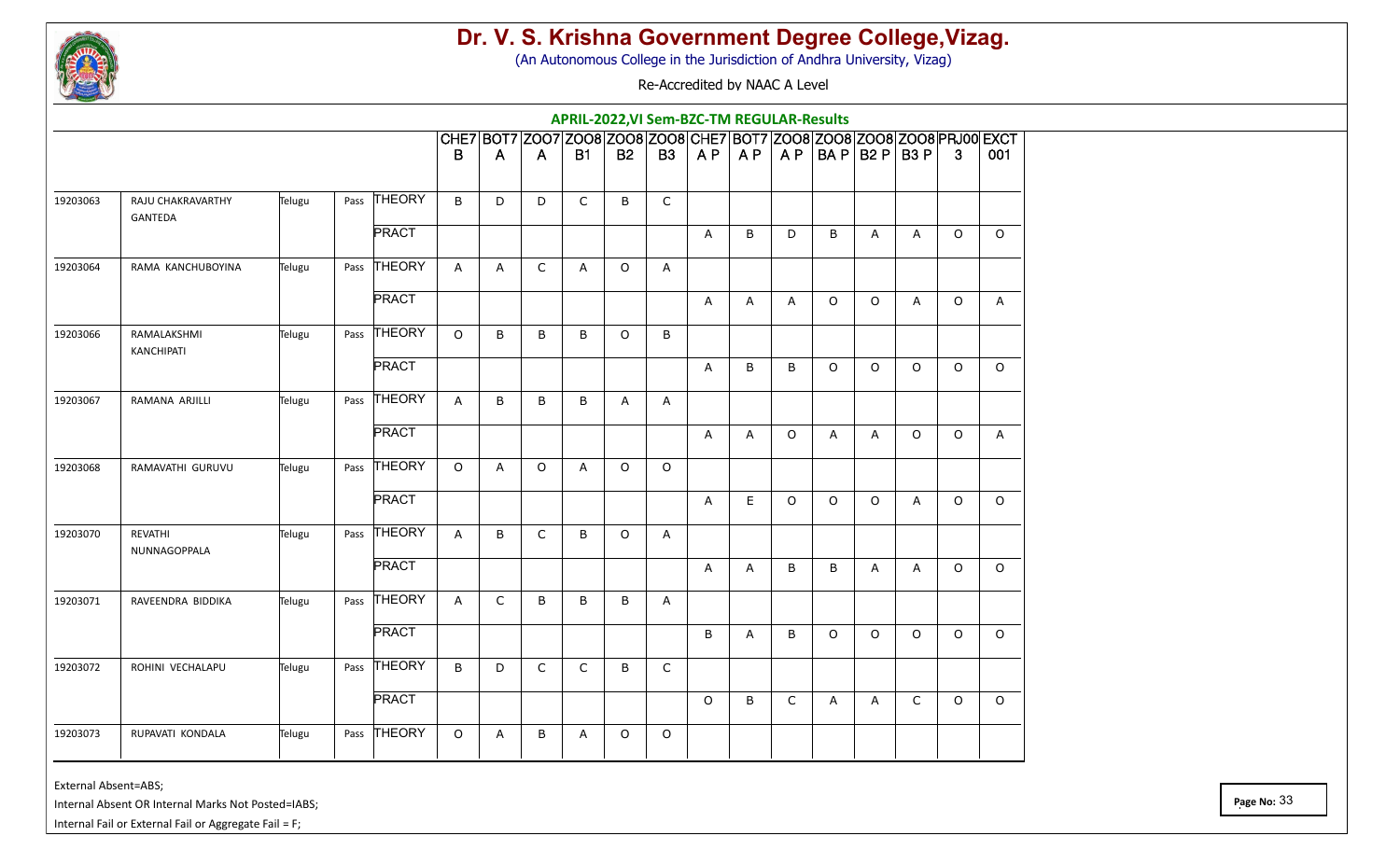

(An Autonomous College in the Jurisdiction of Andhra University, Vizag)

Re-Accredited by NAAC A Level

|          |                           |          |                |              |              |                                                                        | APRIL-2022, VI Sem-BZC-TM REGULAR-Results |              |                |         |         |         |         |                     |         |              |              |
|----------|---------------------------|----------|----------------|--------------|--------------|------------------------------------------------------------------------|-------------------------------------------|--------------|----------------|---------|---------|---------|---------|---------------------|---------|--------------|--------------|
|          |                           |          |                |              |              | CHE7 B0T7 Z007 Z008 Z008 Z008 CHE7 B0T7 Z008 Z008 Z008 Z008 PRJ00 EXCT |                                           |              |                |         |         |         |         |                     |         |              |              |
|          |                           |          |                | B            | A            | A                                                                      | <b>B1</b>                                 | <b>B2</b>    | <b>B3</b>      | AP      | AP      |         |         | $AP$ BA P B2 P B3 P |         | $\mathbf{3}$ | 001          |
| 19203073 | RUPAVATI KONDALA          | Telugu   | Pass PRACT     |              |              |                                                                        |                                           |              |                | $\circ$ | $\circ$ | C       | $\circ$ | $\circ$             | A       | $\circ$      | $\circ$      |
| 19203074 | SADHURAM UDELU            | Telugu   | Pass THEORY    | $\mathsf{A}$ | B            | B                                                                      | B                                         | $\mathsf{A}$ | $\mathsf{A}$   |         |         |         |         |                     |         |              |              |
|          |                           |          | <b>PRACT</b>   |              |              |                                                                        |                                           |              |                | A       | $\circ$ | O       | A       | $\circ$             | A       | $\circ$      | $\circ$      |
| 19203075 | SAIKIRAN NIMMAKA          | Telugu   | Pass THEORY    | A            | B            | B                                                                      | B                                         | $\mathsf{A}$ | A              |         |         |         |         |                     |         |              |              |
|          |                           |          | <b>PRACT</b>   |              |              |                                                                        |                                           |              |                | B       | B       | C       | B       | A                   | $\circ$ | $\circ$      | $\circ$      |
| 19203076 | SAIVARALAKSHMI<br>GANDHAM | Telugu   | Pass THEORY    | $\Omega$     | B            | B                                                                      | B                                         | A            | $\overline{A}$ |         |         |         |         |                     |         |              |              |
|          |                           |          | <b>PRACT</b>   |              |              |                                                                        |                                           |              |                | Α       | Α       | C       | $\circ$ | $\circ$             | B       | $\circ$      | $\circ$      |
| 19203077 | SANJEEV KUMAR PUJARI      | Telugu   | Pass THEORY    | $\mathsf{C}$ | E.           | D                                                                      | D                                         | E.           | E              |         |         |         |         |                     |         |              |              |
|          |                           |          | <b>PRACT</b>   |              |              |                                                                        |                                           |              |                | A       | E.      | D       | B       | B                   | B       |              | $\circ$      |
| 19203079 | SANTOSH KUMAR REDDI       | Telugu   | THEORY<br>Pass | $\mathsf{A}$ | $\mathsf C$  | B                                                                      | B                                         | A            | $\overline{A}$ |         |         |         |         |                     |         |              |              |
|          |                           |          | <b>PRACT</b>   |              |              |                                                                        |                                           |              |                | $\circ$ | A       | $\circ$ | B       | A                   | A       | $\circ$      | $\circ$      |
| 19203080 | SARALA ANIMIREDDI         | Sanskrit | Pass THEORY    | $\mathsf{A}$ | B            | B                                                                      | A                                         | A            | B              |         |         |         |         |                     |         |              |              |
|          |                           |          | <b>PRACT</b>   |              |              |                                                                        |                                           |              |                | $\circ$ | A       | B       | $\circ$ | $\circ$             | $\circ$ | $\circ$      | $\mathsf{A}$ |
| 19203081 | SATHISH SUREDDI           | Telugu   | Pass THEORY    | A            | $\mathsf{C}$ | B                                                                      | C                                         | A            | B              |         |         |         |         |                     |         |              |              |
|          |                           |          | <b>PRACT</b>   |              |              |                                                                        |                                           |              |                | A       | A       | A       | A       | $\circ$             | $\circ$ | $\circ$      | $\circ$      |
| 19203082 | SEETARAM DAMMI            | Telugu   | Pass THEORY    | A            | $\mathsf C$  | B                                                                      | Α                                         | $\circ$      | A              |         |         |         |         |                     |         |              |              |
|          |                           |          | <b>PRACT</b>   |              |              |                                                                        |                                           |              |                | A       | B       | D       | A       | A                   | A       | $\circ$      | A            |

External Absent=ABS;

Internal Absent OR Internal Marks Not Posted=IABS;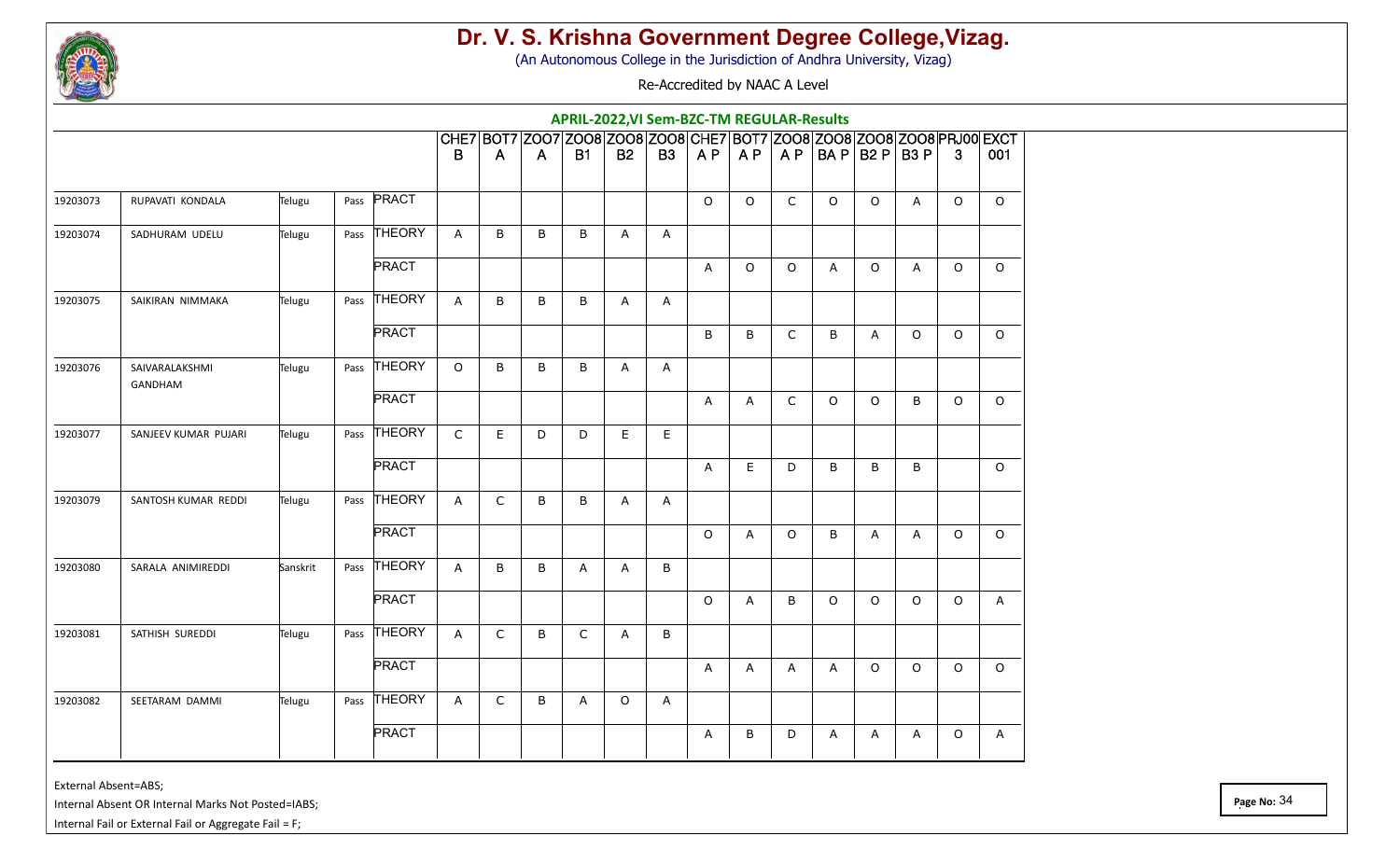

(An Autonomous College in the Jurisdiction of Andhra University, Vizag)

Re-Accredited by NAAC A Level

|          |                           |          |              |              |         |              | APRIL-2022, VI Sem-BZC-TM REGULAR-Results |              |           |         |              |              |             |                     |              |              |                                                                        |
|----------|---------------------------|----------|--------------|--------------|---------|--------------|-------------------------------------------|--------------|-----------|---------|--------------|--------------|-------------|---------------------|--------------|--------------|------------------------------------------------------------------------|
|          |                           |          |              |              |         |              |                                           |              |           |         |              |              |             |                     |              |              | CHE7 BOT7 Z007 Z008 Z008 Z008 CHE7 BOT7 Z008 Z008 Z008 Z008 PRJ00 EXCT |
|          |                           |          |              | B            | A       | A            | <b>B1</b>                                 | <b>B2</b>    | <b>B3</b> | AP      | A P          |              |             | $AP$ BA P B2 P B3 P |              | $\mathbf{3}$ | 001                                                                    |
| 19203083 | SIVA GANDHAM              | Telugu   | Pass THEORY  | A            | B       | $\mathsf{C}$ | D                                         | $\mathsf{C}$ | D         |         |              |              |             |                     |              |              |                                                                        |
|          |                           |          | <b>PRACT</b> |              |         |              |                                           |              |           | $\circ$ | $\mathsf{A}$ | $\mathsf{A}$ | A           | $\mathsf{A}$        | $\circ$      | $\circ$      | $\circ$                                                                |
| 19203084 | SOUJANYA PONDE            | Sanskrit | Pass THEORY  | $\circ$      | Α       | B            | Α                                         | $\circ$      | Α         |         |              |              |             |                     |              |              |                                                                        |
|          |                           |          | <b>PRACT</b> |              |         |              |                                           |              |           | A       | A            | C            | $\circ$     | $\circ$             | $\circ$      | $\circ$      | $\circ$                                                                |
| 19203085 | SRAVANI RAKOTI            | Telugu   | Pass THEORY  | $\circ$      | B       | B            | B                                         | $\circ$      | $\circ$   |         |              |              |             |                     |              |              |                                                                        |
|          |                           |          | <b>PRACT</b> |              |         |              |                                           |              |           | $\circ$ | A            | A            | A           | A                   | $\circ$      | $\mathsf O$  | $\circ$                                                                |
| 19203086 | SRAVANI VALTHETI          | Telugu   | Pass THEORY  | $\circ$      | $\circ$ | $\mathsf{A}$ | A                                         | $\circ$      | $\circ$   |         |              |              |             |                     |              |              |                                                                        |
|          |                           |          | <b>PRACT</b> |              |         |              |                                           |              |           | A       | $\Omega$     | $\Omega$     | $\circ$     | $\Omega$            | $\Omega$     | $\Omega$     | $\Omega$                                                               |
| 19203087 | SUDHA SRAVANI<br>GOLAGANI | Telugu   | Pass THEORY  | B            | D       | D            | C                                         | B            | B         |         |              |              |             |                     |              |              |                                                                        |
|          |                           |          | <b>PRACT</b> |              |         |              |                                           |              |           | A       | A            | D            | $\mathsf C$ | A                   | $\circ$      | $\circ$      | $\Omega$                                                               |
| 19203088 | SUGUNA LOKAVARAPU         | Telugu   | Pass THEORY  | B            | C       | D            | D                                         | D            | E         |         |              |              |             |                     |              |              |                                                                        |
|          |                           |          | <b>PRACT</b> |              |         |              |                                           |              |           | A       | A            | D            | $\circ$     | $\circ$             | $\mathsf{A}$ | $\circ$      | $\circ$                                                                |
| 19203089 | SUNIL KUMAR KANCHAM       | Telugu   | Pass THEORY  | $\mathsf{A}$ | C       | D            | B                                         | $\mathsf C$  | B         |         |              |              |             |                     |              |              |                                                                        |
|          |                           |          | <b>PRACT</b> |              |         |              |                                           |              |           | B       | B            | A            | A           | A                   | $\Omega$     | $\circ$      | $\Omega$                                                               |
| 19203090 | SWATHI VECHALAPU          | Telugu   | Pass THEORY  | $\sf B$      | B       | $\mathsf C$  | $\mathsf C$                               | A            | B         |         |              |              |             |                     |              |              |                                                                        |
|          |                           |          | <b>PRACT</b> |              |         |              |                                           |              |           | A       | A            | $\circ$      | $\circ$     | $\circ$             | $\circ$      | $\circ$      | $\circ$                                                                |
| 19203091 | TEJA KAMBIDI              | Telugu   | Pass THEORY  | B            | C       | C            | B                                         | A            | B         |         |              |              |             |                     |              |              |                                                                        |

External Absent=ABS;

Internal Absent OR Internal Marks Not Posted=IABS;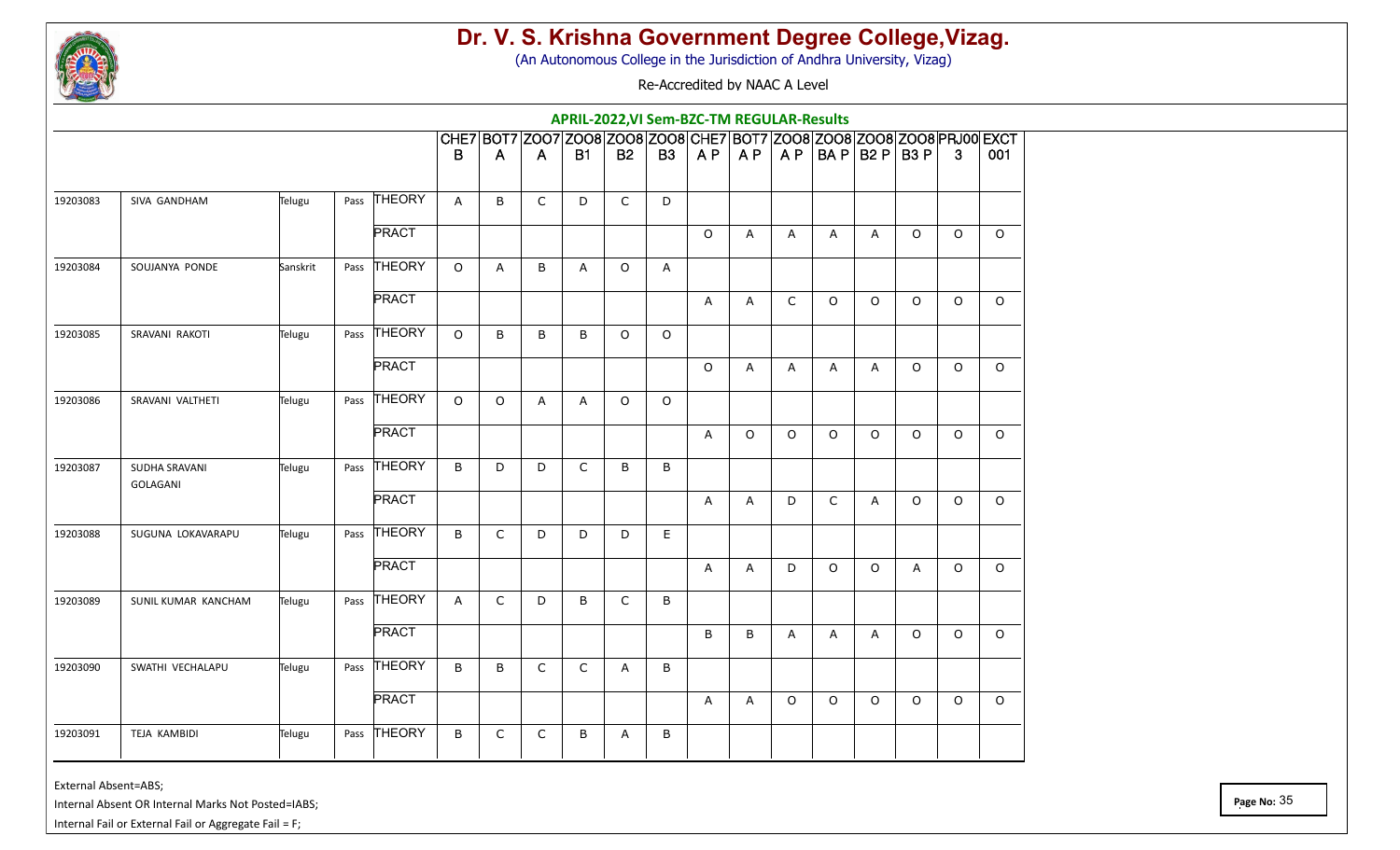

(An Autonomous College in the Jurisdiction of Andhra University, Vizag)

Re-Accredited by NAAC A Level

|          |                             |        |                       |              |              |                                                                                        |           |              | <b>APRIL-2022, VI Sem-BZC-TM REGULAR-Results</b> |     |              |     |           |          |          |              |          |
|----------|-----------------------------|--------|-----------------------|--------------|--------------|----------------------------------------------------------------------------------------|-----------|--------------|--------------------------------------------------|-----|--------------|-----|-----------|----------|----------|--------------|----------|
|          |                             |        |                       | B            | $\mathsf{A}$ | CHE7 BOT7 ZOO7 ZOO8 ZOO8 ZOO8 CHE7 BOT7 ZOO8 ZOO8 ZOO8 ZOO8 PRJ00 EXCT<br>$\mathsf{A}$ | <b>B1</b> | <b>B2</b>    | <b>B3</b>                                        | AP. | A P          | A P | BA P B2 P |          | B3 P     | -3           | 001      |
|          |                             |        |                       |              |              |                                                                                        |           |              |                                                  |     |              |     |           |          |          |              |          |
| 19203091 | TEJA KAMBIDI                | Telugu | Pass PRACT            |              |              |                                                                                        |           |              |                                                  | B   | A            | C   | $\circ$   | $\Omega$ | $\Omega$ | $\Omega$     | $\circ$  |
| 19203092 | VENKATALAKSHMI YEDDU        | Telugu | <b>THEORY</b><br>Pass | $\mathsf{A}$ | C            | $\mathsf{C}$                                                                           | C         | $\mathsf{A}$ | B                                                |     |              |     |           |          |          |              |          |
|          |                             |        | <b>PRACT</b>          |              |              |                                                                                        |           |              |                                                  | A   | A            | C   | $\Omega$  | $\Omega$ | $\Omega$ | $\Omega$     | $\circ$  |
| 19203093 | VENKATARAMANA<br>PENUGURTHI | Telugu | <b>THEORY</b><br>Pass | A            | C            | $\mathsf{C}$                                                                           | B         | B            | C                                                |     |              |     |           |          |          |              |          |
|          |                             |        | <b>PRACT</b>          |              |              |                                                                                        |           |              |                                                  | A   | $\mathsf{C}$ | Α   | $\Omega$  | $\Omega$ | A        | $\Omega$     | $\Omega$ |
| 19203094 | <b>VENKATARAO SAVARA</b>    | Telugu | Pass THEORY           | A            | C            | $\mathsf{C}$                                                                           | D         | $\mathsf{C}$ | D                                                |     |              |     |           |          |          |              |          |
|          |                             |        | <b>PRACT</b>          |              |              |                                                                                        |           |              |                                                  | A   | B            | A   | A         | A        | A        | $\mathsf{A}$ | $\circ$  |
| 19203095 | YUGANDHAR NAIK PATI         | Telugu | <b>THEORY</b><br>Pass | B            | D            | D                                                                                      | E         | D            | D                                                |     |              |     |           |          |          |              |          |
|          |                             |        | <b>PRACT</b>          |              |              |                                                                                        |           |              |                                                  | B   | D            | D   | $\circ$   | $\circ$  | A        | $\circ$      | $\circ$  |

External Absent=ABS;

Internal Absent OR Internal Marks Not Posted=IABS;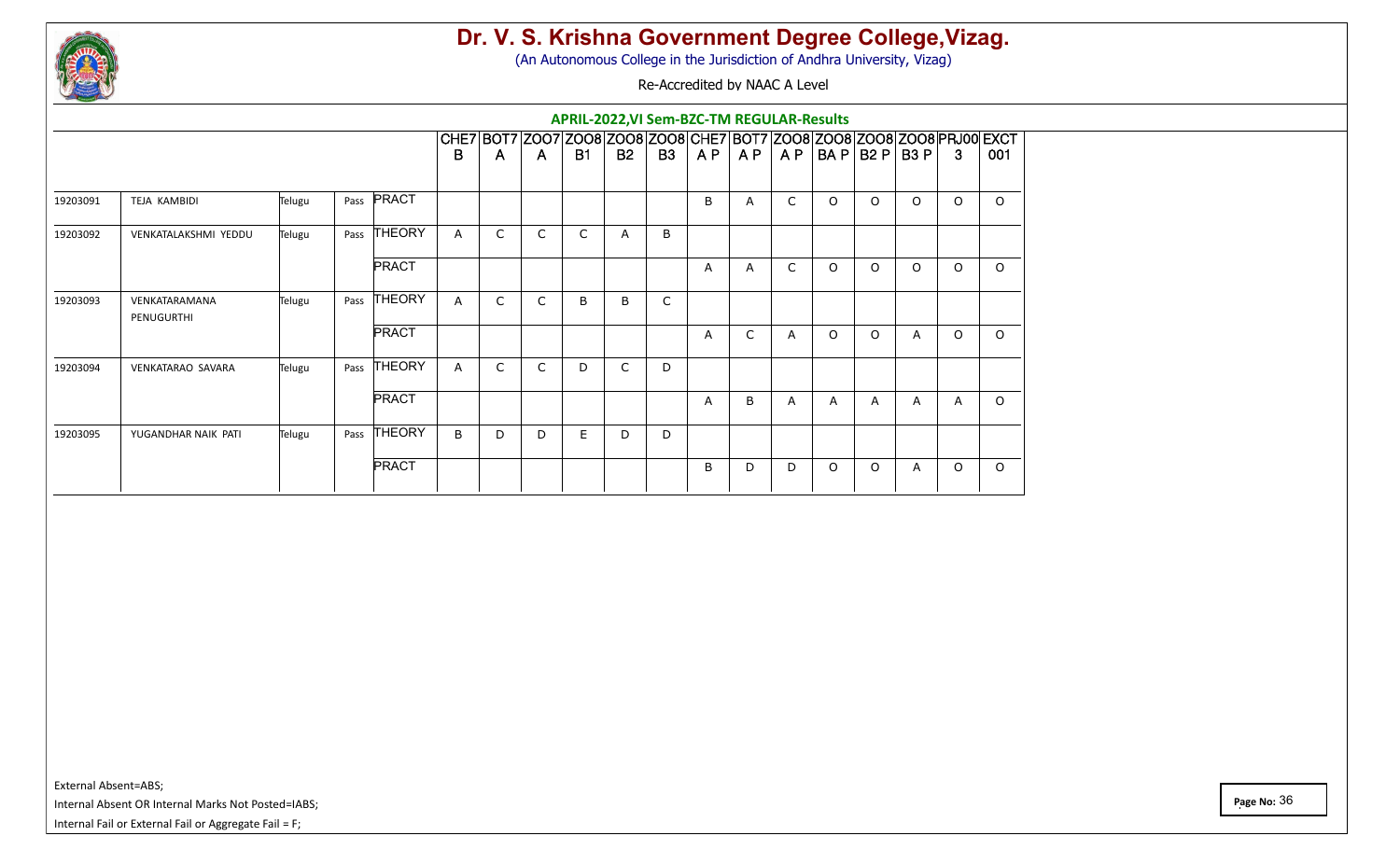

(An Autonomous College in the Jurisdiction of Andhra University, Vizag)

Re-Accredited by NAAC A Level

|           |                                         |                |            |                     |              |              |              |                                  |   |              | <b>APRIL-2022, VI Sem-HEP-EM REGULAR-Results</b>                                                       |                |              |                      |   |              |                     |              |
|-----------|-----------------------------------------|----------------|------------|---------------------|--------------|--------------|--------------|----------------------------------|---|--------------|--------------------------------------------------------------------------------------------------------|----------------|--------------|----------------------|---|--------------|---------------------|--------------|
| Roll.No.# | <b>Student Name</b>                     | Second<br>Lang | <b>RES</b> | Theory<br>Practical |              |              | D            | S7A OMC7OMC8 1<br>D <sub>1</sub> |   |              | HIS7A POTC ECON ECON HIS8A POTC ECON HIS8A POTC ECON HIS8A POTC PROJ EXCT<br>S8A1 OM8D<br>$\mathbf{2}$ | $\overline{2}$ |              | $ SBA2 OMBD $ 3<br>3 |   |              | S8A3 ECT0 001<br>03 |              |
| 19121001  | ANIL ARIKA                              | Telugu         |            | Pass THEORY         | B            | B            | $\mathsf{C}$ |                                  |   | B            |                                                                                                        |                | B            |                      |   | $\mathsf{C}$ |                     |              |
|           |                                         |                |            | <b>PRACT</b>        |              |              |              |                                  |   |              |                                                                                                        |                |              |                      |   |              | A                   | A            |
| 19121002  | ANIL KUMAR BALLANKI                     | Telugu         |            | Pass THEORY         | $\mathsf{A}$ | B            | $\mathsf{C}$ |                                  |   | B            |                                                                                                        |                | B            |                      |   | B            |                     |              |
|           |                                         |                |            | <b>PRACT</b>        |              |              |              |                                  |   |              |                                                                                                        |                |              |                      |   |              | A                   | $\circ$      |
| 19121003  | ANITHA BURRI                            | Telugu         |            | Pass THEORY         | $\mathsf{A}$ | $\circ$      | $\mathsf{C}$ | B                                |   |              | B                                                                                                      |                |              | A                    |   |              |                     |              |
|           |                                         |                |            | <b>PRACT</b>        |              |              |              |                                  |   |              |                                                                                                        |                |              |                      |   |              | $\mathsf{A}$        | $\circ$      |
| 19121004  | ARUNA BODDU                             | Telugu         | F:1        | THEORY              | F.           | D            | D            |                                  |   | B            |                                                                                                        |                | $\mathsf{C}$ |                      |   | D            |                     |              |
|           |                                         |                |            | <b>PRACT</b>        |              |              |              |                                  |   |              |                                                                                                        |                |              |                      |   |              | A                   | $\mathsf{A}$ |
| 19121005  | ASHISH BHARADWAJ                        | Telugu         |            | Pass THEORY         | $\mathsf{A}$ | $\circ$      | A            |                                  |   | $\Omega$     |                                                                                                        |                | $\Omega$     |                      |   | $\Omega$     |                     |              |
|           | CHINTADA                                |                |            | <b>PRACT</b>        |              |              |              |                                  |   |              |                                                                                                        |                |              |                      |   |              | $\Omega$            | $\Omega$     |
| 19121006  | BHARADWAJ BOINA                         | Telugu         |            | Pass THEORY         | $\mathsf{C}$ | $\mathsf{C}$ | $\mathsf{C}$ |                                  |   | B            |                                                                                                        |                | B            |                      |   | $\mathsf{C}$ |                     |              |
|           |                                         |                |            | <b>PRACT</b>        |              |              |              |                                  |   |              |                                                                                                        |                |              |                      |   |              | $\circ$             | $\circ$      |
| 19121007  | BHASKARA RAO TIMMA                      | Sanskrit       |            | Pass THEORY         | $\mathsf{A}$ | A            | A            |                                  |   | $\circ$      |                                                                                                        |                | $\circ$      |                      |   | O            |                     |              |
|           |                                         |                |            | <b>PRACT</b>        |              |              |              |                                  |   |              |                                                                                                        |                |              |                      |   |              | $\Omega$            | $\circ$      |
| 19121008  | BHAVYA KUMAR BADDU                      | Telugu         |            | Pass THEORY         | $\mathsf{A}$ | B            | A            |                                  |   | $\mathsf{A}$ |                                                                                                        |                | A            |                      |   | A            |                     |              |
|           |                                         |                |            | <b>PRACT</b>        |              |              |              |                                  |   |              |                                                                                                        |                |              |                      |   |              | $\circ$             | $\circ$      |
| 19121009  | <b>CHANDRA SEKHAR</b><br><b>DANNANA</b> | Telugu         |            | Pass THEORY         | A            | O            | A            |                                  | A |              |                                                                                                        | $\circ$        |              |                      | A |              |                     |              |

External Absent=ABS;

Internal Absent OR Internal Marks Not Posted=IABS;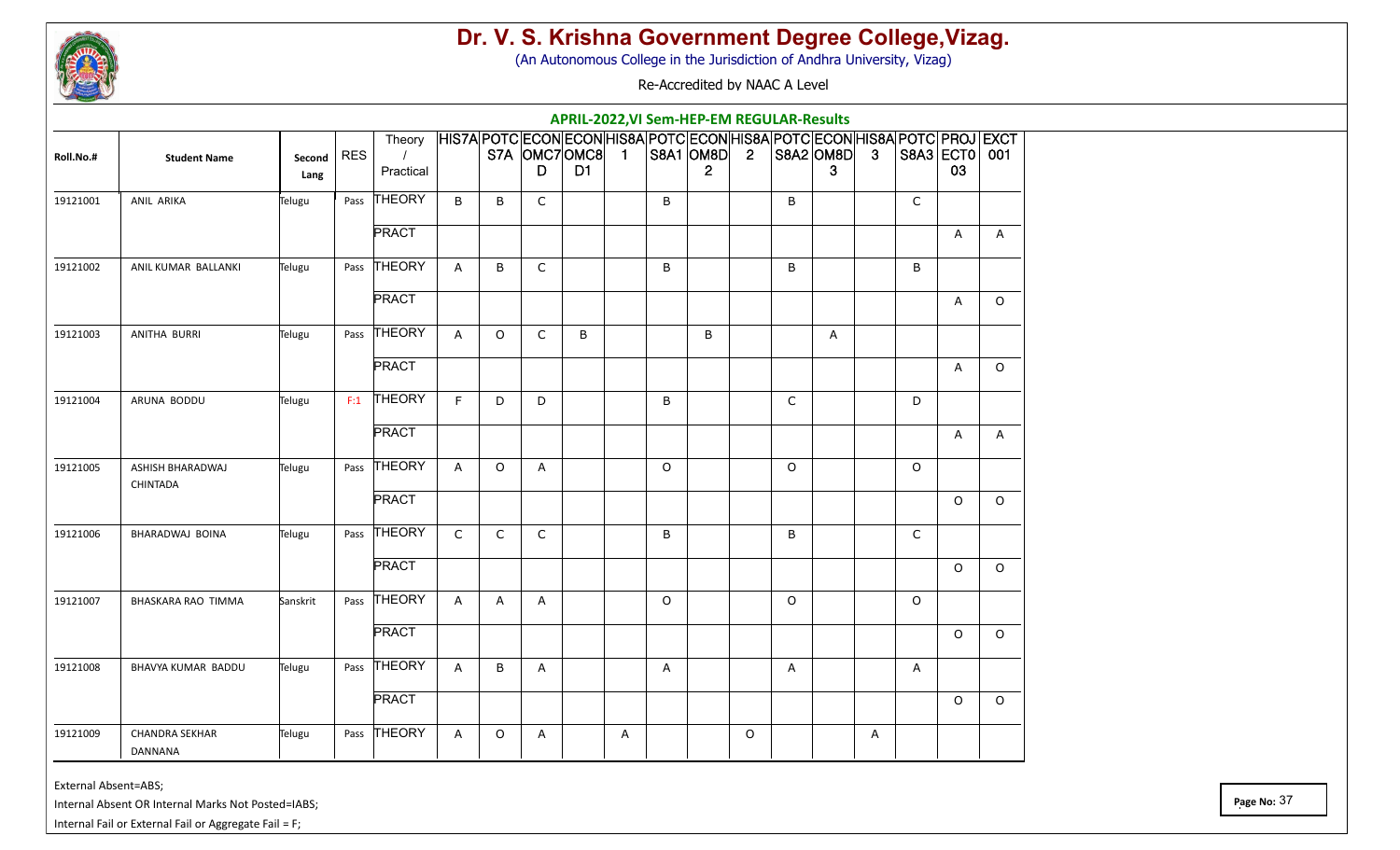

(An Autonomous College in the Jurisdiction of Andhra University, Vizag)

Re-Accredited by NAAC A Level

|          |                                      |        |      |              |              |             |                                                                                                  | APRIL-2022, VI Sem-HEP-EM REGULAR-Results |   |         |                                           |   |         |                              |   |         |                     |         |
|----------|--------------------------------------|--------|------|--------------|--------------|-------------|--------------------------------------------------------------------------------------------------|-------------------------------------------|---|---------|-------------------------------------------|---|---------|------------------------------|---|---------|---------------------|---------|
|          |                                      |        |      |              |              |             | HIS7A POTC ECON ECON HIS8A POTC ECON HIS8A POTC ECON HIS8A POTC PROJ EXCT<br>S7A OMC7OMC8 1<br>D | D <sub>1</sub>                            |   |         | $ $ S8A1 $ $ OM8D $ $ 2<br>$\overline{2}$ |   |         | $ $ S8A2 $ $ OM8D $ $ 3<br>3 |   |         | S8A3 ECT0 001<br>03 |         |
| 19121009 | <b>CHANDRA SEKHAR</b><br>DANNANA     | Telugu | Pass | PRACT        |              |             |                                                                                                  |                                           |   |         |                                           |   |         |                              |   |         | O                   | $\circ$ |
| 19121010 | <b>CHANDRA SEKHAR</b><br>NIMMAKAYALA | Telugu | Pass | THEORY       | $\mathsf{C}$ | C           | C                                                                                                |                                           |   | B       |                                           |   | C       |                              |   | C       |                     |         |
|          |                                      |        |      | <b>PRACT</b> |              |             |                                                                                                  |                                           |   |         |                                           |   |         |                              |   |         | $\circ$             | $\circ$ |
| 19121011 | <b>DEVI VANTHALA</b>                 | Telugu | Pass | THEORY       | $\mathsf{A}$ | $\circ$     | A                                                                                                |                                           |   | $\circ$ |                                           |   | $\circ$ |                              |   | O       |                     |         |
|          |                                      |        |      | <b>PRACT</b> |              |             |                                                                                                  |                                           |   |         |                                           |   |         |                              |   |         | O                   | $\circ$ |
| 19121012 | ESTERI GOLLORI                       | Telugu |      | Pass THEORY  | $\circ$      | A           | A                                                                                                |                                           |   | A       |                                           |   | A       |                              |   | $\circ$ |                     |         |
|          |                                      |        |      | <b>PRACT</b> |              |             |                                                                                                  |                                           |   |         |                                           |   |         |                              |   |         | $\circ$             | $\circ$ |
| 19121013 | GANESH SAVARA                        | Telugu |      | Pass THEORY  | B            | Е           | C                                                                                                |                                           |   | C       |                                           |   | C       |                              |   | D       |                     |         |
|          |                                      |        |      | <b>PRACT</b> |              |             |                                                                                                  |                                           |   |         |                                           |   |         |                              |   |         | A                   | A       |
| 19121014 | <b>GANESH TERAPALLI</b>              | Telugu |      | Pass THEORY  | A            | B           | A                                                                                                | $\circ$                                   |   |         | A                                         |   |         | $\circ$                      |   |         |                     |         |
|          |                                      |        |      | <b>PRACT</b> |              |             |                                                                                                  |                                           |   |         |                                           |   |         |                              |   |         | $\circ$             | $\circ$ |
| 19121015 | KAMARAJU GOMANGI                     | Telugu | Pass | THEORY       | D            | $\mathsf C$ | B                                                                                                |                                           |   | C       |                                           |   | C       |                              |   | D       |                     |         |
|          |                                      |        |      | <b>PRACT</b> |              |             |                                                                                                  |                                           |   |         |                                           |   |         |                              |   |         | 0                   | $\circ$ |
| 19121016 | KISHOR YANDA                         | Telugu |      | Pass THEORY  | B            | A           | $\circ$                                                                                          | $\circ$                                   |   |         | A                                         |   |         | A                            |   |         |                     |         |
|          |                                      |        |      | <b>PRACT</b> |              |             |                                                                                                  |                                           |   |         |                                           |   |         |                              |   |         | A                   | $\circ$ |
| 19121017 | MADHAVA RAO GALI                     | Telugu |      | Pass THEORY  | $\mathsf{C}$ | $\mathsf C$ | B                                                                                                |                                           | B |         |                                           | B |         |                              | B |         |                     |         |
|          |                                      |        |      | <b>PRACT</b> |              |             |                                                                                                  |                                           |   |         |                                           |   |         |                              |   |         | 0                   | $\circ$ |
|          |                                      |        |      |              |              |             |                                                                                                  |                                           |   |         |                                           |   |         |                              |   |         |                     |         |

External Absent=ABS;

Internal Absent OR Internal Marks Not Posted=IABS;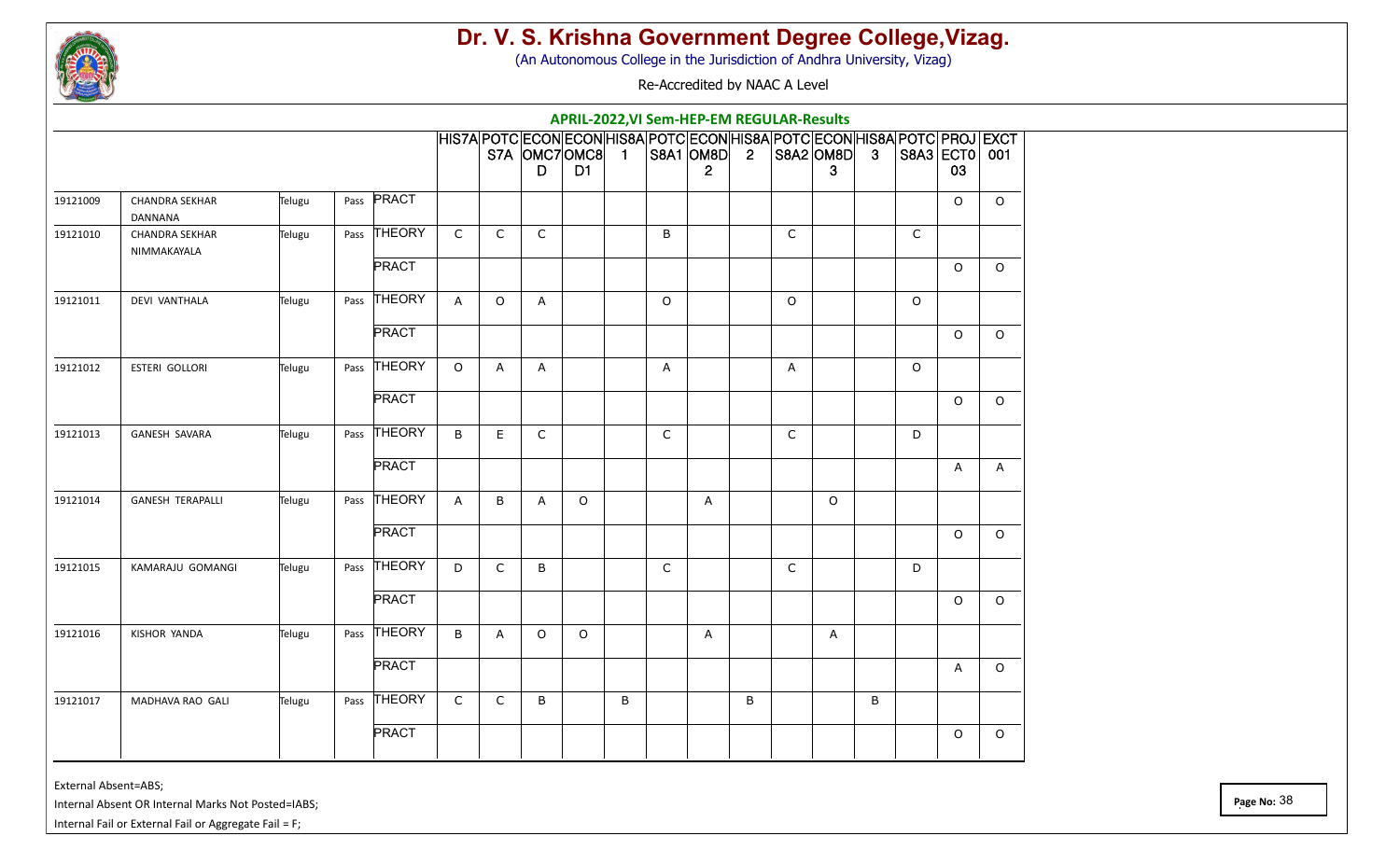

(An Autonomous College in the Jurisdiction of Andhra University, Vizag)

Re-Accredited by NAAC A Level

|          |                      |        |      |               |              |              |                     |                |   |             | APRIL-2022, VI Sem-HEP-EM REGULAR-Results                                                              |                |              |                      |   |              |                     |          |
|----------|----------------------|--------|------|---------------|--------------|--------------|---------------------|----------------|---|-------------|--------------------------------------------------------------------------------------------------------|----------------|--------------|----------------------|---|--------------|---------------------|----------|
|          |                      |        |      |               |              |              | S7A OMC7OMC8 1<br>D | D <sub>1</sub> |   |             | HIS7A POTC ECON ECON HIS8A POTC ECON HIS8A POTC ECON HIS8A POTC PROJ EXCT<br>S8A1 OM8D<br>$\mathbf{2}$ | $\overline{2}$ |              | $ SBA2 OMBD $ 3<br>3 |   |              | S8A3 ECT0 001<br>03 |          |
| 19121018 | MADHAVI POTHINA      | Telugu | Pass | <b>THEORY</b> | A            | A            | B                   |                |   | B           |                                                                                                        |                | A            |                      |   | A            |                     |          |
|          |                      |        |      | <b>PRACT</b>  |              |              |                     |                |   |             |                                                                                                        |                |              |                      |   |              | $\circ$             | $\Omega$ |
| 19121019 | MAHESH KOMMU         | Telugu |      | Pass THEORY   | B            | $\circ$      | $\mathsf{C}$        |                | B |             |                                                                                                        | B              |              |                      | A |              |                     |          |
|          |                      |        |      | <b>PRACT</b>  |              |              |                     |                |   |             |                                                                                                        |                |              |                      |   |              | $\circ$             | $\circ$  |
| 19121020 | <b>MAHESWARA RAO</b> | Telugu |      | Pass THEORY   | B            | C            | B                   |                |   | $\mathsf C$ |                                                                                                        |                | B            |                      |   | $\mathsf{C}$ |                     |          |
|          | <b>VEGOTI</b>        |        |      | <b>PRACT</b>  |              |              |                     |                |   |             |                                                                                                        |                |              |                      |   |              | $\circ$             | $\circ$  |
| 19121022 | MOUNIKA PETTELI      | Telugu | Pass | <b>THEORY</b> | $\circ$      | $\circ$      | Α                   |                |   | $\circ$     |                                                                                                        |                | $\circ$      |                      |   | $\circ$      |                     |          |
|          |                      |        |      | <b>PRACT</b>  |              |              |                     |                |   |             |                                                                                                        |                |              |                      |   |              | $\circ$             | $\circ$  |
| 19121024 | PRASANTH KUMAR       | Telugu |      | Pass THEORY   | $\mathsf{A}$ | A            | B                   |                |   | B           |                                                                                                        |                | B            |                      |   | B            |                     |          |
|          | EARLE                |        |      | <b>PRACT</b>  |              |              |                     |                |   |             |                                                                                                        |                |              |                      |   |              | $\Omega$            | $\circ$  |
| 19121025 | PRASANTH KUMAR       | Telugu |      | Pass THEORY   | B            | $\mathsf{C}$ | $\mathsf{C}$        |                |   | C           |                                                                                                        |                | $\mathsf{C}$ |                      |   | $\mathsf{C}$ |                     |          |
|          | <b>GUDIVADA</b>      |        |      | <b>PRACT</b>  |              |              |                     |                |   |             |                                                                                                        |                |              |                      |   |              | A                   | A        |
| 19121026 | PURNA HARSHA BURI    | Telugu | Pass | <b>THEORY</b> | $\mathsf{C}$ | $\mathsf{C}$ | D                   |                |   | C           |                                                                                                        |                | $\mathsf{C}$ |                      |   | $\mathsf{C}$ |                     |          |
|          |                      |        |      | <b>PRACT</b>  |              |              |                     |                |   |             |                                                                                                        |                |              |                      |   |              | $\Omega$            | $\circ$  |
| 19121027 | RAGHAVENDRA          | Telugu | Pass | <b>THEORY</b> | B            | A            | A                   |                |   | A           |                                                                                                        |                | A            |                      |   | Α            |                     |          |
|          | <b>KONDAGORRI</b>    |        |      | <b>PRACT</b>  |              |              |                     |                |   |             |                                                                                                        |                |              |                      |   |              | O                   | $\circ$  |
| 19121029 | RAMYA SRI RAGALA     | Telugu |      | Pass THEORY   | $\mathsf{A}$ | O            | B                   | B              |   |             | B                                                                                                      |                |              | A                    |   |              |                     |          |
|          |                      |        |      |               |              |              |                     |                |   |             |                                                                                                        |                |              |                      |   |              |                     |          |

External Absent=ABS;

Internal Absent OR Internal Marks Not Posted=IABS;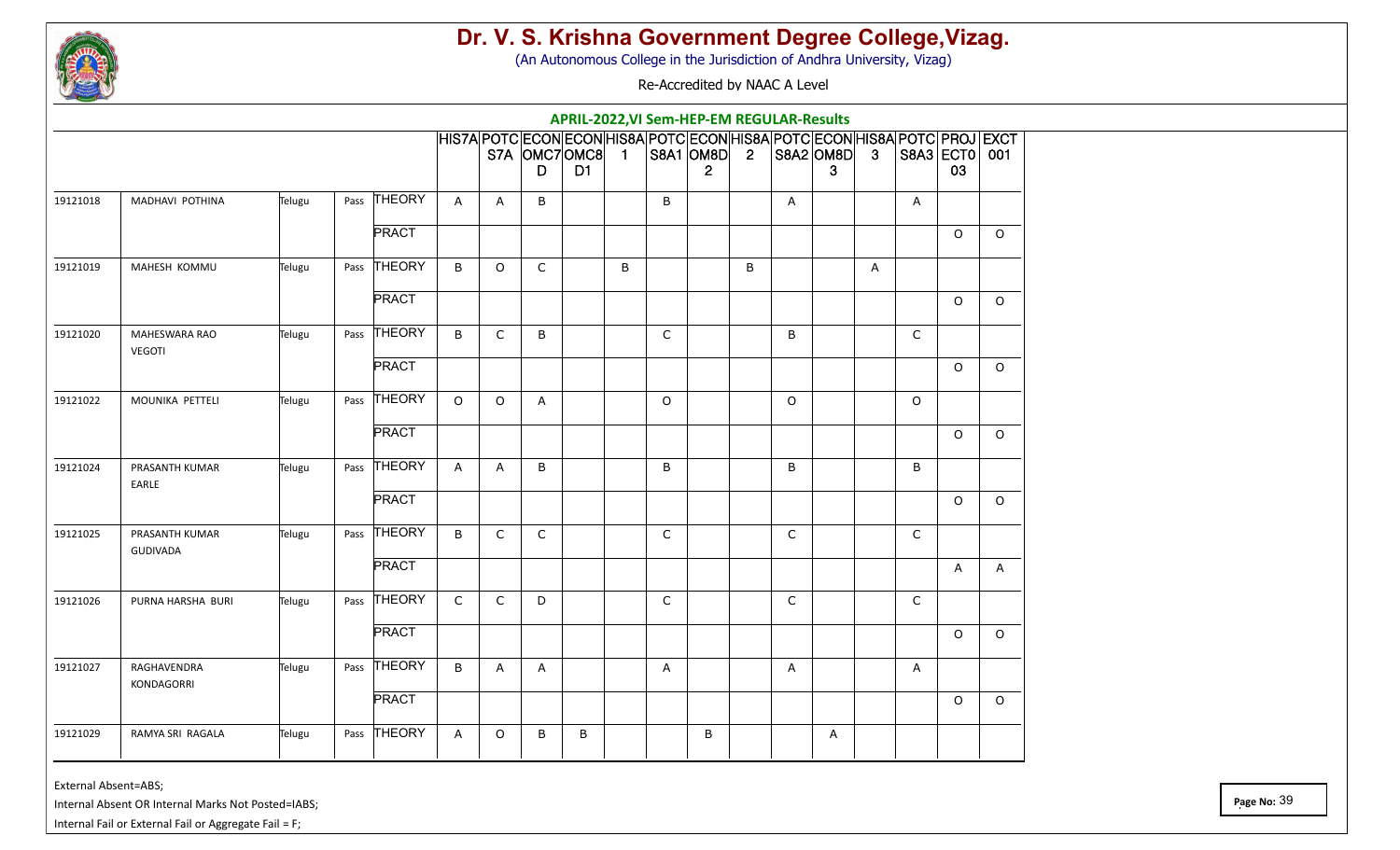

(An Autonomous College in the Jurisdiction of Andhra University, Vizag)

Re-Accredited by NAAC A Level

|          |                    |          |                   |              |         |              | APRIL-2022, VI Sem-HEP-EM REGULAR-Results                                                                     |              |   |                               |   |   |                      |   |   |                     |         |
|----------|--------------------|----------|-------------------|--------------|---------|--------------|---------------------------------------------------------------------------------------------------------------|--------------|---|-------------------------------|---|---|----------------------|---|---|---------------------|---------|
|          |                    |          |                   |              |         | D            | HIS7A POTC ECON ECON HIS8A POTC ECON HIS8A POTC ECON HIS8A POTC PROJ EXCT<br>S7A OMC7OMC8 1<br>D <sub>1</sub> |              |   | S8A1  OM8D  2<br>$\mathbf{2}$ |   |   | $ SBA2 OMBD $ 3<br>3 |   |   | S8A3 ECT0 001<br>03 |         |
| 19121029 | RAMYA SRI RAGALA   | Telugu   | Pass <b>PRACT</b> |              |         |              |                                                                                                               |              |   |                               |   |   |                      |   |   | $\mathsf O$         | $\circ$ |
| 19121030 | SAI PERIMALA       | Telugu   | Pass THEORY       | B            | B       | B            |                                                                                                               |              | B |                               |   | A |                      |   | Α |                     |         |
|          |                    |          | <b>PRACT</b>      |              |         |              |                                                                                                               |              |   |                               |   |   |                      |   |   | A                   | $\circ$ |
| 19121031 | SAI GANESH KORADA  | Telugu   | Pass THEORY       | $\mathsf{A}$ | B       | A            |                                                                                                               |              | Α |                               |   | Α |                      |   | B |                     |         |
|          |                    |          | <b>PRACT</b>      |              |         |              |                                                                                                               |              |   |                               |   |   |                      |   |   | $\circ$             | $\circ$ |
| 19121032 | SAI KIRAN SETTY    | Telugu   | Pass THEORY       | $\sf B$      | A       | B            | Α                                                                                                             |              |   | B                             |   |   | $\circ$              |   |   |                     |         |
|          |                    |          | <b>PRACT</b>      |              |         |              |                                                                                                               |              |   |                               |   |   |                      |   |   | A                   | $\circ$ |
| 19121033 | SAIKIRAN MUNURU    | Telugu   | Pass THEORY       | A            | $\circ$ | A            | $\circ$                                                                                                       |              |   | $\circ$                       |   |   | $\circ$              |   |   |                     |         |
|          |                    |          | <b>PRACT</b>      |              |         |              |                                                                                                               |              |   |                               |   |   |                      |   |   | O                   | $\circ$ |
| 19121034 | SAILAJA KANTARI    | Telugu   | Pass THEORY       | B            | B       | B            | Α                                                                                                             |              |   | B                             |   |   | B                    |   |   |                     |         |
|          |                    |          | <b>PRACT</b>      |              |         |              |                                                                                                               |              |   |                               |   |   |                      |   |   | $\circ$             | $\circ$ |
| 19121036 | SATYA SRAVANI PAGI | Telugu   | Pass THEORY       | $\mathsf{A}$ | B       | $\mathsf{C}$ |                                                                                                               |              | B |                               |   | B |                      |   | D |                     |         |
|          |                    |          | <b>PRACT</b>      |              |         |              |                                                                                                               |              |   |                               |   |   |                      |   |   | O                   | $\circ$ |
| 19121037 | SATYAVATHI PALURI  | Telugu   | Pass THEORY       | B            | $\circ$ | B            | Α                                                                                                             |              |   | C                             |   |   | A                    |   |   |                     |         |
|          |                    |          | <b>PRACT</b>      |              |         |              |                                                                                                               |              |   |                               |   |   |                      |   |   | A                   | $\circ$ |
| 19121038 | SHYAM KUMAR MOPADA | Sanskrit | Pass THEORY       | B            | $\circ$ | B            |                                                                                                               | $\mathsf{C}$ |   |                               | B |   |                      | A |   |                     |         |
|          |                    |          | <b>PRACT</b>      |              |         |              |                                                                                                               |              |   |                               |   |   |                      |   |   | O                   | $\circ$ |

External Absent=ABS;

Internal Absent OR Internal Marks Not Posted=IABS;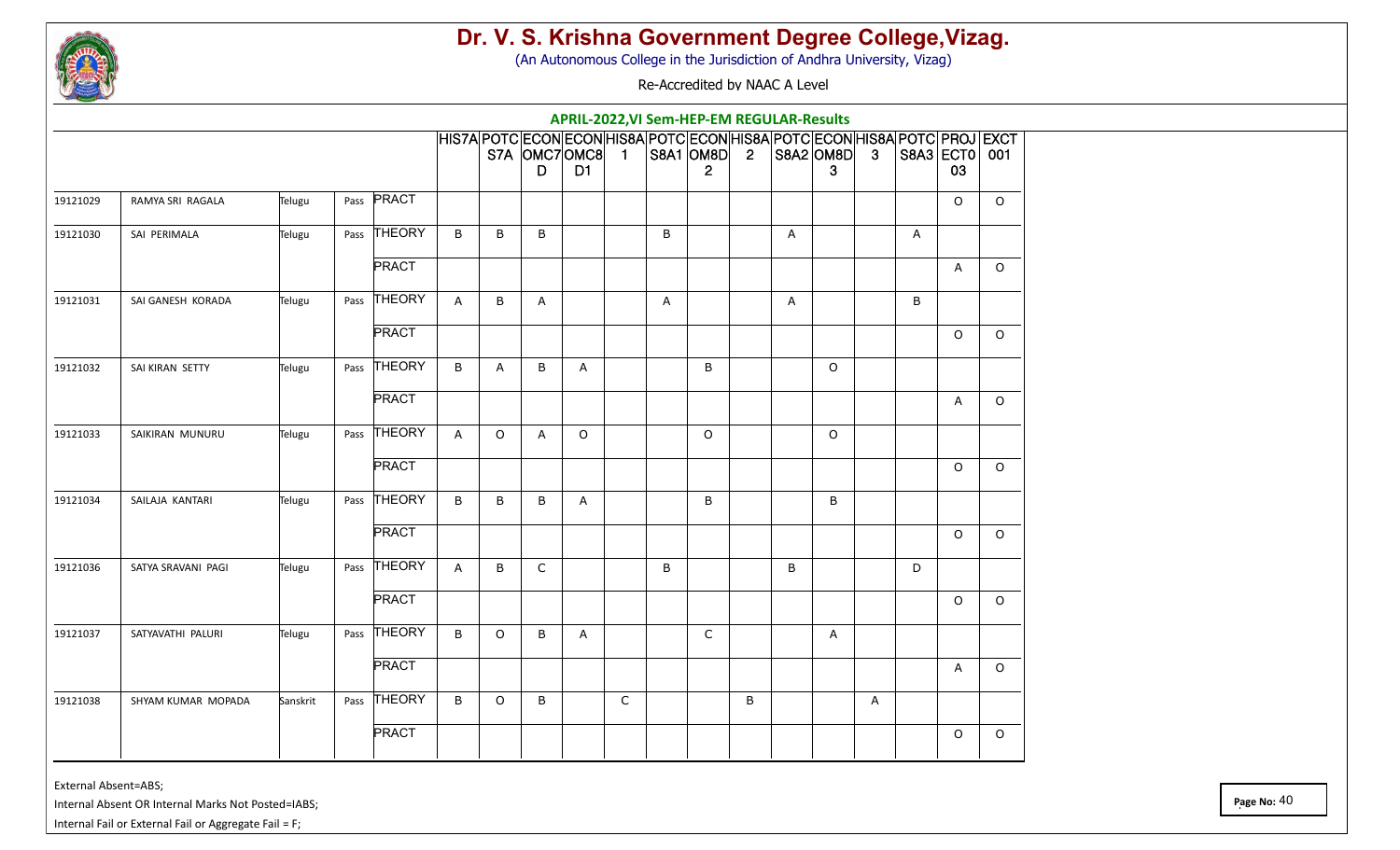

(An Autonomous College in the Jurisdiction of Andhra University, Vizag)

Re-Accredited by NAAC A Level

|          |                        |        |      |               |                |              |              | APRIL-2022, VI Sem-HEP-EM REGULAR-Results                                                                     |         |             |                           |                |   |                |              |   |                     |          |
|----------|------------------------|--------|------|---------------|----------------|--------------|--------------|---------------------------------------------------------------------------------------------------------------|---------|-------------|---------------------------|----------------|---|----------------|--------------|---|---------------------|----------|
|          |                        |        |      |               |                |              | D            | HIS7A POTC ECON ECON HIS8A POTC ECON HIS8A POTC ECON HIS8A POTC PROJ EXCT<br>S7A OMC7OMC8 1<br>D <sub>1</sub> |         |             | S8A1 OM8D<br>$\mathbf{2}$ | $\overline{2}$ |   | S8A2 OM8D<br>3 | $\mathbf{3}$ |   | S8A3 ECT0 001<br>03 |          |
| 19121039 | SRAVANTHI KINCHEYI     | Telugu | Pass | <b>THEORY</b> | $\mathsf{A}$   | $\circ$      | A            |                                                                                                               | $\circ$ |             |                           | $\circ$        |   |                | A            |   |                     |          |
|          |                        |        |      | <b>PRACT</b>  |                |              |              |                                                                                                               |         |             |                           |                |   |                |              |   | $\circ$             | $\circ$  |
| 19121041 | TEJA DUVVADA           | Telugu | Pass | <b>THEORY</b> | $\overline{A}$ | $\mathsf{A}$ | $\mathsf{A}$ |                                                                                                               | A       |             |                           | $\overline{A}$ |   |                | A            |   |                     |          |
|          |                        |        |      | <b>PRACT</b>  |                |              |              |                                                                                                               |         |             |                           |                |   |                |              |   | $\mathsf E$         | $\circ$  |
| 19121042 | TEJASWANI VECHALAPU    | Telugu |      | Pass THEORY   | $\mathsf{A}$   | $\circ$      | A            | $\Omega$                                                                                                      |         |             | $\Omega$                  |                |   | $\circ$        |              |   |                     |          |
|          |                        |        |      | <b>PRACT</b>  |                |              |              |                                                                                                               |         |             |                           |                |   |                |              |   | $\circ$             | $\circ$  |
| 19121043 | THARUN KUMAR ARIKA     | Telugu | Pass | THEORY        | $\mathsf C$    | $\mathsf C$  | $\mathsf{C}$ |                                                                                                               |         | $\mathsf C$ |                           |                | C |                |              | B |                     |          |
|          |                        |        |      | <b>PRACT</b>  |                |              |              |                                                                                                               |         |             |                           |                |   |                |              |   | $\circ$             | $\circ$  |
| 19121044 | VARA PRASAD DOKKA      | Telugu | Pass | <b>THEORY</b> | $\circ$        | $\mathsf{C}$ | B            | $\circ$                                                                                                       |         |             | B                         |                |   | $\circ$        |              |   |                     |          |
|          |                        |        |      | <b>PRACT</b>  |                |              |              |                                                                                                               |         |             |                           |                |   |                |              |   | $\mathsf{A}$        | $\Omega$ |
| 19121045 | VARALAKSHMI KONKI      | Telugu |      | Pass THEORY   | A              | $\circ$      | B            |                                                                                                               |         | A           |                           |                | A |                |              | A |                     |          |
|          |                        |        |      | <b>PRACT</b>  |                |              |              |                                                                                                               |         |             |                           |                |   |                |              |   | $\circ$             | $\circ$  |
| 19121047 | <b>VENKAT POTTANGI</b> | Telugu | Pass | THEORY        | $\mathsf{A}$   | B            | A            |                                                                                                               |         | Α           |                           |                | B |                |              | B |                     |          |
|          |                        |        |      | <b>PRACT</b>  |                |              |              |                                                                                                               |         |             |                           |                |   |                |              |   | $\circ$             | $\circ$  |
| 19121048 | VISHNU KUGGURU         | Telugu |      | Pass THEORY   | $\mathsf{A}$   | B            | B            |                                                                                                               |         | B           |                           |                | A |                |              | Α |                     |          |
|          |                        |        |      | <b>PRACT</b>  |                |              |              |                                                                                                               |         |             |                           |                |   |                |              |   | $\circ$             | $\circ$  |

External Absent=ABS;

Internal Absent OR Internal Marks Not Posted=IABS;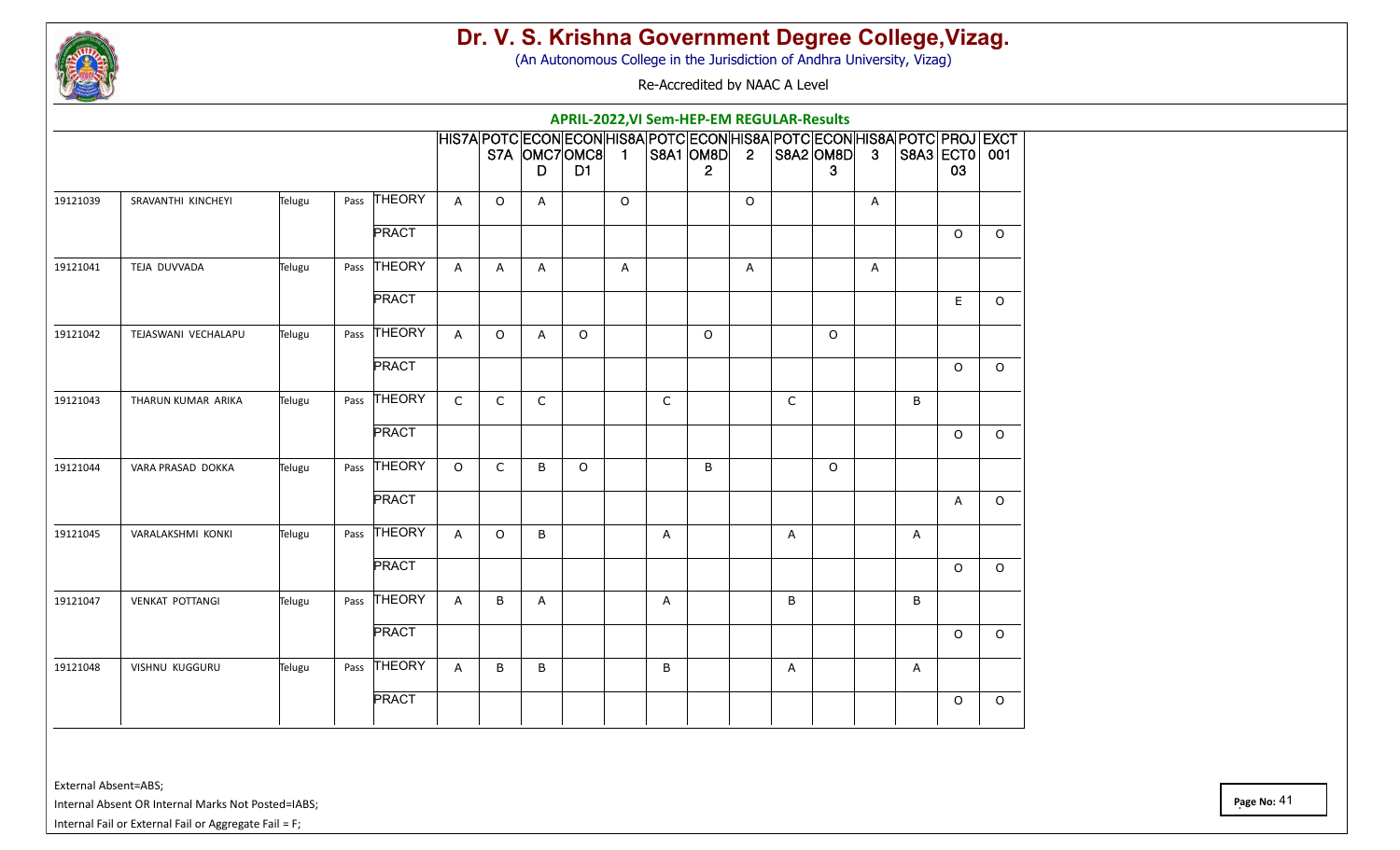

(An Autonomous College in the Jurisdiction of Andhra University, Vizag)

Re-Accredited by NAAC A Level

|           |                                |                |     |                     |              |              |                |             |         |              | APRIL-2022, VI Sem-HEP-TM REGULAR-Results                                                                                |             |              |                |                |                     |              |
|-----------|--------------------------------|----------------|-----|---------------------|--------------|--------------|----------------|-------------|---------|--------------|--------------------------------------------------------------------------------------------------------------------------|-------------|--------------|----------------|----------------|---------------------|--------------|
| Roll.No.# | <b>Student Name</b>            | Second<br>Lang | RES | Theory<br>Practical |              |              | S7A OM7DOM8D 1 | $\mathbf 1$ |         |              | HIS7A POTC ECON ECON HIS8A POTC ECON HIS8A POTC ECO8 HIS8A POTC PROJ EXCT<br> S8A1  OM8D  2  S8A2   D3<br>$\overline{2}$ |             |              | 3 <sup>1</sup> |                | S8A3 ECT0 001<br>03 |              |
| 19121073  | ANJALI YERNENA                 | Telugu         |     | Pass THEORY         | $\mathsf{C}$ | $\mathsf{C}$ | B              |             | B       |              |                                                                                                                          | $\mathsf C$ |              | A              |                |                     |              |
|           |                                |                |     | <b>PRACT</b>        |              |              |                |             |         |              |                                                                                                                          |             |              |                |                | $\overline{A}$      | $\circ$      |
| 19121075  | APPALA RAJU<br>KUDUMURU        | Telugu         |     | Pass THEORY         | $\mathsf{C}$ | A            | B              |             |         | B            |                                                                                                                          |             | B            |                | $\mathsf{C}$   |                     |              |
|           |                                |                |     | <b>PRACT</b>        |              |              |                |             |         |              |                                                                                                                          |             |              |                |                | $\circ$             | $\circ$      |
| 19121076  | ARUNA NAIDU                    | Telugu         |     | Pass THEORY         | A            | A            | $\mathsf{A}$   |             | A       |              |                                                                                                                          | Α           |              | A              |                |                     |              |
|           |                                |                |     | <b>PRACT</b>        |              |              |                |             |         |              |                                                                                                                          |             |              |                |                | $\circ$             | $\circ$      |
| 19121077  | BASHEERUNNISHA<br><b>BEGUM</b> | Telugu         | F:1 | THEORY              | B            | $\mathsf C$  | $\mathsf{C}$   |             | B       |              |                                                                                                                          | F           |              | B              |                |                     |              |
|           |                                |                |     | <b>PRACT</b>        |              |              |                |             |         |              |                                                                                                                          |             |              |                |                | $\circ$             | $\circ$      |
| 19121078  | <b>BHASKAR KORUBILLI</b>       | Telugu         |     | Pass THEORY         | B            | A            | B              |             |         | A            |                                                                                                                          |             | A            |                | $\overline{A}$ |                     |              |
|           |                                |                |     | <b>PRACT</b>        |              |              |                |             |         |              |                                                                                                                          |             |              |                |                | $\circ$             | $\circ$      |
| 19121080  | DRAKSHAYANI VARUPULA           | Telugu         |     | Pass THEORY         | $\mathsf C$  | B            | D              |             |         | $\mathsf C$  |                                                                                                                          |             | D            |                | B              |                     |              |
|           |                                |                |     | <b>PRACT</b>        |              |              |                |             |         |              |                                                                                                                          |             |              |                |                | $\circ$             | $\circ$      |
| 19121081  | GANESH MUDAGADA                | Telugu         |     | Pass THEORY         | $\mathsf{C}$ | $\mathsf{C}$ | D              |             |         | $\mathsf{C}$ |                                                                                                                          |             | $\mathsf{C}$ |                | $\mathsf{C}$   |                     |              |
|           |                                |                |     | <b>PRACT</b>        |              |              |                |             |         |              |                                                                                                                          |             |              |                |                | A                   | $\mathsf{A}$ |
| 19121082  | GANESH SAVARA                  | Telugu         |     | Pass THEORY         | $\mathsf{C}$ | A            | $\mathsf{C}$   |             |         | B            |                                                                                                                          |             | B            |                | A              |                     |              |
|           |                                |                |     | <b>PRACT</b>        |              |              |                |             |         |              |                                                                                                                          |             |              |                |                | $\circ$             | $\circ$      |
| 19121084  | <b>GOPAL VANTHALA</b>          | Hindi          |     | Pass THEORY         | $\circ$      | А            | A              |             | $\circ$ |              |                                                                                                                          | Α           |              | O              |                |                     |              |

External Absent=ABS;

Internal Absent OR Internal Marks Not Posted=IABS;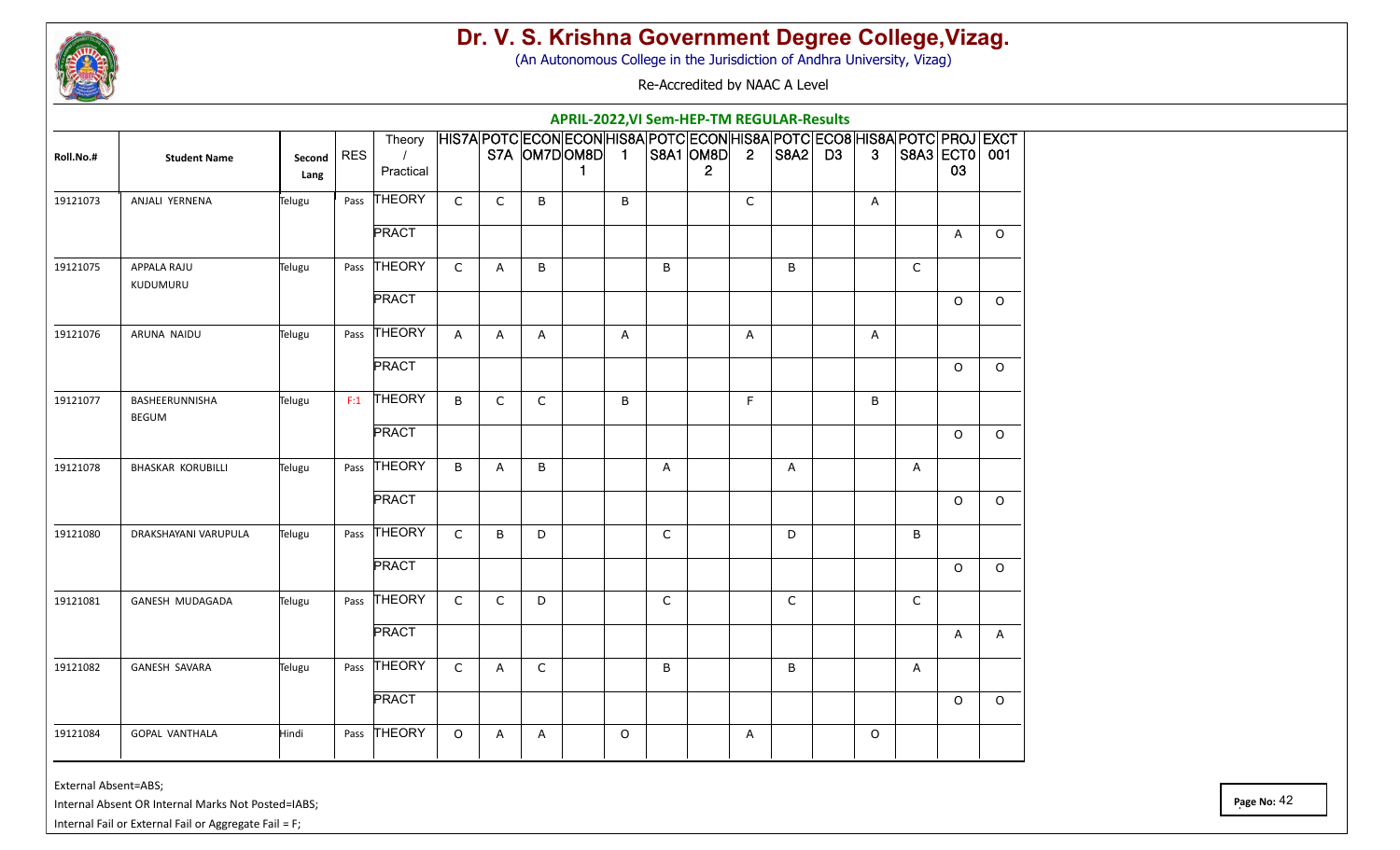

(An Autonomous College in the Jurisdiction of Andhra University, Vizag)

Re-Accredited by NAAC A Level

| HIS7A POTC ECON ECON HIS8A POTC ECON HIS8A POTC ECO8 HIS8A POTC PROJ EXCT<br>$STA$ $OM7D OM8D$ 1 $ S8A1 OM8D $ 2<br> S8A2  D3<br>$\mathbf{3}$<br>S8A3 ECT0 001<br>03<br>$\mathbf{2}$<br>$\mathbf 1$<br><b>PRACT</b><br>Hindi<br>$\circ$<br><b>GOPAL VANTHALA</b><br>Pass<br>$\circ$<br>19121084<br>Pass THEORY<br>19121085<br>GOPALARAJU AVALA<br>Telugu<br>$\circ$<br>$\Omega$<br>$\Omega$<br>$\mathsf{A}$<br>$\circ$<br>A<br><b>PRACT</b><br>A<br>A<br>Pass THEORY<br>B<br>$\mathsf{C}$<br>B<br>19121088<br>HEMALATHA KORUBILLI<br>B<br>B<br>Telugu<br>A<br><b>PRACT</b><br>$\circ$<br>$\circ$<br>THEORY<br>$\mathsf C$<br>$\mathsf C$<br>$\mathsf C$<br>C<br>19121089<br>KOTESWARARAO<br>C<br>B<br>Telugu<br>Pass<br>POTHALA<br><b>PRACT</b><br>A<br>A<br>Pass THEORY<br>19121090<br>LAKSHMI VECHALAPU<br>Telugu<br>$\mathsf{A}$<br>B<br>A<br>A<br>A<br>Α<br><b>PRACT</b><br>$\Omega$<br>$\Omega$<br><b>THEORY</b><br>F<br>19121091<br>C<br>LAVANYA THADIVADA<br>F:1<br>D<br>D<br>C<br>B<br>Telugu<br><b>PRACT</b><br>$\circ$<br>$\circ$<br><b>THEORY</b><br><b>ABS</b><br>19121092<br>MAHESH GONDA<br>F:6<br>ABS<br><b>ABS</b><br><b>ABS</b><br><b>ABS</b><br>Telugu<br><b>ABS</b> |
|----------------------------------------------------------------------------------------------------------------------------------------------------------------------------------------------------------------------------------------------------------------------------------------------------------------------------------------------------------------------------------------------------------------------------------------------------------------------------------------------------------------------------------------------------------------------------------------------------------------------------------------------------------------------------------------------------------------------------------------------------------------------------------------------------------------------------------------------------------------------------------------------------------------------------------------------------------------------------------------------------------------------------------------------------------------------------------------------------------------------------------------------------------------------------------------|
|                                                                                                                                                                                                                                                                                                                                                                                                                                                                                                                                                                                                                                                                                                                                                                                                                                                                                                                                                                                                                                                                                                                                                                                        |
|                                                                                                                                                                                                                                                                                                                                                                                                                                                                                                                                                                                                                                                                                                                                                                                                                                                                                                                                                                                                                                                                                                                                                                                        |
|                                                                                                                                                                                                                                                                                                                                                                                                                                                                                                                                                                                                                                                                                                                                                                                                                                                                                                                                                                                                                                                                                                                                                                                        |
|                                                                                                                                                                                                                                                                                                                                                                                                                                                                                                                                                                                                                                                                                                                                                                                                                                                                                                                                                                                                                                                                                                                                                                                        |
|                                                                                                                                                                                                                                                                                                                                                                                                                                                                                                                                                                                                                                                                                                                                                                                                                                                                                                                                                                                                                                                                                                                                                                                        |
|                                                                                                                                                                                                                                                                                                                                                                                                                                                                                                                                                                                                                                                                                                                                                                                                                                                                                                                                                                                                                                                                                                                                                                                        |
|                                                                                                                                                                                                                                                                                                                                                                                                                                                                                                                                                                                                                                                                                                                                                                                                                                                                                                                                                                                                                                                                                                                                                                                        |
|                                                                                                                                                                                                                                                                                                                                                                                                                                                                                                                                                                                                                                                                                                                                                                                                                                                                                                                                                                                                                                                                                                                                                                                        |
|                                                                                                                                                                                                                                                                                                                                                                                                                                                                                                                                                                                                                                                                                                                                                                                                                                                                                                                                                                                                                                                                                                                                                                                        |
|                                                                                                                                                                                                                                                                                                                                                                                                                                                                                                                                                                                                                                                                                                                                                                                                                                                                                                                                                                                                                                                                                                                                                                                        |
|                                                                                                                                                                                                                                                                                                                                                                                                                                                                                                                                                                                                                                                                                                                                                                                                                                                                                                                                                                                                                                                                                                                                                                                        |
|                                                                                                                                                                                                                                                                                                                                                                                                                                                                                                                                                                                                                                                                                                                                                                                                                                                                                                                                                                                                                                                                                                                                                                                        |
|                                                                                                                                                                                                                                                                                                                                                                                                                                                                                                                                                                                                                                                                                                                                                                                                                                                                                                                                                                                                                                                                                                                                                                                        |
| <b>PRACT</b><br>A<br>$\mathsf{A}$                                                                                                                                                                                                                                                                                                                                                                                                                                                                                                                                                                                                                                                                                                                                                                                                                                                                                                                                                                                                                                                                                                                                                      |
| <b>THEORY</b><br>F<br>19121093<br><b>MANI BACHI</b><br>F:1<br>D<br>C<br>Telugu<br>D<br>D<br>B                                                                                                                                                                                                                                                                                                                                                                                                                                                                                                                                                                                                                                                                                                                                                                                                                                                                                                                                                                                                                                                                                          |
| <b>PRACT</b><br>A<br>$\circ$                                                                                                                                                                                                                                                                                                                                                                                                                                                                                                                                                                                                                                                                                                                                                                                                                                                                                                                                                                                                                                                                                                                                                           |
| Pass THEORY<br>$\mathsf C$<br>$\mathsf C$<br>$\mathsf C$<br>19121094<br>MOUNIKA VANALABA<br>B<br>B<br>Telugu<br>Α                                                                                                                                                                                                                                                                                                                                                                                                                                                                                                                                                                                                                                                                                                                                                                                                                                                                                                                                                                                                                                                                      |
| <b>PRACT</b><br>$\circ$<br>0                                                                                                                                                                                                                                                                                                                                                                                                                                                                                                                                                                                                                                                                                                                                                                                                                                                                                                                                                                                                                                                                                                                                                           |

External Absent=ABS;

Internal Absent OR Internal Marks Not Posted=IABS;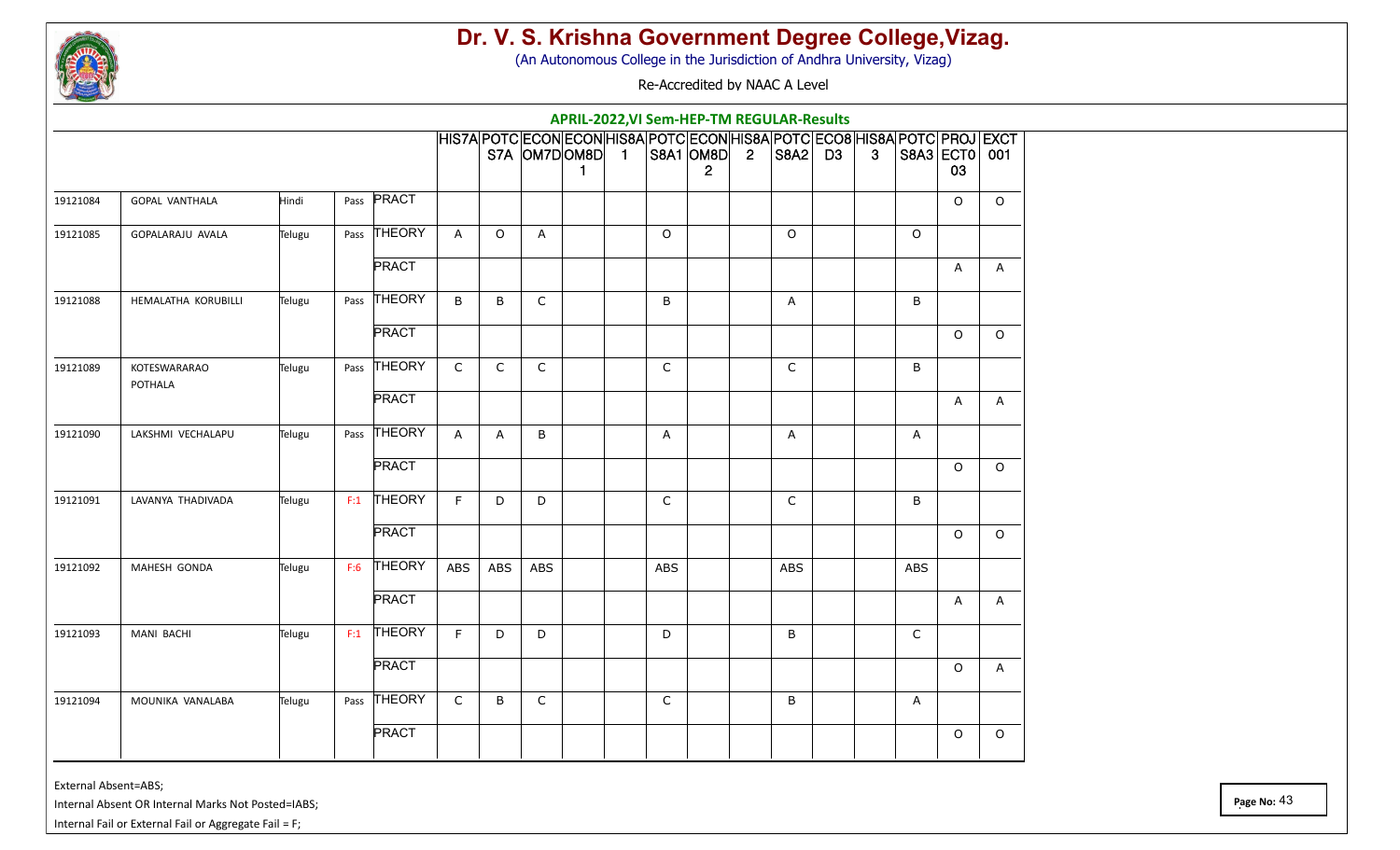

(An Autonomous College in the Jurisdiction of Andhra University, Vizag)

Re-Accredited by NAAC A Level

|          |                     |        |     |              |              |              |              | APRIL-2022, VI Sem-HEP-TM REGULAR-Results                                                        |   |              |                |                |              |              |              |                     |              |
|----------|---------------------|--------|-----|--------------|--------------|--------------|--------------|--------------------------------------------------------------------------------------------------|---|--------------|----------------|----------------|--------------|--------------|--------------|---------------------|--------------|
|          |                     |        |     |              |              |              |              | HIS7A POTC ECON ECON HIS8A POTC ECON HIS8A POTC ECO8 HIS8A POTC PROJ EXCT<br>S7A OM7DOM8D 1<br>1 |   |              | S8A1 OM8D<br>2 | $\overline{2}$ | $ SBA2 $ D3  | $\mathbf{3}$ |              | S8A3 ECT0 001<br>03 |              |
| 19121095 | NARENDRA DANIBOYANA | Telugu |     | Pass THEORY  | $\mathsf C$  | $\mathsf{C}$ | D            |                                                                                                  |   | $\mathsf C$  |                |                | $\mathsf{C}$ |              | $\mathsf{C}$ |                     |              |
|          |                     |        |     | <b>PRACT</b> |              |              |              |                                                                                                  |   |              |                |                |              |              |              | A                   | $\Omega$     |
| 19121096 | NEELIMA POTNURU     | Telugu |     | Pass THEORY  | $\mathsf{A}$ | A            | B            |                                                                                                  |   | A            |                |                | $\Omega$     |              | A            |                     |              |
|          |                     |        |     | <b>PRACT</b> |              |              |              |                                                                                                  |   |              |                |                |              |              |              | $\circ$             | $\Omega$     |
| 19121099 | PARVATHI BOINA      | Telugu |     | Pass THEORY  | B            | $\circ$      | A            |                                                                                                  |   | A            |                |                | A            |              | $\Omega$     |                     |              |
|          |                     |        |     | <b>PRACT</b> |              |              |              |                                                                                                  |   |              |                |                |              |              |              | $\circ$             | $\circ$      |
| 19121100 | PRASAD BALIREDDI    | Telugu |     | Pass THEORY  | $\mathsf{C}$ | B            | $\mathsf{C}$ |                                                                                                  |   | $\mathsf C$  |                |                | D            |              | B            |                     |              |
|          |                     |        |     | <b>PRACT</b> |              |              |              |                                                                                                  |   |              |                |                |              |              |              | $\mathsf{A}$        | $\mathsf{A}$ |
| 19121101 | RAJESH VADDI        | Telugu |     | Pass THEORY  | B            | B            | B            |                                                                                                  |   | $\mathsf{A}$ |                |                | B            |              | B            |                     |              |
|          |                     |        |     | <b>PRACT</b> |              |              |              |                                                                                                  |   |              |                |                |              |              |              | $\overline{A}$      | $\circ$      |
| 19121102 | RAJU CHITTAMNAIK    | Telugu |     | Pass THEORY  | $\mathsf C$  | Α            | A            |                                                                                                  |   | Α            |                |                | A            |              | B            |                     |              |
|          |                     |        |     | <b>PRACT</b> |              |              |              |                                                                                                  |   |              |                |                |              |              |              | $\circ$             | $\circ$      |
| 19121103 | RAMBABU KORRA       | Telugu |     | Pass THEORY  | $\mathsf{C}$ | A            | $\mathsf{C}$ |                                                                                                  |   | B            |                |                | B            |              | B            |                     |              |
|          |                     |        |     | <b>PRACT</b> |              |              |              |                                                                                                  |   |              |                |                |              |              |              | $\circ$             | $\circ$      |
| 19121105 | RAMESH MANDLA       | Telugu |     | Pass THEORY  | $\mathsf C$  | B            | B            |                                                                                                  |   | B            |                |                | $\mathsf{C}$ |              | $\mathsf{C}$ |                     |              |
|          |                     |        |     | <b>PRACT</b> |              |              |              |                                                                                                  |   |              |                |                |              |              |              | A                   | $\mathsf{A}$ |
| 19121110 | RAVI TEJA CHEDDA    | Telugu | F:1 | THEORY       | $\mathsf C$  | D            | $\mathsf{C}$ |                                                                                                  | D |              |                | D              |              | F            |              |                     |              |
|          |                     |        |     |              |              |              |              |                                                                                                  |   |              |                |                |              |              |              |                     |              |

External Absent=ABS;

Internal Absent OR Internal Marks Not Posted=IABS;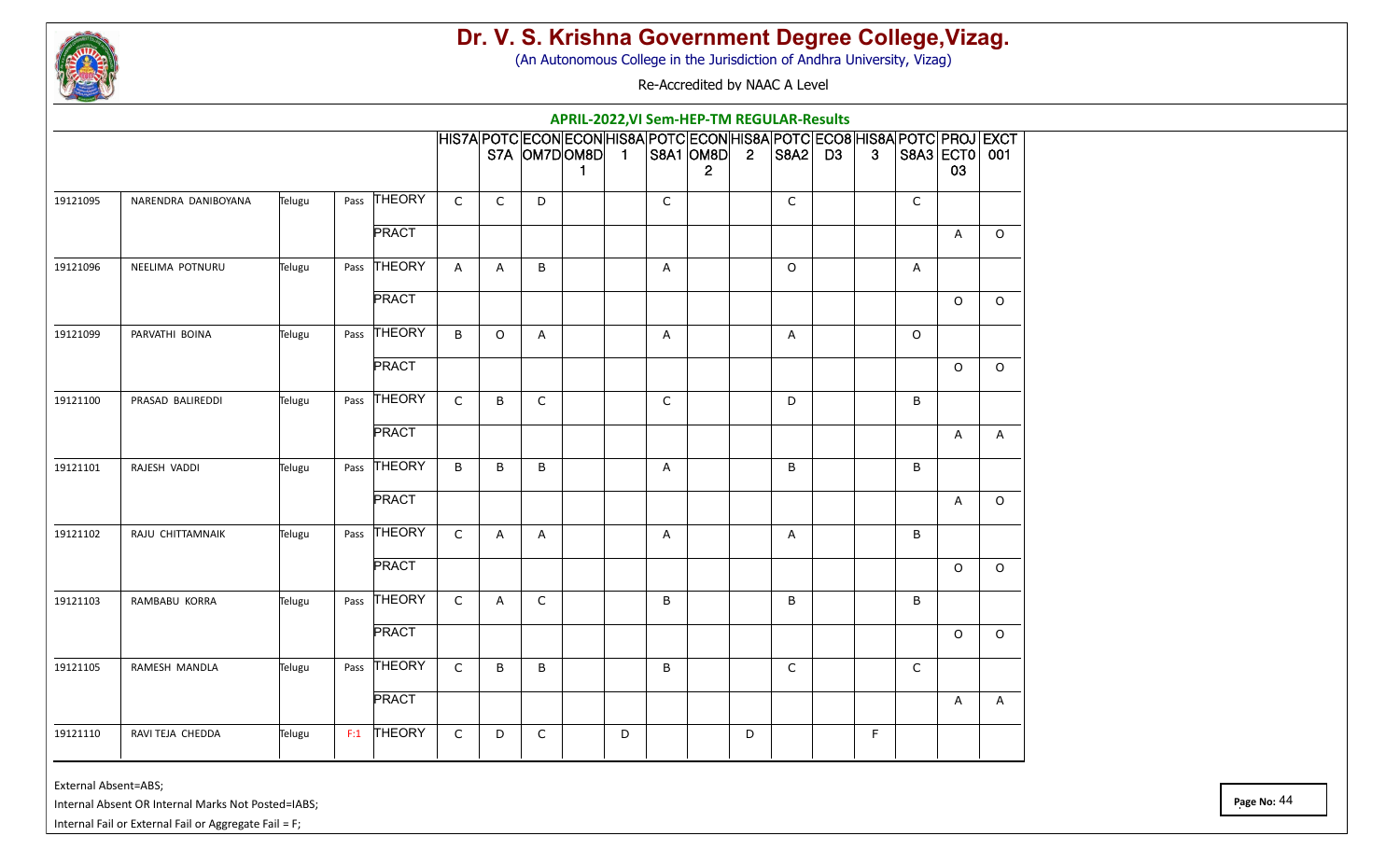

(An Autonomous College in the Jurisdiction of Andhra University, Vizag)

Re-Accredited by NAAC A Level

|          |                             |        |     |              |              |         |              | APRIL-2022, VI Sem-HEP-TM REGULAR-Results                                                               |   |              |                           |                |             |              |          |                     |         |
|----------|-----------------------------|--------|-----|--------------|--------------|---------|--------------|---------------------------------------------------------------------------------------------------------|---|--------------|---------------------------|----------------|-------------|--------------|----------|---------------------|---------|
|          |                             |        |     |              |              |         |              | HIS7A POTC ECON ECON HIS8A POTC ECON HIS8A POTC ECO8 HIS8A POTC PROJ EXCT<br>$S7A$ $OM7D$ $OM8D$ 1<br>1 |   |              | S8A1 OM8D<br>$\mathbf{2}$ | $\overline{2}$ | $ SBA2 $ D3 | $\mathbf{3}$ |          | S8A3 ECT0 001<br>03 |         |
| 19121110 | RAVI TEJA CHEDDA            | Telugu | F:1 | PRACT        |              |         |              |                                                                                                         |   |              |                           |                |             |              |          | E                   | E       |
| 19121111 | SAI VALTHETI                | Telugu |     | Pass THEORY  | $\mathsf{C}$ | C       | B            |                                                                                                         |   | B            |                           |                | B           |              | C        |                     |         |
|          |                             |        |     | <b>PRACT</b> |              |         |              |                                                                                                         |   |              |                           |                |             |              |          | A                   | A       |
| 19121112 | SAI B                       | Telugu |     | Pass THEORY  | $\mathsf C$  | B       | $\mathsf C$  |                                                                                                         |   | B            |                           |                | B           |              | D        |                     |         |
|          |                             |        |     | <b>PRACT</b> |              |         |              |                                                                                                         |   |              |                           |                |             |              |          | $\circ$             | $\circ$ |
| 19121113 | SAI KUMAR OMMI              | Telugu |     | $F:1$ THEORY | $\mathsf C$  | B       | $\mathsf{C}$ |                                                                                                         |   | $\mathsf{C}$ |                           |                | $\mathsf C$ |              | E        |                     |         |
|          |                             |        |     | <b>PRACT</b> |              |         |              |                                                                                                         |   |              |                           |                |             |              |          | A                   | $\circ$ |
| 19121114 | SAI KUMAR PANDURI           | Telugu |     | Pass THEORY  | A            | $\circ$ | A            |                                                                                                         |   | $\circ$      |                           |                | $\circ$     |              | $\Omega$ |                     |         |
|          |                             |        |     | <b>PRACT</b> |              |         |              |                                                                                                         |   |              |                           |                |             |              |          | $\circ$             | $\circ$ |
| 19121115 | SAIKIRAN ADADA              | Telugu |     | Pass THEORY  | $\mathsf{A}$ | A       | A            |                                                                                                         |   | $\circ$      |                           |                | $\circ$     |              | $\circ$  |                     |         |
|          |                             |        |     | <b>PRACT</b> |              |         |              |                                                                                                         |   |              |                           |                |             |              |          | $\circ$             | $\circ$ |
| 19121117 | SAIKUMAR SAKERI             | Telugu |     | $F:1$ THEORY | $\mathsf{A}$ | F       | B            |                                                                                                         | D |              |                           | D              |             | A            |          |                     |         |
|          |                             |        |     | <b>PRACT</b> |              |         |              |                                                                                                         |   |              |                           |                |             |              |          | E                   | E       |
| 19121118 | SAISIVA SRUNGARAPU          | Telugu |     | Pass THEORY  | D            | C       | A            |                                                                                                         |   | C            |                           |                | B           |              | B        |                     |         |
|          |                             |        |     | <b>PRACT</b> |              |         |              |                                                                                                         |   |              |                           |                |             |              |          | $\circ$             | $\circ$ |
| 19121119 | SANJEEVA RAO<br>VALASANAINI | Telugu |     | Pass THEORY  | $\mathsf{A}$ | $\circ$ | A            |                                                                                                         |   | A            |                           |                | $\circ$     |              | $\circ$  |                     |         |
|          |                             |        |     | <b>PRACT</b> |              |         |              |                                                                                                         |   |              |                           |                |             |              |          | O                   | $\circ$ |

External Absent=ABS;

Internal Absent OR Internal Marks Not Posted=IABS;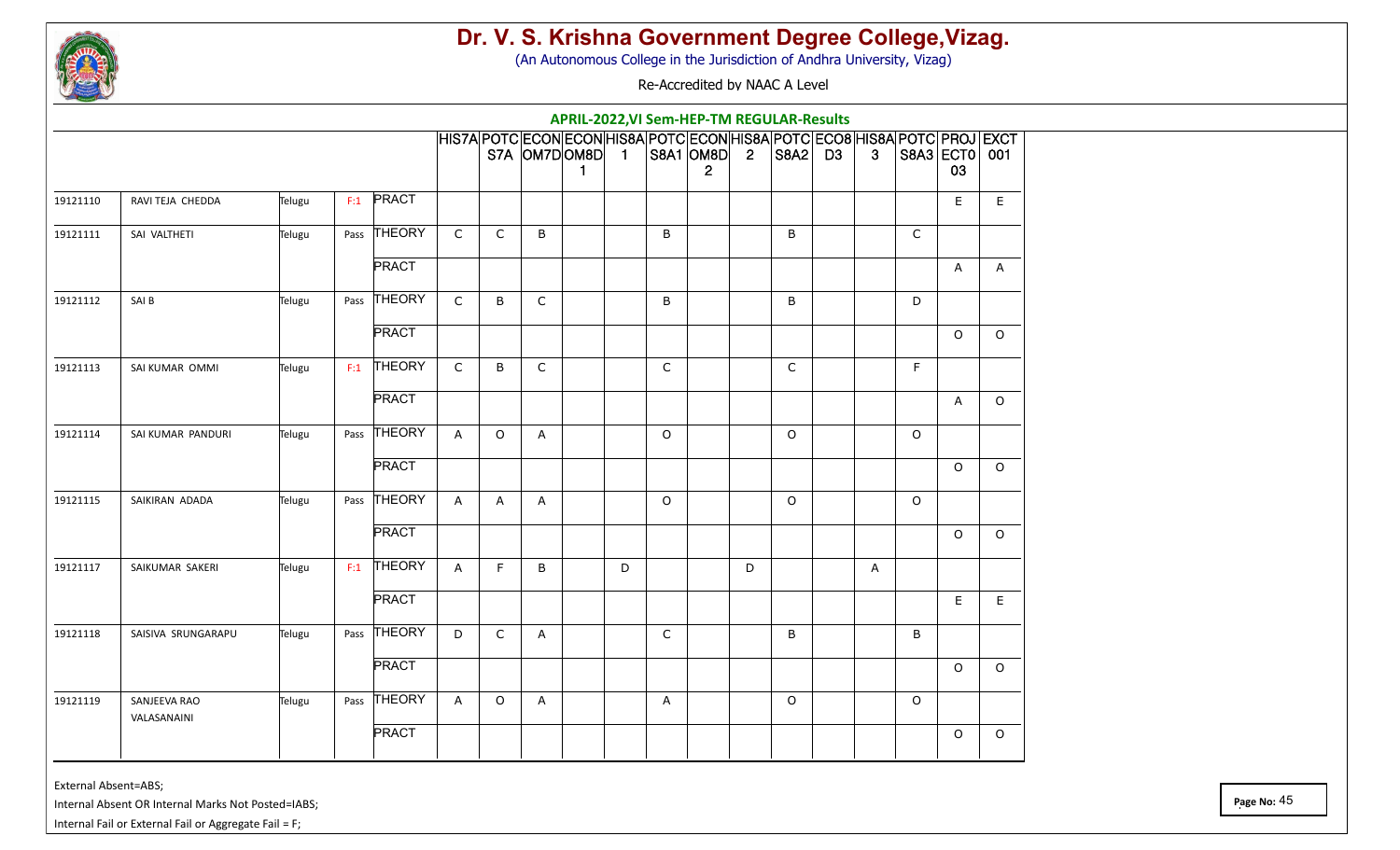

(An Autonomous College in the Jurisdiction of Andhra University, Vizag)

Re-Accredited by NAAC A Level

|          |                                   |        |      |              |              |              |              | APRIL-2022, VI Sem-HEP-TM REGULAR-Results                                                              |   |              |                           |                |             |   |                |   |                     |         |
|----------|-----------------------------------|--------|------|--------------|--------------|--------------|--------------|--------------------------------------------------------------------------------------------------------|---|--------------|---------------------------|----------------|-------------|---|----------------|---|---------------------|---------|
|          |                                   |        |      |              |              |              |              | HIS7A POTC ECON ECON HIS8A POTC ECON HIS8A POTC ECO8 HIS8A POTC PROJ EXCT<br>$S7A$ $OM7D OM8D $ 1<br>1 |   |              | S8A1 OM8D<br>$\mathbf{2}$ | $\overline{2}$ | $ SBA2 $ D3 |   | 3 <sup>1</sup> |   | S8A3 ECT0 001<br>03 |         |
| 19121120 | SANTHIKUMARI BOBBILI              | Telugu | Pass | THEORY       | B            | Α            | B            |                                                                                                        | Α |              |                           | A              |             |   | B              |   |                     |         |
|          |                                   |        |      | <b>PRACT</b> |              |              |              |                                                                                                        |   |              |                           |                |             |   |                |   | O                   | $\circ$ |
| 19121121 | <b>SANTHOSH KUMAR</b><br>VANTHALA | Telugu |      | Pass THEORY  | A            | A            | A            |                                                                                                        | A |              |                           | $\mathsf{A}$   |             |   | A              |   |                     |         |
|          |                                   |        |      | <b>PRACT</b> |              |              |              |                                                                                                        |   |              |                           |                |             |   |                |   | $\circ$             | $\circ$ |
| 19121122 | SARITHA MADAKAM                   | Telugu |      | Pass THEORY  | A            | A            | A            |                                                                                                        | A |              |                           | $\mathsf{A}$   |             |   | A              |   |                     |         |
|          |                                   |        |      | <b>PRACT</b> |              |              |              |                                                                                                        |   |              |                           |                |             |   |                |   | $\circ$             | $\circ$ |
| 19121123 | SAVITHRI GOPPULA                  | Telugu |      | Pass THEORY  | B            | Α            | B            |                                                                                                        |   | A            |                           |                | Α           |   |                | Α |                     |         |
|          |                                   |        |      | <b>PRACT</b> |              |              |              |                                                                                                        |   |              |                           |                |             |   |                |   | $\circ$             | $\circ$ |
| 19121124 | SEETHARAM MUVVALA                 | Telugu |      | Pass THEORY  | $\mathsf{A}$ | B            | B            |                                                                                                        |   | C            |                           |                | B           |   |                | B |                     |         |
|          |                                   |        |      | <b>PRACT</b> |              |              |              |                                                                                                        |   |              |                           |                |             |   |                |   | A                   | A       |
| 19121125 | SEKHAR KONDRU                     | Telugu |      | F:2 THEORY   | F            | $\mathsf{C}$ | $\mathsf{C}$ |                                                                                                        |   | $\mathsf{C}$ |                           |                | B           |   |                | F |                     |         |
|          |                                   |        |      | <b>PRACT</b> |              |              |              |                                                                                                        |   |              |                           |                |             |   |                |   | A                   | A       |
| 19121126 | SHRUTHI BUGATHA                   | Telugu |      | Pass THEORY  | B            | A            | B            |                                                                                                        |   | Α            |                           |                | B           |   |                | B |                     |         |
|          |                                   |        |      | <b>PRACT</b> |              |              |              |                                                                                                        |   |              |                           |                |             |   |                |   | $\circ$             | $\circ$ |
| 19121127 | SITARAM CHINTHADA                 | Telugu |      | Pass THEORY  | D            | B            | B            |                                                                                                        |   | Α            |                           |                | B           |   |                | B |                     |         |
|          |                                   |        |      | <b>PRACT</b> |              |              |              |                                                                                                        |   |              |                           |                |             |   |                |   | $\circ$             | $\circ$ |
| 19121128 | SIVA DASARI                       | Telugu |      | Pass THEORY  | B            | B            | B            | O                                                                                                      |   |              | B                         |                |             | Α |                |   |                     |         |

External Absent=ABS;

Internal Absent OR Internal Marks Not Posted=IABS;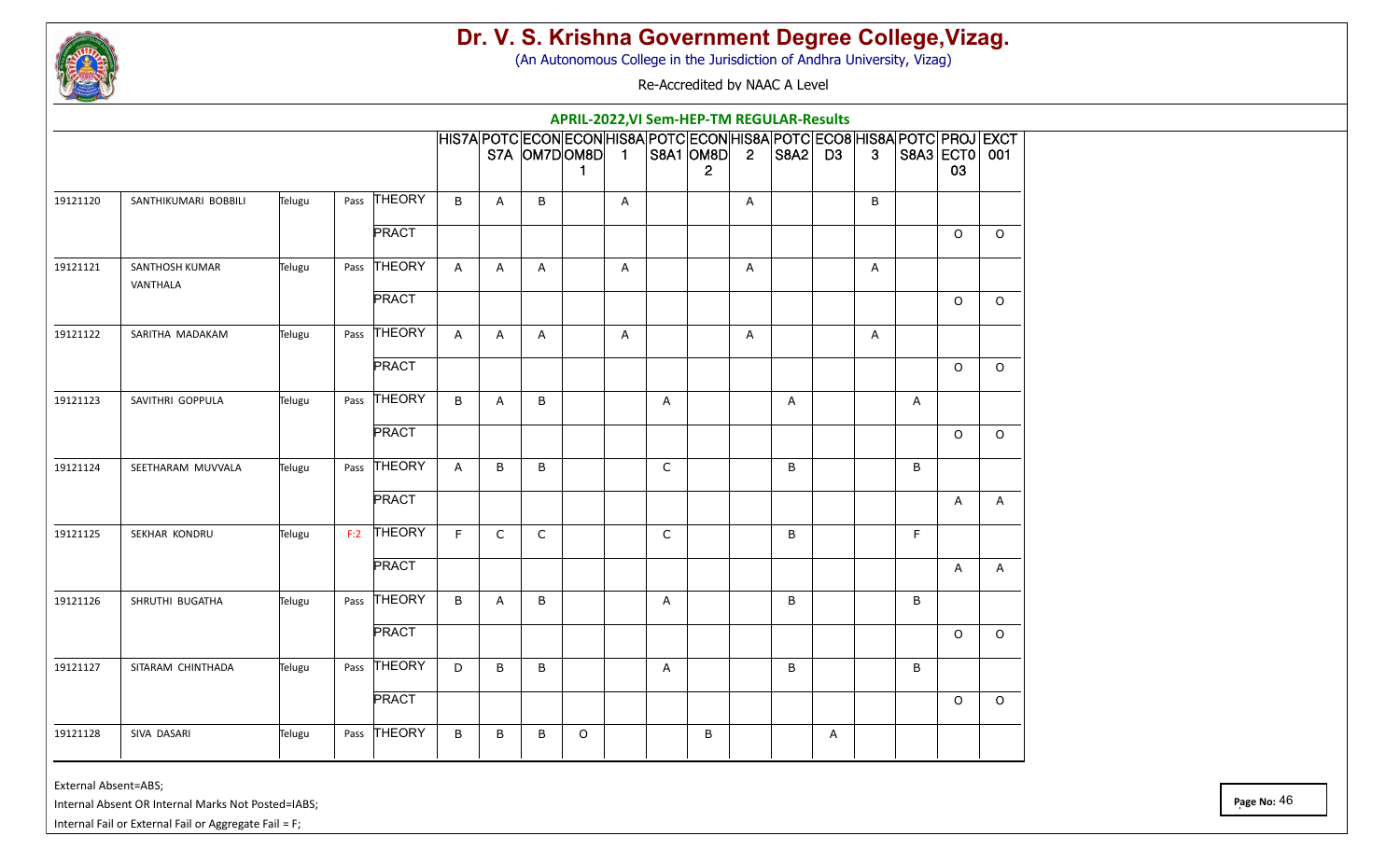

(An Autonomous College in the Jurisdiction of Andhra University, Vizag)

Re-Accredited by NAAC A Level

|          |                            |          |      |              |              |         |              |                      |              |         | APRIL-2022, VI Sem-HEP-TM REGULAR-Results                                                                   |   |             |                |          |                     |              |
|----------|----------------------------|----------|------|--------------|--------------|---------|--------------|----------------------|--------------|---------|-------------------------------------------------------------------------------------------------------------|---|-------------|----------------|----------|---------------------|--------------|
|          |                            |          |      |              |              |         |              | S7A OM7DOM8D 1<br>-1 |              |         | HIS7A POTC ECON ECON HIS8A POTC ECON HIS8A POTC ECO8 HIS8A POTC PROJ EXCT<br> S8A1  OM8D  2<br>$\mathbf{2}$ |   | $ SBA2 $ D3 | 3 <sup>1</sup> |          | S8A3 ECT0 001<br>03 |              |
| 19121128 | SIVA DASARI                | Telugu   | Pass | PRACT        |              |         |              |                      |              |         |                                                                                                             |   |             |                |          | $\mathsf O$         | $\circ$      |
| 19121130 | SOMAKESWARARAO<br>VANTHALA | Telugu   |      | Pass THEORY  | B            | C       | B            |                      | $\mathsf{C}$ |         |                                                                                                             | D |             | A              |          |                     |              |
|          |                            |          |      | <b>PRACT</b> |              |         |              |                      |              |         |                                                                                                             |   |             |                |          | E                   | E            |
| 19121131 | SRAVAN KUMAR VARRI         | Sanskrit |      | Pass THEORY  | A            | Α       | B            |                      |              | A       |                                                                                                             |   | Α           |                | $\Omega$ |                     |              |
|          |                            |          |      | <b>PRACT</b> |              |         |              |                      |              |         |                                                                                                             |   |             |                |          | $\circ$             | $\Omega$     |
| 19121132 | SRAVANTHI KALAMATI         | Telugu   |      | Pass THEORY  | $\mathsf{A}$ | A       | A            |                      |              | A       |                                                                                                             |   | $\sf B$     |                | B        |                     |              |
|          |                            |          |      | <b>PRACT</b> |              |         |              |                      |              |         |                                                                                                             |   |             |                |          | $\circ$             | $\Omega$     |
| 19121133 | SRINU CHIRATA              | Telugu   |      | Pass THEORY  | B            | A       | В            |                      |              | B       |                                                                                                             |   | A           |                | B        |                     |              |
|          |                            |          |      | <b>PRACT</b> |              |         |              |                      |              |         |                                                                                                             |   |             |                |          | $\circ$             | $\circ$      |
| 19121134 | SRINU GOKADA               | Telugu   |      | Pass THEORY  | B            | B       | $\mathsf{C}$ |                      |              | A       |                                                                                                             |   | A           |                | B        |                     |              |
|          |                            |          |      | <b>PRACT</b> |              |         |              |                      |              |         |                                                                                                             |   |             |                |          | A                   | $\mathsf{A}$ |
| 19121135 | SUDHA PEDAGADI             | Telugu   |      | Pass THEORY  | $\mathsf{A}$ | A       | B            |                      |              | A       |                                                                                                             |   | B           |                | A        |                     |              |
|          |                            |          |      | <b>PRACT</b> |              |         |              |                      |              |         |                                                                                                             |   |             |                |          | A                   | $\mathsf{A}$ |
| 19121137 | SWAMY MALLAVARAPU          | Telugu   |      | Pass THEORY  | $\mathsf{A}$ | A       | A            |                      |              | $\circ$ |                                                                                                             |   | A           |                | A        |                     |              |
|          |                            |          |      | <b>PRACT</b> |              |         |              |                      |              |         |                                                                                                             |   |             |                |          | $\circ$             | $\circ$      |
| 19121140 | VASANTHA ERLI              | Telugu   |      | Pass THEORY  | $\mathsf{A}$ | $\circ$ | A            |                      |              | $\circ$ |                                                                                                             |   | $\circ$     |                | $\circ$  |                     |              |
|          |                            |          |      | <b>PRACT</b> |              |         |              |                      |              |         |                                                                                                             |   |             |                |          | $\circ$             | $\circ$      |

External Absent=ABS;

Internal Absent OR Internal Marks Not Posted=IABS;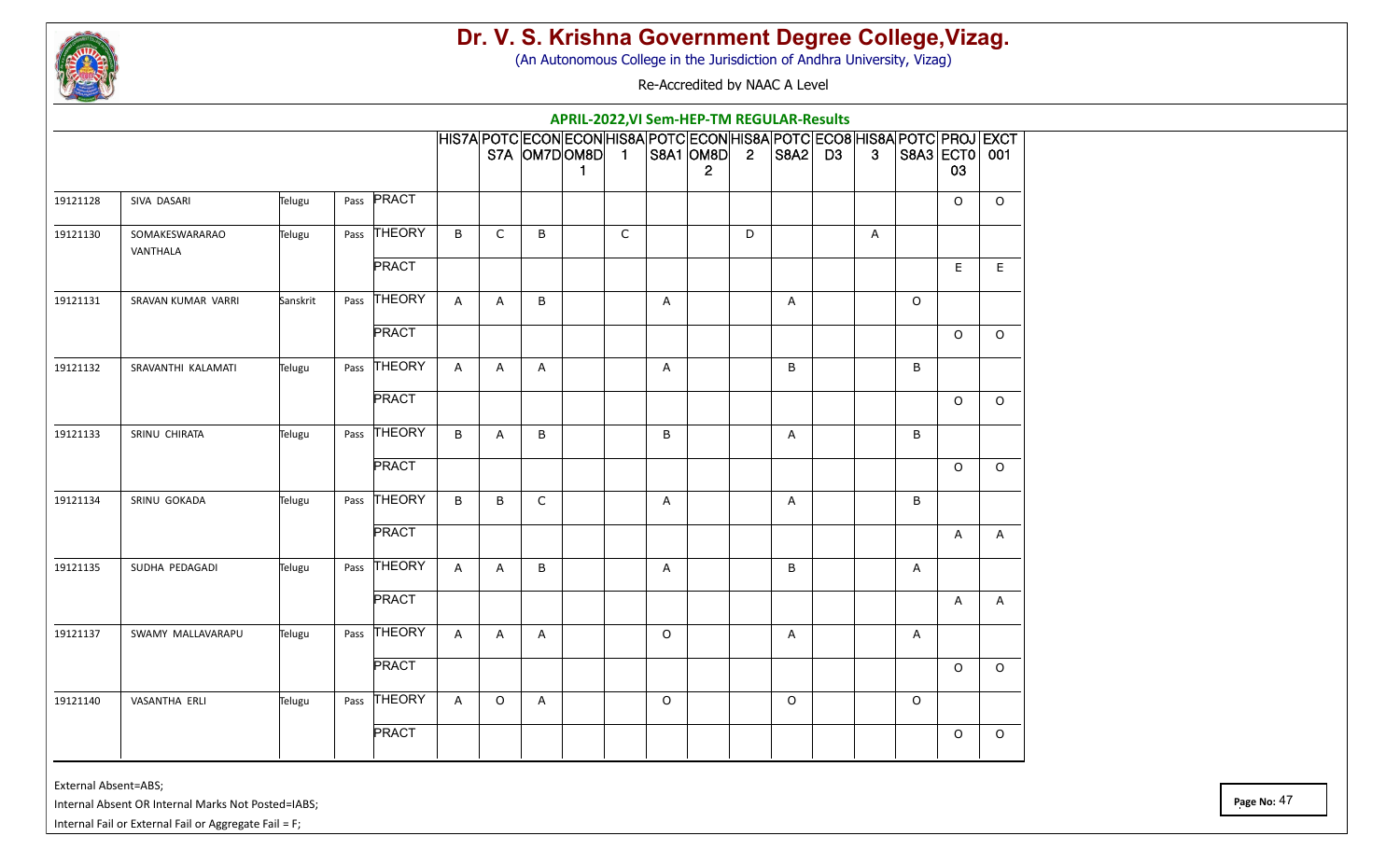

(An Autonomous College in the Jurisdiction of Andhra University, Vizag)

Re-Accredited by NAAC A Level

|          |                         |        |      |               |              |          |   |              |             |   | APRIL-2022, VI Sem-HEP-TM REGULAR-Results                                                              |                |          |    |   |                   |         |
|----------|-------------------------|--------|------|---------------|--------------|----------|---|--------------|-------------|---|--------------------------------------------------------------------------------------------------------|----------------|----------|----|---|-------------------|---------|
|          |                         |        |      |               |              |          |   | S7A OM7DOM8D | $\mathbf 1$ |   | HIS7A POTC ECON ECON HIS8A POTC ECON HIS8A POTC ECO8 HIS8A POTC PROJ EXCT<br>S8A1 OM8D<br>$\mathbf{2}$ | $\overline{2}$ | S8A2  D3 | -3 |   | $SBA3$ ECT0<br>03 | 001     |
| 19121141 | VASANTHAKUMAR<br>GURADI | Telugu | Pass | THEORY        | $\mathsf{B}$ | B        | B |              |             | А |                                                                                                        |                | A        |    | B |                   |         |
|          |                         |        |      | <b>PRACT</b>  |              |          |   |              |             |   |                                                                                                        |                |          |    |   | $\circ$           | $\circ$ |
| 19121142 | VIJAY KUMAR GUDE        | Telugu | Pass | <b>THEORY</b> | $\mathsf{A}$ | $\Omega$ | B |              | $\Omega$    |   |                                                                                                        | A              |          | A  |   |                   |         |
|          |                         |        |      | <b>PRACT</b>  |              |          |   |              |             |   |                                                                                                        |                |          |    |   | $\Omega$          | O       |
| 19121143 | VIJAYAVARDHAN ABOTHU    | Telugu | Pass | <b>THEORY</b> | $\mathsf{A}$ | A        | C |              |             | Α |                                                                                                        |                | $\Omega$ |    | A |                   |         |
|          |                         |        |      | <b>PRACT</b>  |              |          |   |              |             |   |                                                                                                        |                |          |    |   | $\circ$           | O       |
| 19121144 | <b>VIKRAM CHETTI</b>    | Telugu | Pass | <b>THEORY</b> | B            | A        | B |              | C           |   |                                                                                                        | C              |          | A  |   |                   |         |
|          |                         |        |      | <b>PRACT</b>  |              |          |   |              |             |   |                                                                                                        |                |          |    |   | E.                | E.      |

External Absent=ABS; Internal Absent OR Internal Marks Not Posted=IABS; Internal Fail or External Fail or Aggregate Fail = F;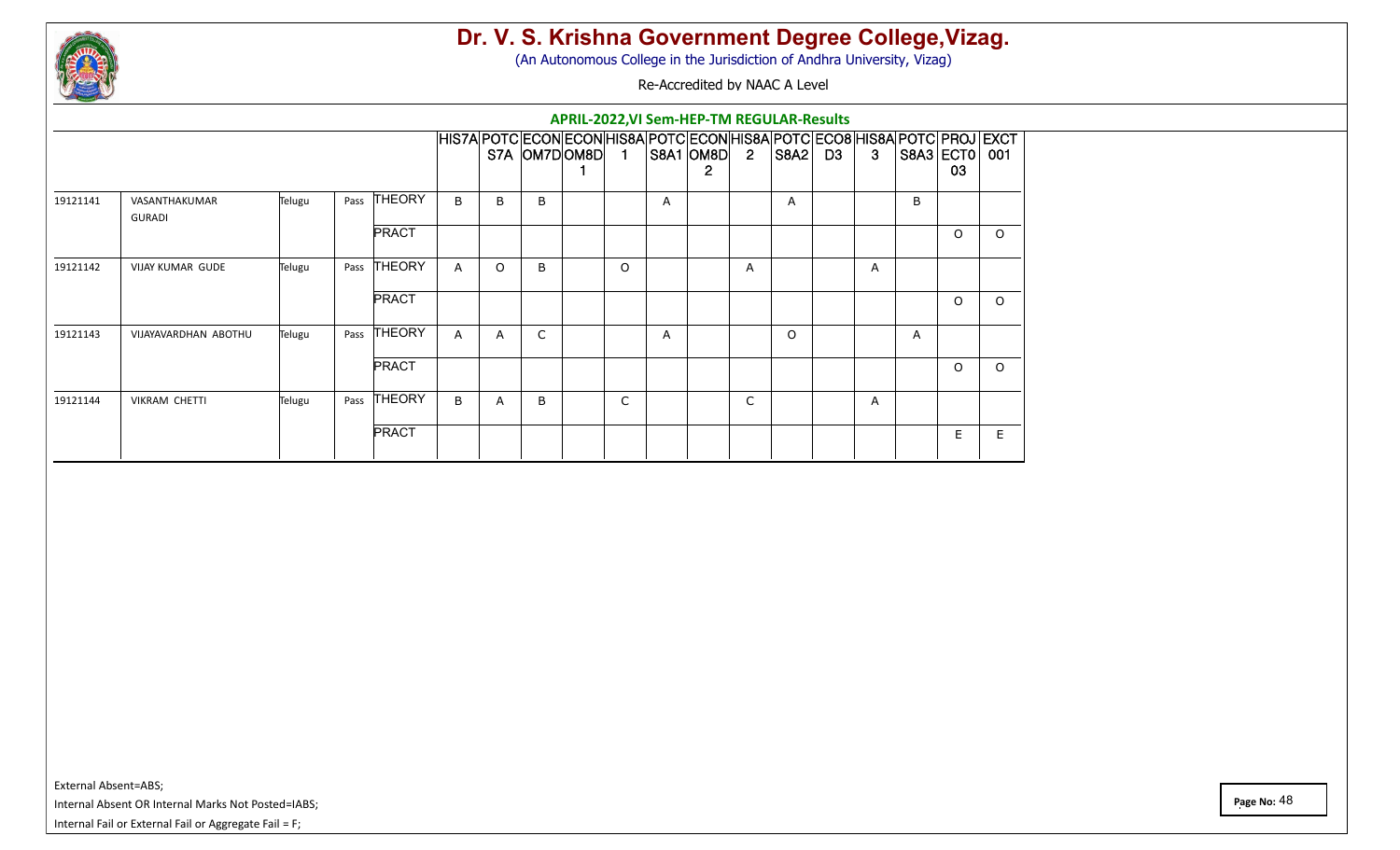

(An Autonomous College in the Jurisdiction of Andhra University, Vizag)

Re-Accredited by NAAC A Level

|           |                                      |                  |            |                     |              |                |              |              |    |              | APRIL-2022, VI Sem-MB.BC.C. REGULAR-Results                                                                                                                                                                                   |   |              |          |              |              |          |              |          |              |          |              |          |          |
|-----------|--------------------------------------|------------------|------------|---------------------|--------------|----------------|--------------|--------------|----|--------------|-------------------------------------------------------------------------------------------------------------------------------------------------------------------------------------------------------------------------------|---|--------------|----------|--------------|--------------|----------|--------------|----------|--------------|----------|--------------|----------|----------|
| Roll.No.# | <b>Student Name</b>                  | Second  <br>Lang | <b>RES</b> | Theory<br>Practical | B            |                |              |              |    | $\mathbf{2}$ | CHE7 MICBI BIOC  BIOC  MICBI BIOC  MICBI BIOC  MICBI CHE6 MICBI BIOC  BIOC  MICBI BIOC  MICBI BIOC  MICBI PRJ00 EXCT<br>O7A  HE7A  HE8A  O8A1  HE8A  O8A2  HE8A  O8A3  O7B PO7A PHE7A  HE8A  O8A1  HE8A  O8A2  HE8A  O8A3   3 | 3 |              |          |              | P.           | 1P       | P.           | 2P       | P.           | 3P       | P.           |          | 001      |
| 19206004  | DEVENDRA KUMAR PINDI                 | Telugu           |            | Pass THEORY         | B            | D              | D            |              | D  |              | C                                                                                                                                                                                                                             |   | D            |          |              |              |          |              |          |              |          |              |          |          |
|           |                                      |                  |            | <b>PRACT</b>        |              |                |              |              |    |              |                                                                                                                                                                                                                               |   |              | $\circ$  | $\mathsf{A}$ | $\mathsf{A}$ |          | $\mathsf{A}$ |          | $\mathsf{A}$ |          | $\mathsf{A}$ | $\circ$  | $\circ$  |
| 19206005  | DHANUNJAY BONGARAM                   | Telugu           |            | Pass THEORY         | $\mathsf{A}$ | B              | B            | A            |    | A            |                                                                                                                                                                                                                               | B |              |          |              |              |          |              |          |              |          |              |          |          |
|           |                                      |                  |            | <b>PRACT</b>        |              |                |              |              |    |              |                                                                                                                                                                                                                               |   |              | $\Omega$ | $\circ$      | $\circ$      | $\circ$  |              | $\Omega$ |              | $\Omega$ |              | $\circ$  | $\circ$  |
| 19206006  | DURGA BHAVANI REKHA                  | Telugu           |            | Pass THEORY         | $\mathsf{A}$ | $\circ$        | A            | A            |    | B            |                                                                                                                                                                                                                               | A |              |          |              |              |          |              |          |              |          |              |          |          |
|           |                                      |                  |            | <b>PRACT</b>        |              |                |              |              |    |              |                                                                                                                                                                                                                               |   |              | $\Omega$ | $\Omega$     | $\Omega$     | $\Omega$ |              | $\Omega$ |              | $\Omega$ |              | $\circ$  | $\Omega$ |
| 19206007  | FIZA NISHA SHAIK                     | Hindi            |            | Pass THEORY         | $\mathsf{A}$ | $\overline{A}$ | $\mathsf{A}$ |              | B  |              | $\mathsf{A}$                                                                                                                                                                                                                  |   | $\mathsf{A}$ |          |              |              |          |              |          |              |          |              |          |          |
|           |                                      |                  |            | <b>PRACT</b>        |              |                |              |              |    |              |                                                                                                                                                                                                                               |   |              | B        | $\circ$      | $\circ$      |          | $\circ$      |          | $\circ$      |          | $\circ$      | $\circ$  | $\circ$  |
| 19206008  | <b>GAYATHRI PADI</b>                 | Sanskrit         | F:1        | <b>THEORY</b>       | $\Omega$     | B              | A            |              | A  |              | F                                                                                                                                                                                                                             |   | $\mathsf{A}$ |          |              |              |          |              |          |              |          |              |          |          |
|           |                                      |                  |            | <b>PRACT</b>        |              |                |              |              |    |              |                                                                                                                                                                                                                               |   |              | $\Omega$ | $\circ$      | $\circ$      |          | $\Omega$     |          | $\circ$      |          | $\Omega$     | $\circ$  | $\circ$  |
| 19206009  | GOWRISRI SEERAMSETTI                 | Telugu           |            | $F:2$ THEORY        | B            | $\mathsf{C}$   | F            |              | F. |              | D                                                                                                                                                                                                                             |   | $\mathsf{C}$ |          |              |              |          |              |          |              |          |              |          |          |
|           |                                      |                  |            | <b>PRACT</b>        |              |                |              |              |    |              |                                                                                                                                                                                                                               |   |              | A        | $\circ$      | A            |          | $\Omega$     |          | $\circ$      |          | $\Omega$     | $\circ$  | $\Omega$ |
| 19206011  | JYOTSHNA KALIGI                      | Telugu           | F:1        | <b>THEORY</b>       | B            | $\mathsf{C}$   | F            | $\mathsf{C}$ |    | $\mathsf{C}$ |                                                                                                                                                                                                                               | B |              |          |              |              |          |              |          |              |          |              |          |          |
|           |                                      |                  |            | <b>PRACT</b>        |              |                |              |              |    |              |                                                                                                                                                                                                                               |   |              | $\Omega$ | $\Omega$     | $\Omega$     | $\circ$  |              | $\Omega$ |              | $\Omega$ |              | $\Omega$ | $\Omega$ |
| 19206012  | <b>KALYAN KONA</b>                   | Telugu           |            | Pass THEORY         | B            | C              | $\mathsf{C}$ | $\mathsf{C}$ |    | $\mathsf{C}$ |                                                                                                                                                                                                                               | B |              |          |              |              |          |              |          |              |          |              |          |          |
|           |                                      |                  |            | <b>PRACT</b>        |              |                |              |              |    |              |                                                                                                                                                                                                                               |   |              | A        | A            | $\circ$      | $\circ$  |              | $\circ$  |              | $\circ$  |              | $\circ$  | $\circ$  |
| 19206013  | KANAKAMAHALAKSHMI<br><b>GUDIVADA</b> | Telugu           |            | $F:1$ THEORY        | $\mathsf{A}$ | D              | $\mathsf{C}$ |              | F  | C            | C                                                                                                                                                                                                                             |   | $\mathsf{C}$ |          |              |              |          |              |          |              |          |              |          |          |

External Absent=ABS;

Internal Absent OR Internal Marks Not Posted=IABS;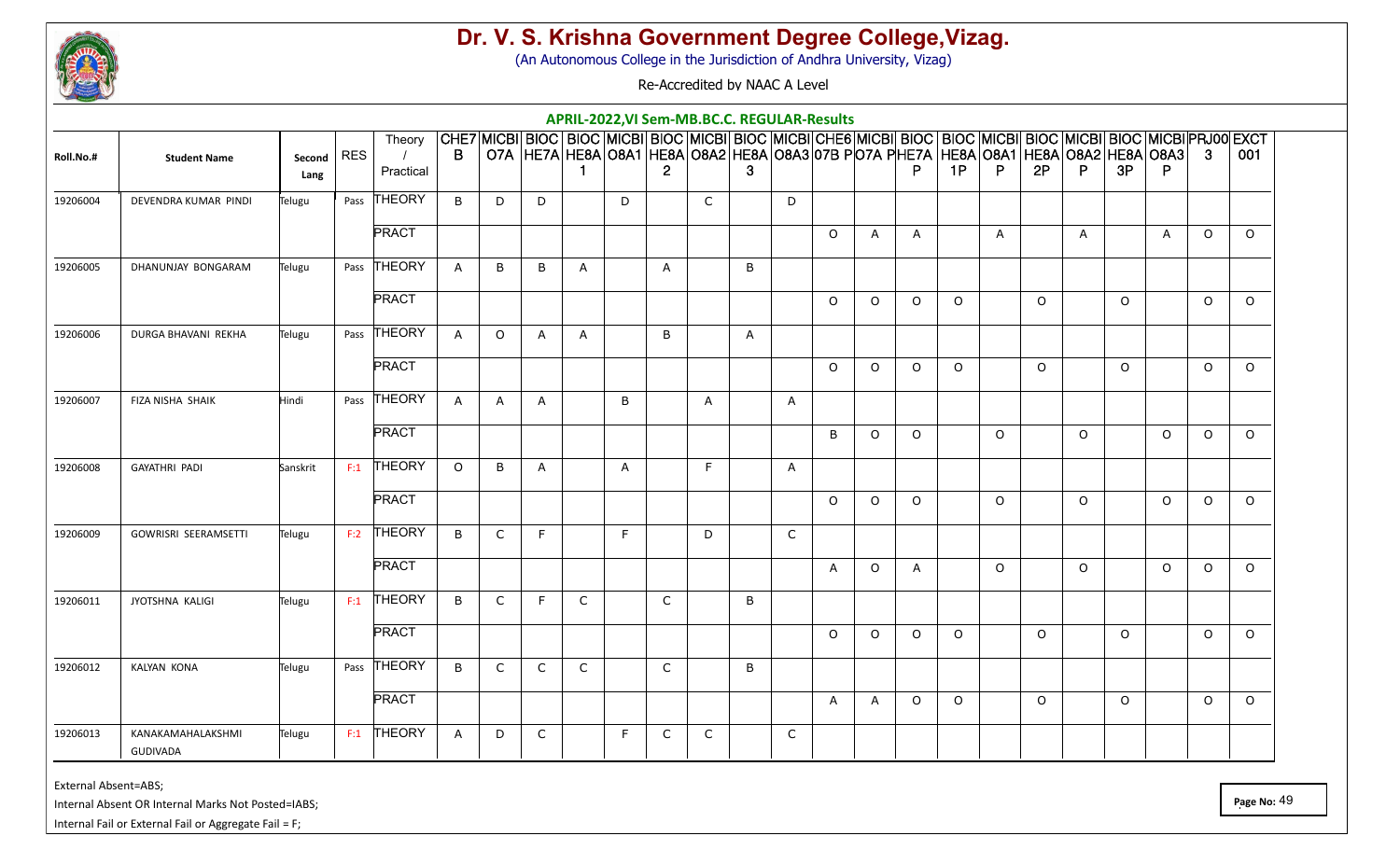

(An Autonomous College in the Jurisdiction of Andhra University, Vizag)

Re-Accredited by NAAC A Level

|          |                                      |          |     |              |              |              |                                                                                                                                                                                                                                        |              |   |              |   | APRIL-2022, VI Sem-MB.BC.C. REGULAR-Results |              |              |          |              |          |          |          |          |          |          |          |          |
|----------|--------------------------------------|----------|-----|--------------|--------------|--------------|----------------------------------------------------------------------------------------------------------------------------------------------------------------------------------------------------------------------------------------|--------------|---|--------------|---|---------------------------------------------|--------------|--------------|----------|--------------|----------|----------|----------|----------|----------|----------|----------|----------|
|          |                                      |          |     |              | B.           |              | CHE7 MICBI  BIOC   BIOC  MICBI  BIOC  MICBI  BIOC  MICBI CHE6 MICBI  BIOC   BIOC  MICBI  BIOC  MICBI  BIOC  MICBI PRJ00  EXCT<br>O7A  HE7A  HE8A  O8A1  HE8A  O8A2  HE8A  O8A3  O7B PO7A PHE7A  HE8A  O8A1  HE8A  O8A2  HE8A  O8A3   3 |              |   | $\mathbf{2}$ |   | 3                                           |              |              |          |              | 1P       | P.       | 2P       | P.       | 3P       | P.       |          | 001      |
| 19206013 | KANAKAMAHALAKSHMI<br><b>GUDIVADA</b> | Telugu   |     | $F:1$ PRACT  |              |              |                                                                                                                                                                                                                                        |              |   |              |   |                                             |              | A            | $\Omega$ | $\mathsf{A}$ |          | $\Omega$ |          | $\Omega$ |          | $\Omega$ | $\circ$  | $\Omega$ |
| 19206014 | KANNAYYANAIDU<br>MEDAPUREDDY         | Telugu   |     | Pass THEORY  | $\mathsf{A}$ | B            | C                                                                                                                                                                                                                                      | $\mathsf{C}$ |   | B            |   | B                                           |              |              |          |              |          |          |          |          |          |          |          |          |
|          |                                      |          |     | <b>PRACT</b> |              |              |                                                                                                                                                                                                                                        |              |   |              |   |                                             |              | $\Omega$     | $\circ$  | $\circ$      | $\circ$  |          | $\Omega$ |          | $\Omega$ |          | $\circ$  | $\Omega$ |
| 19206015 | KUSUMA PALLA                         | Sanskrit |     | Pass THEORY  | $\Omega$     | $\Omega$     | $\mathsf{A}$                                                                                                                                                                                                                           | $\circ$      |   | $\mathsf{A}$ |   | $\circ$                                     |              |              |          |              |          |          |          |          |          |          |          |          |
|          |                                      |          |     | <b>PRACT</b> |              |              |                                                                                                                                                                                                                                        |              |   |              |   |                                             |              | $\Omega$     | $\Omega$ | $\circ$      | $\Omega$ |          | $\Omega$ |          | $\Omega$ |          | $\Omega$ | $\circ$  |
| 19206016 | LAKSHMI PRASANNA<br><b>BALAGA</b>    | Sanskrit |     | Pass THEORY  | $\circ$      | $\circ$      | $\Omega$                                                                                                                                                                                                                               | $\circ$      |   | A            |   | A                                           |              |              |          |              |          |          |          |          |          |          |          |          |
|          |                                      |          |     | <b>PRACT</b> |              |              |                                                                                                                                                                                                                                        |              |   |              |   |                                             |              | $\Omega$     | $\circ$  | $\circ$      | $\circ$  |          | $\Omega$ |          | $\circ$  |          | $\circ$  | $\Omega$ |
| 19206017 | MADHAVI DANDRU                       | Telugu   | F:1 | THEORY       | $\Omega$     | $\mathsf{C}$ | B                                                                                                                                                                                                                                      |              | D |              | F |                                             | $\mathsf{C}$ |              |          |              |          |          |          |          |          |          |          |          |
|          |                                      |          |     | <b>PRACT</b> |              |              |                                                                                                                                                                                                                                        |              |   |              |   |                                             |              | A            | $\circ$  | $\circ$      |          | $\Omega$ |          | $\circ$  |          | $\Omega$ | $\circ$  | $\Omega$ |
| 19206018 | MADHU YELLAPU                        | Telugu   |     | Pass THEORY  | $\circ$      | $\mathsf{A}$ | B                                                                                                                                                                                                                                      | B            |   | B            |   | B                                           |              |              |          |              |          |          |          |          |          |          |          |          |
|          |                                      |          |     | <b>PRACT</b> |              |              |                                                                                                                                                                                                                                        |              |   |              |   |                                             |              | $\Omega$     | $\circ$  | $\circ$      | $\Omega$ |          | $\Omega$ |          | $\Omega$ |          | $\Omega$ | $\Omega$ |
| 19206019 | MANIKANTA SETTI                      | Sanskrit | F:1 | THEORY       | $\mathsf{A}$ | $\mathsf{C}$ | $\mathsf{C}$                                                                                                                                                                                                                           | F            |   | B            |   | A                                           |              |              |          |              |          |          |          |          |          |          |          |          |
|          |                                      |          |     | <b>PRACT</b> |              |              |                                                                                                                                                                                                                                        |              |   |              |   |                                             |              | $\mathsf{A}$ | $\circ$  | $\circ$      | $\circ$  |          | $\circ$  |          | $\circ$  |          | $\circ$  | $\circ$  |
| 19206020 | MANJU USHA SERILA                    | Telugu   |     | Pass THEORY  | $\circ$      | $\circ$      | $\circ$                                                                                                                                                                                                                                | $\circ$      |   | $\Omega$     |   | $\circ$                                     |              |              |          |              |          |          |          |          |          |          |          |          |
|          |                                      |          |     | <b>PRACT</b> |              |              |                                                                                                                                                                                                                                        |              |   |              |   |                                             |              | $\Omega$     | $\circ$  | $\Omega$     | $\Omega$ |          | $\Omega$ |          | $\Omega$ |          | $\circ$  | $\Omega$ |
| 19206021 | NAGAMANI KONDALA                     | Telugu   |     | Pass THEORY  | $\mathsf{A}$ | B            | $\mathsf{A}$                                                                                                                                                                                                                           |              | D |              | A |                                             | B            |              |          |              |          |          |          |          |          |          |          |          |
|          |                                      |          |     | <b>PRACT</b> |              |              |                                                                                                                                                                                                                                        |              |   |              |   |                                             |              | A            | $\circ$  | $\circ$      |          | $\circ$  |          | $\circ$  |          | $\circ$  | $\circ$  | $\circ$  |

External Absent=ABS;

Internal Absent OR Internal Marks Not Posted=IABS;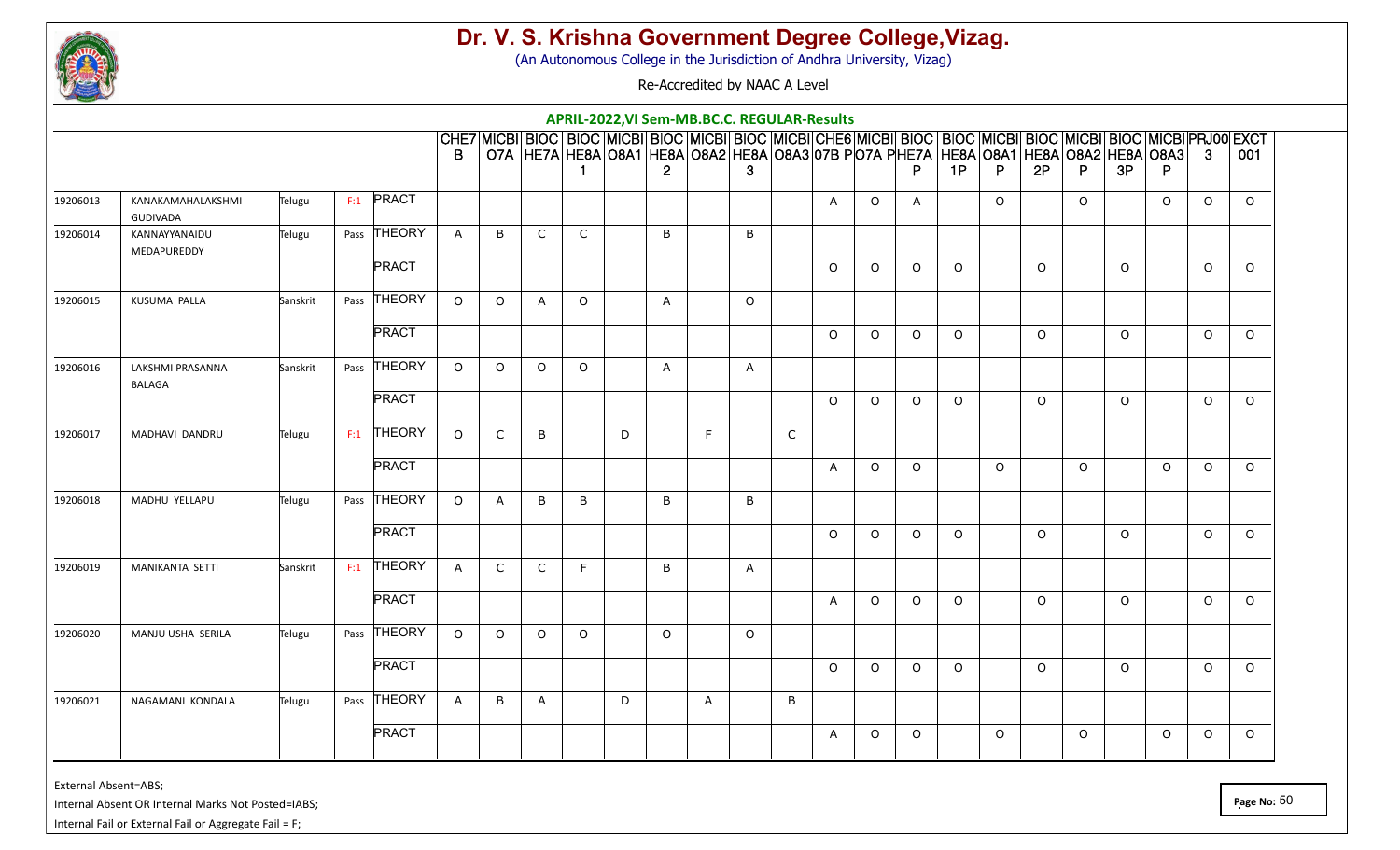

(An Autonomous College in the Jurisdiction of Andhra University, Vizag)

Re-Accredited by NAAC A Level

|          |                                   |          |     |              |              |              |                                                                                                                                                                                                               |              |              |                       |              | APRIL-2022, VI Sem-MB.BC.C. REGULAR-Results |              |                |          |              |          |          |          |         |          |          |          |          |
|----------|-----------------------------------|----------|-----|--------------|--------------|--------------|---------------------------------------------------------------------------------------------------------------------------------------------------------------------------------------------------------------|--------------|--------------|-----------------------|--------------|---------------------------------------------|--------------|----------------|----------|--------------|----------|----------|----------|---------|----------|----------|----------|----------|
|          |                                   |          |     |              | B            |              | CHE7 MICBI BIOC  BIOC  MICBI BIOC  MICBI BIOC  MICBI CHE6 MICBI BIOC  BIOC  MICBI BIOC  MICBI BIOC  MICBI PRJ00 EXCT<br>O7A HE7A HE8A O8A1 HE8A O8A2 HE8A O8A3 O7B PO7A PHE7A HE8A O8A1 HE8A O8A2 HE8A O8A3 3 |              |              | $\mathbf{2}^{\prime}$ |              | 3                                           |              |                |          |              | 1P       | P.       | 2P       | P.      | 3P       | P.       |          | 001      |
| 19206022 | NAZEERA HUSSAIN                   | Sanskrit |     | Pass THEORY  | $\circ$      | $\Omega$     | $\circ$                                                                                                                                                                                                       |              | $\Omega$     |                       | A            |                                             | $\circ$      |                |          |              |          |          |          |         |          |          |          |          |
|          | <b>BEEBEE SHAIK</b>               |          |     | <b>PRACT</b> |              |              |                                                                                                                                                                                                               |              |              |                       |              |                                             |              | $\Omega$       | $\circ$  | $\circ$      |          | $\Omega$ |          | $\circ$ |          | $\Omega$ | $\circ$  | $\Omega$ |
|          |                                   |          |     |              |              |              |                                                                                                                                                                                                               |              |              |                       |              |                                             |              |                |          |              |          |          |          |         |          |          |          |          |
| 19206023 | PARIMALA AKULA                    | Hindi    |     | Pass THEORY  | $\mathsf{A}$ | $\mathsf{A}$ | C                                                                                                                                                                                                             |              | D            |                       | $\mathsf{C}$ |                                             | B            |                |          |              |          |          |          |         |          |          |          |          |
|          |                                   |          |     | <b>PRACT</b> |              |              |                                                                                                                                                                                                               |              |              |                       |              |                                             |              | $\mathsf{A}$   | $\circ$  | $\circ$      |          | $\Omega$ |          | $\circ$ |          | $\Omega$ | $\circ$  | $\Omega$ |
| 19206024 | PENTAYYA MATTA                    | Telugu   |     | $F:1$ THEORY | $\mathsf{A}$ | $\mathsf{C}$ | $\mathsf{C}$                                                                                                                                                                                                  |              | F            |                       | $\mathsf{C}$ |                                             | $\mathsf{C}$ |                |          |              |          |          |          |         |          |          |          |          |
|          |                                   |          |     | <b>PRACT</b> |              |              |                                                                                                                                                                                                               |              |              |                       |              |                                             |              | $\overline{A}$ | $\circ$  | $\mathsf{A}$ |          | $\Omega$ |          | $\circ$ |          | $\Omega$ | $\circ$  | $\Omega$ |
| 19206025 | PRAGATHI PANGI                    | Telugu   |     | Pass THEORY  | $\circ$      | B            | B                                                                                                                                                                                                             | B            |              | B                     |              | B                                           |              |                |          |              |          |          |          |         |          |          |          |          |
|          |                                   |          |     | <b>PRACT</b> |              |              |                                                                                                                                                                                                               |              |              |                       |              |                                             |              | $\Omega$       | $\Omega$ | $\Omega$     | $\Omega$ |          | $\Omega$ |         | $\Omega$ |          | $\Omega$ | $\Omega$ |
| 19206026 | PRASANNALAKSHMI<br><b>GURRALA</b> | Sanskrit |     | Pass THEORY  | $\circ$      | B            | $\mathsf{C}$                                                                                                                                                                                                  |              | $\mathsf C$  |                       | B            |                                             | B            |                |          |              |          |          |          |         |          |          |          |          |
|          |                                   |          |     | <b>PRACT</b> |              |              |                                                                                                                                                                                                               |              |              |                       |              |                                             |              | $\mathsf{A}$   | $\circ$  | $\circ$      |          | $\Omega$ |          | $\circ$ |          | $\Omega$ | $\circ$  | $\Omega$ |
| 19206027 | REBACCA DUNNA                     | Telugu   |     | Pass THEORY  | $\mathsf{A}$ | $\mathsf{A}$ | B                                                                                                                                                                                                             |              | $\mathsf{C}$ |                       | C            |                                             | B            |                |          |              |          |          |          |         |          |          |          |          |
|          |                                   |          |     | <b>PRACT</b> |              |              |                                                                                                                                                                                                               |              |              |                       |              |                                             |              | $\Omega$       | $\circ$  | $\circ$      |          | $\Omega$ |          | $\circ$ |          | $\Omega$ | $\circ$  | $\circ$  |
| 19206028 | REEYANA SHAIK                     | Telugu   | F:1 | THEORY       | B            | $\mathsf{C}$ | C                                                                                                                                                                                                             |              | F            |                       | D            |                                             | C            |                |          |              |          |          |          |         |          |          |          |          |
|          |                                   |          |     | <b>PRACT</b> |              |              |                                                                                                                                                                                                               |              |              |                       |              |                                             |              | B              | $\Omega$ | $\Omega$     |          | $\Omega$ |          | $\circ$ |          | $\Omega$ | $\Omega$ | $\Omega$ |
| 19206029 | RUKASANA SHAIK                    | Telugu   |     | $F:1$ THEORY | B            | B            | $\mathsf{C}$                                                                                                                                                                                                  |              | F            |                       | D            |                                             | D            |                |          |              |          |          |          |         |          |          |          |          |
|          |                                   |          |     | <b>PRACT</b> |              |              |                                                                                                                                                                                                               |              |              |                       |              |                                             |              | B              | $\circ$  | $\circ$      |          | $\Omega$ |          | $\circ$ |          | $\Omega$ | $\circ$  | $\Omega$ |
| 19206030 | SAIKUMAR GONDELA                  | Telugu   |     | Pass THEORY  | $\mathsf{A}$ | B            | B                                                                                                                                                                                                             | $\mathsf{C}$ |              | B                     |              | B                                           |              |                |          |              |          |          |          |         |          |          |          |          |

External Absent=ABS;

Internal Absent OR Internal Marks Not Posted=IABS;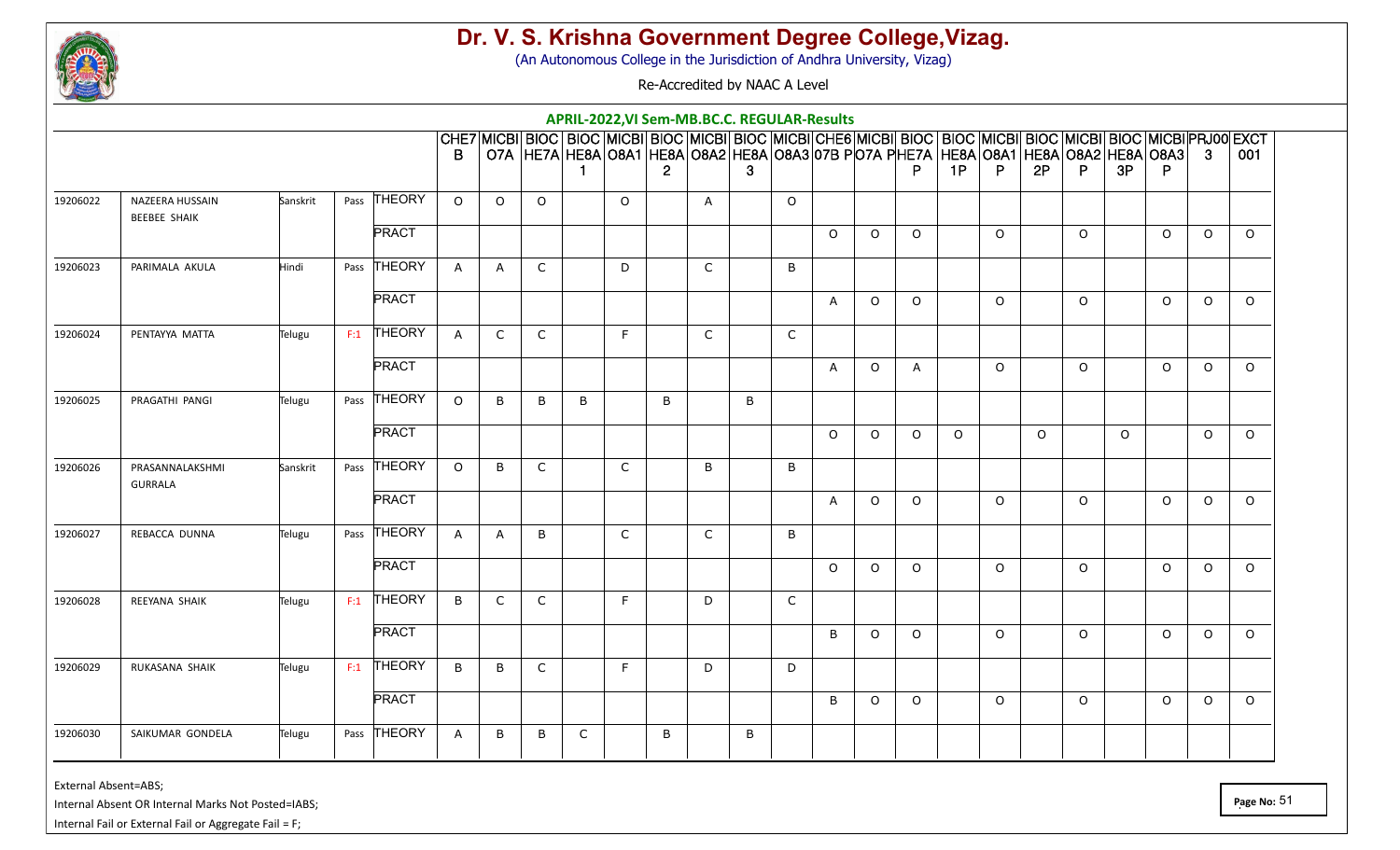

(An Autonomous College in the Jurisdiction of Andhra University, Vizag)

Re-Accredited by NAAC A Level

|          |                       |        |     |               |              |              |    |              |   |   |    |              | APRIL-2022, VI Sem-MB.BC.C. REGULAR-Results |          |          |          |                                                                                                                                                                                                                   |          |          |          |          |          |          |          |
|----------|-----------------------|--------|-----|---------------|--------------|--------------|----|--------------|---|---|----|--------------|---------------------------------------------|----------|----------|----------|-------------------------------------------------------------------------------------------------------------------------------------------------------------------------------------------------------------------|----------|----------|----------|----------|----------|----------|----------|
|          |                       |        |     |               | B            |              |    |              |   |   |    |              |                                             |          |          |          | CHE7 MICBI BIOC BIOC MICBI BIOC MICBI BIOC MICBI CHE6 MICBI BIOC BIOC MICBI BIOC MICBI BIOC MICBI PRJ00 EXCT<br>O7A  HE7A  HE8A  O8A1  HE8A  O8A2  HE8A  O8A3  O7B PO7A PHE7A  HE8A  O8A1  HE8A  O8A2  HE8A  O8A3 |          |          |          |          |          | -3       | 001      |
|          |                       |        |     | Pass PRACT    |              |              |    |              |   | 2 |    | 3            |                                             |          |          | D        | 1P                                                                                                                                                                                                                | P        | 2P       | P        | 3P       |          |          |          |
| 19206030 | SAIKUMAR GONDELA      | Telugu |     |               |              |              |    |              |   |   |    |              |                                             | A        | $\Omega$ | $\circ$  | $\Omega$                                                                                                                                                                                                          |          | $\Omega$ |          | $\Omega$ |          | $\circ$  | $\Omega$ |
| 19206032 | SATYA KUMAR VIBHUDI   | Telugu |     | Pass THEORY   | $\Omega$     | B            | B  | $\mathsf{C}$ |   | B |    | B            |                                             |          |          |          |                                                                                                                                                                                                                   |          |          |          |          |          |          |          |
|          |                       |        |     | <b>PRACT</b>  |              |              |    |              |   |   |    |              |                                             | $\Omega$ | $\Omega$ | $\Omega$ | $\Omega$                                                                                                                                                                                                          |          | $\Omega$ |          | $\Omega$ |          | $\Omega$ | $\Omega$ |
| 19206033 | SRUJANA VENGALA       | Telugu |     | Pass THEORY   | $\Omega$     | $\circ$      | B. | B            |   | B |    | $\mathsf{A}$ |                                             |          |          |          |                                                                                                                                                                                                                   |          |          |          |          |          |          |          |
|          |                       |        |     | <b>PRACT</b>  |              |              |    |              |   |   |    |              |                                             | $\Omega$ | $\Omega$ | $\circ$  | $\Omega$                                                                                                                                                                                                          |          | $\Omega$ |          | $\Omega$ |          | $\circ$  | $\Omega$ |
| 19206034 | SUJATHA TANGETI       | Telugu | F:1 | <b>THEORY</b> | $\mathsf{A}$ | B            | R  | E            |   | C |    | B            |                                             |          |          |          |                                                                                                                                                                                                                   |          |          |          |          |          |          |          |
|          |                       |        |     | <b>PRACT</b>  |              |              |    |              |   |   |    |              |                                             | $\Omega$ | $\Omega$ | $\Omega$ | $\Omega$                                                                                                                                                                                                          |          | $\Omega$ |          | $\Omega$ |          | $\Omega$ | $\Omega$ |
| 19206035 | SWATHI PORAPU         | Telugu |     | Pass THEORY   | $\mathsf{B}$ | D            | D  |              | D |   | D. |              | D                                           |          |          |          |                                                                                                                                                                                                                   |          |          |          |          |          |          |          |
|          |                       |        |     | <b>PRACT</b>  |              |              |    |              |   |   |    |              |                                             | A        | A        | $\Omega$ |                                                                                                                                                                                                                   | $\Omega$ |          | $\Omega$ |          | $\Omega$ | $\Omega$ | $\Omega$ |
| 19206036 | VICTOR JOEL MALIJEDDI | Telugu | F:1 | THEORY        | $\mathsf{A}$ | $\mathsf{C}$ | C  |              | E |   | C  |              | B                                           |          |          |          |                                                                                                                                                                                                                   |          |          |          |          |          |          |          |
|          |                       |        |     | <b>PRACT</b>  |              |              |    |              |   |   |    |              |                                             | A        | $\Omega$ | $\Omega$ |                                                                                                                                                                                                                   | $\circ$  |          | $\circ$  |          | $\Omega$ | $\Omega$ | $\Omega$ |

External Absent=ABS;

Internal Absent OR Internal Marks Not Posted=IABS;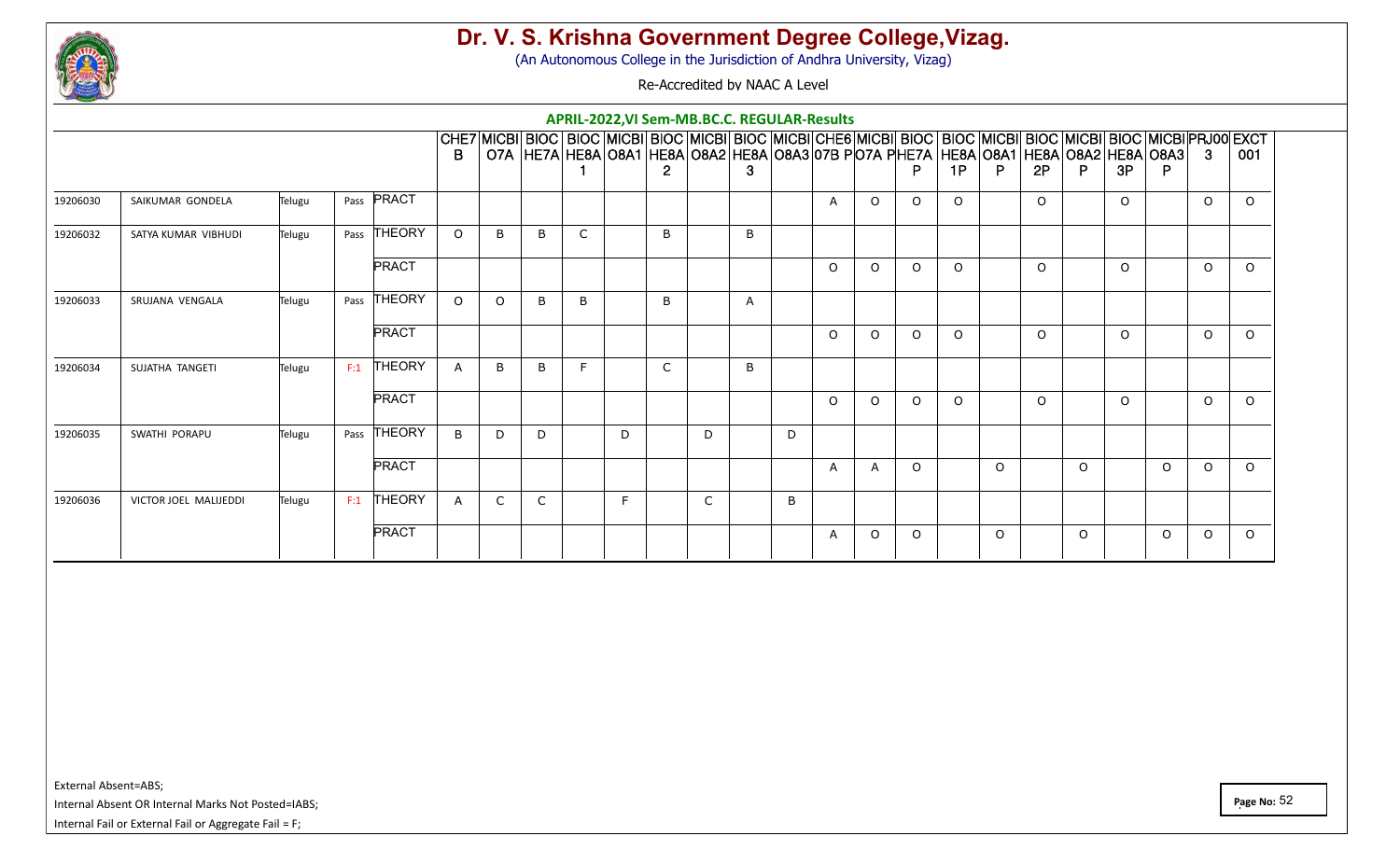

(An Autonomous College in the Jurisdiction of Andhra University, Vizag)

Re-Accredited by NAAC A Level

|           |                                      |                |            |               |                |              |   |              |              | APRIL-2022, VI Sem-MB.BT.C. REGULAR-Results                                                                    |              |   |              |              |              |              |   |          |   |          |              |          |              |
|-----------|--------------------------------------|----------------|------------|---------------|----------------|--------------|---|--------------|--------------|----------------------------------------------------------------------------------------------------------------|--------------|---|--------------|--------------|--------------|--------------|---|----------|---|----------|--------------|----------|--------------|
|           |                                      |                |            | Theory        |                |              |   |              |              | CHE7 BIOTE MICBI BIOTE MICBI BIOTE MICBI BIOTE MICBI CHE7 BIOTE MICBI BIOTE MICBI BIOTE MICBI BIOTE PRJ00 EXCT |              |   |              |              |              |              |   |          |   |          |              |          |              |
| Roll.No.# | <b>Student Name</b>                  | Second<br>Lang | <b>RES</b> | Practical     | $\overline{B}$ |              |   |              |              | C7A   O7A   C8A1   O8A1   C8A2   O8A2   C8A3   O8A3   A P   C7AP   O7AP   C8A1   O8A1   C8A2   O8A2   C8A3   3 |              |   |              |              |              |              |   | P        |   | P.       | P            |          |              |
| 19205001  | AMULYA PATLASINGI                    | Hindi          |            | Pass THEORY   | $\mathsf{A}$   | D            | D |              | D            |                                                                                                                | D            |   | D            |              |              |              |   |          |   |          |              |          |              |
|           |                                      |                |            | <b>PRACT</b>  |                |              |   |              |              |                                                                                                                |              |   |              | B            | E            | $\mathsf{A}$ |   | $\circ$  |   | $\circ$  | $\circ$      | D        | E.           |
| 19205002  | ANANTHA CHODIPALLI                   | Telugu         | F:1        | THEORY        | B              | $\mathsf{C}$ | F | $\mathsf{C}$ |              | D                                                                                                              |              | D |              |              |              |              |   |          |   |          |              |          |              |
|           |                                      |                |            | <b>PRACT</b>  |                |              |   |              |              |                                                                                                                |              |   |              | B            | B            | A            | E |          | E |          | E.           | B        | $\mathsf{C}$ |
| 19205003  | BALA KRISHNA ADHIKARI                | Hindi          | Pass       | THEORY        | $\mathsf{A}$   | B            | C |              | $\mathsf{A}$ |                                                                                                                | B            |   | B            |              |              |              |   |          |   |          |              |          |              |
|           |                                      |                |            | <b>PRACT</b>  |                |              |   |              |              |                                                                                                                |              |   |              | $\mathsf{A}$ | $\mathsf{A}$ | $\Omega$     |   | $\circ$  |   | $\circ$  | $\circ$      | $\Omega$ | B            |
| 19205004  | <b>BOJI BABU MYLAPALLI</b>           | Telugu         |            | $F:1$ THEORY  | B              | D            | F |              | $\mathsf{A}$ |                                                                                                                | $\mathsf C$  |   | $\mathsf{C}$ |              |              |              |   |          |   |          |              |          |              |
|           |                                      |                |            | <b>PRACT</b>  |                |              |   |              |              |                                                                                                                |              |   |              | B            | E            | $\Omega$     |   | $\circ$  |   | $\Omega$ | $\Omega$     | D        | E            |
| 19205006  | CHINNA MULAPARTHI                    | Telugu         |            | Pass THEORY   | B              | B            | D |              | $\mathsf C$  |                                                                                                                | $\mathsf{C}$ |   | $\mathsf{C}$ |              |              |              |   |          |   |          |              |          |              |
|           |                                      |                |            | <b>PRACT</b>  |                |              |   |              |              |                                                                                                                |              |   |              | $\circ$      | $\circ$      | $\circ$      |   | $\circ$  |   | $\circ$  | $\circ$      | $\circ$  | $\circ$      |
| 19205007  | DAYAKAR SURA                         | Telugu         | F:4        | <b>THEORY</b> | $\mathsf{C}$   | D            | F |              | F            |                                                                                                                | F            |   | F            |              |              |              |   |          |   |          |              |          |              |
|           |                                      |                |            | <b>PRACT</b>  |                |              |   |              |              |                                                                                                                |              |   |              | A            | E            | A            |   | $\Omega$ |   | $\Omega$ | $\Omega$     | D        | E.           |
| 19205008  | DIVYA KOLIKA                         | Telugu         | F:1        | THEORY        | $\mathsf{A}$   | D            | F | E.           |              | D                                                                                                              |              | D |              |              |              |              |   |          |   |          |              |          |              |
|           |                                      |                |            | <b>PRACT</b>  |                |              |   |              |              |                                                                                                                |              |   |              | B            | D            | A            | E |          | E |          | E.           | D        | D            |
| 19205009  | DURGA SIVA PRASAD<br>KAMAKA          | Telugu         |            | $F:1$ THEORY  | $\mathsf{A}$   | B            | F |              | D            |                                                                                                                | D            |   | D            |              |              |              |   |          |   |          |              |          |              |
|           |                                      |                |            | <b>PRACT</b>  |                |              |   |              |              |                                                                                                                |              |   |              | $\mathsf{A}$ | $\Omega$     | $\mathsf{A}$ |   | $\Omega$ |   | $\circ$  | $\mathsf{A}$ | $\Omega$ | $\mathsf{A}$ |
| 19205010  | <b>EMMANUEL AMOS</b><br><b>MARRI</b> | Telugu         |            | Pass THEORY   | $\circ$        | B            | C | B            |              | B                                                                                                              |              | B |              |              |              |              |   |          |   |          |              |          |              |

External Absent=ABS;

Internal Absent OR Internal Marks Not Posted=IABS;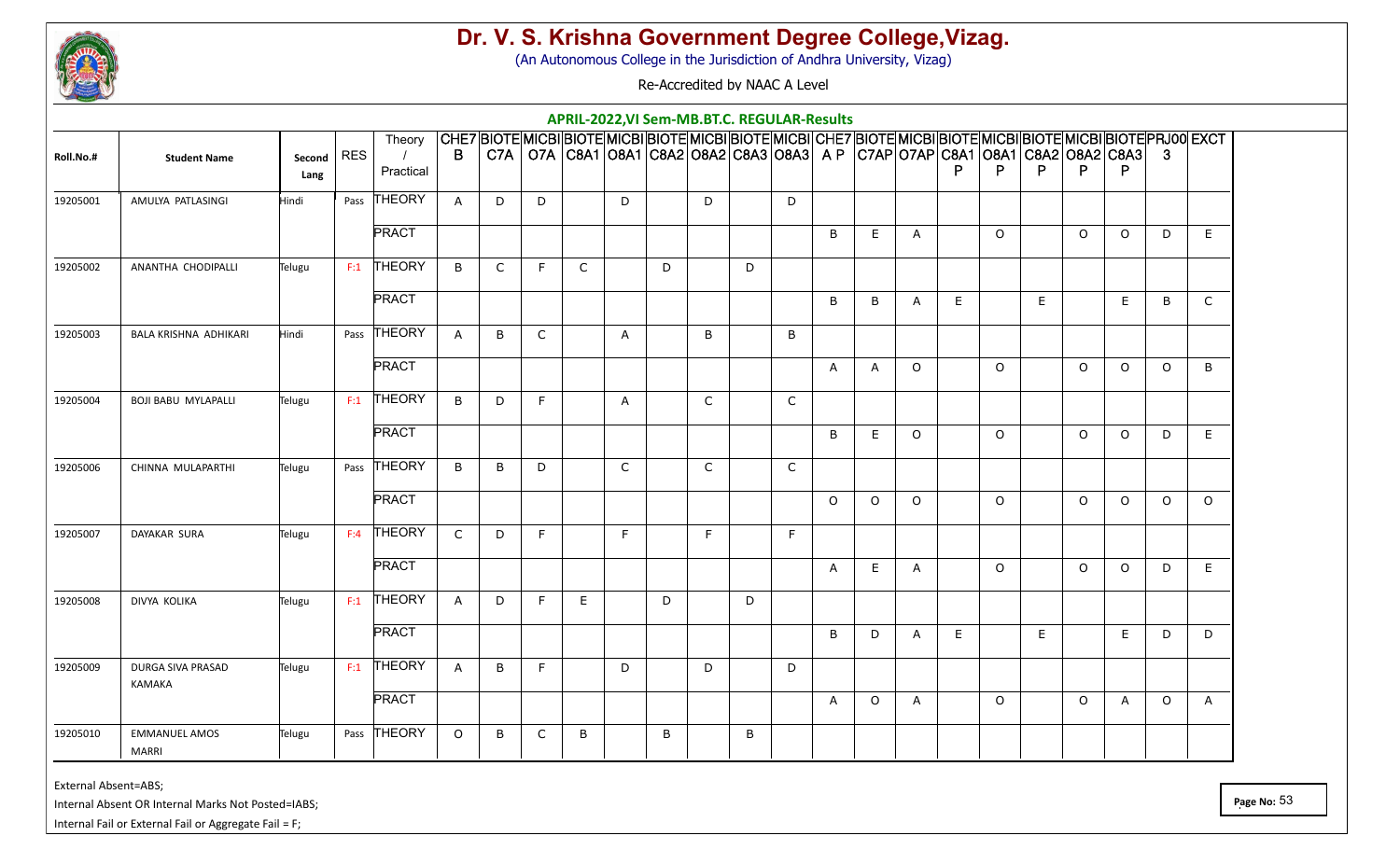

(An Autonomous College in the Jurisdiction of Andhra University, Vizag)

Re-Accredited by NAAC A Level

|          |                                      |          |              |              |              |   |              |              |              |   |              | APRIL-2022, VI Sem-MB.BT.C. REGULAR-Results |              |              |              |              |         |                                                                                                            |         |              |              |                                                                                                                |
|----------|--------------------------------------|----------|--------------|--------------|--------------|---|--------------|--------------|--------------|---|--------------|---------------------------------------------|--------------|--------------|--------------|--------------|---------|------------------------------------------------------------------------------------------------------------|---------|--------------|--------------|----------------------------------------------------------------------------------------------------------------|
|          |                                      |          |              | B.           |              |   |              |              |              |   |              |                                             |              |              |              |              |         | C7A   O7A   C8A1   O8A1   C8A2   O8A2   C8A3   O8A3   A P   C7AP   O7AP   C8A1   O8A1   C8A2   O8A2   C8A3 |         |              | - 3          | CHE7 BIOTE MICBI BIOTE MICBI BIOTE MICBI BIOTE MICBI CHE7 BIOTE MICBI BIOTE MICBI BIOTE MICBI BIOTE PRJ00 EXCT |
|          |                                      |          |              |              |              |   |              |              |              |   |              |                                             |              |              |              |              | P       |                                                                                                            | P       | P            |              |                                                                                                                |
| 19205010 | <b>EMMANUEL AMOS</b><br><b>MARRI</b> | Telugu   | Pass PRACT   |              |              |   |              |              |              |   |              |                                             | $\Omega$     | $\circ$      | $\circ$      | $\circ$      |         | $\Omega$                                                                                                   |         | $\circ$      | $\Omega$     | $\circ$                                                                                                        |
| 19205011 | ESWARAO MAMIDI                       | Telugu   | Pass THEORY  | $\mathsf{A}$ | B            | C | B            |              | B            |   | $\mathsf{A}$ |                                             |              |              |              |              |         |                                                                                                            |         |              |              |                                                                                                                |
|          |                                      |          | <b>PRACT</b> |              |              |   |              |              |              |   |              |                                             | $\circ$      | $\circ$      | $\circ$      | $\Omega$     |         | $\Omega$                                                                                                   |         | $\circ$      | $\Omega$     | $\circ$                                                                                                        |
| 19205012 | <b>GANGOTHRI JAKKANA</b>             | Telugu   | $F:1$ THEORY | $\mathsf{B}$ | $\mathsf{C}$ | F | $\mathsf{C}$ |              | $\mathsf{C}$ |   | B            |                                             |              |              |              |              |         |                                                                                                            |         |              |              |                                                                                                                |
|          |                                      |          | <b>PRACT</b> |              |              |   |              |              |              |   |              |                                             | B            | $\mathsf{A}$ | $\Omega$     | $\mathsf{A}$ |         | $\overline{A}$                                                                                             |         | $\mathsf{A}$ | $\mathsf{A}$ | B                                                                                                              |
| 19205013 | <b>GEETHIKA TUNGANA</b>              | Sanskrit | Pass THEORY  | $\Omega$     | A            | C | $\Omega$     |              | $\Omega$     |   | $\circ$      |                                             |              |              |              |              |         |                                                                                                            |         |              |              |                                                                                                                |
|          |                                      |          | <b>PRACT</b> |              |              |   |              |              |              |   |              |                                             | $\Omega$     | $\circ$      | $\circ$      | $\Omega$     |         | $\Omega$                                                                                                   |         | $\circ$      | $\Omega$     | $\circ$                                                                                                        |
| 19205014 | HARI PRASAD KILLO                    | Telugu   | $F:1$ THEORY | B            | B            | F | C            |              | B            |   | $\mathsf{C}$ |                                             |              |              |              |              |         |                                                                                                            |         |              |              |                                                                                                                |
|          |                                      |          | <b>PRACT</b> |              |              |   |              |              |              |   |              |                                             | $\Omega$     | $\Omega$     | $\mathsf{A}$ | $\Omega$     |         | $\Omega$                                                                                                   |         | $\Omega$     | $\Omega$     | $\Omega$                                                                                                       |
| 19205015 | HARSHA SREE VARDHINI<br>MOOKA        | Telugu   | Pass THEORY  | $\Omega$     | E            | D |              | $\mathsf{C}$ |              | D |              | $\mathsf{C}$                                |              |              |              |              |         |                                                                                                            |         |              |              |                                                                                                                |
|          |                                      |          | <b>PRACT</b> |              |              |   |              |              |              |   |              |                                             | $\mathsf{A}$ | E            | $\mathsf{A}$ |              | $\circ$ |                                                                                                            | $\circ$ | $\Omega$     | D            | E                                                                                                              |
| 19205016 | JEEVAN KUMAR<br>PATLASINGI           | Telugu   | Pass THEORY  | B            | E            | D |              | $\mathsf{C}$ |              | D |              | $\mathsf{C}$                                |              |              |              |              |         |                                                                                                            |         |              |              |                                                                                                                |
|          |                                      |          | <b>PRACT</b> |              |              |   |              |              |              |   |              |                                             | $\mathsf{A}$ | E            | A            |              | $\circ$ |                                                                                                            | $\circ$ | $\circ$      | D            | E                                                                                                              |
| 19205017 | KALYANI VADAPALLI                    | Telugu   | $F:2$ THEORY | $\mathsf{A}$ | E            | F |              | $\mathsf C$  |              | F |              | D                                           |              |              |              |              |         |                                                                                                            |         |              |              |                                                                                                                |
|          |                                      |          | <b>PRACT</b> |              |              |   |              |              |              |   |              |                                             | A            | E            | $\mathsf{A}$ |              | $\circ$ |                                                                                                            | $\circ$ | $\circ$      | D            | E                                                                                                              |
| 19205018 | MALLESWA RAO PANGI                   | Telugu   | $F:2$ THEORY | B            | F            | F | $\mathsf{C}$ |              | $\mathsf{C}$ |   | B            |                                             |              |              |              |              |         |                                                                                                            |         |              |              |                                                                                                                |
|          |                                      |          | <b>PRACT</b> |              |              |   |              |              |              |   |              |                                             | $\Omega$     | $\circ$      | A            | $\circ$      |         | $\circ$                                                                                                    |         | $\circ$      | $\Omega$     | $\Omega$                                                                                                       |

External Absent=ABS;

Internal Absent OR Internal Marks Not Posted=IABS;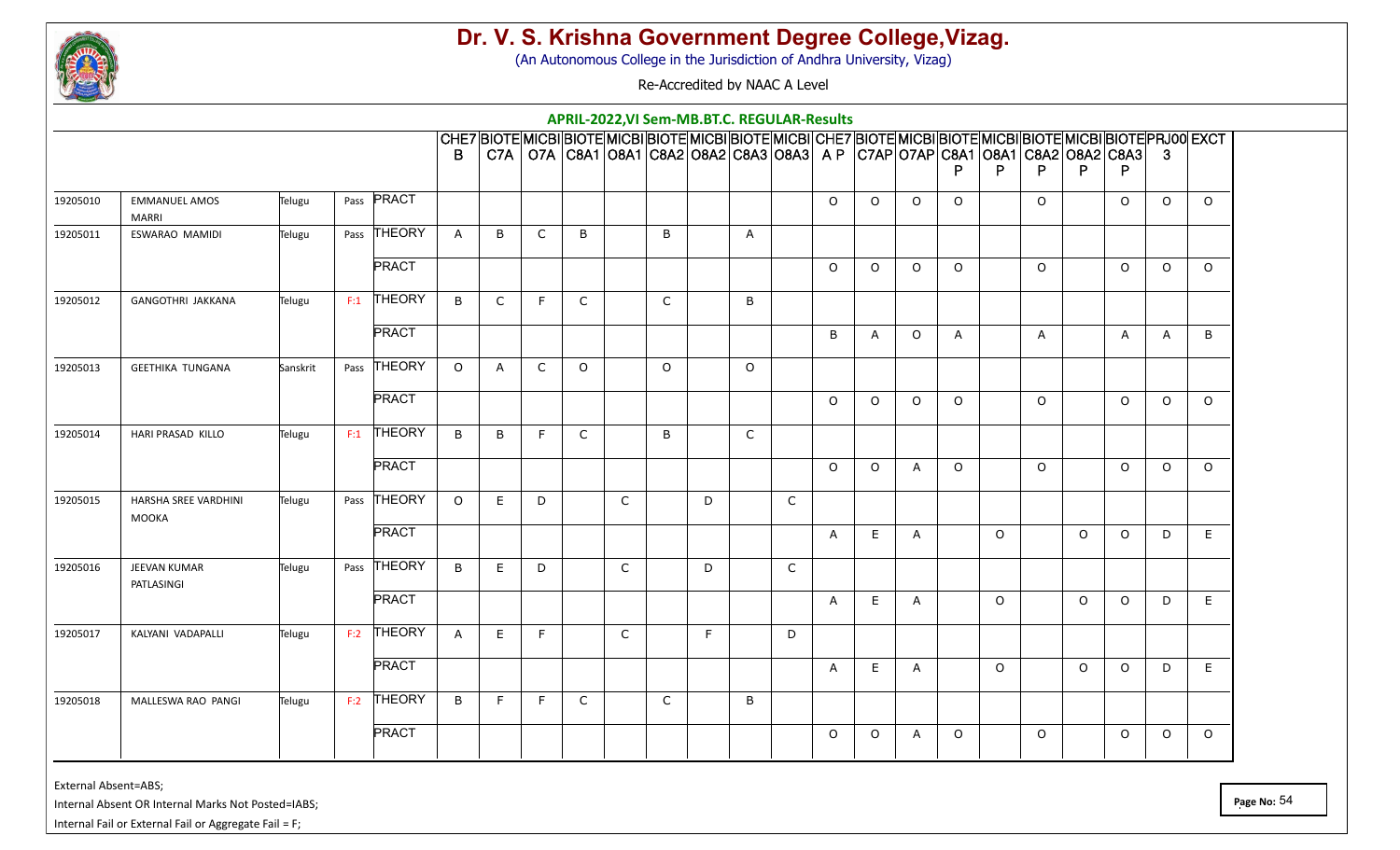

(An Autonomous College in the Jurisdiction of Andhra University, Vizag)

Re-Accredited by NAAC A Level

|          |                           |          |              |              |              |              |              |              |              |   |              | APRIL-2022, VI Sem-MB.BT.C. REGULAR-Results |              |          |                                                                                                                |          |              |          |          |              |          |                                                                                                                |
|----------|---------------------------|----------|--------------|--------------|--------------|--------------|--------------|--------------|--------------|---|--------------|---------------------------------------------|--------------|----------|----------------------------------------------------------------------------------------------------------------|----------|--------------|----------|----------|--------------|----------|----------------------------------------------------------------------------------------------------------------|
|          |                           |          |              |              |              |              |              |              |              |   |              |                                             |              |          |                                                                                                                |          |              |          |          |              |          | CHE7 BIOTE MICBI BIOTE MICBI BIOTE MICBI BIOTE MICBI CHE7 BIOTE MICBI BIOTE MICBI BIOTE MICBI BIOTE PRJ00 EXCT |
|          |                           |          |              | B.           |              |              |              |              |              |   |              |                                             |              |          | C7A   O7A   C8A1   O8A1   C8A2   O8A2   C8A3   O8A3   A P   C7AP   O7AP   C8A1   O8A1   C8A2   O8A2   C8A3   3 |          |              |          |          |              |          |                                                                                                                |
|          |                           |          |              |              |              |              |              |              |              |   |              |                                             |              |          |                                                                                                                | P        | P            |          | P        | P.           |          |                                                                                                                |
| 19205019 | MANIKANTA GEDELA          | Sanskrit | Pass THEORY  | $\mathsf{A}$ | $\mathsf{C}$ | D            | B            |              | C            |   | B            |                                             |              |          |                                                                                                                |          |              |          |          |              |          |                                                                                                                |
|          |                           |          | <b>PRACT</b> |              |              |              |              |              |              |   |              |                                             | $\Omega$     | $\Omega$ | $\Omega$                                                                                                       | $\Omega$ |              | $\circ$  |          | $\circ$      | $\Omega$ | $\Omega$                                                                                                       |
| 19205020 | NAVEEN DANDI              | Hindi    | $F:1$ THEORY | $\mathsf{A}$ | $\mathsf C$  | F            | B            |              | $\mathsf{C}$ |   | B            |                                             |              |          |                                                                                                                |          |              |          |          |              |          |                                                                                                                |
|          |                           |          | <b>PRACT</b> |              |              |              |              |              |              |   |              |                                             | $\circ$      | $\circ$  | $\mathsf{A}$                                                                                                   | $\circ$  |              | $\Omega$ |          | $\circ$      | $\Omega$ | $\circ$                                                                                                        |
| 19205021 | NAVEEN TEJA GUNTA         | Telugu   | $F:2$ THEORY | $\mathsf{C}$ | E            | F            |              | D            |              | F |              | D                                           |              |          |                                                                                                                |          |              |          |          |              |          |                                                                                                                |
|          |                           |          | <b>PRACT</b> |              |              |              |              |              |              |   |              |                                             | B            | E        | $\Omega$                                                                                                       |          | $\Omega$     |          | $\Omega$ | $\Omega$     | D        | E                                                                                                              |
| 19205022 | PALLAVI MANDALA           | Telugu   | $F:1$ THEORY | $\mathsf{A}$ | B            | F            | B            |              | B            |   | В            |                                             |              |          |                                                                                                                |          |              |          |          |              |          |                                                                                                                |
|          |                           |          | <b>PRACT</b> |              |              |              |              |              |              |   |              |                                             | $\Omega$     | $\Omega$ | $\Omega$                                                                                                       | $\Omega$ |              | $\circ$  |          | $\Omega$     | $\Omega$ | $\Omega$                                                                                                       |
| 19205023 | PRIYANKA RAAYI            | Sanskrit | $F:2$ THEORY | $\mathsf{A}$ | D            | F            |              | $\mathsf{C}$ |              | F |              | D                                           |              |          |                                                                                                                |          |              |          |          |              |          |                                                                                                                |
|          |                           |          | <b>PRACT</b> |              |              |              |              |              |              |   |              |                                             | $\circ$      | B        | $\Omega$                                                                                                       |          | $\Omega$     |          | $\Omega$ | $\circ$      | B        | B                                                                                                              |
| 19205024 | RAJENDRA PRASAD<br>REBAKA | Telugu   | Pass THEORY  | $\mathsf{A}$ | E            | D            |              | $\mathsf{C}$ |              | D |              | D                                           |              |          |                                                                                                                |          |              |          |          |              |          |                                                                                                                |
|          |                           |          | <b>PRACT</b> |              |              |              |              |              |              |   |              |                                             | $\mathsf{A}$ | E        | A                                                                                                              |          | $\circ$      |          | $\circ$  | $\mathsf{A}$ | D        | E                                                                                                              |
| 19205025 | RAKESH KUMAR KALLA        | Telugu   | $F:1$ THEORY | $\mathsf{A}$ | D            | F            |              | $\mathsf{C}$ |              | B |              | B                                           |              |          |                                                                                                                |          |              |          |          |              |          |                                                                                                                |
|          |                           |          | <b>PRACT</b> |              |              |              |              |              |              |   |              |                                             | B            | E        | A                                                                                                              |          | $\mathsf{A}$ |          | $\Omega$ | $\mathsf{A}$ | D        | E                                                                                                              |
| 19205026 | SAI KUMAR ANAKAPALLI      | Sanskrit | Pass THEORY  | B            | $\mathsf{C}$ | $\mathsf{C}$ | $\mathsf{C}$ |              | B            |   | B            |                                             |              |          |                                                                                                                |          |              |          |          |              |          |                                                                                                                |
|          |                           |          | <b>PRACT</b> |              |              |              |              |              |              |   |              |                                             | B            | $\circ$  | A                                                                                                              | $\circ$  |              | $\Omega$ |          | $\circ$      | $\Omega$ | $\Omega$                                                                                                       |
| 19205027 | SAI KUMAR MANEPALLI       | Telugu   | Pass THEORY  | A            | $\mathsf{C}$ | $\circ$      | $\mathsf{A}$ |              | B            |   | $\mathsf{A}$ |                                             |              |          |                                                                                                                |          |              |          |          |              |          |                                                                                                                |

External Absent=ABS;

Internal Absent OR Internal Marks Not Posted=IABS;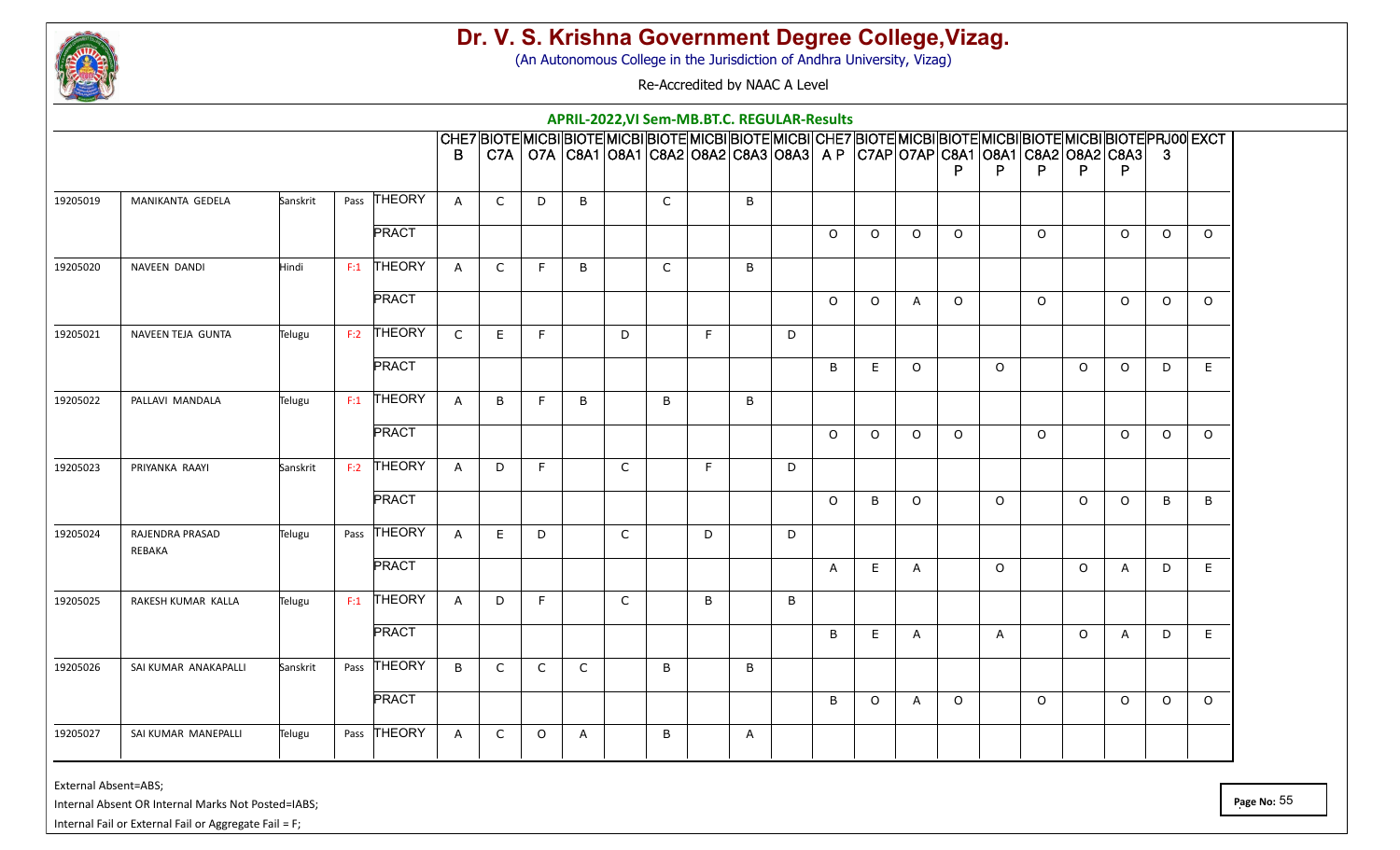

(An Autonomous College in the Jurisdiction of Andhra University, Vizag)

Re-Accredited by NAAC A Level

|          |                      |          |              |                |              |   |              |   | APRIL-2022, VI Sem-MB.BT.C. REGULAR-Results                                                                                                                                                                                  |              |              |              |              |              |          |          |         |          |         |              |              |              |
|----------|----------------------|----------|--------------|----------------|--------------|---|--------------|---|------------------------------------------------------------------------------------------------------------------------------------------------------------------------------------------------------------------------------|--------------|--------------|--------------|--------------|--------------|----------|----------|---------|----------|---------|--------------|--------------|--------------|
|          |                      |          |              | B.             |              |   |              |   | CHE7 BIOTE MICBI BIOTE MICBI BIOTE MICBI BIOTE MICBI CHE7 BIOTE MICBI BIOTE MICBI BIOTE MICBI BIOTE PRJ00 EXCT<br>C7A   O7A   C8A1   O8A1   C8A2   O8A2   C8A3   O8A3   A P   C7AP   O7AP   C8A1   O8A1   C8A2   O8A2   C8A3 |              |              |              |              |              |          |          |         |          |         |              | $\mathbf{3}$ |              |
|          |                      |          |              |                |              |   |              |   |                                                                                                                                                                                                                              |              |              |              |              |              |          |          | P       |          | P.      | P            |              |              |
| 19205027 | SAI KUMAR MANEPALLI  | Telugu   | Pass PRACT   |                |              |   |              |   |                                                                                                                                                                                                                              |              |              |              | $\Omega$     | $\Omega$     | $\Omega$ | $\circ$  |         | $\Omega$ |         | $\Omega$     | $\Omega$     | $\Omega$     |
| 19205028 | SAIMAN RAJU BHUPATHI | Telugu   | Pass THEORY  | $\overline{B}$ | E            | C |              | D |                                                                                                                                                                                                                              | $\mathsf{C}$ |              | $\mathsf{C}$ |              |              |          |          |         |          |         |              |              |              |
|          |                      |          | <b>PRACT</b> |                |              |   |              |   |                                                                                                                                                                                                                              |              |              |              | B            | E            | $\circ$  |          | $\circ$ |          | $\circ$ | $\mathsf{A}$ | D            | E            |
| 19205029 | SANTHOSH GONDU       | Telugu   | Pass THEORY  | $\mathsf{A}$   | D            | C |              | D |                                                                                                                                                                                                                              | B            |              | $\mathsf{C}$ |              |              |          |          |         |          |         |              |              |              |
|          |                      |          | <b>PRACT</b> |                |              |   |              |   |                                                                                                                                                                                                                              |              |              |              | $\Omega$     | $\mathsf{C}$ | $\Omega$ |          | $\circ$ |          | $\circ$ | $\mathsf{A}$ | D            | B            |
| 19205030 | SIRISHA DWARAPUDI    | Telugu   | $F:1$ THEORY | $\Omega$       | $\circ$      | F | $\Omega$     |   | $\Omega$                                                                                                                                                                                                                     |              | $\Omega$     |              |              |              |          |          |         |          |         |              |              |              |
|          |                      |          | <b>PRACT</b> |                |              |   |              |   |                                                                                                                                                                                                                              |              |              |              | $\Omega$     | $\circ$      | $\Omega$ | $\Omega$ |         | $\Omega$ |         | $\Omega$     | $\Omega$     | $\circ$      |
| 19205031 | SRAVANA JYOTHI KOLLI | Telugu   | Pass THEORY  | $\mathsf{A}$   | $\circ$      | B | B            |   | $\mathsf{A}$                                                                                                                                                                                                                 |              | $\mathsf{A}$ |              |              |              |          |          |         |          |         |              |              |              |
|          |                      |          | <b>PRACT</b> |                |              |   |              |   |                                                                                                                                                                                                                              |              |              |              | $\Omega$     | $\Omega$     | $\circ$  | $\Omega$ |         | $\Omega$ |         | $\Omega$     | $\Omega$     | $\Omega$     |
| 19205032 | SRAVANI GARA         | Sanskrit | Pass THEORY  | $\Omega$       | B            | B | B            |   | B                                                                                                                                                                                                                            |              | $\mathsf{A}$ |              |              |              |          |          |         |          |         |              |              |              |
|          |                      |          | <b>PRACT</b> |                |              |   |              |   |                                                                                                                                                                                                                              |              |              |              | $\Omega$     | $\circ$      | $\Omega$ | $\circ$  |         | $\Omega$ |         | $\circ$      | $\Omega$     | $\mathsf{A}$ |
| 19205033 | SRIDHAR SWABHI       | Telugu   | Pass THEORY  | B              | D            | D |              | D |                                                                                                                                                                                                                              | D            |              | B            |              |              |          |          |         |          |         |              |              |              |
|          |                      |          | <b>PRACT</b> |                |              |   |              |   |                                                                                                                                                                                                                              |              |              |              | $\mathsf{A}$ | D            | $\circ$  |          | $\circ$ |          | $\circ$ | $\mathsf{A}$ | B            | B            |
| 19205034 | SRILAKSHMI POTHU     | Telugu   | Pass THEORY  | $\circ$        | $\circ$      | B | $\circ$      |   | $\mathsf{A}$                                                                                                                                                                                                                 |              | $\mathsf{A}$ |              |              |              |          |          |         |          |         |              |              |              |
|          |                      |          | <b>PRACT</b> |                |              |   |              |   |                                                                                                                                                                                                                              |              |              |              | $\Omega$     | $\circ$      | $\Omega$ | $\Omega$ |         | $\Omega$ |         | $\Omega$     | $\Omega$     | $\Omega$     |
| 19205035 | VINOD NINDUGONDA     | Telugu   | Pass THEORY  | B              | $\mathsf{C}$ | D | $\mathsf{C}$ |   | $\mathsf{C}$                                                                                                                                                                                                                 |              | B            |              |              |              |          |          |         |          |         |              |              |              |
|          |                      |          | <b>PRACT</b> |                |              |   |              |   |                                                                                                                                                                                                                              |              |              |              | B            | $\circ$      | A        | $\Omega$ |         | $\Omega$ |         | $\Omega$     | $\Omega$     | $\Omega$     |
|          |                      |          |              |                |              |   |              |   |                                                                                                                                                                                                                              |              |              |              |              |              |          |          |         |          |         |              |              |              |

External Absent=ABS;

Internal Absent OR Internal Marks Not Posted=IABS;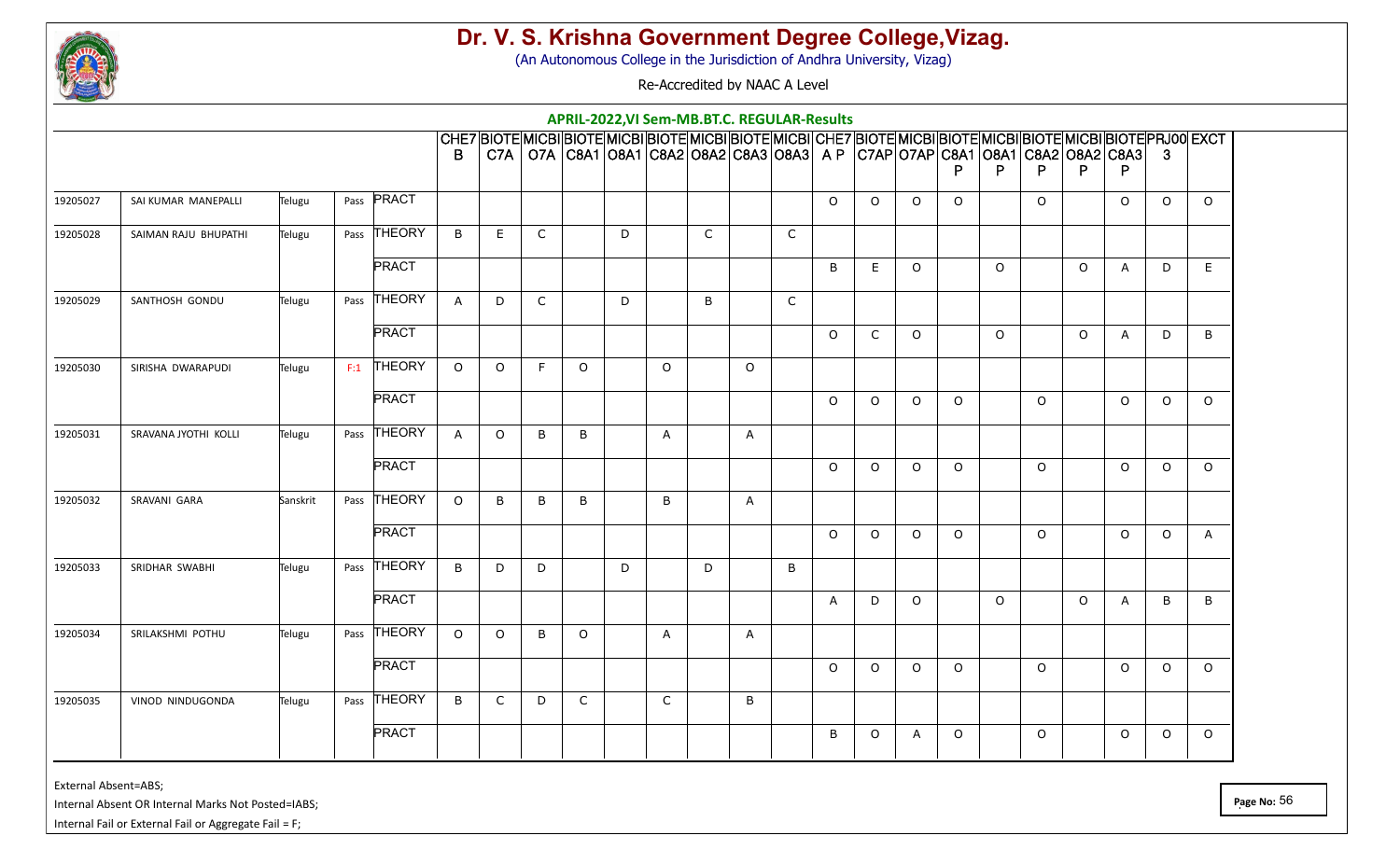

(An Autonomous College in the Jurisdiction of Andhra University, Vizag)

Re-Accredited by NAAC A Level

|           |                                   |                |            |                                 |                         |              |              |          |                |              | <b>APRIL-2022, VI Sem-MCIC REGULAR-Results</b>    |              |              |         |                     |          |              |                              |
|-----------|-----------------------------------|----------------|------------|---------------------------------|-------------------------|--------------|--------------|----------|----------------|--------------|---------------------------------------------------|--------------|--------------|---------|---------------------|----------|--------------|------------------------------|
| Roll.No.# | <b>Student Name</b>               | Second<br>Lang | <b>RES</b> | Theory<br>$\prime$<br>Practical | <b>MAT</b><br><b>7A</b> |              | 7B           | 8C1      | C <sub>2</sub> |              | IC 7A CHE CHE CHE8 CHE8 MAT6 IC C<br>$C3$ 07A P P |              |              |         | 7B P C1 P 8C2P C3 P |          | 3            | CHE CHE8 CHE-CHE8 PRJ00 EXCT |
| 19207001  | AJAY KUMAR MARTHI                 | Telugu         |            | Pass THEORY                     | B                       | $\mathsf{C}$ | D            | B        | $\mathsf{C}$   | $\circ$      |                                                   |              |              |         |                     |          |              |                              |
|           |                                   |                |            | <b>PRACT</b>                    |                         |              |              |          |                |              | B                                                 | B            | D            | A       | $\circ$             | B        | B            | B                            |
| 19207002  | ARJUN SAMPANGI                    | Telugu         |            | Pass THEORY                     | $\mathsf E$             | B            | B            | Α        | A              | Α            |                                                   |              |              |         |                     |          |              |                              |
|           |                                   |                |            | <b>PRACT</b>                    |                         |              |              |          |                |              | $\mathsf{C}$                                      | B            | $\mathsf{C}$ | A       | $\circ$             | B        | B            | B                            |
| 19207003  | AYYAPPA ALLIPARAPU                | Telugu         |            | Pass THEORY                     | $\mathsf{A}$            | B            | $\mathsf{C}$ | O        | A              | A            |                                                   |              |              |         |                     |          |              |                              |
|           |                                   |                |            | <b>PRACT</b>                    |                         |              |              |          |                |              | $\circ$                                           | B            | $\Omega$     | $\circ$ | $\circ$             | B        | B            | B                            |
| 19207004  | <b>BABU CHOWDARY</b><br>BANGARU   | Telugu         |            | Pass THEORY                     | $\mathsf{C}$            | $\mathsf C$  | B            | Α        | B              | $\circ$      |                                                   |              |              |         |                     |          |              |                              |
|           |                                   |                |            | <b>PRACT</b>                    |                         |              |              |          |                |              | $\mathsf{C}$                                      | $\mathsf{C}$ | $\Omega$     | $\circ$ | $\Omega$            | B        | B            | B                            |
| 19207005  | CHANDRAMOULI<br>KORADA            | Sanskrit       |            | Pass THEORY                     | $\circ$                 | B            | $\mathsf{C}$ | $\circ$  | $\circ$        | $\circ$      |                                                   |              |              |         |                     |          |              |                              |
|           |                                   |                |            | <b>PRACT</b>                    |                         |              |              |          |                |              | $\circ$                                           | $\mathsf{A}$ | $\mathsf{A}$ | $\circ$ | $\circ$             | $\Omega$ | $\circ$      | $\Omega$                     |
| 19207006  | CHIRANJEEVI PALURI                | Telugu         |            | Pass THEORY                     | $\circ$                 | A            | $\mathsf{C}$ | $\Omega$ | $\circ$        | A            |                                                   |              |              |         |                     |          |              |                              |
|           |                                   |                |            | <b>PRACT</b>                    |                         |              |              |          |                |              | $\circ$                                           | $\mathsf{A}$ | $\circ$      | $\circ$ | $\circ$             | A        | $\mathsf{A}$ | A                            |
| 19207007  | GANESH BADAMPUDI                  | Telugu         |            | Pass THEORY                     | A                       | B            | B            | $\circ$  | $\circ$        | $\mathsf{A}$ |                                                   |              |              |         |                     |          |              |                              |
|           |                                   |                |            | <b>PRACT</b>                    |                         |              |              |          |                |              | $\Omega$                                          | $\Omega$     | $\circ$      | $\circ$ | $\circ$             | $\Omega$ | $\Omega$     | $\Omega$                     |
| 19207008  | GANESH IDADASARI                  | Hindi          |            | Pass THEORY                     | $\circ$                 | A            | $\mathsf{A}$ | $\circ$  | $\circ$        | $\mathsf{A}$ |                                                   |              |              |         |                     |          |              |                              |
|           |                                   |                |            | <b>PRACT</b>                    |                         |              |              |          |                |              | $\circ$                                           | $\Omega$     | $\circ$      | $\circ$ | $\circ$             | $\circ$  | $\circ$      | $\Omega$                     |
| 19207009  | <b>GOWRISANKAR</b><br>VAVILAPALLI | Sanskrit       |            | Pass THEORY                     | B                       | A            | C            | O        | $\circ$        | A            |                                                   |              |              |         |                     |          |              |                              |

External Absent=ABS;

Internal Absent OR Internal Marks Not Posted=IABS;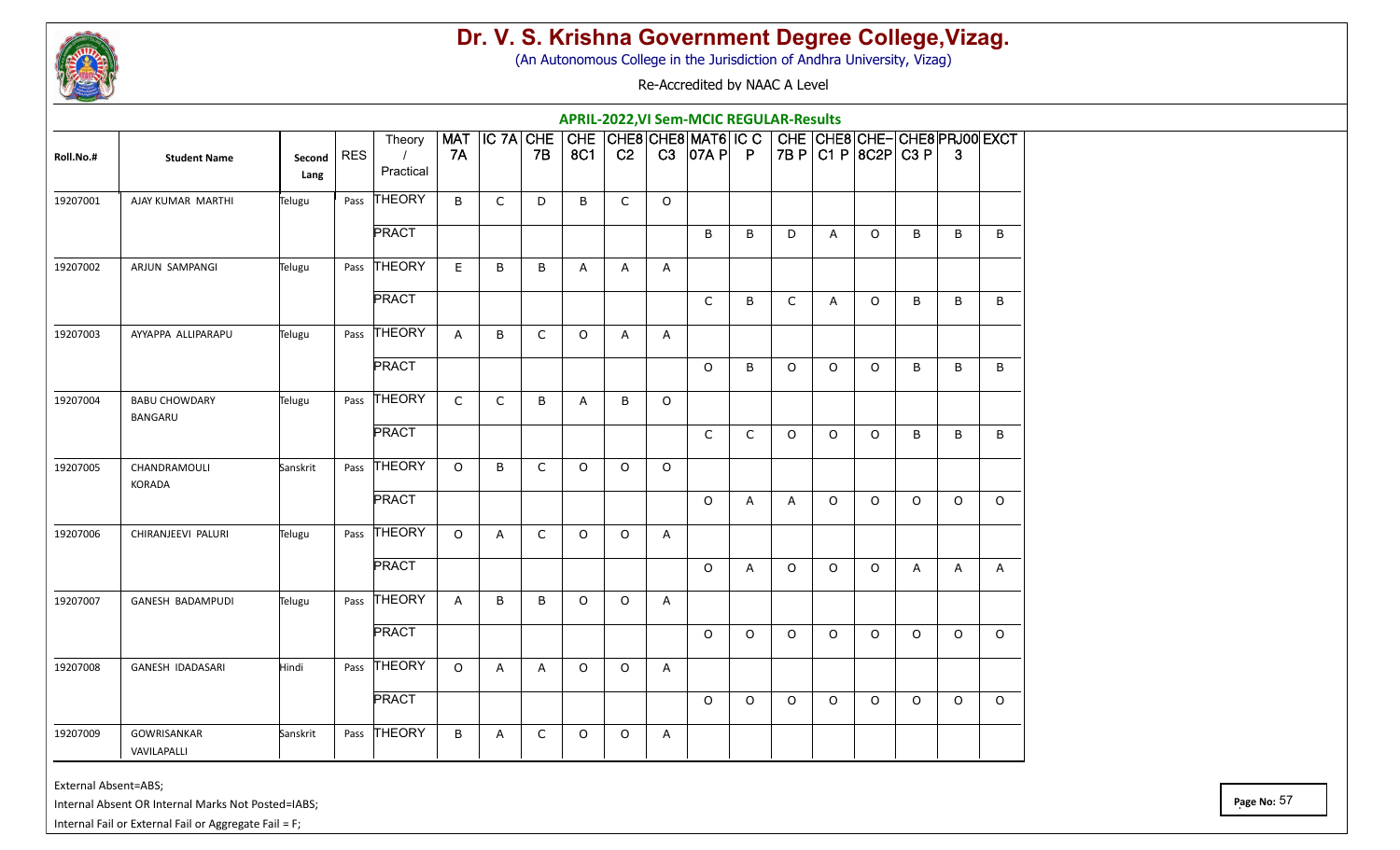

(An Autonomous College in the Jurisdiction of Andhra University, Vizag)

Re-Accredited by NAAC A Level

|          |                                 |          |               |              |               |              |         |                |              | <b>APRIL-2022, VI Sem-MCIC REGULAR-Results</b>                      |         |              |         |                     |          |         |                              |
|----------|---------------------------------|----------|---------------|--------------|---------------|--------------|---------|----------------|--------------|---------------------------------------------------------------------|---------|--------------|---------|---------------------|----------|---------|------------------------------|
|          |                                 |          |               | 7A           | MAT IC 7A CHE | 7B           | 8C1     | C <sub>2</sub> |              | $ $ CHE $ $ CHE8 $ $ CHE8 $ $ MAT6 $ $ IC C $ $<br>$C3$ $ 07A P  P$ |         |              |         | 7B P C1 P 8C2P C3 P |          | 3       | CHE CHE8 CHE-CHE8 PRJ00 EXCT |
| 19207009 | GOWRISANKAR<br>VAVILAPALLI      | Sanskrit | PRACT<br>Pass |              |               |              |         |                |              | A                                                                   | A       | $\mathsf{A}$ | $\circ$ | $\circ$             | $\Omega$ | $\circ$ | $\Omega$                     |
| 19207010 | HARI BUDDALA                    | Telugu   | Pass THEORY   | $\circ$      | A             | $\mathsf{C}$ | $\circ$ | $\circ$        | A            |                                                                     |         |              |         |                     |          |         |                              |
|          |                                 |          | <b>PRACT</b>  |              |               |              |         |                |              | $\circ$                                                             | B       | A            | A       | $\circ$             | $\circ$  | $\circ$ | $\circ$                      |
| 19207011 | HEMANTH PASALA                  | Sanskrit | Pass THEORY   | $\mathsf{A}$ | B             | B            | $\circ$ | $\circ$        | A            |                                                                     |         |              |         |                     |          |         |                              |
|          |                                 |          | <b>PRACT</b>  |              |               |              |         |                |              | $\Omega$                                                            | B       | A            | $\circ$ | $\Omega$            | $\Omega$ | $\circ$ | $\Omega$                     |
| 19207012 | JAGADEESH DASETTI               | Sanskrit | Pass THEORY   | $\mathsf{C}$ | C             | $\mathsf{C}$ | Α       | O              | A            |                                                                     |         |              |         |                     |          |         |                              |
|          |                                 |          | <b>PRACT</b>  |              |               |              |         |                |              | C                                                                   | C       | D            | A       | $\circ$             | B        | B       | B                            |
| 19207013 | KALYAN YEDDU                    | Telugu   | Pass THEORY   | $\mathsf{A}$ | A             | C            | B       | $\circ$        | $\circ$      |                                                                     |         |              |         |                     |          |         |                              |
|          |                                 |          | <b>PRACT</b>  |              |               |              |         |                |              | A                                                                   | B       | A            | $\circ$ | $\circ$             | A        | A       | $\mathsf{A}$                 |
| 19207014 | LAXMAN SENAPATHI                | Sanskrit | Pass THEORY   | $\mathsf{A}$ | A             | B            | A       | $\Omega$       | $\mathsf{A}$ |                                                                     |         |              |         |                     |          |         |                              |
|          |                                 |          | <b>PRACT</b>  |              |               |              |         |                |              | $\mathsf{C}$                                                        | B       | Α            | $\circ$ | $\circ$             | $\circ$  | $\circ$ | $\circ$                      |
| 19207015 | MAHALAKSHMI NAIDU<br>KANCHIPATI | Sanskrit | Pass THEORY   | $\mathsf{C}$ | A             | B            | Α       | $\circ$        | Α            |                                                                     |         |              |         |                     |          |         |                              |
|          |                                 |          | <b>PRACT</b>  |              |               |              |         |                |              | C                                                                   | B       | B            | $\circ$ | $\circ$             | B        | B       | B                            |
| 19207016 | MAHESH DARAPU                   | Sanskrit | Pass THEORY   | $\Omega$     | A             | $\mathsf{C}$ | B       | $\circ$        | $\circ$      |                                                                     |         |              |         |                     |          |         |                              |
|          |                                 |          | <b>PRACT</b>  |              |               |              |         |                |              | $\mathsf{C}$                                                        | A       | B            | $\circ$ | $\circ$             | $\circ$  | $\circ$ | $\circ$                      |
| 19207017 | MANIKANTA MANKU                 | Sanskrit | Pass THEORY   | $\circ$      | A             | A            | O       | $\circ$        | $\circ$      |                                                                     |         |              |         |                     |          |         |                              |
|          |                                 |          | <b>PRACT</b>  |              |               |              |         |                |              | $\circ$                                                             | $\circ$ | A            | $\circ$ | $\circ$             | $\circ$  | $\circ$ | $\circ$                      |

External Absent=ABS;

Internal Absent OR Internal Marks Not Posted=IABS;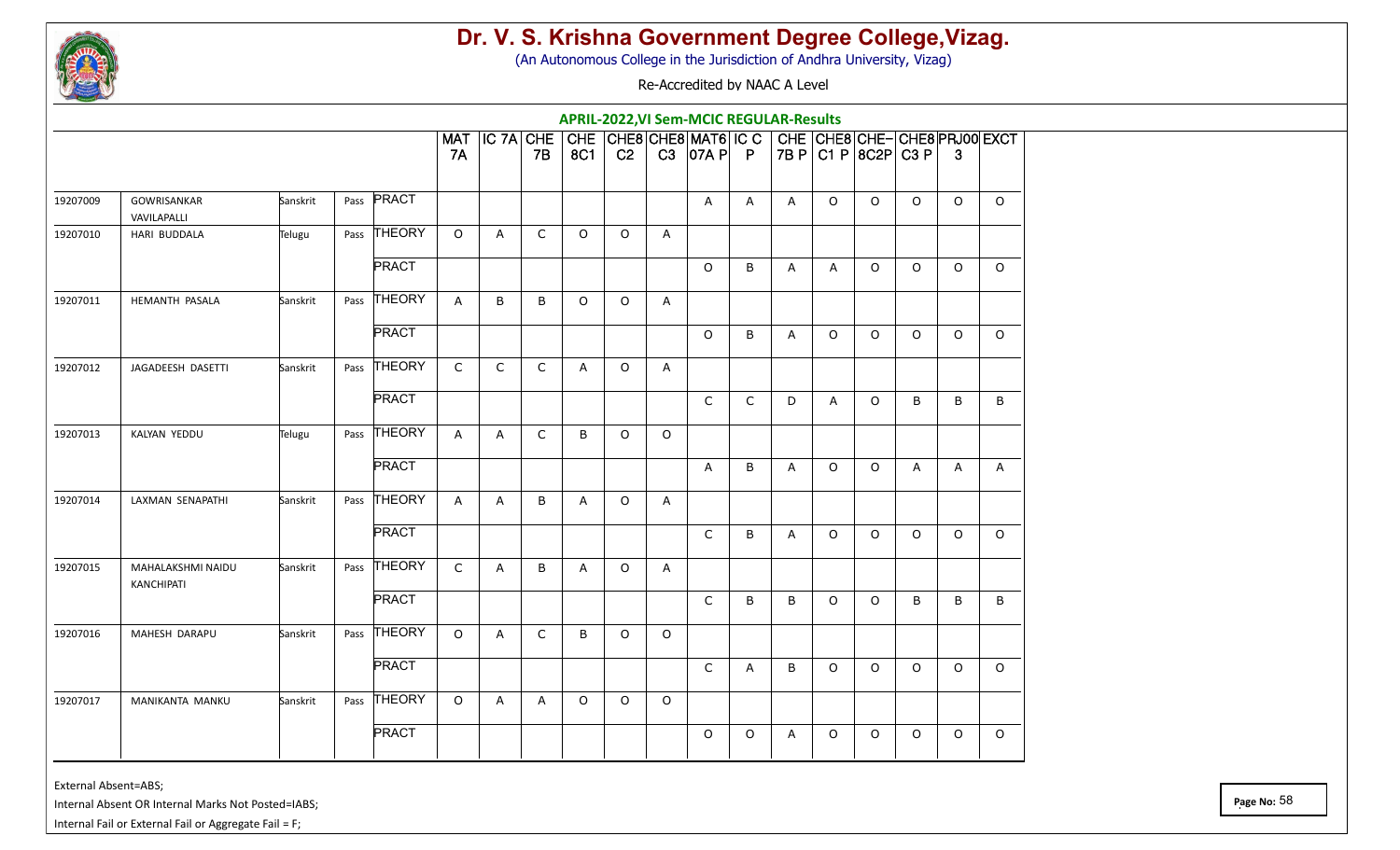

(An Autonomous College in the Jurisdiction of Andhra University, Vizag)

Re-Accredited by NAAC A Level

|          |                     |          |              |                         |             |              |            |                |              | <b>APRIL-2022, VI Sem-MCIC REGULAR-Results</b>                      |                |              |         |                                                     |                |              |              |
|----------|---------------------|----------|--------------|-------------------------|-------------|--------------|------------|----------------|--------------|---------------------------------------------------------------------|----------------|--------------|---------|-----------------------------------------------------|----------------|--------------|--------------|
|          |                     |          |              | <b>MAT</b><br><b>7A</b> | IC 7A CHE   | <b>7B</b>    | <b>8C1</b> | C <sub>2</sub> |              | $ $ CHE $ $ CHE8 $ $ CHE8 $ $ MAT6 $ $ IC C $ $<br>$C3$ $ 07A P  P$ |                |              |         | CHE CHE8 CHE-CHE8 PRJ00 EXCT<br>7B P C1 P 8C2P C3 P |                | 3            |              |
| 19207018 | MANIKANTA PAPPALA   | Sanskrit | Pass THEORY  | B                       | B           | $\mathsf{C}$ | A          | $\circ$        | A            |                                                                     |                |              |         |                                                     |                |              |              |
|          |                     |          | <b>PRACT</b> |                         |             |              |            |                |              | $\mathsf{C}$                                                        | $\mathsf{A}$   | A            | $\circ$ | $\circ$                                             | $\circ$        | $\circ$      | $\circ$      |
| 19207019 | MANIKANTA RAJAM     | Telugu   | Pass THEORY  | D                       | $\mathsf C$ | D            | C          | A              | $\mathsf C$  |                                                                     |                |              |         |                                                     |                |              |              |
|          |                     |          | <b>PRACT</b> |                         |             |              |            |                |              | C                                                                   | B              | D            | A       | $\circ$                                             | B              | B            | B            |
| 19207020 | MUTYALA NAIDU MURRU | Sanskrit | Pass THEORY  | $\mathsf{C}$            | A           | $\mathsf{C}$ | Α          | $\circ$        | $\circ$      |                                                                     |                |              |         |                                                     |                |              |              |
|          |                     |          | <b>PRACT</b> |                         |             |              |            |                |              | $\mathsf C$                                                         | $\Omega$       | B            | $\circ$ | $\circ$                                             | $\Omega$       | $\circ$      | $\Omega$     |
| 19207022 | NARENDRA MURRU      | Telugu   | Pass THEORY  | $\circ$                 | B           | $\mathsf C$  | A          | $\circ$        | $\circ$      |                                                                     |                |              |         |                                                     |                |              |              |
|          |                     |          | <b>PRACT</b> |                         |             |              |            |                |              | $\circ$                                                             | $\overline{A}$ | $\circ$      | $\circ$ | $\Omega$                                            | $\overline{A}$ | A            | $\mathsf{A}$ |
| 19207023 | NAVEEN BADITHABOINA | Telugu   | Pass THEORY  | $\circ$                 | A           | B            | O          | $\circ$        | $\circ$      |                                                                     |                |              |         |                                                     |                |              |              |
|          |                     |          | <b>PRACT</b> |                         |             |              |            |                |              | $\circ$                                                             | A              | $\mathsf{A}$ | $\circ$ | $\circ$                                             | $\Omega$       | $\circ$      | $\Omega$     |
| 19207024 | NAVEEN PILLI        | Telugu   | Pass THEORY  | $\mathsf{A}$            | A           | B            | $\circ$    | A              | B            |                                                                     |                |              |         |                                                     |                |              |              |
|          |                     |          | <b>PRACT</b> |                         |             |              |            |                |              | $\circ$                                                             | $\mathsf{A}$   | $\mathsf C$  | $\circ$ | $\circ$                                             | B              | B            | B            |
| 19207025 | PRUDVI RAJ KOLA     | Sanskrit | Pass THEORY  | $\mathsf{C}$            | B           | B            | $\circ$    | $\circ$        | A            |                                                                     |                |              |         |                                                     |                |              |              |
|          |                     |          | <b>PRACT</b> |                         |             |              |            |                |              | $\mathsf{C}$                                                        | Α              | A            | $\circ$ | $\circ$                                             | $\Omega$       | $\circ$      | $\Omega$     |
| 19207026 | RAMESH CHINTAKAYALA | Telugu   | Pass THEORY  | $\circ$                 | A           | B            | O          | $\circ$        | $\mathsf{A}$ |                                                                     |                |              |         |                                                     |                |              |              |
|          |                     |          | <b>PRACT</b> |                         |             |              |            |                |              | $\circ$                                                             | A              | $\circ$      | $\circ$ | $\circ$                                             | A              | $\mathsf{A}$ | A            |
| 19207027 | RAVI TEJA MAMIDI    | Sanskrit | Pass THEORY  | $\circ$                 | 0           | B            | O          | $\circ$        | $\circ$      |                                                                     |                |              |         |                                                     |                |              |              |

External Absent=ABS;

Internal Absent OR Internal Marks Not Posted=IABS;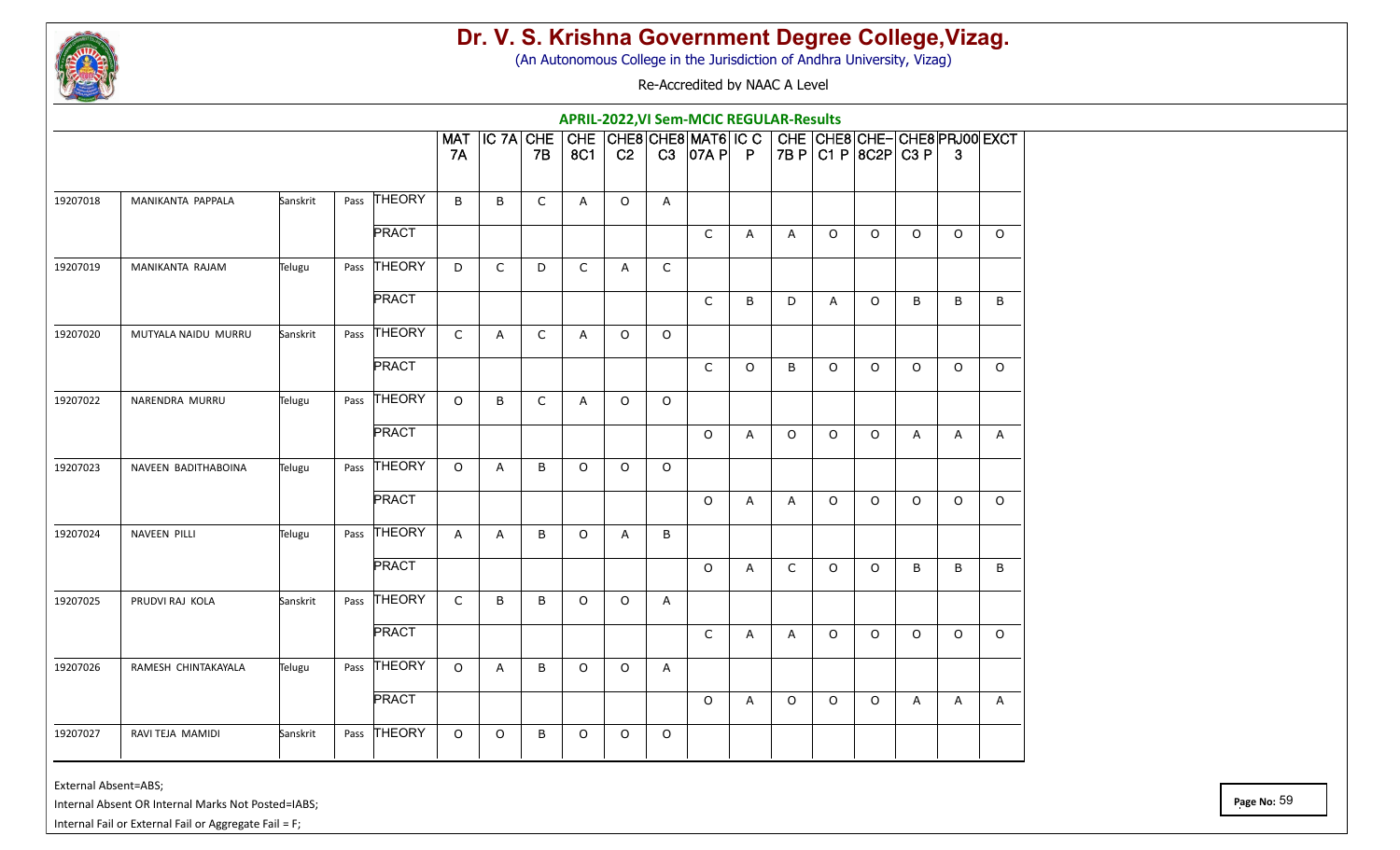

(An Autonomous College in the Jurisdiction of Andhra University, Vizag)

Re-Accredited by NAAC A Level

|          |                           |          |               |              |               |              |          |                |          | <b>APRIL-2022, VI Sem-MCIC REGULAR-Results</b>                      |          |            |         |                                                     |          |         |              |
|----------|---------------------------|----------|---------------|--------------|---------------|--------------|----------|----------------|----------|---------------------------------------------------------------------|----------|------------|---------|-----------------------------------------------------|----------|---------|--------------|
|          |                           |          |               | 7A           | MAT IC 7A CHE | 7B           | 8C1      | C <sub>2</sub> |          | $ $ CHE $ $ CHE8 $ $ CHE8 $ $ MAT6 $ $ IC C $ $<br>$C3$ $ 07A P  P$ |          |            |         | CHE CHE8 CHE-CHE8 PRJ00 EXCT<br>7B P C1 P 8C2P C3 P |          | 3       |              |
| 19207027 | RAVI TEJA MAMIDI          | Sanskrit | PRACT<br>Pass |              |               |              |          |                |          | $\circ$                                                             | A        | $\circ$    | $\circ$ | $\circ$                                             | $\Omega$ | $\circ$ | $\Omega$     |
| 19207028 | SAI KIRAN BEENA           | Telugu   | F:2 THEORY    | A            | C             | B            | B        | B              | B        |                                                                     |          |            |         |                                                     |          |         |              |
|          |                           |          | <b>PRACT</b>  |              |               |              |          |                |          | ABS                                                                 | D        | <b>ABS</b> | $\circ$ | $\circ$                                             | B        |         |              |
| 19207030 | SANJU PANGI               | Telugu   | Pass THEORY   | $\circ$      | A             | $\mathsf{C}$ | $\circ$  | $\circ$        | A        |                                                                     |          |            |         |                                                     |          |         |              |
|          |                           |          | <b>PRACT</b>  |              |               |              |          |                |          | A                                                                   | $\Omega$ | A          | $\circ$ | $\circ$                                             | B        | B       | B            |
| 19207031 | THRIMURTHULU<br>GAVIREDDI | Sanskrit | Pass THEORY   | $\Omega$     | $\circ$       | A            | $\Omega$ | $\circ$        | $\circ$  |                                                                     |          |            |         |                                                     |          |         |              |
|          |                           |          | <b>PRACT</b>  |              |               |              |          |                |          | A                                                                   | $\circ$  | 0          | $\circ$ | $\circ$                                             | A        | A       | $\mathsf{A}$ |
| 19207032 | TULASI PALLA              | Sanskrit | $F:1$ THEORY  | B            | A             | B            | $\circ$  | $\circ$        | $\circ$  |                                                                     |          |            |         |                                                     |          |         |              |
|          |                           |          | <b>PRACT</b>  |              |               |              |          |                |          | <b>ABS</b>                                                          | $\circ$  | A          | $\circ$ | $\circ$                                             | $\circ$  |         | $\Omega$     |
| 19207033 | <b>VISHNU SURLA</b>       | Sanskrit | Pass THEORY   | $\Omega$     | B             | B            | $\circ$  | $\circ$        | $\Omega$ |                                                                     |          |            |         |                                                     |          |         |              |
|          |                           |          | <b>PRACT</b>  |              |               |              |          |                |          | $\mathsf{C}$                                                        | D        | D          | $\circ$ | $\circ$                                             | B        | B       | B            |
| 19207034 | YERRI NAIDU BOJANKI       | Telugu   | Pass THEORY   | $\mathsf{A}$ | A             | $\mathsf{C}$ | Α        | $\circ$        | $\circ$  |                                                                     |          |            |         |                                                     |          |         |              |
|          |                           |          | <b>PRACT</b>  |              |               |              |          |                |          | C                                                                   | A        | A          | $\circ$ | $\circ$                                             | A        | A       | $\mathsf{A}$ |
| 19207035 | YERRI NAIDU VECHALAPU     | Telugu   | Pass THEORY   | $\mathsf{A}$ | $\circ$       | B            | $\Omega$ | $\circ$        | $\circ$  |                                                                     |          |            |         |                                                     |          |         |              |
|          |                           |          | <b>PRACT</b>  |              |               |              |          |                |          | $\mathsf{C}$                                                        | A        | C          | $\circ$ | $\circ$                                             | B        | B       | B            |
| 19207036 | YUGANDHAR MAROTHI         | Telugu   | Pass THEORY   | A            | $\circ$       | $\circ$      | O        | $\circ$        | $\circ$  |                                                                     |          |            |         |                                                     |          |         |              |
|          |                           |          | <b>PRACT</b>  |              |               |              |          |                |          | C                                                                   | $\circ$  | $\circ$    | $\circ$ | $\circ$                                             | $\circ$  | $\circ$ | $\circ$      |

External Absent=ABS;

Internal Absent OR Internal Marks Not Posted=IABS;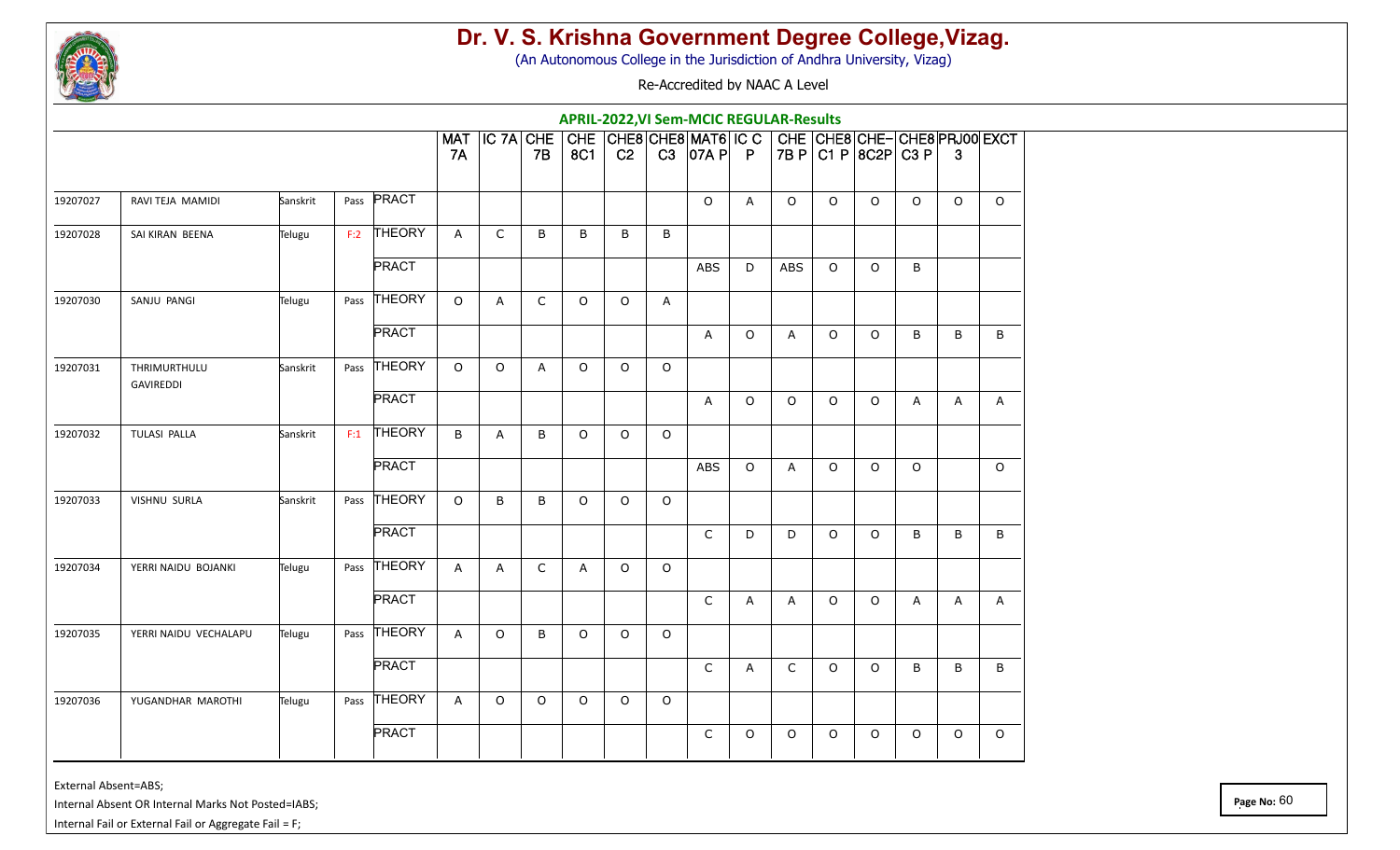

(An Autonomous College in the Jurisdiction of Andhra University, Vizag)

Re-Accredited by NAAC A Level

|           |                                     |                |            |                                 |                |              |         | APRIL-2022, VI Sem-MPC-EM REGULAR-Results                                   |                |              |              |              |              |         |                  |                  |          |              |
|-----------|-------------------------------------|----------------|------------|---------------------------------|----------------|--------------|---------|-----------------------------------------------------------------------------|----------------|--------------|--------------|--------------|--------------|---------|------------------|------------------|----------|--------------|
| Roll.No.# | <b>Student Name</b>                 | Second<br>Lang | <b>RES</b> | Theory<br>$\prime$<br>Practical | 07A            | $\mathbf C$  | B       | MAT6 PHY7 CHE7 PHY8 PHY8 PHY8 MAT7 PHY7 CHE7 PHY8 PHY8 PHY8 PHO0 EXCT<br>C1 | C <sub>2</sub> | C3           | AP           | CP           | BP           | C1P     | C <sub>2</sub> P | C <sub>3</sub> P | 3        | 001          |
| 19201001  | AMARNADH DAMODARA                   | Hindi          |            | Pass THEORY                     | $\Omega$       | B            | A       | $\Omega$                                                                    | $\circ$        | A            |              |              |              |         |                  |                  |          |              |
|           |                                     |                |            | <b>PRACT</b>                    |                |              |         |                                                                             |                |              | A            | A            | $\circ$      | $\circ$ | $\circ$          | $\circ$          | $\circ$  | $\mathsf{A}$ |
| 19201002  | ANAND ROHIT BANDI                   | Sanskrit       | Pass       | THEORY                          | $\overline{A}$ | A            | A       | $\Omega$                                                                    | $\circ$        | $\Omega$     |              |              |              |         |                  |                  |          |              |
|           |                                     |                |            | <b>PRACT</b>                    |                |              |         |                                                                             |                |              | $\Omega$     | $\Omega$     | $\Omega$     | $\circ$ | $\circ$          | $\Omega$         | $\Omega$ | $\Omega$     |
| 19201003  | ARUNDATHI<br>VANGAPANDU             | Sanskrit       |            | Pass THEORY                     | $\circ$        | B            | $\circ$ | $\Omega$                                                                    | $\Omega$       | $\Omega$     |              |              |              |         |                  |                  |          |              |
|           |                                     |                |            | <b>PRACT</b>                    |                |              |         |                                                                             |                |              | $\circ$      | $\Omega$     | $\circ$      | $\circ$ | $\circ$          | O                | $\circ$  | $\circ$      |
| 19201004  | <b>ASHOK TADI</b>                   | Sanskrit       |            | Pass THEORY                     | $\circ$        | A            | B       | Α                                                                           | A              | $\circ$      |              |              |              |         |                  |                  |          |              |
|           |                                     |                |            | <b>PRACT</b>                    |                |              |         |                                                                             |                |              | $\mathsf{A}$ | A            | $\mathsf{A}$ | $\circ$ | $\Omega$         | $\Omega$         | $\Omega$ | $\Omega$     |
| 19201005  | CHINA RAMUNAIDU<br><b>TURUBILLI</b> | Telugu         |            | Pass THEORY                     | $\mathsf{A}$   | $\mathsf{C}$ | D       | B                                                                           | A              | A            |              |              |              |         |                  |                  |          |              |
|           |                                     |                |            | <b>PRACT</b>                    |                |              |         |                                                                             |                |              | $\mathsf{A}$ | $\circ$      | A            | $\circ$ | $\circ$          | $\Omega$         | $\circ$  | $\Omega$     |
| 19201006  | <b>DAVID PYLA</b>                   | Telugu         | F:1        | <b>THEORY</b>                   | D              | F            | D       | D                                                                           | $\mathsf{A}$   | $\mathsf{C}$ |              |              |              |         |                  |                  |          |              |
|           |                                     |                |            | <b>PRACT</b>                    |                |              |         |                                                                             |                |              | C            | $\mathsf{A}$ | D            | $\circ$ | $\circ$          | $\circ$          | $\circ$  | $\circ$      |
| 19201007  | DEVARAJU BATTHALA                   | Telugu         | F:1        | THEORY                          | $\mathsf{C}$   | $\mathsf F$  | D       | $\mathsf{C}$                                                                | $\circ$        | $\sf B$      |              |              |              |         |                  |                  |          |              |
|           |                                     |                |            | <b>PRACT</b>                    |                |              |         |                                                                             |                |              | A            | A            | D            | $\circ$ | $\circ$          | $\circ$          | $\circ$  | $\circ$      |
| 19201008  | DEVULLU SIRAPARAPU                  | Sanskrit       |            | Pass THEORY                     | B              | B            | $\circ$ | $\Omega$                                                                    | $\circ$        | $\circ$      |              |              |              |         |                  |                  |          |              |
|           |                                     |                |            | <b>PRACT</b>                    |                |              |         |                                                                             |                |              | $\mathsf{A}$ | A            | $\circ$      | $\circ$ | $\circ$          | $\circ$          | $\circ$  | A            |
| 19201009  | DHARANI CHINTHALA                   | Sanskrit       | Pass       | THEORY                          | A              | Α            | $\circ$ | O                                                                           | $\circ$        | $\circ$      |              |              |              |         |                  |                  |          |              |

External Absent=ABS;

Internal Absent OR Internal Marks Not Posted=IABS;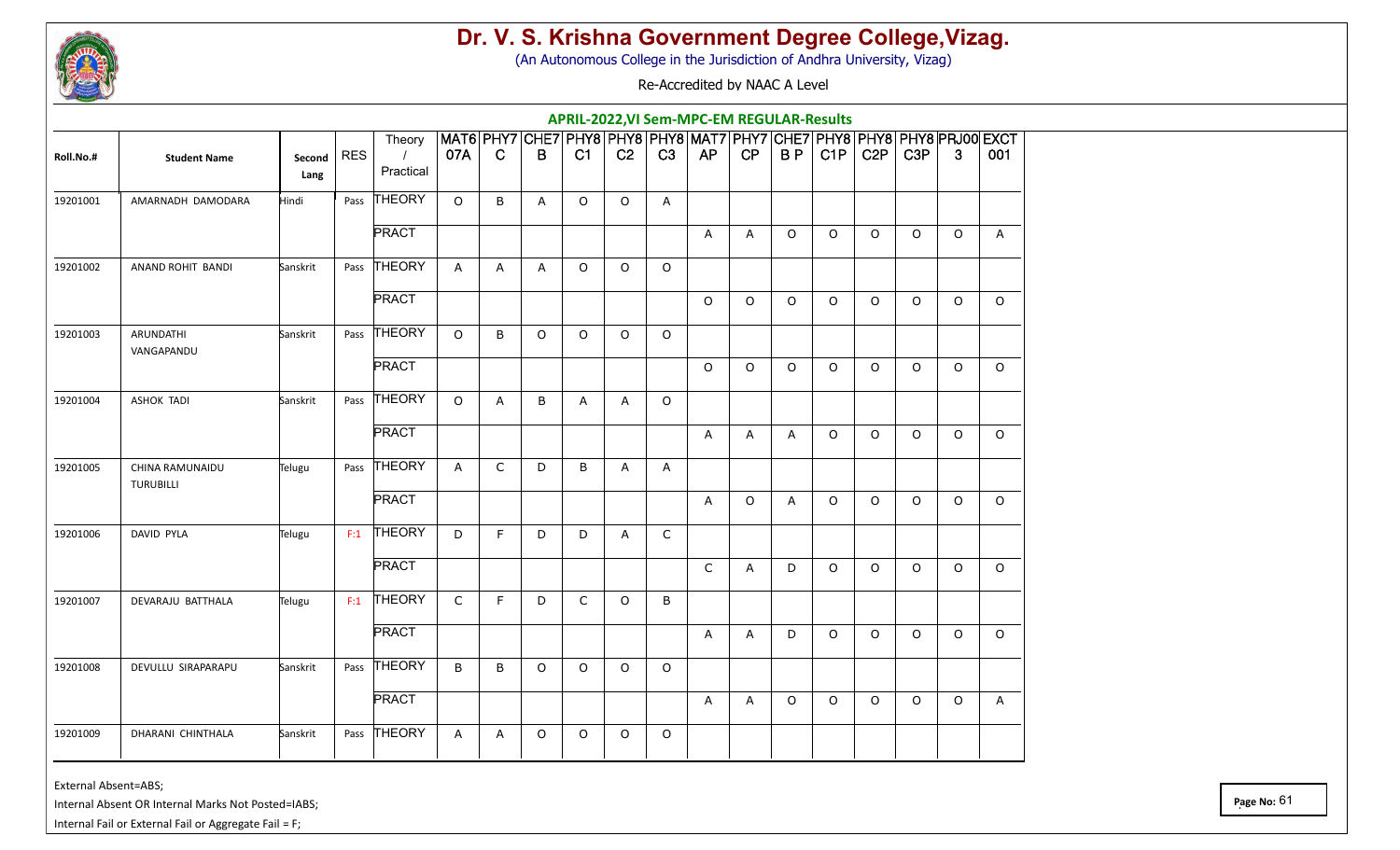

(An Autonomous College in the Jurisdiction of Andhra University, Vizag)

Re-Accredited by NAAC A Level

|          |                                     |          |      |              |              |              |              |                |                |            | APRIL-2022, VI Sem-MPC-EM REGULAR-Results |         |              |         |                  |                  |              |                                                                               |
|----------|-------------------------------------|----------|------|--------------|--------------|--------------|--------------|----------------|----------------|------------|-------------------------------------------|---------|--------------|---------|------------------|------------------|--------------|-------------------------------------------------------------------------------|
|          |                                     |          |      |              | 07A          | $\mathbf C$  | $\mathsf B$  | C1             | C <sub>2</sub> | C3         | AP                                        | CP      | BP           | C1P     | C <sub>2</sub> P | C <sub>3</sub> P | $\mathbf{3}$ | MAT6 PHY7 CHE7 PHY8 PHY8 PHY8 MAT7 PHY7 CHE7 PHY8 PHY8 PHY8 PRJ00 EXCT<br>001 |
|          |                                     |          |      |              |              |              |              |                |                |            |                                           |         |              |         |                  |                  |              |                                                                               |
| 19201009 | DHARANI CHINTHALA                   | Sanskrit |      | Pass PRACT   |              |              |              |                |                |            | $\circ$                                   | $\circ$ | $\circ$      | $\circ$ | $\circ$          | $\circ$          | $\circ$      | $\circ$                                                                       |
| 19201010 | <b>GUNAVARDHAN NAIDU</b><br>VANTAKU | Sanskrit |      | Pass THEORY  | $\Omega$     | $\mathsf{C}$ | B            | $\overline{A}$ | B              | $\circ$    |                                           |         |              |         |                  |                  |              |                                                                               |
|          |                                     |          |      | <b>PRACT</b> |              |              |              |                |                |            | $\circ$                                   | A       | A            | $\circ$ | $\circ$          | $\circ$          | $\circ$      | $\circ$                                                                       |
| 19201011 | HARI BABU JAMPA                     | Telugu   | F:6  | THEORY       | <b>ABS</b>   | ABS          | ABS          | <b>ABS</b>     | <b>ABS</b>     | <b>ABS</b> |                                           |         |              |         |                  |                  |              |                                                                               |
|          |                                     |          |      | <b>PRACT</b> |              |              |              |                |                |            | A                                         | A       | $\mathsf{C}$ | $\circ$ | $\circ$          | $\circ$          | $\circ$      | $\mathsf{A}$                                                                  |
| 19201012 | HYMAVATHI GATTIREDDI                | Sanskrit |      | Pass THEORY  | $\Omega$     | A            | $\circ$      | $\Omega$       | $\circ$        | $\circ$    |                                           |         |              |         |                  |                  |              |                                                                               |
|          |                                     |          |      | <b>PRACT</b> |              |              |              |                |                |            | $\circ$                                   | $\circ$ | O            | $\circ$ | $\circ$          | $\circ$          | $\circ$      | $\circ$                                                                       |
| 19201013 | JAGADEESH BONELA                    | Telugu   | F:1  | THEORY       | $\mathsf{C}$ | E            | D            | F              | A              | A          |                                           |         |              |         |                  |                  |              |                                                                               |
|          |                                     |          |      | <b>PRACT</b> |              |              |              |                |                |            | $\circ$                                   | A       | $\mathsf C$  | $\circ$ | $\circ$          | $\circ$          | $\circ$      | $\circ$                                                                       |
| 19201014 | JANAKI SABBAVARAPU                  | Sanskrit | Pass | THEORY       | $\Omega$     | A            | $\circ$      | $\Omega$       | $\circ$        | $\circ$    |                                           |         |              |         |                  |                  |              |                                                                               |
|          |                                     |          |      | <b>PRACT</b> |              |              |              |                |                |            | $\circ$                                   | A       | $\circ$      | $\circ$ | $\circ$          | $\circ$          | $\circ$      | $\circ$                                                                       |
| 19201015 | JEENU SHAIK                         | Hindi    |      | Pass THEORY  | B            | $\sf B$      | $\mathsf{A}$ | A              | $\circ$        | $\circ$    |                                           |         |              |         |                  |                  |              |                                                                               |
|          |                                     |          |      | <b>PRACT</b> |              |              |              |                |                |            | $\circ$                                   | A       | $\circ$      | $\circ$ | $\circ$          | $\circ$          | $\circ$      | $\circ$                                                                       |
| 19201016 | JYOTHI GANESH BODDU                 | Sanskrit |      | Pass THEORY  | $\mathsf{A}$ | B            | A            | A              | $\circ$        | $\circ$    |                                           |         |              |         |                  |                  |              |                                                                               |
|          |                                     |          |      | <b>PRACT</b> |              |              |              |                |                |            | $\mathsf{A}$                              | A       | B            | $\circ$ | $\circ$          | $\circ$          | $\circ$      | $\circ$                                                                       |
| 19201017 | JYOTHSNA LEKKALA                    | Sanskrit | F:1  | THEORY       | $\Omega$     | $\circ$      | $\circ$      | $\Omega$       | $\circ$        | $\circ$    |                                           |         |              |         |                  |                  |              |                                                                               |
|          |                                     |          |      | <b>PRACT</b> |              |              |              |                |                |            | $\circ$                                   | 0       | 0            | $\circ$ | ABS              | $\circ$          | $\circ$      | $\circ$                                                                       |
|          |                                     |          |      |              |              |              |              |                |                |            |                                           |         |              |         |                  |                  |              |                                                                               |

External Absent=ABS;

Internal Absent OR Internal Marks Not Posted=IABS;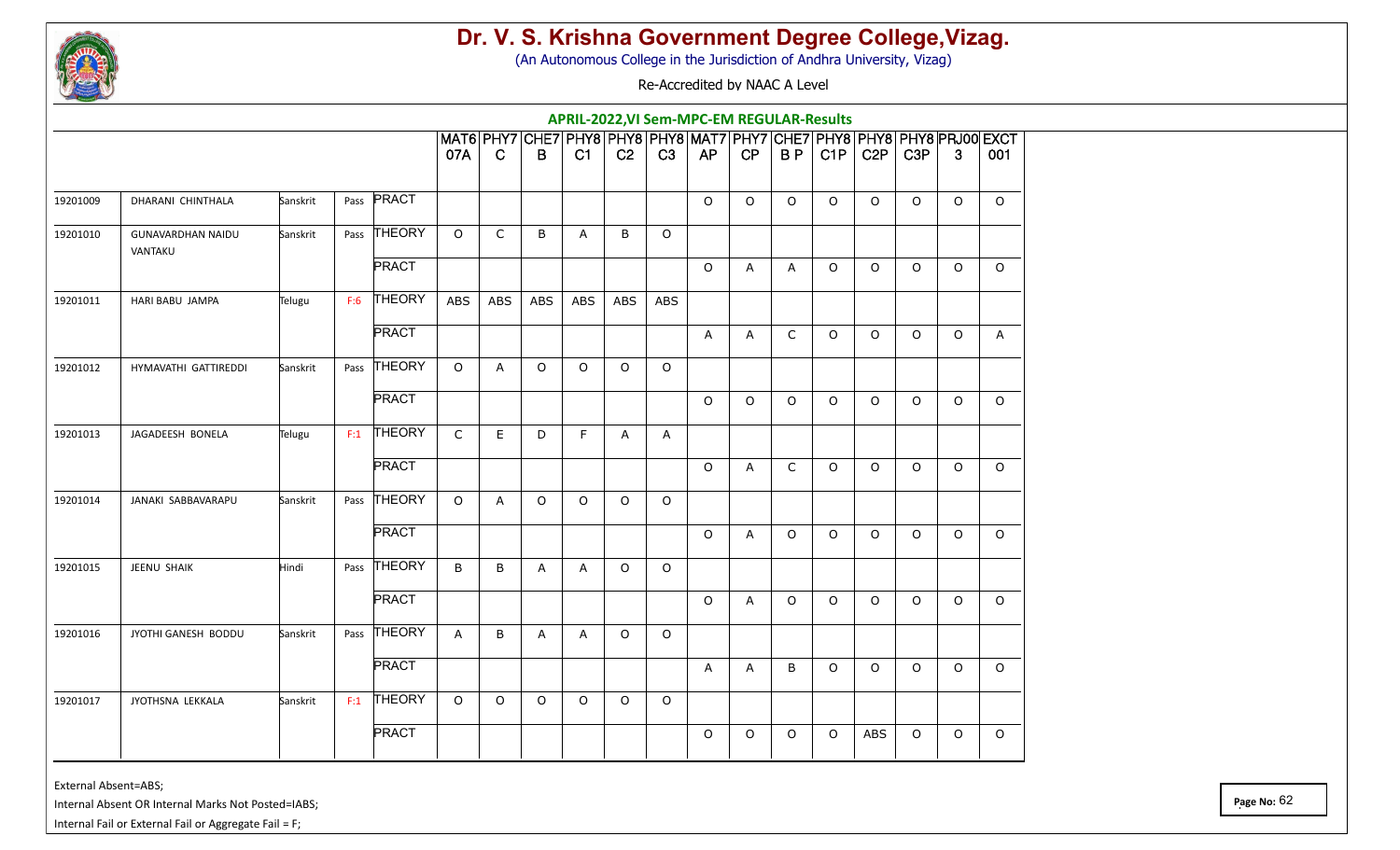

(An Autonomous College in the Jurisdiction of Andhra University, Vizag)

Re-Accredited by NAAC A Level

|          |                        |          |              |                |              |             |          |                |          | APRIL-2022, VI Sem-MPC-EM REGULAR-Results |              |              |         |                  |                  |         |                                                                               |
|----------|------------------------|----------|--------------|----------------|--------------|-------------|----------|----------------|----------|-------------------------------------------|--------------|--------------|---------|------------------|------------------|---------|-------------------------------------------------------------------------------|
|          |                        |          |              | 07A            | $\mathbf C$  | $\mathsf B$ | C1       | C <sub>2</sub> | C3       | AP                                        | CP           | BP           | C1P     | C <sub>2</sub> P | C <sub>3</sub> P | 3       | МАТ6 PHY7 CHE7 PHY8 PHY8 PHY8 MAT7 PHY7 CHE7 PHY8 PHY8 PHY8 PRJ00 EXCT<br>001 |
| 19201018 | KALYAN LEKKALA         | Sanskrit | Pass THEORY  | $\mathsf{A}$   | B            | B           | B        | $\circ$        | A        |                                           |              |              |         |                  |                  |         |                                                                               |
|          |                        |          | <b>PRACT</b> |                |              |             |          |                |          | $\circ$                                   | $\mathsf{A}$ | $\mathsf{A}$ | $\circ$ | $\circ$          | $\circ$          | $\circ$ | $\circ$                                                                       |
| 19201019 | KALYANI SIMHADRI       | Hindi    | Pass THEORY  | $\Omega$       | $\circ$      | $\Omega$    | $\Omega$ | $\circ$        | $\circ$  |                                           |              |              |         |                  |                  |         |                                                                               |
|          |                        |          | <b>PRACT</b> |                |              |             |          |                |          | $\circ$                                   | A            | $\circ$      | $\circ$ | $\circ$          | $\circ$          | $\circ$ | $\mathsf{A}$                                                                  |
| 19201020 | KRISHNAKUMAR GANJI     | Telugu   | Pass THEORY  | A              | $\circ$      | $\circ$     | $\Omega$ | $\Omega$       | $\Omega$ |                                           |              |              |         |                  |                  |         |                                                                               |
|          |                        |          | <b>PRACT</b> |                |              |             |          |                |          | A                                         | A            | $\circ$      | $\circ$ | $\circ$          | $\circ$          | $\circ$ | $\circ$                                                                       |
| 19201021 | MANIKANTA YADLA        | Sanskrit | Pass THEORY  | $\circ$        | B            | $\circ$     | $\Omega$ | $\circ$        | $\circ$  |                                           |              |              |         |                  |                  |         |                                                                               |
|          |                        |          | <b>PRACT</b> |                |              |             |          |                |          | $\mathsf{A}$                              | $\circ$      | $\mathsf{C}$ | $\circ$ | $\circ$          | $\Omega$         | $\circ$ | $\circ$                                                                       |
| 19201022 | MOUNIKA PADI           | Telugu   | Pass THEORY  | $\overline{A}$ | $\mathsf{A}$ | A           | A        | B              | A        |                                           |              |              |         |                  |                  |         |                                                                               |
|          |                        |          | <b>PRACT</b> |                |              |             |          |                |          | $\circ$                                   | $\circ$      | A            | $\circ$ | $\circ$          | $\circ$          | $\circ$ | $\circ$                                                                       |
| 19201023 | MURALI PATRI           | Sanskrit | Pass THEORY  | $\Omega$       | B            | A           | $\circ$  | A              | A        |                                           |              |              |         |                  |                  |         |                                                                               |
|          |                        |          | <b>PRACT</b> |                |              |             |          |                |          | A                                         | A            | C            | $\circ$ | $\circ$          | $\circ$          | $\circ$ | $\Omega$                                                                      |
| 19201024 | NAGENDRA GRANDHI       | Sanskrit | Pass THEORY  | $\Omega$       | $\circ$      | A           | $\circ$  | A              | $\circ$  |                                           |              |              |         |                  |                  |         |                                                                               |
|          |                        |          | <b>PRACT</b> |                |              |             |          |                |          | $\circ$                                   | $\Omega$     | $\circ$      | $\circ$ | $\circ$          | $\circ$          | $\circ$ | $\Omega$                                                                      |
| 19201025 | NOOKARATNAM<br>KAKARLA | Telugu   | Pass THEORY  | $\circ$        | $\circ$      | A           | Α        | $\circ$        | $\circ$  |                                           |              |              |         |                  |                  |         |                                                                               |
|          |                        |          | <b>PRACT</b> |                |              |             |          |                |          | A                                         | A            | $\circ$      | $\circ$ | $\Omega$         | $\Omega$         | $\circ$ | $\Omega$                                                                      |
| 19201026 | PRASAD YADLA           | Sanskrit | Pass THEORY  | B              | $\mathsf{C}$ | D           | C        | $\circ$        | $\circ$  |                                           |              |              |         |                  |                  |         |                                                                               |

External Absent=ABS;

Internal Absent OR Internal Marks Not Posted=IABS;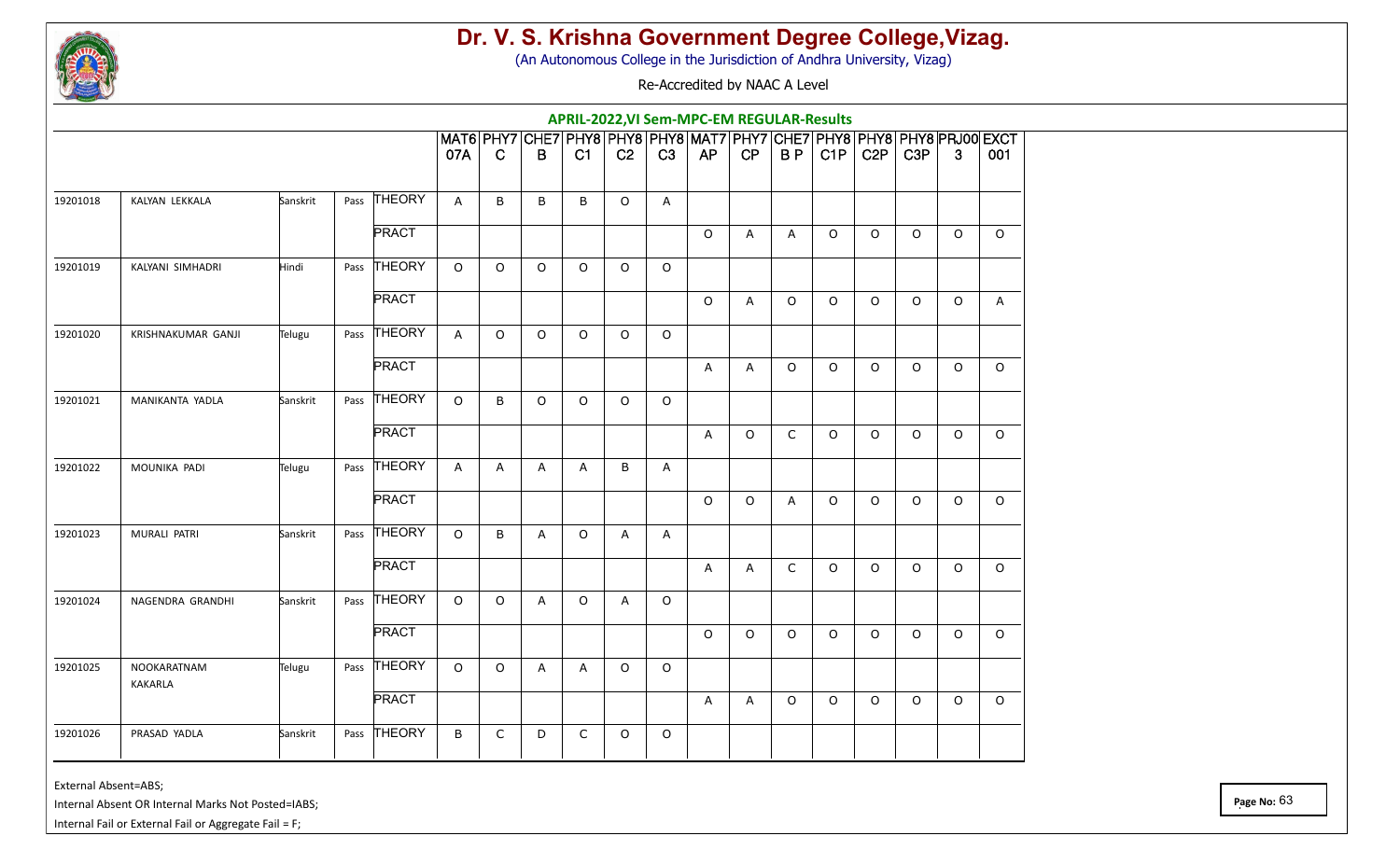

(An Autonomous College in the Jurisdiction of Andhra University, Vizag)

Re-Accredited by NAAC A Level

|          |                               |          |                |              |              |              |          |                |              | APRIL-2022, VI Sem-MPC-EM REGULAR-Results |    |         |         |                  |                  |         |                                                                               |
|----------|-------------------------------|----------|----------------|--------------|--------------|--------------|----------|----------------|--------------|-------------------------------------------|----|---------|---------|------------------|------------------|---------|-------------------------------------------------------------------------------|
|          |                               |          |                | 07A          | $\mathbf C$  | B            | C1       | C <sub>2</sub> | C3           | AP                                        | CP | BP      | CIP     | C <sub>2</sub> P | C <sub>3</sub> P | 3       | MAT6 PHY7 CHE7 PHY8 PHY8 PHY8 MAT7 PHY7 CHE7 PHY8 PHY8 PHY8 PRJ00 EXCT<br>001 |
|          |                               |          |                |              |              |              |          |                |              |                                           |    |         |         |                  |                  |         |                                                                               |
| 19201026 | PRASAD YADLA                  | Sanskrit | Pass PRACT     |              |              |              |          |                |              | A                                         | A  | D       | $\circ$ | $\circ$          | $\circ$          | $\circ$ | $\mathsf{A}$                                                                  |
| 19201027 | PRAVEEN PRAKASH<br>VANAPALA   | Telugu   | Pass THEORY    | $\mathsf{A}$ | A            | $\mathsf{A}$ | $\circ$  | $\circ$        | $\mathsf{A}$ |                                           |    |         |         |                  |                  |         |                                                                               |
|          |                               |          | <b>PRACT</b>   |              |              |              |          |                |              | A                                         | A  | O       | $\circ$ | $\circ$          | $\circ$          | $\circ$ | A                                                                             |
| 19201028 | PRUDHVI DRAKSHARAPU           | Telugu   | Pass THEORY    | B            | B            | B            | D        | B              | B            |                                           |    |         |         |                  |                  |         |                                                                               |
|          |                               |          | <b>PRACT</b>   |              |              |              |          |                |              | B                                         | A  | C       | $\circ$ | $\circ$          | $\circ$          | $\circ$ | $\mathsf{A}$                                                                  |
| 19201029 | RAFI SHAIK                    | Telugu   | Pass THEORY    | $\Omega$     | A            | B            | B        | A              | $\circ$      |                                           |    |         |         |                  |                  |         |                                                                               |
|          |                               |          | <b>PRACT</b>   |              |              |              |          |                |              | Α                                         | A  | C       | $\circ$ | $\circ$          | $\circ$          | $\circ$ | $\circ$                                                                       |
| 19201030 | RAMACHANDRA ADDALA            | Telugu   | Pass THEORY    | B            | $\mathsf{C}$ | $\mathsf{C}$ | B        | B              | $\circ$      |                                           |    |         |         |                  |                  |         |                                                                               |
|          |                               |          | <b>PRACT</b>   |              |              |              |          |                |              | $\circ$                                   | A  | D       | $\circ$ | $\circ$          | $\circ$          | $\circ$ | $\circ$                                                                       |
| 19201031 | SAI CHARAN VYASALAPU          | Sanskrit | THEORY<br>Pass | B            | A            | $\mathsf C$  | B        | $\sf B$        | A            |                                           |    |         |         |                  |                  |         |                                                                               |
|          |                               |          | <b>PRACT</b>   |              |              |              |          |                |              | $\circ$                                   | A  | A       | $\circ$ | $\circ$          | $\circ$          | $\circ$ | $\circ$                                                                       |
| 19201032 | SAI KUMAR ANGATI              | Sanskrit | Pass THEORY    | $\circ$      | A            | $\circ$      | $\Omega$ | $\circ$        | $\circ$      |                                           |    |         |         |                  |                  |         |                                                                               |
|          |                               |          | <b>PRACT</b>   |              |              |              |          |                |              | A                                         | A  | $\circ$ | $\circ$ | $\circ$          | $\circ$          | $\circ$ | $\circ$                                                                       |
| 19201033 | SANTOSHKUMAR<br><b>BALAGA</b> | Telugu   | Pass THEORY    | $\mathsf{A}$ | A            | $\circ$      | Α        | A              | $\circ$      |                                           |    |         |         |                  |                  |         |                                                                               |
|          |                               |          | <b>PRACT</b>   |              |              |              |          |                |              | B                                         | A  | O       | $\circ$ | $\circ$          | $\circ$          | $\circ$ | $\circ$                                                                       |
| 19201034 | SANYASINAIDU KOTYADA          | Sanskrit | Pass THEORY    | $\Omega$     | B            | A            | $\Omega$ | $\circ$        | $\circ$      |                                           |    |         |         |                  |                  |         |                                                                               |
|          |                               |          | <b>PRACT</b>   |              |              |              |          |                |              | A                                         | A  | 0       | $\circ$ | $\circ$          | O                | $\circ$ | A                                                                             |

External Absent=ABS;

Internal Absent OR Internal Marks Not Posted=IABS;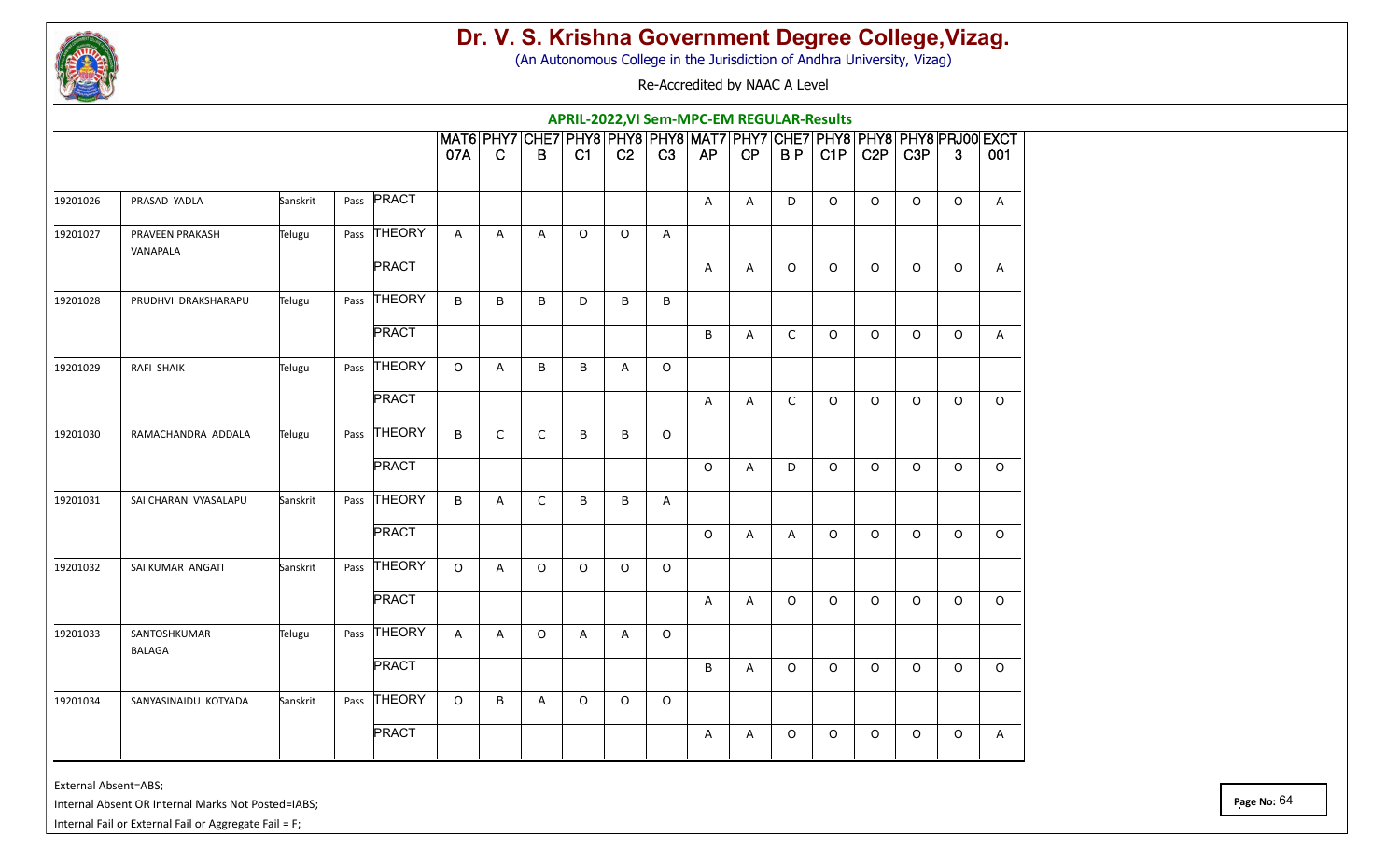

(An Autonomous College in the Jurisdiction of Andhra University, Vizag)

Re-Accredited by NAAC A Level

|          |                                           |          |              |              |              |                                                                             |              |                |              | APRIL-2022, VI Sem-MPC-EM REGULAR-Results |                |          |         |                  |                  |         |              |
|----------|-------------------------------------------|----------|--------------|--------------|--------------|-----------------------------------------------------------------------------|--------------|----------------|--------------|-------------------------------------------|----------------|----------|---------|------------------|------------------|---------|--------------|
|          |                                           |          |              | 07A          | $\mathbf C$  | MAT6 PHY7 CHE7 PHY8 PHY8 PHY8 MAT7 PHY7 CHE7 PHY8 PHY8 PHY8 PRJ00 EXCT<br>B | C1           | C <sub>2</sub> | C3           | AP                                        | CP             | BP       | CIP     | C <sub>2</sub> P | C <sub>3</sub> P | 3       | 001          |
| 19201035 | SETHUMADHAV<br>MARALLA                    | Telugu   | Pass THEORY  | $\mathsf{A}$ | D            | A                                                                           | B            | B              | A            |                                           |                |          |         |                  |                  |         |              |
|          |                                           |          | <b>PRACT</b> |              |              |                                                                             |              |                |              | B                                         | $\mathsf{A}$   | D        | $\circ$ | $\circ$          | $\circ$          | $\circ$ | $\mathsf{A}$ |
| 19201036 | SIVASANKAR PALLI                          | Telugu   | Pass THEORY  | A            | B            | B                                                                           | Α            | B              | Α            |                                           |                |          |         |                  |                  |         |              |
|          |                                           |          | <b>PRACT</b> |              |              |                                                                             |              |                |              | B                                         | A              | $\circ$  | $\circ$ | $\circ$          | $\circ$          | $\circ$ | $\circ$      |
| 19201037 | SRINIVASA RAO<br>LOCHARLA                 | Sanskrit | Pass THEORY  | B            | B            | B                                                                           | B            | A              | A            |                                           |                |          |         |                  |                  |         |              |
|          |                                           |          | <b>PRACT</b> |              |              |                                                                             |              |                |              | A                                         | A              | D        | $\circ$ | $\circ$          | $\Omega$         | $\circ$ | A            |
| 19201039 | SUBHASHREE MISHRA                         | Hindi    | Pass THEORY  | $\circ$      | $\circ$      | $\circ$                                                                     | $\circ$      | $\circ$        | $\circ$      |                                           |                |          |         |                  |                  |         |              |
|          |                                           |          | <b>PRACT</b> |              |              |                                                                             |              |                |              | $\circ$                                   | $\circ$        | $\Omega$ | $\circ$ | $\Omega$         | $\Omega$         | $\circ$ | $\mathsf{A}$ |
| 19201040 | SUNEETHA ROUTHU                           | Sanskrit | Pass THEORY  | $\circ$      | $\circ$      | $\circ$                                                                     | Α            | $\mathsf{A}$   | $\circ$      |                                           |                |          |         |                  |                  |         |              |
|          |                                           |          | <b>PRACT</b> |              |              |                                                                             |              |                |              | A                                         | $\overline{A}$ | $\circ$  | $\circ$ | $\circ$          | $\Omega$         | $\circ$ | A            |
| 19201041 | SURYA PRAKASH MAJJI                       | Telugu   | Pass THEORY  | B            | $\mathsf{C}$ | D                                                                           | $\mathsf{C}$ | $\mathsf{C}$   | B            |                                           |                |          |         |                  |                  |         |              |
|          |                                           |          | <b>PRACT</b> |              |              |                                                                             |              |                |              | A                                         | $\mathsf{A}$   | D        | $\circ$ | $\circ$          | $\circ$          | $\circ$ | $\circ$      |
| 19201042 | SWATHI REDDI                              | Sanskrit | Pass THEORY  | $\mathsf{A}$ | $\circ$      | $\circ$                                                                     | $\circ$      | $\circ$        | $\circ$      |                                           |                |          |         |                  |                  |         |              |
|          |                                           |          | <b>PRACT</b> |              |              |                                                                             |              |                |              | $\circ$                                   | Α              | $\circ$  | $\circ$ | $\Omega$         | $\Omega$         | $\circ$ | $\Omega$     |
| 19201043 | TONI SAI CHANDRIKA<br>ASHA KARRI          | Sanskrit | Pass THEORY  | A            | $\mathsf{C}$ | B                                                                           | B            | B              | $\mathsf{A}$ |                                           |                |          |         |                  |                  |         |              |
|          |                                           |          | <b>PRACT</b> |              |              |                                                                             |              |                |              | $\circ$                                   | A              | B        | $\circ$ | $\circ$          | $\circ$          | $\circ$ | $\Omega$     |
| 19201044 | <b>UMAMAHESWARARAO</b><br><b>MADUGULA</b> | Telugu   | Pass THEORY  | $\circ$      | A            | A                                                                           | O            | $\circ$        | $\circ$      |                                           |                |          |         |                  |                  |         |              |

External Absent=ABS;

Internal Absent OR Internal Marks Not Posted=IABS;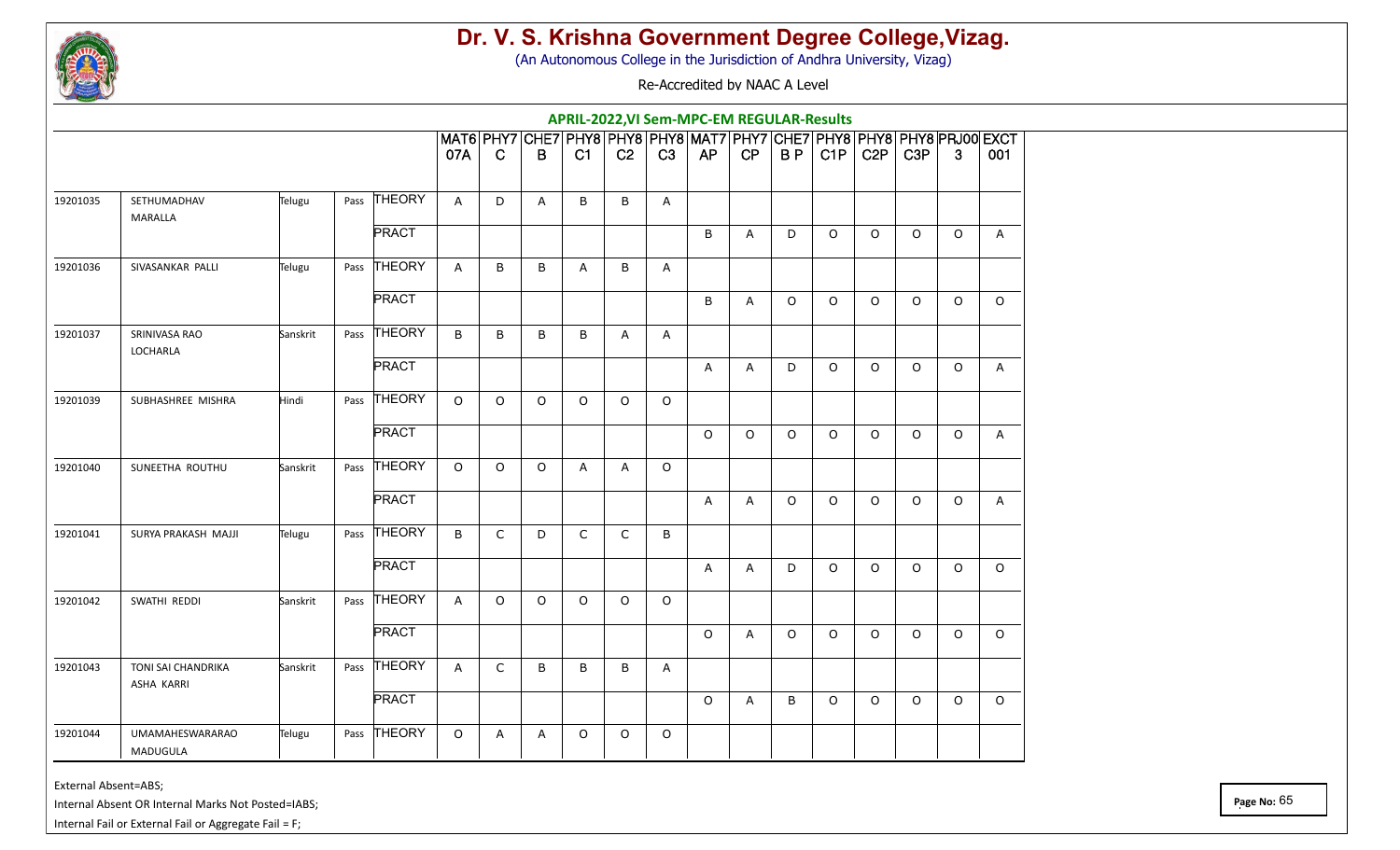

(An Autonomous College in the Jurisdiction of Andhra University, Vizag)

Re-Accredited by NAAC A Level

|                                    |              |              | 07A                                                                                                  | $\mathbf C$  | B            | C1 | C <sub>2</sub> | C3      | AP       | CP             | B <sub>P</sub> | C1P      | C <sub>2</sub> P | C <sub>3</sub> P                                 | 3        | 001                                                                    |
|------------------------------------|--------------|--------------|------------------------------------------------------------------------------------------------------|--------------|--------------|----|----------------|---------|----------|----------------|----------------|----------|------------------|--------------------------------------------------|----------|------------------------------------------------------------------------|
| <b>UMAMAHESWARARAO</b><br>MADUGULA | Telugu       |              |                                                                                                      |              |              |    |                |         | $\Omega$ | $\Omega$       | $\Omega$       | $\Omega$ | $\Omega$         | $\Omega$                                         | $\Omega$ | $\circ$                                                                |
| USHA SRI MUDAPAKA                  | Sanskrit     |              | A                                                                                                    | $\mathsf{A}$ | $\mathsf{A}$ | A  | $\mathsf{A}$   | $\circ$ |          |                |                |          |                  |                                                  |          |                                                                        |
|                                    |              | <b>PRACT</b> |                                                                                                      |              |              |    |                |         | $\Omega$ | $\Omega$       | $\overline{A}$ | $\Omega$ | $\Omega$         | $\Omega$                                         | $\Omega$ | $\circ$                                                                |
| <b>VENKATA LOKESH KOYYA</b>        | Sanskrit     |              | A                                                                                                    | D            | D            | B  | $\mathsf{A}$   | $\circ$ |          |                |                |          |                  |                                                  |          |                                                                        |
|                                    |              | <b>PRACT</b> |                                                                                                      |              |              |    |                |         | A        | $\overline{A}$ | C              | $\circ$  | $\Omega$         | $\Omega$                                         | $\Omega$ | $\mathsf{A}$                                                           |
| <b>VISWESWARA RAO</b>              | Sanskrit     |              | B                                                                                                    | D            | B            | B  | $\mathsf{A}$   | Α       |          |                |                |          |                  |                                                  |          |                                                                        |
|                                    |              | <b>PRACT</b> |                                                                                                      |              |              |    |                |         | A        | $\overline{A}$ | C              | $\Omega$ | $\Omega$         | $\circ$                                          | $\Omega$ | $\circ$                                                                |
| YUGANDHAR KOYILA                   | Sanskrit     |              | A                                                                                                    | B            | A            | B  | $\mathsf{A}$   | $\circ$ |          |                |                |          |                  |                                                  |          |                                                                        |
|                                    |              | <b>PRACT</b> |                                                                                                      |              |              |    |                |         | $\circ$  | A              | C              | $\circ$  | $\Omega$         | $\circ$                                          | $\circ$  | $\circ$                                                                |
|                                    | <b>NALAM</b> |              | Pass <b>PRACT</b><br>THEORY<br>Pass<br><b>THEORY</b><br>Pass<br>Pass THEORY<br><b>THEORY</b><br>Pass |              |              |    |                |         |          |                |                |          |                  | <b>APRIL-2022, VI Sem-MPC-EM REGULAR-Results</b> |          | MAT6 PHY7 CHE7 PHY8 PHY8 PHY8 MAT7 PHY7 CHE7 PHY8 PHY8 PHY8 PRJ00 EXCT |

External Absent=ABS;

Internal Absent OR Internal Marks Not Posted=IABS;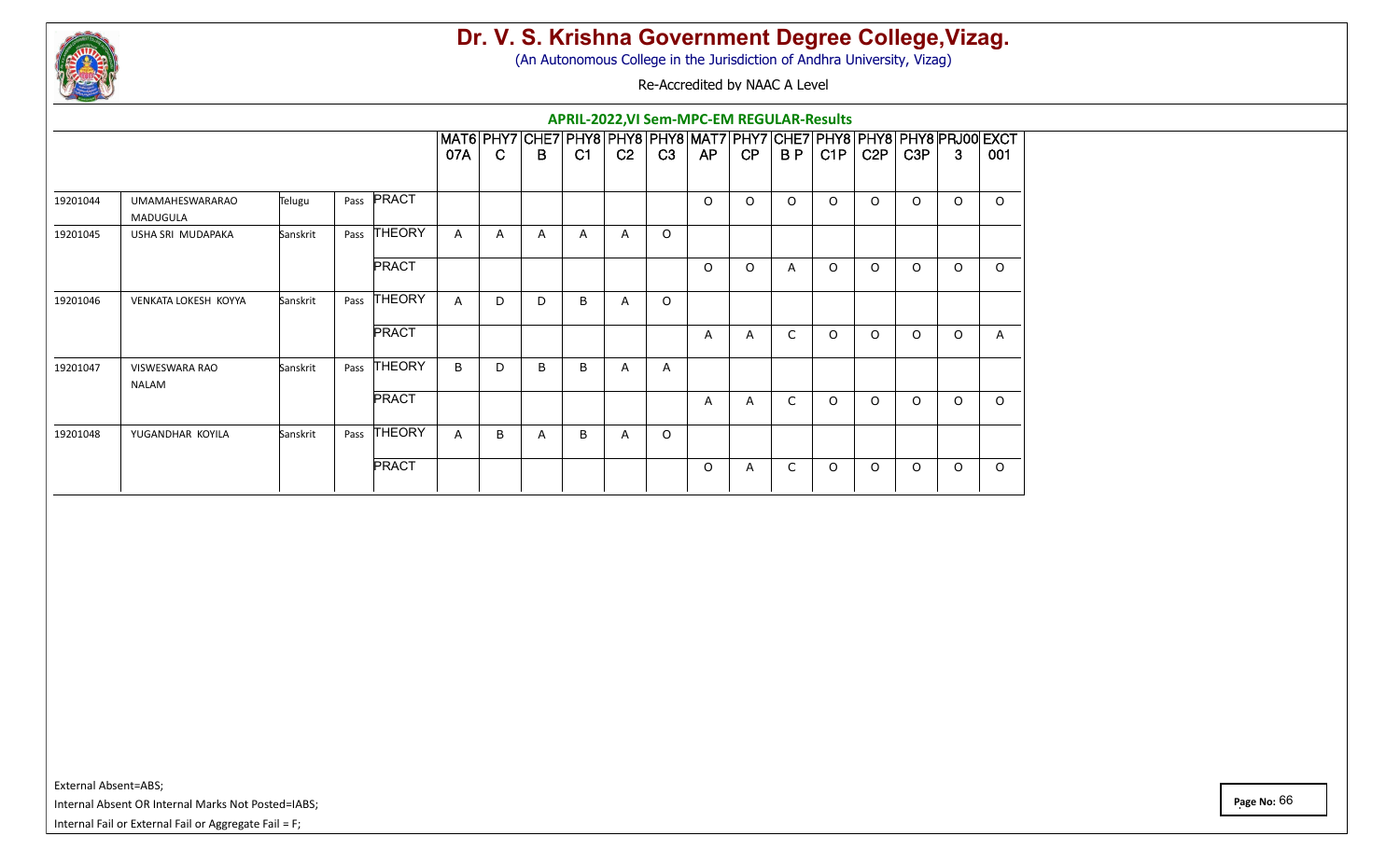

(An Autonomous College in the Jurisdiction of Andhra University, Vizag)

Re-Accredited by NAAC A Level

|           |                                          |                |            |                     |              |              |              |           |              |         | <b>APRIL-2022, VI Sem-MPCS-EM REGULAR-Results</b>                                        |          |              |              |                  |                  |         |              |
|-----------|------------------------------------------|----------------|------------|---------------------|--------------|--------------|--------------|-----------|--------------|---------|------------------------------------------------------------------------------------------|----------|--------------|--------------|------------------|------------------|---------|--------------|
| Roll.No.# | <b>Student Name</b>                      | Second<br>Lang | <b>RES</b> | Theory<br>Practical | $\mathsf{A}$ | A            | $\mathbf C$  | <b>B1</b> | <b>B2</b>    |         | MAT7 PHY7 COM7 COM8 COM8 COM8 MATH PHY7 COM7 COM8 COM8 COM8 PRJ00 EXCT<br>$B3$ $S7AP$ CP |          | CP           | B1P          | B <sub>2</sub> P | B <sub>3</sub> P | 3       | 001          |
| 19202001  | ANEEL PANAPANA                           | Sanskrit       | Pass       | THEORY              | $\mathsf{A}$ | B            | A            | B         | A            | A       |                                                                                          |          |              |              |                  |                  |         |              |
|           |                                          |                |            | <b>PRACT</b>        |              |              |              |           |              |         | A                                                                                        | $\circ$  | B            | A            | $\circ$          | $\circ$          | B       | $\mathsf{A}$ |
| 19202002  | ANUSHA BUKKA                             | Sanskrit       |            | Pass THEORY         | $\Omega$     | B            | $\circ$      | $\circ$   | $\circ$      | $\circ$ |                                                                                          |          |              |              |                  |                  |         |              |
|           |                                          |                |            | <b>PRACT</b>        |              |              |              |           |              |         | A                                                                                        | $\Omega$ | $\circ$      | $\Omega$     | $\circ$          | $\Omega$         | $\circ$ | $\Omega$     |
| 19202003  | APPALA SAI RAMESH<br><b>NAMMI</b>        | Sanskrit       |            | Pass THEORY         | A            | B            | A            | B         | A            | Α       |                                                                                          |          |              |              |                  |                  |         |              |
|           |                                          |                |            | <b>PRACT</b>        |              |              |              |           |              |         | B                                                                                        | A        | $\mathsf{A}$ | $\mathsf{A}$ | $\circ$          | $\circ$          | B       | $\mathsf{A}$ |
| 19202004  | APPANNA PAGOTI                           | Sanskrit       |            | Pass THEORY         | A            | $\mathsf{C}$ | $\mathsf{C}$ | B         | A            | B       |                                                                                          |          |              |              |                  |                  |         |              |
|           |                                          |                |            | <b>PRACT</b>        |              |              |              |           |              |         | C                                                                                        | A        | A            | A            | $\circ$          | $\circ$          | B       | A            |
| 19202005  | ARAVIND CHITTIMOJU                       | Sanskrit       |            | Pass THEORY         | A            | C            | $\mathsf{C}$ | Α         | $\circ$      | A       |                                                                                          |          |              |              |                  |                  |         |              |
|           |                                          |                |            | <b>PRACT</b>        |              |              |              |           |              |         | B                                                                                        | A        | A            | A            | $\circ$          | Α                | B       | $\circ$      |
| 19202006  | ARUNA MUDASALA                           | Sanskrit       |            | Pass THEORY         | $\circ$      | $\circ$      | $\circ$      | O         | $\circ$      | $\circ$ |                                                                                          |          |              |              |                  |                  |         |              |
|           |                                          |                |            | <b>PRACT</b>        |              |              |              |           |              |         | A                                                                                        | A        | $\circ$      | $\circ$      | $\circ$          | $\circ$          | $\circ$ | $\circ$      |
| 19202007  | BHANU PRIYA PALIVELA                     | Sanskrit       |            | Pass THEORY         | $\Omega$     | $\circ$      | $\Omega$     | $\Omega$  | $\circ$      | $\circ$ |                                                                                          |          |              |              |                  |                  |         |              |
|           |                                          |                |            | <b>PRACT</b>        |              |              |              |           |              |         | $\circ$                                                                                  | $\Omega$ | $\Omega$     | $\circ$      | $\circ$          | O                | $\circ$ | $\circ$      |
| 19202008  | <b>BHUVANA CHANDU</b><br><b>ATMAKURI</b> | Sanskrit       |            | Pass THEORY         | $\circ$      | A            | A            | Α         | $\mathsf{A}$ | $\circ$ |                                                                                          |          |              |              |                  |                  |         |              |
|           |                                          |                |            | <b>PRACT</b>        |              |              |              |           |              |         | $\circ$                                                                                  | $\circ$  | $\circ$      | $\circ$      | $\circ$          | $\circ$          | $\circ$ | $\circ$      |
| 19202009  | DAVID RAJU POTNURU                       | Telugu         |            | Pass THEORY         | A            | B            | B            | B         | B            | Α       |                                                                                          |          |              |              |                  |                  |         |              |

External Absent=ABS;

Internal Absent OR Internal Marks Not Posted=IABS;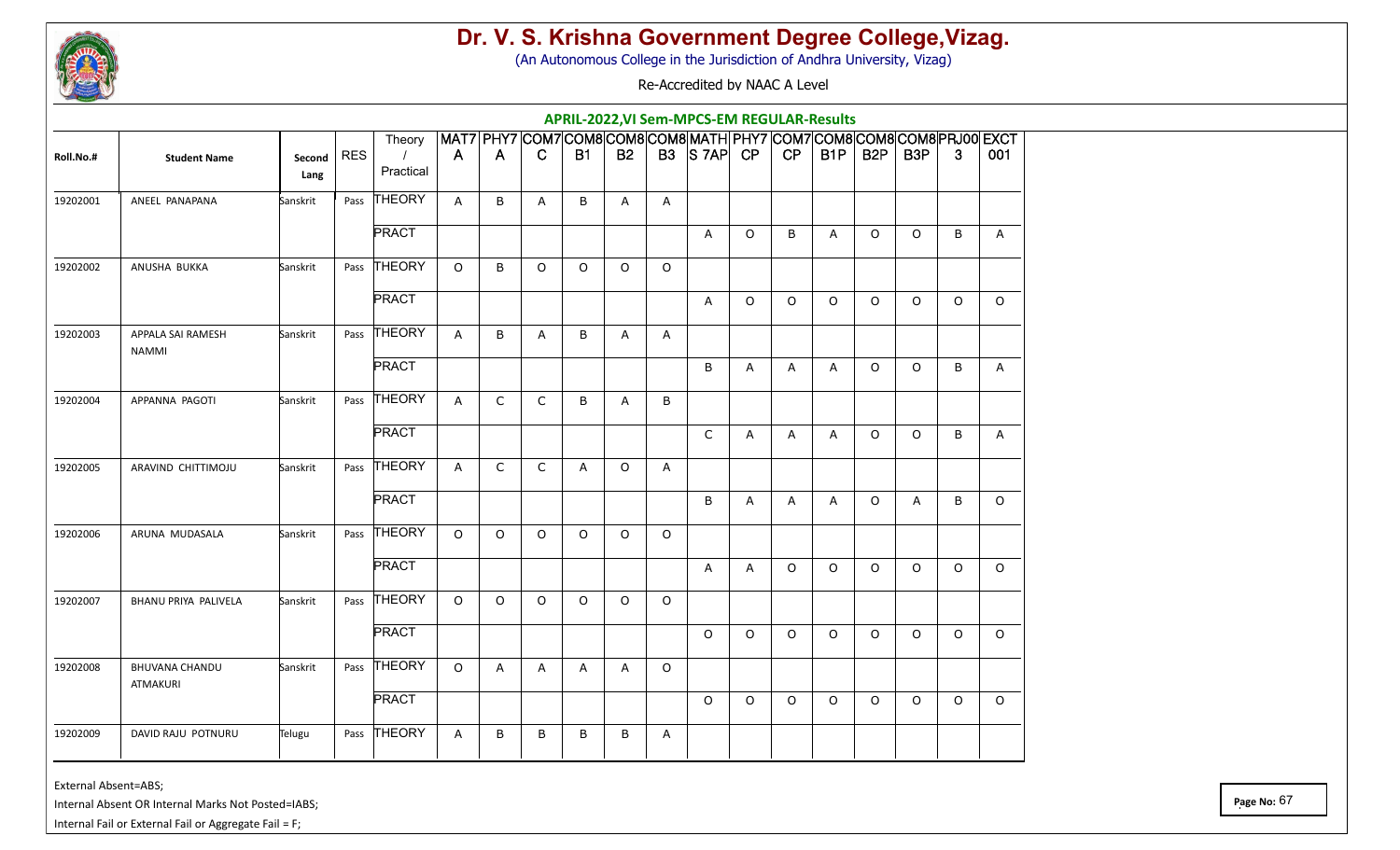

(An Autonomous College in the Jurisdiction of Andhra University, Vizag)

Re-Accredited by NAAC A Level

|          |                                       |          |                   |              |              |              |             |              |              | APRIL-2022, VI Sem-MPCS-EM REGULAR-Results                             |          |         |         |                  |                  |              |          |
|----------|---------------------------------------|----------|-------------------|--------------|--------------|--------------|-------------|--------------|--------------|------------------------------------------------------------------------|----------|---------|---------|------------------|------------------|--------------|----------|
|          |                                       |          |                   |              |              |              |             |              |              | MAT7 PHY7 COM7 COM8 COM8 COM8 MATH PHY7 COM7 COM8 COM8 COM8 PRJ00 EXCT |          |         |         |                  |                  |              |          |
|          |                                       |          |                   | A            | A            | C.           | <b>B1</b>   | <b>B2</b>    |              | $B3$ $S7AP$ CP                                                         |          | CP      | B1P     | B <sub>2</sub> P | B <sub>3</sub> P | $\mathbf{3}$ | 001      |
| 19202009 | DAVID RAJU POTNURU                    | Telugu   | Pass <b>PRACT</b> |              |              |              |             |              |              | A                                                                      | $\Omega$ | $\circ$ | $\circ$ | $\circ$          | $\Omega$         | $\mathsf{A}$ | $\Omega$ |
| 19202010 | DEMUDU SWAMY<br>RALLAPALLI            | Sanskrit | Pass THEORY       | $\circ$      | B            | $\mathsf{A}$ | A           | $\circ$      | $\mathsf{A}$ |                                                                        |          |         |         |                  |                  |              |          |
|          |                                       |          | <b>PRACT</b>      |              |              |              |             |              |              | A                                                                      | Α        | $\circ$ | $\circ$ | $\Omega$         | $\Omega$         | $\Omega$     | $\Omega$ |
| 19202011 | DEVI PRASAD TANTHARA                  | Telugu   | Pass THEORY       | $\circ$      | B            | $\mathsf{C}$ | D           | $\mathsf{A}$ | B            |                                                                        |          |         |         |                  |                  |              |          |
|          |                                       |          | <b>PRACT</b>      |              |              |              |             |              |              | A                                                                      | A        | $\circ$ | A       | $\Omega$         | $\circ$          | A            | $\circ$  |
| 19202012 | DIVYA SREE CHUKKA                     | Sanskrit | Pass THEORY       | $\circ$      | $\circ$      | $\circ$      | $\Omega$    | $\circ$      | $\circ$      |                                                                        |          |         |         |                  |                  |              |          |
|          |                                       |          | <b>PRACT</b>      |              |              |              |             |              |              | A                                                                      | $\Omega$ | $\circ$ | $\circ$ | $\circ$          | $\Omega$         | $\circ$      | $\Omega$ |
| 19202014 | <b>GIRIJA SANKAR NAIDU</b><br>GULLELA | Telugu   | Pass THEORY       | $\mathsf{A}$ | B            | A            | C           | A            | A            |                                                                        |          |         |         |                  |                  |              |          |
|          |                                       |          | <b>PRACT</b>      |              |              |              |             |              |              | A                                                                      | A        | $\circ$ | $\circ$ | $\circ$          | $\circ$          | $\circ$      | $\circ$  |
| 19202015 | <b>GOWTAMI RAMBHA</b>                 | Sanskrit | THEORY<br>Pass    | $\circ$      | A            | A            | B           | $\circ$      | A            |                                                                        |          |         |         |                  |                  |              |          |
|          |                                       |          | <b>PRACT</b>      |              |              |              |             |              |              | A                                                                      | A        | $\circ$ | $\circ$ | $\circ$          | $\Omega$         | $\circ$      | $\circ$  |
| 19202016 | HARI PRASAD PEDAPILLI                 | Sanskrit | Pass THEORY       | $\circ$      | $\mathsf{C}$ | $\mathsf{C}$ | $\mathsf C$ | B            | $\mathsf{A}$ |                                                                        |          |         |         |                  |                  |              |          |
|          |                                       |          | <b>PRACT</b>      |              |              |              |             |              |              | A                                                                      | A        | $\circ$ | A       | $\circ$          | $\circ$          | A            | $\circ$  |
| 19202018 | <b>HARSHITHA KOTA</b>                 | Sanskrit | Pass THEORY       | $\circ$      | A            | B            | $\Omega$    | $\circ$      | A            |                                                                        |          |         |         |                  |                  |              |          |
|          |                                       |          | <b>PRACT</b>      |              |              |              |             |              |              | A                                                                      | A        | $\circ$ | $\circ$ | $\circ$          | $\circ$          | A            | $\circ$  |
| 19202019 | <b>HEMANTH KUMAR</b><br>NEELAPURAM    | Sanskrit | Pass THEORY       | B            | C            | D            | B           | B            | B            |                                                                        |          |         |         |                  |                  |              |          |
|          |                                       |          | <b>PRACT</b>      |              |              |              |             |              |              | A                                                                      | Α        | 0       | A       | $\circ$          | A                | A            | $\circ$  |

External Absent=ABS;

Internal Absent OR Internal Marks Not Posted=IABS;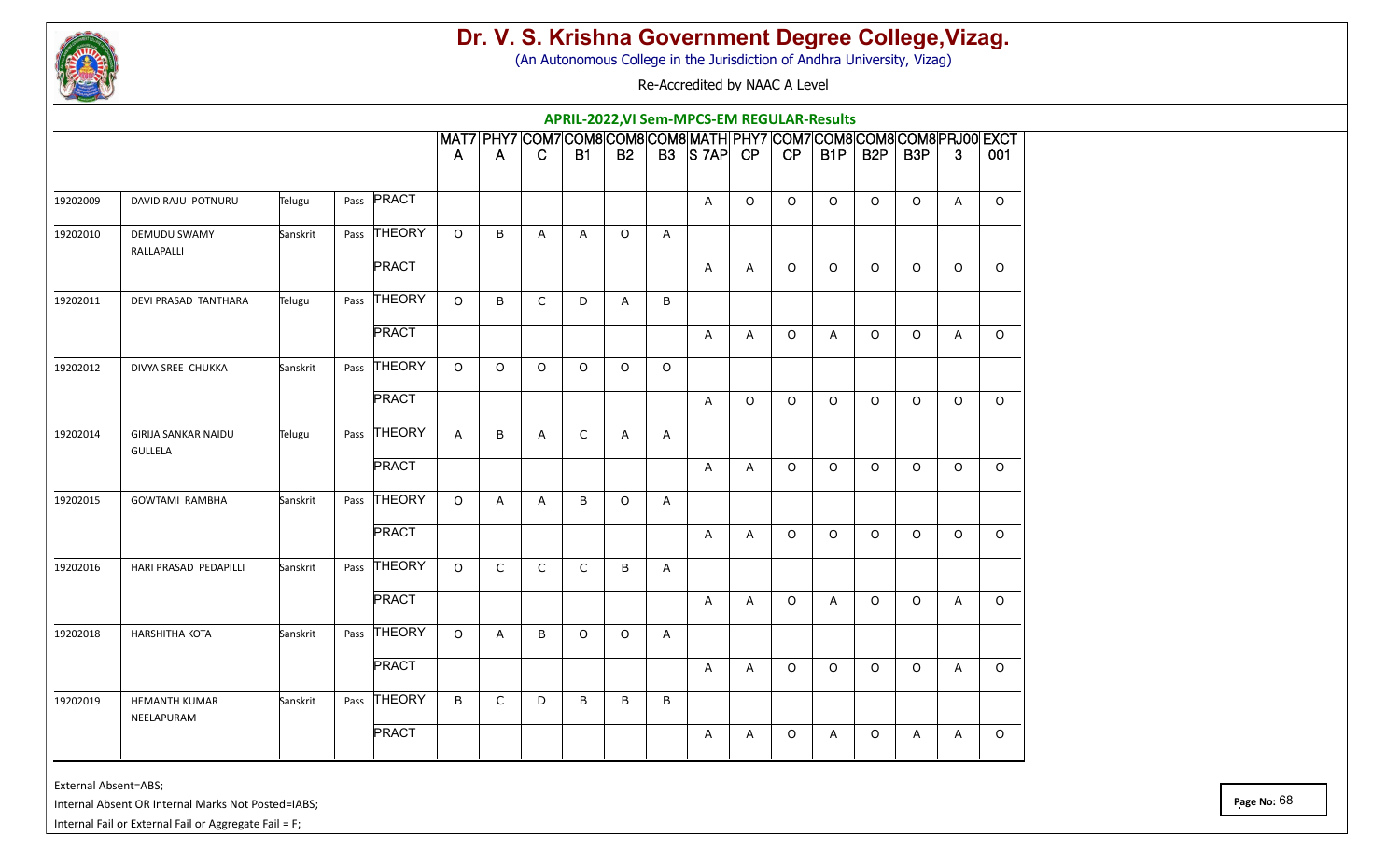

(An Autonomous College in the Jurisdiction of Andhra University, Vizag)

Re-Accredited by NAAC A Level

|          |                          |          |              |              |         |              |           |              |              | APRIL-2022, VI Sem-MPCS-EM REGULAR-Results                             |                |              |              |                  |                  |                |          |
|----------|--------------------------|----------|--------------|--------------|---------|--------------|-----------|--------------|--------------|------------------------------------------------------------------------|----------------|--------------|--------------|------------------|------------------|----------------|----------|
|          |                          |          |              |              |         |              |           |              |              | MAT7 PHY7 COM7 COM8 COM8 COM8 MATH PHY7 COM7 COM8 COM8 COM8 PRJ00 EXCT |                |              |              |                  |                  |                |          |
|          |                          |          |              | A            | A       | $\mathsf{C}$ | <b>B1</b> | <b>B2</b>    |              | $B3$ $S7AP$ CP                                                         |                | CP           | B1P          | B <sub>2</sub> P | B <sub>3</sub> P | $\mathbf{3}$   | 001      |
| 19202020 | <b>IMAMSHA SHAIK</b>     | Sanskrit | Pass THEORY  | B            | B       | $\mathsf{C}$ | B         | B            | $\mathsf{A}$ |                                                                        |                |              |              |                  |                  |                |          |
|          |                          |          | <b>PRACT</b> |              |         |              |           |              |              | A                                                                      | $\mathsf{A}$   | $\mathsf{A}$ | $\mathsf{A}$ | $\circ$          | $\mathsf{A}$     | $\overline{A}$ | $\circ$  |
| 19202021 | KANNABABU<br>BHOGAPURAPU | Telugu   | Pass THEORY  | $\circ$      | $\circ$ | A            | $\circ$   | $\circ$      | A            |                                                                        |                |              |              |                  |                  |                |          |
|          |                          |          | <b>PRACT</b> |              |         |              |           |              |              | $\circ$                                                                | $\circ$        | $\circ$      | $\circ$      | $\circ$          | $\circ$          | $\circ$        | $\circ$  |
| 19202022 | KIRAN TEDA               | Sanskrit | Pass THEORY  | $\mathsf{C}$ | C       | C            | B         | B            | B            |                                                                        |                |              |              |                  |                  |                |          |
|          |                          |          | <b>PRACT</b> |              |         |              |           |              |              | $\circ$                                                                | A              | $\circ$      | B            | $\circ$          | Α                | A              | $\circ$  |
| 19202023 | KRISHNAVENI KUNIREDDI    | Sanskrit | Pass THEORY  | $\circ$      | B       | $\mathsf{A}$ | $\circ$   | $\circ$      | $\circ$      |                                                                        |                |              |              |                  |                  |                |          |
|          |                          |          | <b>PRACT</b> |              |         |              |           |              |              | $\circ$                                                                | $\overline{A}$ | $\circ$      | $\circ$      | $\Omega$         | $\Omega$         | $\Omega$       | $\Omega$ |
| 19202026 | MADHU YANDRAPU           | Sanskrit | Pass THEORY  | $\mathsf{C}$ | B       | $\mathsf{C}$ | Α         | $\mathsf{A}$ | A            |                                                                        |                |              |              |                  |                  |                |          |
|          |                          |          | <b>PRACT</b> |              |         |              |           |              |              | $\circ$                                                                | A              | $\circ$      | $\circ$      | $\circ$          | $\circ$          | $\circ$        | $\Omega$ |
| 19202027 | MADHU BALAJI SEELAM      | Sanskrit | Pass THEORY  | A            | C       | $\mathsf{C}$ | B         | B            | B            |                                                                        |                |              |              |                  |                  |                |          |
|          |                          |          | <b>PRACT</b> |              |         |              |           |              |              | A                                                                      | $\mathsf{A}$   | $\circ$      | A            | $\circ$          | A                | $\mathsf{A}$   | $\circ$  |
| 19202028 | MAHESH DUNGA             | Sanskrit | Pass THEORY  | B            | B       | $\mathsf{C}$ | A         | A            | B            |                                                                        |                |              |              |                  |                  |                |          |
|          |                          |          | <b>PRACT</b> |              |         |              |           |              |              | B                                                                      | Α              | $\circ$      | A            | $\circ$          | $\Omega$         | A              | $\circ$  |
| 19202029 | MANIKANTA YAJJALA        | Sanskrit | Pass THEORY  | $\sf B$      | B       | B            | Α         | A            | A            |                                                                        |                |              |              |                  |                  |                |          |
|          |                          |          | <b>PRACT</b> |              |         |              |           |              |              | $\circ$                                                                | A              | $\circ$      | $\circ$      | $\circ$          | $\circ$          | $\circ$        | $\circ$  |
| 19202030 | <b>MANOHAR SAKETI</b>    | Telugu   | Pass THEORY  | B            | В       | A            | A         | O            | A            |                                                                        |                |              |              |                  |                  |                |          |

External Absent=ABS;

Internal Absent OR Internal Marks Not Posted=IABS;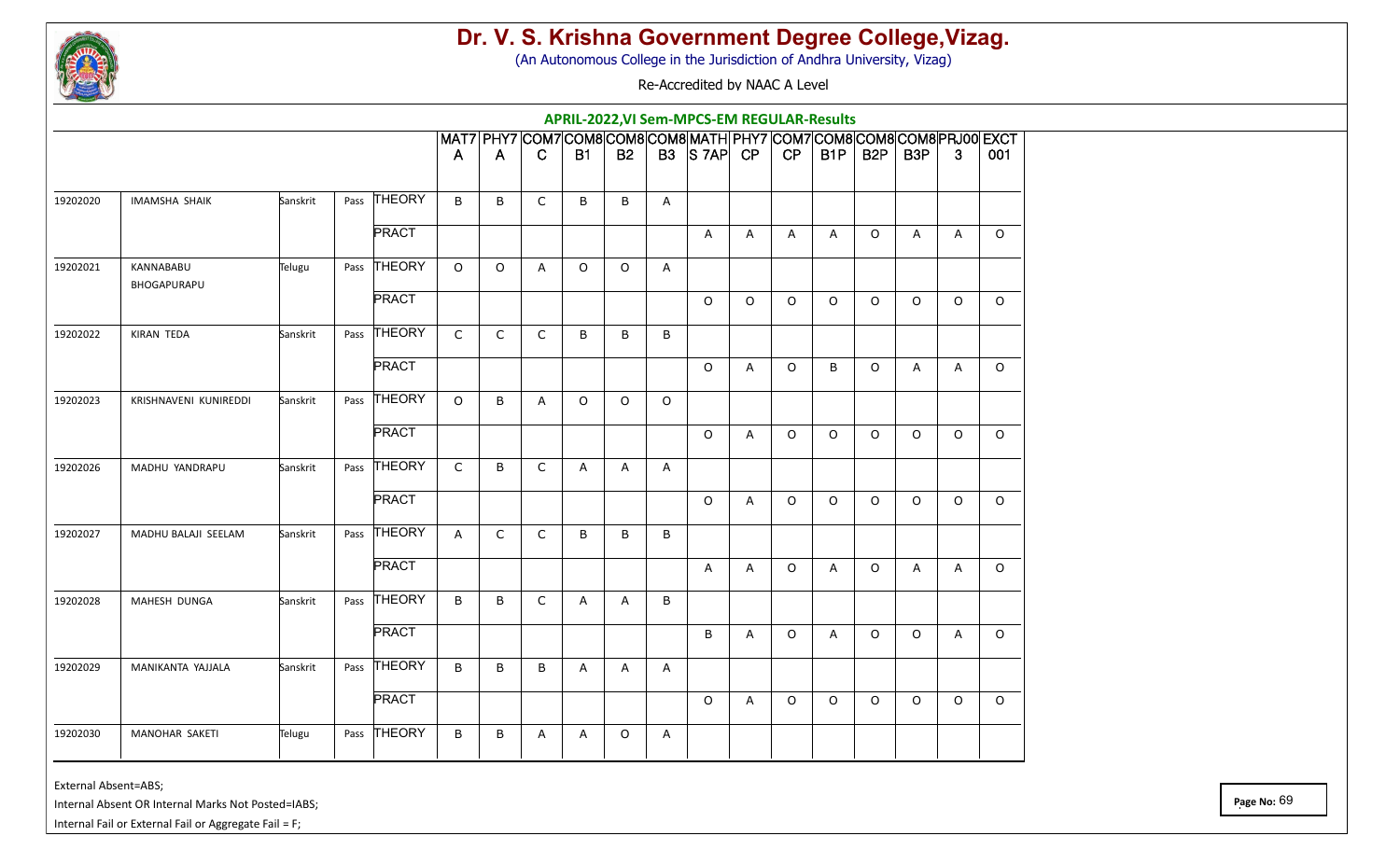

(An Autonomous College in the Jurisdiction of Andhra University, Vizag)

Re-Accredited by NAAC A Level

|          |                                 |          |      |              |              |                |              |           |           |         | APRIL-2022, VI Sem-MPCS-EM REGULAR-Results                             |         |         |                  |                  |                  |              |         |
|----------|---------------------------------|----------|------|--------------|--------------|----------------|--------------|-----------|-----------|---------|------------------------------------------------------------------------|---------|---------|------------------|------------------|------------------|--------------|---------|
|          |                                 |          |      |              |              |                |              |           |           |         | MAT7 PHY7 COM7 COM8 COM8 COM8 MATH PHY7 COM7 COM8 COM8 COM8 PRJ00 EXCT |         |         |                  |                  |                  |              |         |
|          |                                 |          |      |              | A            | $\overline{A}$ | C            | <b>B1</b> | <b>B2</b> |         | $B3$ $S7AP$ CP                                                         |         | CP      | B <sub>1</sub> P | B <sub>2</sub> P | B <sub>3</sub> P | $\mathbf{3}$ | 001     |
| 19202030 | MANOHAR SAKETI                  | Telugu   |      | Pass PRACT   |              |                |              |           |           |         | B                                                                      | A       | 0       | $\circ$          | $\circ$          | $\circ$          | $\circ$      | $\circ$ |
| 19202031 | MEENAKSHI AASAPU                | Sanskrit |      | Pass THEORY  | $\Omega$     | $\mathsf{A}$   | B            | $\circ$   | $\circ$   | B       |                                                                        |         |         |                  |                  |                  |              |         |
|          |                                 |          |      | <b>PRACT</b> |              |                |              |           |           |         | A                                                                      | A       | O       | $\circ$          | $\circ$          | $\circ$          | $\mathsf{A}$ | $\circ$ |
| 19202032 | MOHAN RAJ SANTHA                | Sanskrit |      | Pass THEORY  | $\mathsf{C}$ | B              | B            | Α         | $\circ$   | A       |                                                                        |         |         |                  |                  |                  |              |         |
|          |                                 |          |      | <b>PRACT</b> |              |                |              |           |           |         | B                                                                      | A       | A       | A                | $\circ$          | A                | A            | $\circ$ |
| 19202033 | MUNNI MOHAMMED                  | Sanskrit |      | Pass THEORY  | $\mathsf{C}$ | A              | B            | A         | A         | A       |                                                                        |         |         |                  |                  |                  |              |         |
|          |                                 |          |      | <b>PRACT</b> |              |                |              |           |           |         | B                                                                      | Α       | O       | $\circ$          | $\circ$          | A                | $\circ$      | $\circ$ |
| 19202034 | NAGA JYOTHI LOLLA               | Sanskrit |      | Pass THEORY  | $\mathsf{A}$ | A              | A            | A         | $\circ$   | $\circ$ |                                                                        |         |         |                  |                  |                  |              |         |
|          |                                 |          |      | <b>PRACT</b> |              |                |              |           |           |         | $\mathsf{A}$                                                           | $\circ$ | O       | $\circ$          | $\circ$          | $\circ$          | $\circ$      | $\circ$ |
| 19202035 | PAVANI ADIREDDY                 | Sanskrit | Pass | THEORY       | $\mathsf{A}$ | $\sf B$        | A            | Α         | A         | A       |                                                                        |         |         |                  |                  |                  |              |         |
|          |                                 |          |      | <b>PRACT</b> |              |                |              |           |           |         | A                                                                      | A       | $\circ$ | $\circ$          | $\circ$          | $\circ$          | $\circ$      | $\circ$ |
| 19202036 | PRIYANKA<br><b>KOMMANAPALLI</b> | Sanskrit |      | Pass THEORY  | $\mathsf{C}$ | $\mathsf{A}$   | $\mathsf{A}$ | B         | $\circ$   | A       |                                                                        |         |         |                  |                  |                  |              |         |
|          |                                 |          |      | <b>PRACT</b> |              |                |              |           |           |         | $\circ$                                                                | $\circ$ | $\circ$ | $\circ$          | $\circ$          | $\circ$          | $\circ$      | $\circ$ |
| 19202037 | RAJESH DOWLAPALLI               | Sanskrit |      | Pass THEORY  | B            | A              | A            | Α         | A         | A       |                                                                        |         |         |                  |                  |                  |              |         |
|          |                                 |          |      | <b>PRACT</b> |              |                |              |           |           |         | A                                                                      | A       | O       | A                | $\circ$          | $\circ$          | $\circ$      | $\circ$ |
| 19202038 | RAMADASU KIRASANI               | Telugu   |      | Pass THEORY  | $\mathsf C$  | B              | B            | A         | B         | B       |                                                                        |         |         |                  |                  |                  |              |         |
|          |                                 |          |      | <b>PRACT</b> |              |                |              |           |           |         | B                                                                      | A       | 0       | $\circ$          | $\circ$          | A                | $\circ$      | $\circ$ |
|          |                                 |          |      |              |              |                |              |           |           |         |                                                                        |         |         |                  |                  |                  |              |         |

External Absent=ABS;

Internal Absent OR Internal Marks Not Posted=IABS;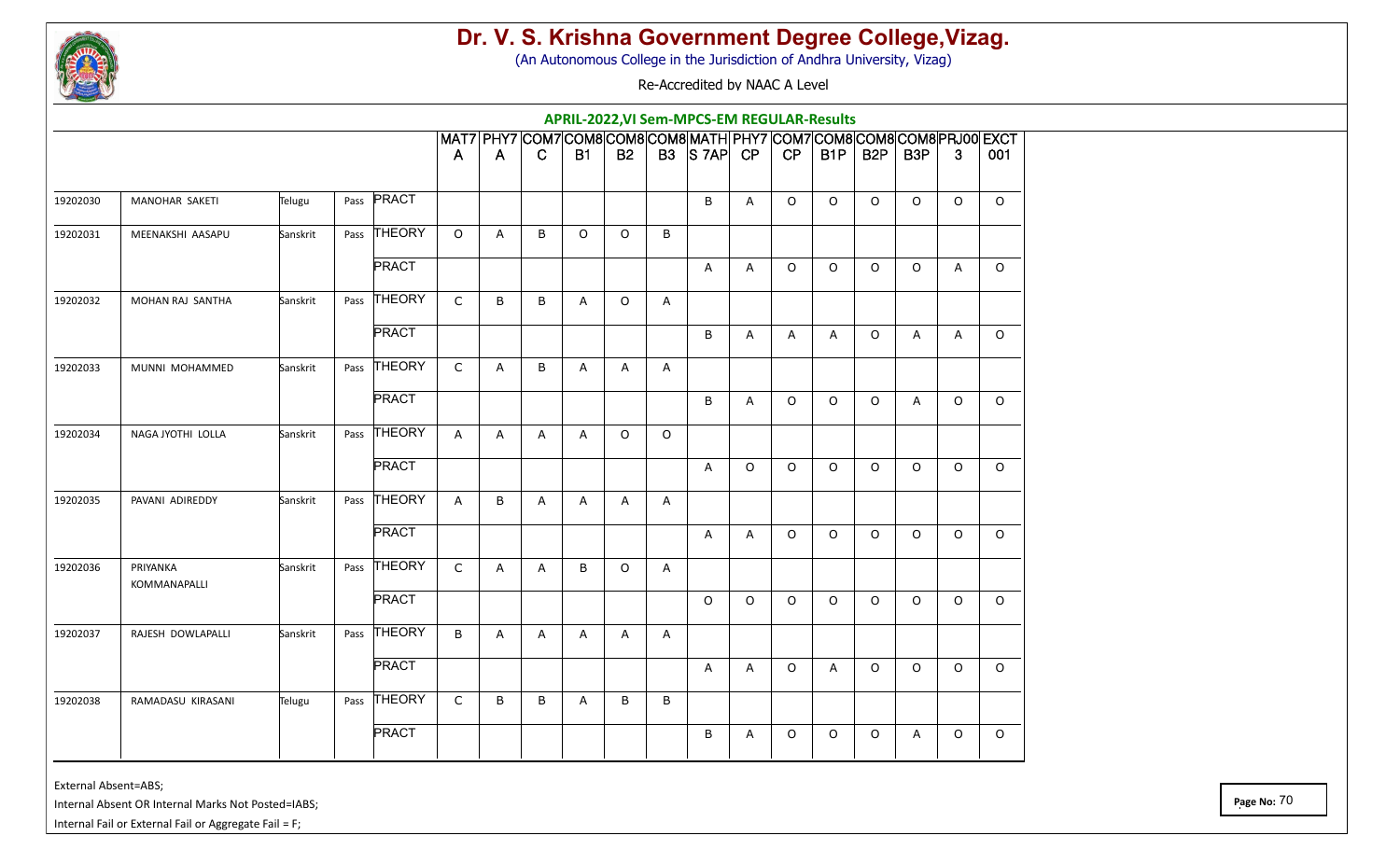

(An Autonomous College in the Jurisdiction of Andhra University, Vizag)

Re-Accredited by NAAC A Level

|          |                       |          |              |              |              |              |           |              |              | APRIL-2022, VI Sem-MPCS-EM REGULAR-Results                             |              |              |         |                  |                  |                |          |
|----------|-----------------------|----------|--------------|--------------|--------------|--------------|-----------|--------------|--------------|------------------------------------------------------------------------|--------------|--------------|---------|------------------|------------------|----------------|----------|
|          |                       |          |              |              |              |              |           |              |              | MAT7 PHY7 COM7 COM8 COM8 COM8 MATH PHY7 COM7 COM8 COM8 COM8 PRJ00 EXCT |              |              |         |                  |                  |                |          |
|          |                       |          |              | A            | A            | $\mathsf{C}$ | <b>B1</b> | <b>B2</b>    |              | $B3$ $S7AP$ CP                                                         |              | CP           | B1P     | B <sub>2</sub> P | B <sub>3</sub> P | $\mathbf{3}$   | 001      |
| 19202039 | SAI KIRAN KALIGATLA   | Sanskrit | Pass THEORY  | B            | A            | B            | A         | A            | $\mathsf{A}$ |                                                                        |              |              |         |                  |                  |                |          |
|          |                       |          | <b>PRACT</b> |              |              |              |           |              |              | B                                                                      | $\mathsf{A}$ | $\circ$      | $\circ$ | $\circ$          | $\mathsf{A}$     | $\circ$        | $\circ$  |
| 19202040 | SAI LAKSHMI AMARA     | Sanskrit | Pass THEORY  | $\circ$      | $\circ$      | A            | Α         | $\circ$      | $\circ$      |                                                                        |              |              |         |                  |                  |                |          |
|          |                       |          | <b>PRACT</b> |              |              |              |           |              |              | $\circ$                                                                | A            | $\circ$      | $\circ$ | $\circ$          | $\circ$          | $\circ$        | $\circ$  |
| 19202041 | SAIKUMAR NEYYALA      | Sanskrit | Pass THEORY  | $\mathsf{A}$ | C            | B            | B         | A            | A            |                                                                        |              |              |         |                  |                  |                |          |
|          |                       |          | <b>PRACT</b> |              |              |              |           |              |              | $\circ$                                                                | A            | $\circ$      | A       | $\circ$          | $\circ$          | $\circ$        | $\circ$  |
| 19202042 | SIREESHA VANGALAPUDI  | Telugu   | Pass THEORY  | D            | B            | D            | C         | A            | Α            |                                                                        |              |              |         |                  |                  |                |          |
|          |                       |          | <b>PRACT</b> |              |              |              |           |              |              | A                                                                      | $\circ$      | $\mathsf{A}$ | A       | $\Omega$         | $\Omega$         | B              | $\Omega$ |
| 19202043 | SRIKANTH KONCHADA     | Sanskrit | Pass THEORY  | B            | $\mathsf{C}$ | $\mathsf C$  | C         | $\mathsf{C}$ | D            |                                                                        |              |              |         |                  |                  |                |          |
|          |                       |          | <b>PRACT</b> |              |              |              |           |              |              | A                                                                      | A            | $\circ$      | A       | $\circ$          | $\overline{A}$   | $\overline{A}$ | $\circ$  |
| 19202044 | SRINU BARNIKALA       | Sanskrit | Pass THEORY  | $\circ$      | $\circ$      | A            | B         | $\mathsf{A}$ | $\circ$      |                                                                        |              |              |         |                  |                  |                |          |
|          |                       |          | <b>PRACT</b> |              |              |              |           |              |              | A                                                                      | $\circ$      | $\circ$      | $\circ$ | $\circ$          | $\circ$          | $\circ$        | $\circ$  |
| 19202045 | SRINU MARAGADA        | Sanskrit | Pass THEORY  | $\mathsf{A}$ | A            | B            | Α         | B            | $\circ$      |                                                                        |              |              |         |                  |                  |                |          |
|          |                       |          | <b>PRACT</b> |              |              |              |           |              |              | B                                                                      | $\Omega$     | $\circ$      | A       | $\circ$          | $\overline{A}$   | A              | $\circ$  |
| 19202046 | SURYA POTNURU         | Sanskrit | Pass THEORY  | $\circ$      | A            | $\mathsf{A}$ | $\circ$   | $\circ$      | $\circ$      |                                                                        |              |              |         |                  |                  |                |          |
|          |                       |          | <b>PRACT</b> |              |              |              |           |              |              | A                                                                      | A            | $\circ$      | $\circ$ | $\circ$          | $\circ$          | $\circ$        | $\circ$  |
| 19202047 | <b>VAMSI THULLURI</b> | Sanskrit | Pass THEORY  | B            | B            | C            | C         | B            | C            |                                                                        |              |              |         |                  |                  |                |          |

External Absent=ABS;

Internal Absent OR Internal Marks Not Posted=IABS;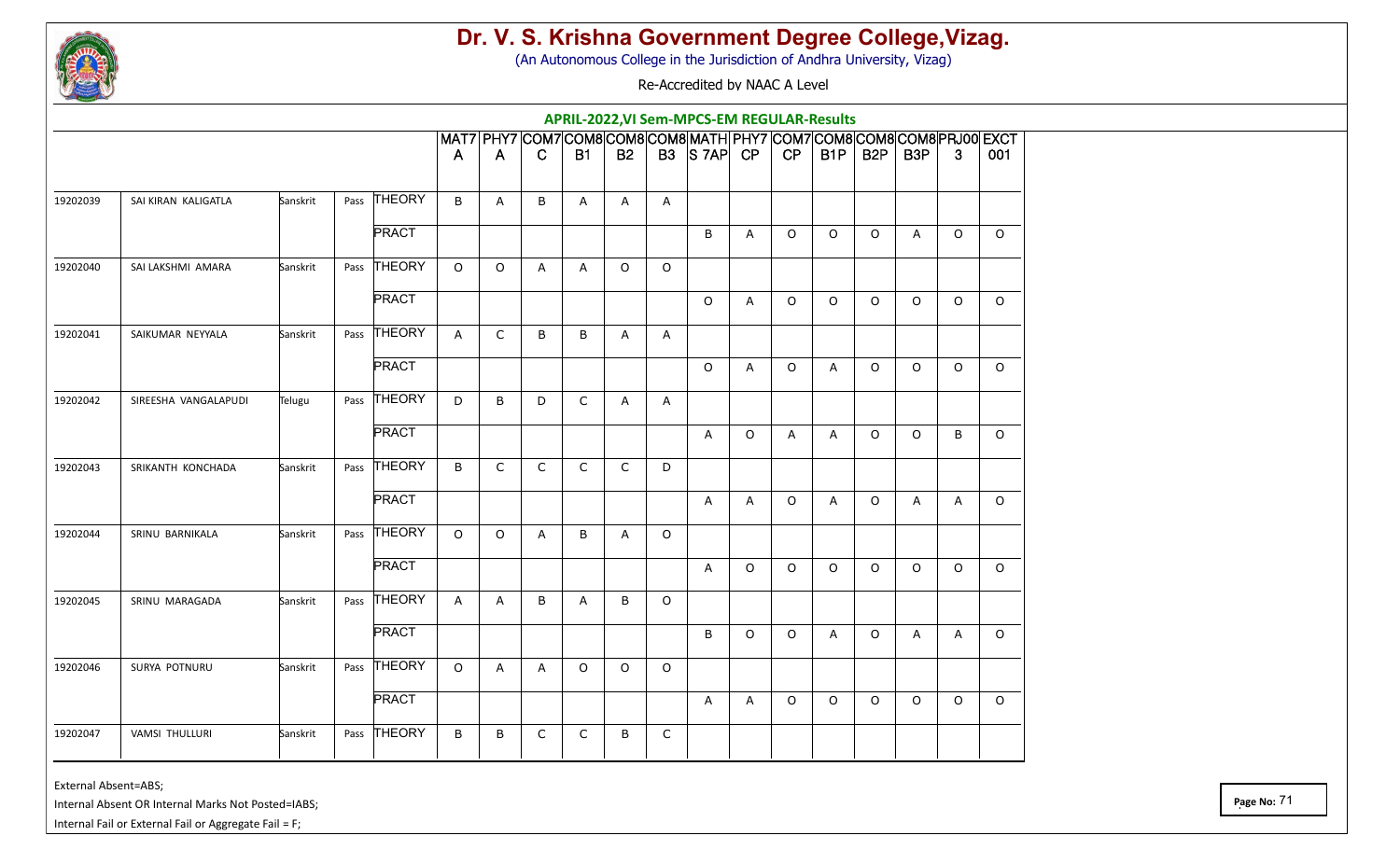

(An Autonomous College in the Jurisdiction of Andhra University, Vizag)

Re-Accredited by NAAC A Level

#### **APRIL-2022,VI Sem-MPCS-EM REGULAR-Results**

| A       | $\mathsf{A}$   | C.           | <b>B1</b> | <b>B2</b> | B <sub>3</sub> |   | CP             | CP    | B <sub>1</sub> P | B <sub>2</sub> P | B3P | -3 | 001                                                                         |
|---------|----------------|--------------|-----------|-----------|----------------|---|----------------|-------|------------------|------------------|-----|----|-----------------------------------------------------------------------------|
|         |                |              |           |           |                |   |                |       |                  |                  |     |    |                                                                             |
|         |                |              |           |           |                |   |                |       |                  |                  |     |    |                                                                             |
|         |                |              |           |           |                |   |                |       |                  |                  |     |    | ◡                                                                           |
| $\circ$ | $\overline{a}$ | $\mathsf{A}$ | O         | $\Omega$  | O              |   |                |       |                  |                  |     |    |                                                                             |
|         |                |              |           |           |                | A | $\overline{A}$ |       | O                |                  |     |    | U                                                                           |
|         |                |              |           |           |                |   | $\mathsf{A}$   | S 7AP |                  | $\overline{A}$   |     |    | MAT7 PHY7 COM7 COM8 COM8 COM8 MATH PHY7 COM7 COM8 COM8 COM8 PRJ00 EXCT<br>A |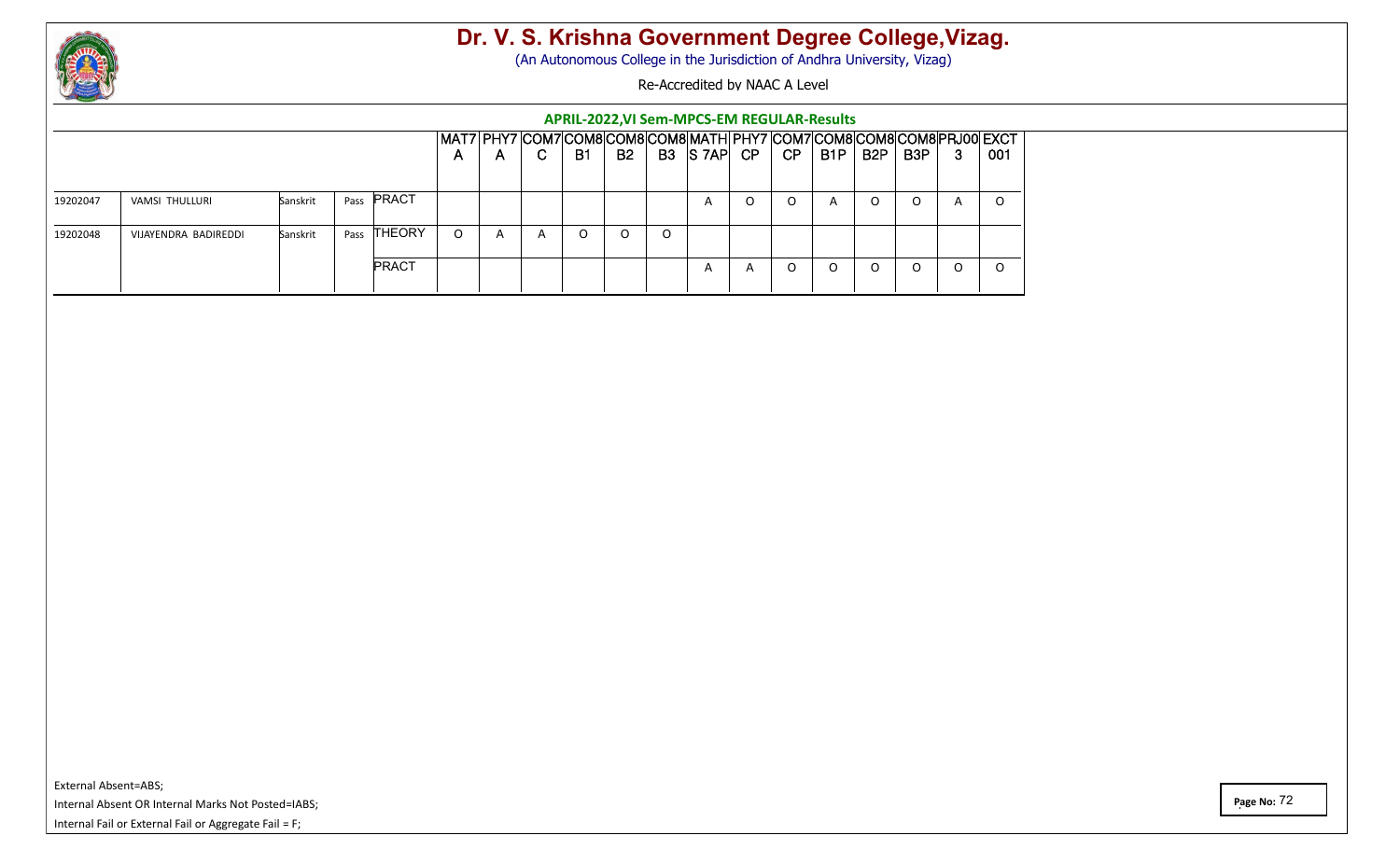

(An Autonomous College in the Jurisdiction of Andhra University, Vizag)

Re-Accredited by NAAC A Level

|           |                                              |                |     |                       |              |              |              |                |              | APRIL-2022, VI Sem-MPCS-TM REGULAR-Results                             |              |                |         |              |                  |                |              |          |
|-----------|----------------------------------------------|----------------|-----|-----------------------|--------------|--------------|--------------|----------------|--------------|------------------------------------------------------------------------|--------------|----------------|---------|--------------|------------------|----------------|--------------|----------|
|           |                                              |                |     | Theory                |              |              |              |                |              | MAT7 PHY7 COM7 MAT8 MAT8 MATP MAT7 PHY7 COM7 MAT8 MAT8 MATP PRJ00 EXCT |              |                |         |              |                  |                |              |          |
| Roll.No.# | <b>Student Name</b>                          | Second<br>Lang | RES | $\prime$<br>Practical | $\mathsf{A}$ | C.           | C.           | A <sub>1</sub> |              | $A2$   RJ8A  <br>3                                                     | <b>AP</b>    | CP             | CP      | A1P          | A <sub>2</sub> P | RJ8A<br>3P     | 3            | 001      |
| 19202050  | ANUSHA SAGINA                                | Telugu         |     | Pass THEORY           | A            | D            | B            | B              | B            |                                                                        |              |                |         |              |                  |                |              |          |
|           |                                              |                |     | <b>PRACT</b>          |              |              |              |                |              | $\circ$                                                                | $\circ$      | $\mathsf{A}$   | $\circ$ | $\mathsf{A}$ | $\mathsf{A}$     | $\circ$        | $\circ$      | $\circ$  |
| 19202051  | <b>BHASKAR DHARMENDRA</b><br>BALAJI VADISALA | Sanskrit       |     | Pass THEORY           | $\mathsf{C}$ | $\mathsf E$  | D            | C              | D            |                                                                        |              |                |         |              |                  |                |              |          |
|           |                                              |                |     | <b>PRACT</b>          |              |              |              |                |              | $\circ$                                                                | C            | A              | A       | $\mathsf{C}$ | $\mathsf{C}$     | $\mathsf{C}$   | $\mathsf{A}$ | $\circ$  |
| 19202052  | <b>BHUDEVI MANTHINI</b>                      | Sanskrit       |     | Pass THEORY           | $\mathsf{A}$ | B            | D            | Α              | B            |                                                                        |              |                |         |              |                  |                |              |          |
|           |                                              |                |     | <b>PRACT</b>          |              |              |              |                |              | $\Omega$                                                               | $\circ$      | A              | $\circ$ | $\circ$      | $\circ$          | $\Omega$       | $\circ$      | $\circ$  |
| 19202053  | CHAITANYA CHUKKA                             | Telugu         |     | Pass THEORY           | $\circ$      | $\mathsf{C}$ | D            | A              | $\mathsf{A}$ |                                                                        |              |                |         |              |                  |                |              |          |
|           |                                              |                |     | <b>PRACT</b>          |              |              |              |                |              | $\circ$                                                                | A            | $\overline{A}$ | $\circ$ | $\mathsf{A}$ | $\mathsf{A}$     | $\Omega$       | $\Omega$     | $\Omega$ |
| 19202054  | CHANDRA MOULI AMITI                          | Telugu         |     | Pass THEORY           | A            | D            | $\mathsf{C}$ | B              | $\mathsf{A}$ |                                                                        |              |                |         |              |                  |                |              |          |
|           |                                              |                |     | <b>PRACT</b>          |              |              |              |                |              | $\circ$                                                                | A            | A              | $\circ$ | A            | $\mathsf{A}$     | $\overline{A}$ | $\circ$      | $\Omega$ |
| 19202055  | DILEEP VARADI                                | Telugu         |     | Pass THEORY           | $\mathsf{A}$ | C            | B            | B              | A            |                                                                        |              |                |         |              |                  |                |              |          |
|           |                                              |                |     | <b>PRACT</b>          |              |              |              |                |              | $\circ$                                                                | A            | $\mathsf{A}$   | $\circ$ | A            | $\circ$          | $\circ$        | $\circ$      | $\circ$  |
| 19202056  | GANGABHAVANI SEEDARI                         | Telugu         |     | Pass THEORY           | B            | C            | B            | Α              | B            |                                                                        |              |                |         |              |                  |                |              |          |
|           |                                              |                |     | <b>PRACT</b>          |              |              |              |                |              | $\circ$                                                                | $\circ$      | Α              | $\circ$ | $\circ$      | $\circ$          | $\overline{A}$ | $\circ$      | $\Omega$ |
| 19202057  | GOWREESH CHINNAM                             | Telugu         |     | Pass THEORY           | B            | D            | $\mathsf{C}$ | B              | B            |                                                                        |              |                |         |              |                  |                |              |          |
|           |                                              |                |     | <b>PRACT</b>          |              |              |              |                |              | $\circ$                                                                | $\mathsf{C}$ | A              | $\circ$ | $\mathsf{C}$ | B                | $\circ$        | $\circ$      | $\circ$  |
| 19202059  | KILLAR SAVARA                                | Telugu         |     | Pass THEORY           | B            | В            | A            | C              | $\mathsf{C}$ |                                                                        |              |                |         |              |                  |                |              |          |

External Absent=ABS;

Internal Absent OR Internal Marks Not Posted=IABS;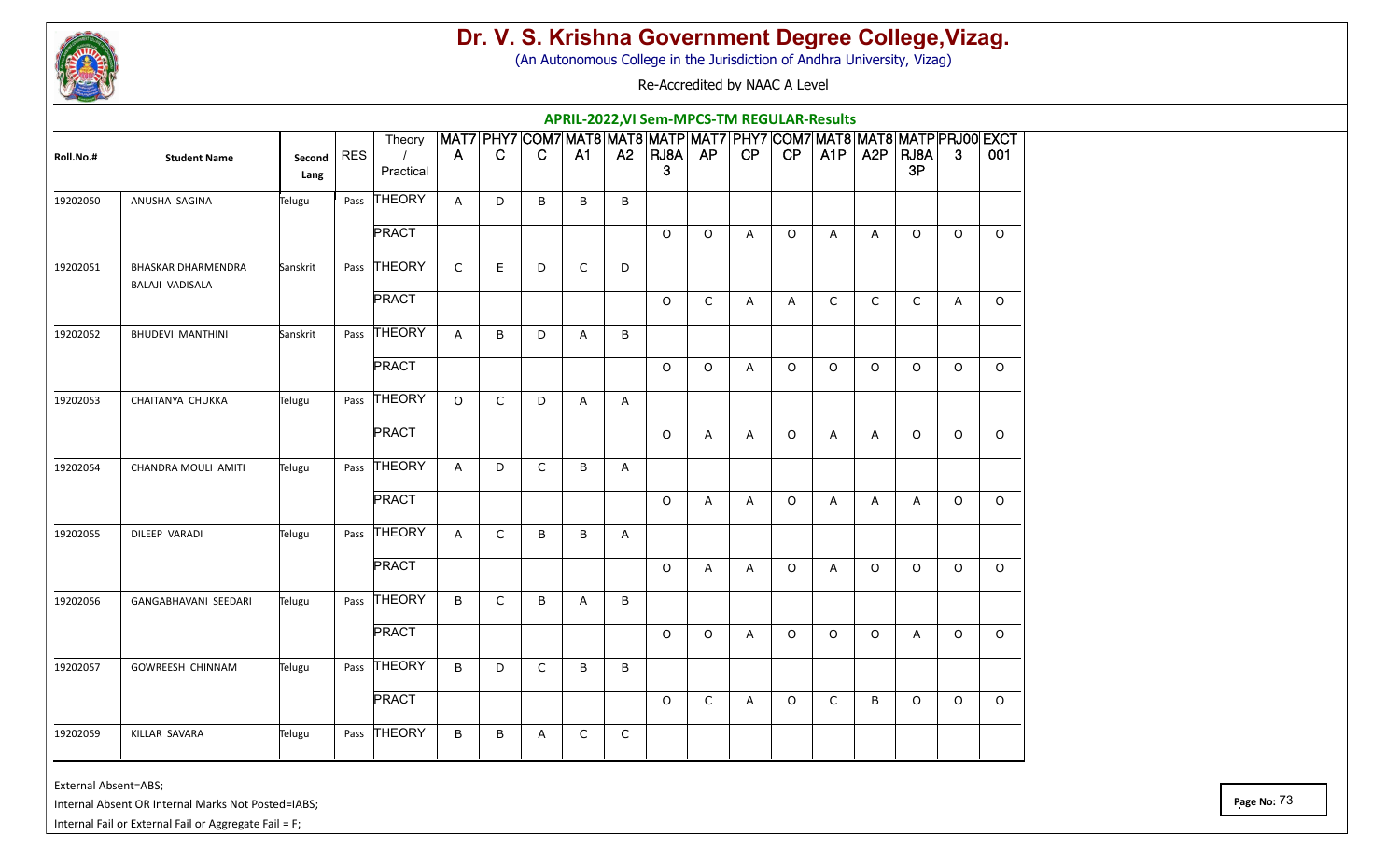

(An Autonomous College in the Jurisdiction of Andhra University, Vizag)

Re-Accredited by NAAC A Level

|          |                                    |          |      |              |         |              |              | APRIL-2022, VI Sem-MPCS-TM REGULAR-Results                                               |              |           |              |         |              |              |                  |                |              |              |
|----------|------------------------------------|----------|------|--------------|---------|--------------|--------------|------------------------------------------------------------------------------------------|--------------|-----------|--------------|---------|--------------|--------------|------------------|----------------|--------------|--------------|
|          |                                    |          |      |              | A       | $\mathbf C$  | C.           | MAT7 PHY7 COM7 MAT8 MAT8 MATP MAT7 PHY7 COM7 MAT8 MAT8 MATP PRJ00 EXCT<br>A <sub>1</sub> | A2           | RJBA<br>3 | AP           | CP      | CP           | A1P          | A <sub>2</sub> P | RJ8A<br>3P     | 3            | 001          |
| 19202059 | KILLAR SAVARA                      | Telugu   | Pass | <b>PRACT</b> |         |              |              |                                                                                          |              | $\circ$   | $\mathsf{C}$ | A       | $\circ$      | $\mathsf{C}$ | B                | $\circ$        | $\circ$      | $\Omega$     |
| 19202060 | KIRAN VASU KUMAR<br><b>KAGITHA</b> | Sanskrit |      | Pass THEORY  | A       | B            | B            | B                                                                                        | B            |           |              |         |              |              |                  |                |              |              |
|          |                                    |          |      | <b>PRACT</b> |         |              |              |                                                                                          |              | $\circ$   | $\circ$      | A       | 0            | $\circ$      | $\circ$          | A              | $\circ$      | $\circ$      |
| 19202061 | <b>KISHOR BURI</b>                 | Telugu   |      | Pass THEORY  | B       | E            | D            | C                                                                                        | A            |           |              |         |              |              |                  |                |              |              |
|          |                                    |          |      | <b>PRACT</b> |         |              |              |                                                                                          |              | $\circ$   | C            | Α       | A            | $\mathsf{C}$ | B                | A              | A            | $\mathsf{A}$ |
| 19202062 | KRISHNA KUMARI BODI                | Telugu   |      | $F:1$ THEORY | B       | E.           | F            | Α                                                                                        | $\mathsf{C}$ |           |              |         |              |              |                  |                |              |              |
|          |                                    |          |      | <b>PRACT</b> |         |              |              |                                                                                          |              | $\circ$   | B            | A       | A            | B            | $\mathsf{C}$     | $\overline{A}$ | $\mathsf{A}$ | A            |
| 19202063 | LAKSHMANA VAVILAPALLI              | Sanskrit |      | Pass THEORY  | B       | C            | C            | A                                                                                        | B            |           |              |         |              |              |                  |                |              |              |
|          |                                    |          |      | <b>PRACT</b> |         |              |              |                                                                                          |              | $\circ$   | $\circ$      | Α       | A            | $\circ$      | $\circ$          | $\circ$        | A            | $\circ$      |
| 19202064 | LAXMANA KONDRU                     | Sanskrit |      | Pass THEORY  | B       | D            | B            | Α                                                                                        | B            |           |              |         |              |              |                  |                |              |              |
|          |                                    |          |      | <b>PRACT</b> |         |              |              |                                                                                          |              | $\circ$   | O            | Α       | Α            | $\circ$      | $\circ$          | Α              | A            | $\circ$      |
| 19202065 | MAHESH CHEEPURUPALLI               | Sanskrit |      | Pass THEORY  | B       | B            | B            | $\Omega$                                                                                 | B            |           |              |         |              |              |                  |                |              |              |
|          |                                    |          |      | <b>PRACT</b> |         |              |              |                                                                                          |              | $\circ$   | $\circ$      | $\circ$ | $\mathsf{A}$ | $\circ$      | $\circ$          | $\circ$        | A            | $\circ$      |
| 19202066 | MANIKANTA KELLA                    | Telugu   |      | Pass THEORY  | A       | D            | C            | Α                                                                                        | B            |           |              |         |              |              |                  |                |              |              |
|          |                                    |          |      | <b>PRACT</b> |         |              |              |                                                                                          |              | $\circ$   | C            | Α       | A            | B            | B                | A              | A            | $\mathsf{A}$ |
| 19202067 | <b>MOHAN PANGI</b>                 | Telugu   |      | Pass THEORY  | $\circ$ | $\mathsf{C}$ | $\mathsf{C}$ | C                                                                                        | A            |           |              |         |              |              |                  |                |              |              |
|          |                                    |          |      | <b>PRACT</b> |         |              |              |                                                                                          |              | $\circ$   | C            | $\circ$ | $\circ$      | A            | B                | A              | A            | $\circ$      |

External Absent=ABS;

Internal Absent OR Internal Marks Not Posted=IABS;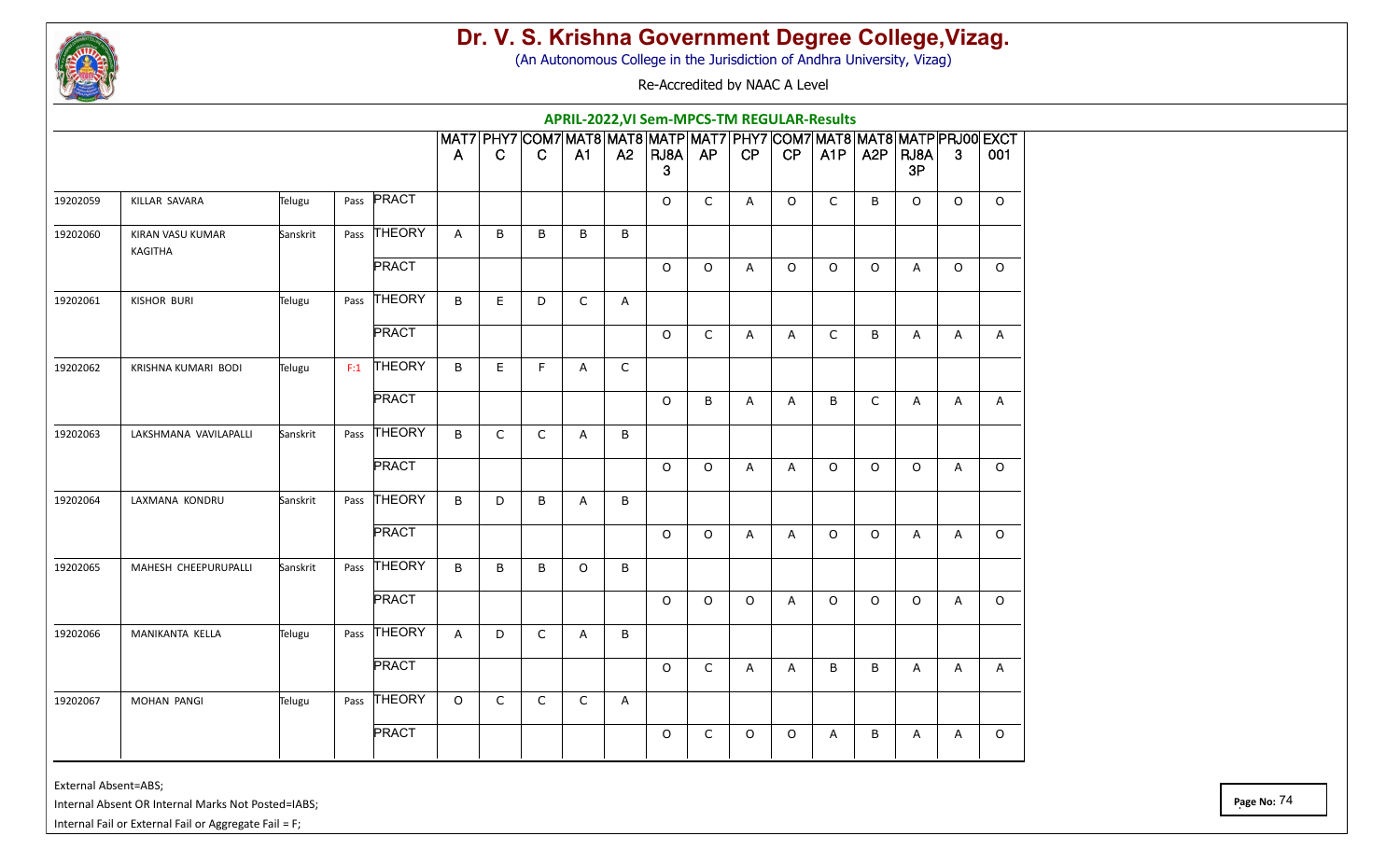

(An Autonomous College in the Jurisdiction of Andhra University, Vizag)

Re-Accredited by NAAC A Level

|          |                           |          |      |              |              |              |              |          |                | APRIL-2022, VI Sem-MPCS-TM REGULAR-Results                             |              |              |         |              |                  |                |                |          |
|----------|---------------------------|----------|------|--------------|--------------|--------------|--------------|----------|----------------|------------------------------------------------------------------------|--------------|--------------|---------|--------------|------------------|----------------|----------------|----------|
|          |                           |          |      |              |              |              |              |          |                | MAT7 PHY7 COM7 MAT8 MAT8 MATP MAT7 PHY7 COM7 MAT8 MAT8 MATP PRJ00 EXCT |              |              |         |              |                  |                |                |          |
|          |                           |          |      |              | A            | $\mathbf C$  | C.           | A1       |                | $A2$   RJ8A  <br>3                                                     | AP           | CP           | CP      | A1P          | A <sub>2</sub> P | RJ8A<br>3P     | 3              | 001      |
| 19202068 | PAPAYYA BORA              | Telugu   |      | $F:1$ THEORY | B            | D            | F            | B        | B              |                                                                        |              |              |         |              |                  |                |                |          |
|          |                           |          |      | <b>PRACT</b> |              |              |              |          |                | $\circ$                                                                | $\mathsf{C}$ | $\mathsf{A}$ | $\circ$ | $\sf B$      | B                | $\circ$        | $\overline{A}$ | $\circ$  |
| 19202069 | PARASURAMUDU<br>VECHALAPU | Telugu   |      | Pass THEORY  | B            | D            | D            | D        | B              |                                                                        |              |              |         |              |                  |                |                |          |
|          |                           |          |      | <b>PRACT</b> |              |              |              |          |                | $\circ$                                                                | C            | A            | B       | $\mathsf{C}$ | B                | $\circ$        | B              | $\circ$  |
| 19202070 | PRAVEEN KUMAR NAINI       | Telugu   |      | Pass THEORY  | A            | C            | B            | $\Omega$ | A              |                                                                        |              |              |         |              |                  |                |                |          |
|          |                           |          |      | <b>PRACT</b> |              |              |              |          |                | $\circ$                                                                | $\circ$      | $\circ$      | O       | $\circ$      | O                | $\circ$        | $\mathsf O$    | A        |
| 19202071 | RAJINI CHINTALA           | Sanskrit |      | Pass THEORY  | $\mathsf{A}$ | $\mathsf{C}$ | A            | $\circ$  | A              |                                                                        |              |              |         |              |                  |                |                |          |
|          |                           |          |      | <b>PRACT</b> |              |              |              |          |                | $\circ$                                                                | $\circ$      | $\circ$      | $\circ$ | $\circ$      | $\circ$          | $\Omega$       | $\circ$        | $\circ$  |
| 19202072 | RAMA LAKSHMI PYLA         | Sanskrit | Pass | THEORY       | $\circ$      | A            | A            | $\circ$  | $\overline{A}$ |                                                                        |              |              |         |              |                  |                |                |          |
|          |                           |          |      | <b>PRACT</b> |              |              |              |          |                | $\circ$                                                                | $\circ$      | $\circ$      | $\circ$ | $\circ$      | $\circ$          | $\circ$        | $\circ$        | $\circ$  |
| 19202073 | RAMESH KAREDLA            | Sanskrit |      | Pass THEORY  | $\mathsf{C}$ | D            | $\mathsf{C}$ | Α        | $\mathsf{C}$   |                                                                        |              |              |         |              |                  |                |                |          |
|          |                           |          |      | <b>PRACT</b> |              |              |              |          |                | $\circ$                                                                | A            | A            | O       | $\circ$      | A                | A              | $\circ$        | $\circ$  |
| 19202074 | RAMINAIDU KALA            | Telugu   |      | Pass THEORY  | $\circ$      | $\mathsf{C}$ | $\mathsf{C}$ | Α        | B              |                                                                        |              |              |         |              |                  |                |                |          |
|          |                           |          |      | <b>PRACT</b> |              |              |              |          |                | $\circ$                                                                | $\circ$      | A            | $\circ$ | $\mathsf{A}$ | $\mathsf{A}$     | $\overline{A}$ | $\mathsf{A}$   | $\circ$  |
| 19202075 | RAMU AKULA                | Sanskrit |      | Pass THEORY  | $\mathsf{A}$ | D            | B            | B        | B              |                                                                        |              |              |         |              |                  |                |                |          |
|          |                           |          |      | <b>PRACT</b> |              |              |              |          |                | $\circ$                                                                | B            | A            | $\circ$ | A            | B                | A              | $\circ$        | $\Omega$ |
| 19202076 | RAMU VAVILAPALLI          | Sanskrit | F:1  | THEORY       | A            | C            | B            | Α        | F              |                                                                        |              |              |         |              |                  |                |                |          |

External Absent=ABS;

Internal Absent OR Internal Marks Not Posted=IABS;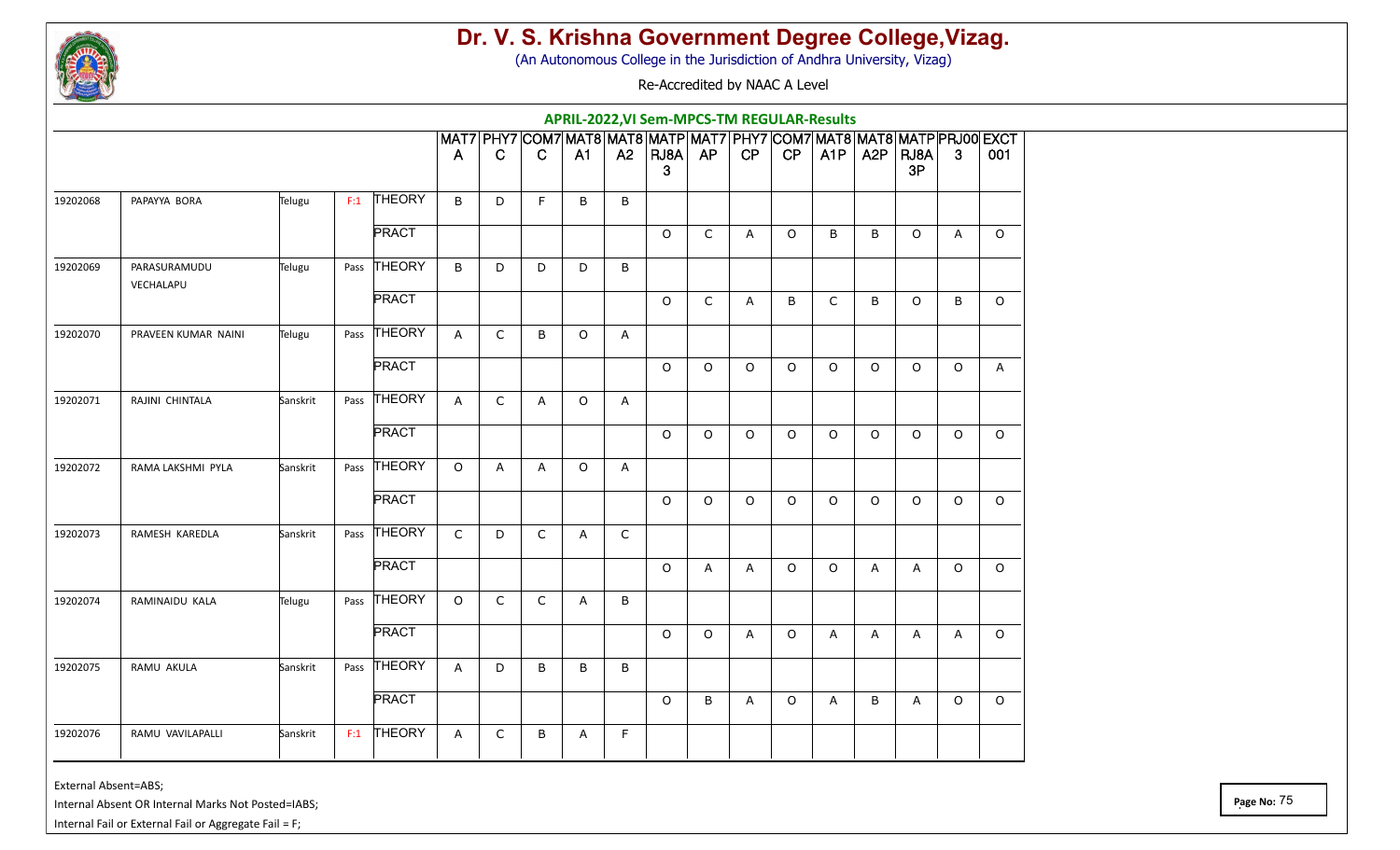

(An Autonomous College in the Jurisdiction of Andhra University, Vizag)

Re-Accredited by NAAC A Level

|          |                            |          |     |              |                |              |              | APRIL-2022, VI Sem-MPCS-TM REGULAR-Results                                   |              |           |         |                |          |                  |                  |            |          |          |
|----------|----------------------------|----------|-----|--------------|----------------|--------------|--------------|------------------------------------------------------------------------------|--------------|-----------|---------|----------------|----------|------------------|------------------|------------|----------|----------|
|          |                            |          |     |              | $\overline{A}$ | C            | C            | MAT7 PHY7 COM7 MAT8 MAT8 MATP MAT7 PHY7 COM7 MAT8 MAT8 MATP PRJ00 EXCT<br>A1 | A2           | RJA <br>3 | AP      | CP             | CP       | A <sub>1</sub> P | A <sub>2</sub> P | RJ8A<br>3P | 3        | 001      |
| 19202076 | RAMU VAVILAPALLI           | Sanskrit | F:1 | PRACT        |                |              |              |                                                                              |              | $\circ$   | $\circ$ | $\overline{A}$ | $\Omega$ | $\circ$          | $\Omega$         | $\Omega$   | $\Omega$ | $\Omega$ |
| 19202077 | SAGAR NAGIREDDI            | Sanskrit |     | Pass THEORY  | $\mathsf{C}$   | $\mathsf{C}$ | D            | B                                                                            | D            |           |         |                |          |                  |                  |            |          |          |
|          |                            |          |     | <b>PRACT</b> |                |              |              |                                                                              |              | $\circ$   | $\circ$ | A              | A        | $\circ$          | O                | A          | B        | A        |
| 19202078 | SAI SAILAJA<br>DARAPUREDDY | Telugu   |     | Pass THEORY  | $\Omega$       | B            | $\mathsf{C}$ | $\Omega$                                                                     | B            |           |         |                |          |                  |                  |            |          |          |
|          |                            |          |     | <b>PRACT</b> |                |              |              |                                                                              |              | $\circ$   | $\circ$ | A              | $\circ$  | $\circ$          | $\circ$          | $\circ$    | $\circ$  | $\circ$  |
| 19202079 | SAIKIRAN DUSURU            | Telugu   |     | Pass THEORY  | $\Omega$       | D            | B            | A                                                                            | B            |           |         |                |          |                  |                  |            |          |          |
|          |                            |          |     | <b>PRACT</b> |                |              |              |                                                                              |              | $\circ$   | A       | $\circ$        | $\circ$  | A                | A                | $\Omega$   | $\circ$  | $\Omega$ |
| 19202081 | SAIKUMAR PADALA            | Sanskrit |     | Pass THEORY  | $\Omega$       | D            | C            | A                                                                            | B            |           |         |                |          |                  |                  |            |          |          |
|          |                            |          |     | <b>PRACT</b> |                |              |              |                                                                              |              | $\circ$   | $\circ$ | Α              | 0        | $\circ$          | $\circ$          | $\circ$    | $\circ$  | $\circ$  |
| 19202082 | SANDHYA KODURU             | Telugu   |     | Pass THEORY  | B              | D            | $\mathsf{C}$ | $\circ$                                                                      | B            |           |         |                |          |                  |                  |            |          |          |
|          |                            |          |     | <b>PRACT</b> |                |              |              |                                                                              |              | $\Omega$  | $\circ$ | A              | $\Omega$ | $\circ$          | $\circ$          | A          | $\Omega$ | $\Omega$ |
| 19202083 | SANDHYA RANI AMBATI        | Telugu   |     | Pass THEORY  | B              | D            | B            | $\circ$                                                                      | $\mathsf{C}$ |           |         |                |          |                  |                  |            |          |          |
|          |                            |          |     | <b>PRACT</b> |                |              |              |                                                                              |              | $\circ$   | $\circ$ | $\circ$        | $\circ$  | $\circ$          | $\circ$          | $\circ$    | $\circ$  | $\circ$  |
| 19202084 | SANYASIRAO GUVVALA         | Telugu   |     | Pass THEORY  | $\mathsf{A}$   | D            | D            | Α                                                                            | C            |           |         |                |          |                  |                  |            |          |          |
|          |                            |          |     | <b>PRACT</b> |                |              |              |                                                                              |              | $\circ$   | A       | A              | 0        | A                | A                | A          | $\circ$  | $\Omega$ |
| 19202085 | SATYAKUMAR KOTNI           | Telugu   | F:2 | THEORY       | $\mathsf{C}$   | $\mathsf{C}$ | F            | C                                                                            | F            |           |         |                |          |                  |                  |            |          |          |
|          |                            |          |     | <b>PRACT</b> |                |              |              |                                                                              |              | $\circ$   | C       | A              | $\circ$  | $\mathsf{C}$     | B                | A          | A        | $\circ$  |

External Absent=ABS;

Internal Absent OR Internal Marks Not Posted=IABS;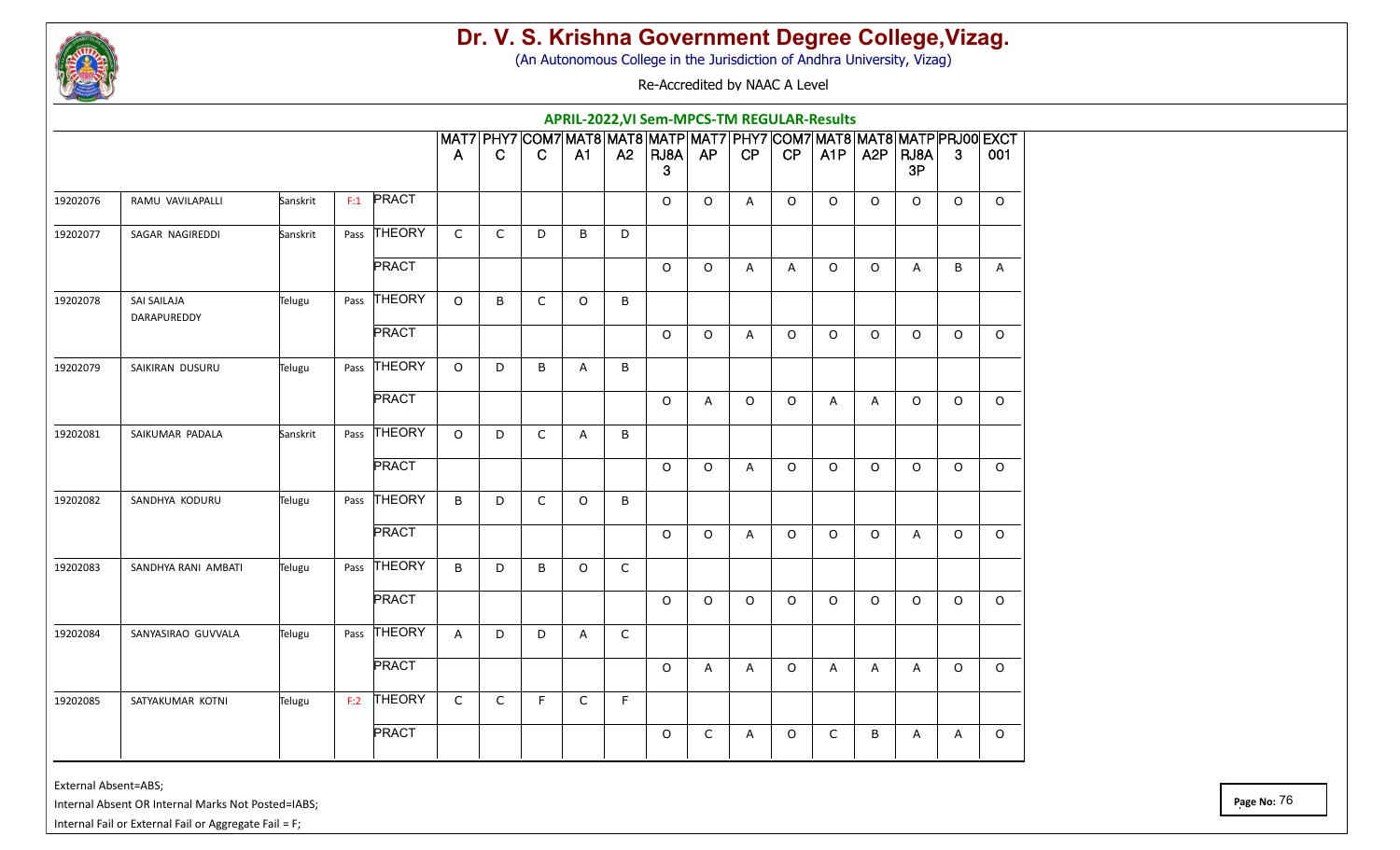

(An Autonomous College in the Jurisdiction of Andhra University, Vizag)

Re-Accredited by NAAC A Level

|          |                                  |          |      |               |              |   |              |          |              | APRIL-2022, VI Sem-MPCS-TM REGULAR-Results                             |              |                |                |              |                  |                |         |         |
|----------|----------------------------------|----------|------|---------------|--------------|---|--------------|----------|--------------|------------------------------------------------------------------------|--------------|----------------|----------------|--------------|------------------|----------------|---------|---------|
|          |                                  |          |      |               |              |   |              |          |              | MAT7 PHY7 COM7 MAT8 MAT8 MATP MAT7 PHY7 COM7 MAT8 MAT8 MATP PRJ00 EXCT |              |                |                |              |                  |                |         |         |
|          |                                  |          |      |               | $\mathsf{A}$ | C | $\mathbf{C}$ | A1       | <b>A2</b>    | RJ8A   AP<br>3                                                         |              | CP             | CP             | A1P          | A <sub>2</sub> P | $ R$ U8A<br>3P | 3       | 001     |
| 19202086 | SATYANARAYANA<br><b>ARIMINTI</b> | Telugu   | F:2  | <b>THEORY</b> | F            | D | F            | D        | D            |                                                                        |              |                |                |              |                  |                |         |         |
|          |                                  |          |      | <b>PRACT</b>  |              |   |              |          |              | $\circ$                                                                | $\mathsf{C}$ | $\overline{A}$ | $\circ$        | $\mathsf{C}$ | B                | $\circ$        | $\circ$ | $\circ$ |
| 19202087 | SIRISHA SADI                     | Sanskrit | Pass | THEORY        | B            | B | $\mathsf{C}$ | $\Omega$ | D            |                                                                        |              |                |                |              |                  |                |         |         |
|          |                                  |          |      | <b>PRACT</b>  |              |   |              |          |              | $\Omega$                                                               | $\Omega$     | A              | $\circ$        | $\circ$      | B                | C              | $\circ$ | $\circ$ |
| 19202088 | SOMINAIDU GOMPA                  | Telugu   | F:2  | <b>THEORY</b> | D            | D | E            | A        | F            |                                                                        |              |                |                |              |                  |                |         |         |
|          |                                  |          |      | <b>PRACT</b>  |              |   |              |          |              | $\circ$                                                                | $\mathsf{C}$ | A              | $\circ$        | $\mathsf{C}$ | $\mathsf{C}$     | A              | $\circ$ | $\circ$ |
| 19202089 | SREENU CHALLAPALLI               | Telugu   | F:2  | <b>THEORY</b> | $\mathsf{C}$ | D | E            | B        | F            |                                                                        |              |                |                |              |                  |                |         |         |
|          |                                  |          |      | <b>PRACT</b>  |              |   |              |          |              | $\circ$                                                                | $\mathsf{C}$ | $\circ$        | $\overline{A}$ | C            | $\mathsf{C}$     | $\circ$        | A       | $\circ$ |
| 19202090 | SUNITHA KONDAPU                  | Sanskrit | Pass | <b>THEORY</b> | $\mathsf{C}$ | E | B            | $\Omega$ | D            |                                                                        |              |                |                |              |                  |                |         |         |
|          |                                  |          |      | <b>PRACT</b>  |              |   |              |          |              | $\circ$                                                                | $\circ$      | $\overline{A}$ | $\circ$        | $\circ$      | $\circ$          | A              | $\circ$ | $\circ$ |
| 19202091 | TEJA DHARMANA                    | Telugu   |      | Pass THEORY   | $\mathsf{A}$ | A | B            | $\Omega$ | $\mathsf{C}$ |                                                                        |              |                |                |              |                  |                |         |         |
|          |                                  |          |      | <b>PRACT</b>  |              |   |              |          |              | $\Omega$                                                               | $\Omega$     | A              | $\circ$        | $\circ$      | $\Omega$         | A              | $\circ$ | $\circ$ |

External Absent=ABS;

Internal Absent OR Internal Marks Not Posted=IABS;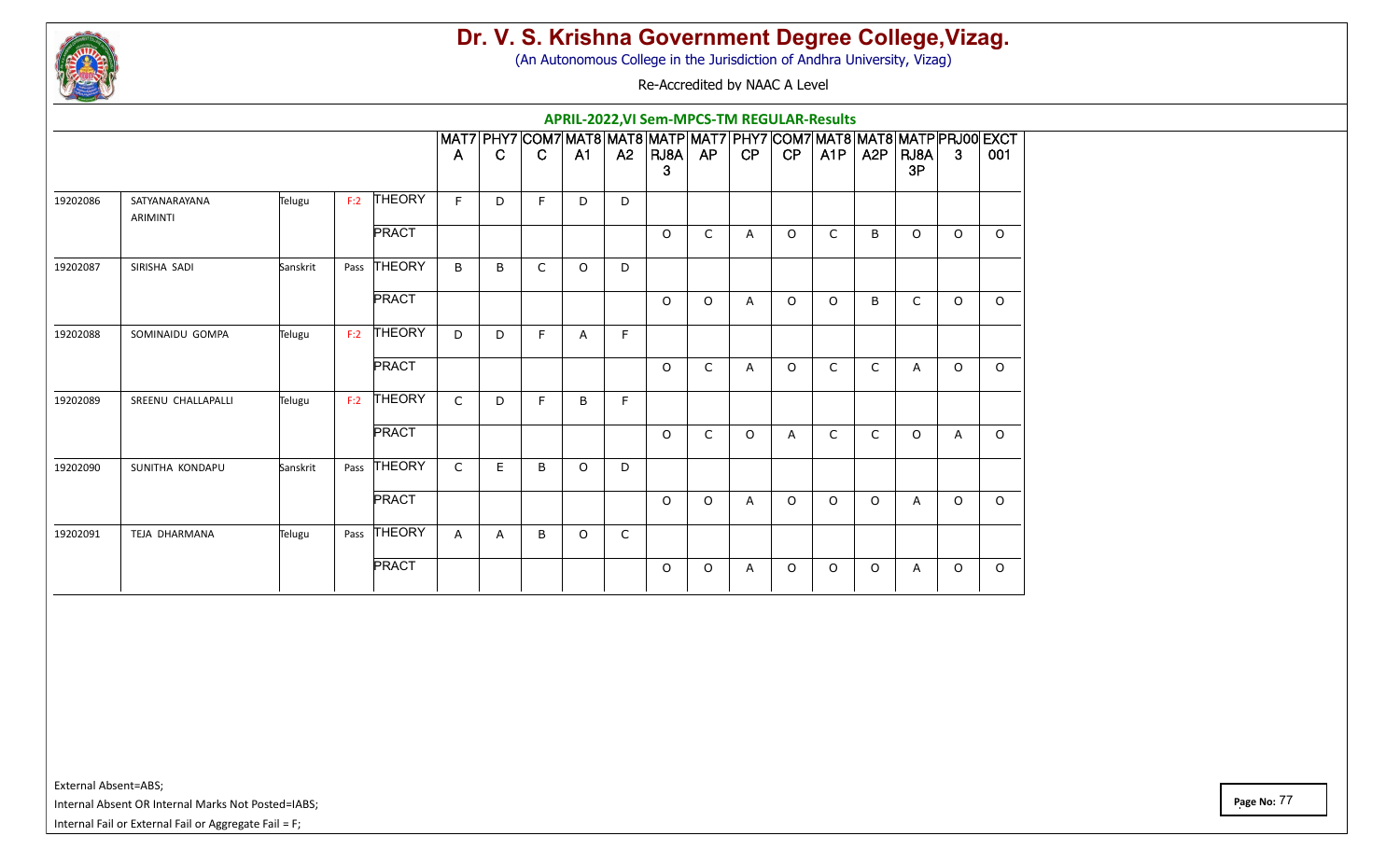

(An Autonomous College in the Jurisdiction of Andhra University, Vizag)

Re-Accredited by NAAC A Level

|           |                                 |                |            |                                         |              |              |              |              |                |         | <b>APRIL-2022, VI Sem-MPC-TM REGULAR-Results</b> |                |              |              |          |                                                                                                                      |         |              |
|-----------|---------------------------------|----------------|------------|-----------------------------------------|--------------|--------------|--------------|--------------|----------------|---------|--------------------------------------------------|----------------|--------------|--------------|----------|----------------------------------------------------------------------------------------------------------------------|---------|--------------|
| Roll.No.# | <b>Student Name</b>             | Second<br>Lang | <b>RES</b> | Theory<br>$\left  \right $<br>Practical | $\mathsf{A}$ | C            | B            | C1           | C <sub>2</sub> | C3      | AP                                               |                |              |              |          | MAT7 PHY7 CHE7 CHE8 CHE8 CHE8 MAT7 PHY7 CHE CHE CHE CHE PROJ EXCT<br>C P   7B P   8C1 P   8C2 P   8C3 P   ECT0   001 | 03      |              |
| 19201049  | AJAY KUAMR VEMULA               | Telugu         | Pass       | THEORY                                  | B            | D            | $\mathsf{C}$ | C            | B              | A       |                                                  |                |              |              |          |                                                                                                                      |         |              |
|           |                                 |                |            | <b>PRACT</b>                            |              |              |              |              |                |         | A                                                | Α              | A            | A            | $\circ$  | B                                                                                                                    | B       | B            |
| 19201050  | AYYAPPA PEDDINTI                | Sanskrit       |            | Pass THEORY                             | B            | C            | $\mathsf{C}$ | Α            | B              | B       |                                                  |                |              |              |          |                                                                                                                      |         |              |
|           |                                 |                |            | <b>PRACT</b>                            |              |              |              |              |                |         | Α                                                | Α              | Α            | A            | $\circ$  | Α                                                                                                                    | A       | A            |
| 19201052  | <b>BHASKAR RAO</b><br>NADEPELLI | Sanskrit       |            | Pass THEORY                             | B            | B            | B            | B            | B              | Α       |                                                  |                |              |              |          |                                                                                                                      |         |              |
|           |                                 |                |            | <b>PRACT</b>                            |              |              |              |              |                |         | Α                                                | A              | A            | $\circ$      | $\circ$  | $\overline{A}$                                                                                                       | A       | $\mathsf{A}$ |
| 19201053  | BHASKARA RAO PADALA             | Telugu         |            | Pass THEORY                             | B            | C            | A            | $\circ$      | $\circ$        | A       |                                                  |                |              |              |          |                                                                                                                      |         |              |
|           |                                 |                |            | <b>PRACT</b>                            |              |              |              |              |                |         | Α                                                | Α              | $\circ$      | $\circ$      | $\circ$  | $\Omega$                                                                                                             | $\circ$ | $\circ$      |
| 19201054  | <b>BHUJENDRA</b><br>VALAROUTHU  | Telugu         |            | Pass THEORY                             | B            | D            | C            | $\mathsf{C}$ | B              | B       |                                                  |                |              |              |          |                                                                                                                      |         |              |
|           |                                 |                |            | <b>PRACT</b>                            |              |              |              |              |                |         | B                                                | $\overline{A}$ | $\mathsf{A}$ | $\mathsf{A}$ | $\circ$  | B                                                                                                                    | B       | B            |
| 19201055  | VIDYA SAGAR VALLANGI            | Telugu         |            | Pass THEORY                             | B            | $\mathsf{C}$ | B            | $\mathsf{C}$ | $\mathsf{C}$   | $\sf B$ |                                                  |                |              |              |          |                                                                                                                      |         |              |
|           |                                 |                |            | <b>PRACT</b>                            |              |              |              |              |                |         | Α                                                | Α              | A            | A            | $\circ$  | B                                                                                                                    | B       | B            |
| 19201056  | <b>GANESH KASIREDDI</b>         | Sanskrit       |            | Pass THEORY                             | $\mathsf{A}$ | B            | B            | Α            | B              | A       |                                                  |                |              |              |          |                                                                                                                      |         |              |
|           |                                 |                |            | <b>PRACT</b>                            |              |              |              |              |                |         | A                                                | A              | A            | A            | $\circ$  | B                                                                                                                    | B       | B            |
| 19201057  | GANESH MALLAVARAPU              | Hindi          |            | Pass THEORY                             | B            | B            | B            | Α            | A              | B       |                                                  |                |              |              |          |                                                                                                                      |         |              |
|           |                                 |                |            | <b>PRACT</b>                            |              |              |              |              |                |         | A                                                | A              | A            | $\circ$      | $\Omega$ | B                                                                                                                    | B       | B            |
| 19201059  | <b>HARI PRASAD PENKI</b>        | Telugu         |            | Pass THEORY                             | $\mathsf C$  | $\mathsf C$  | $\mathsf C$  | B            | Α              | B       |                                                  |                |              |              |          |                                                                                                                      |         |              |

External Absent=ABS;

Internal Absent OR Internal Marks Not Posted=IABS;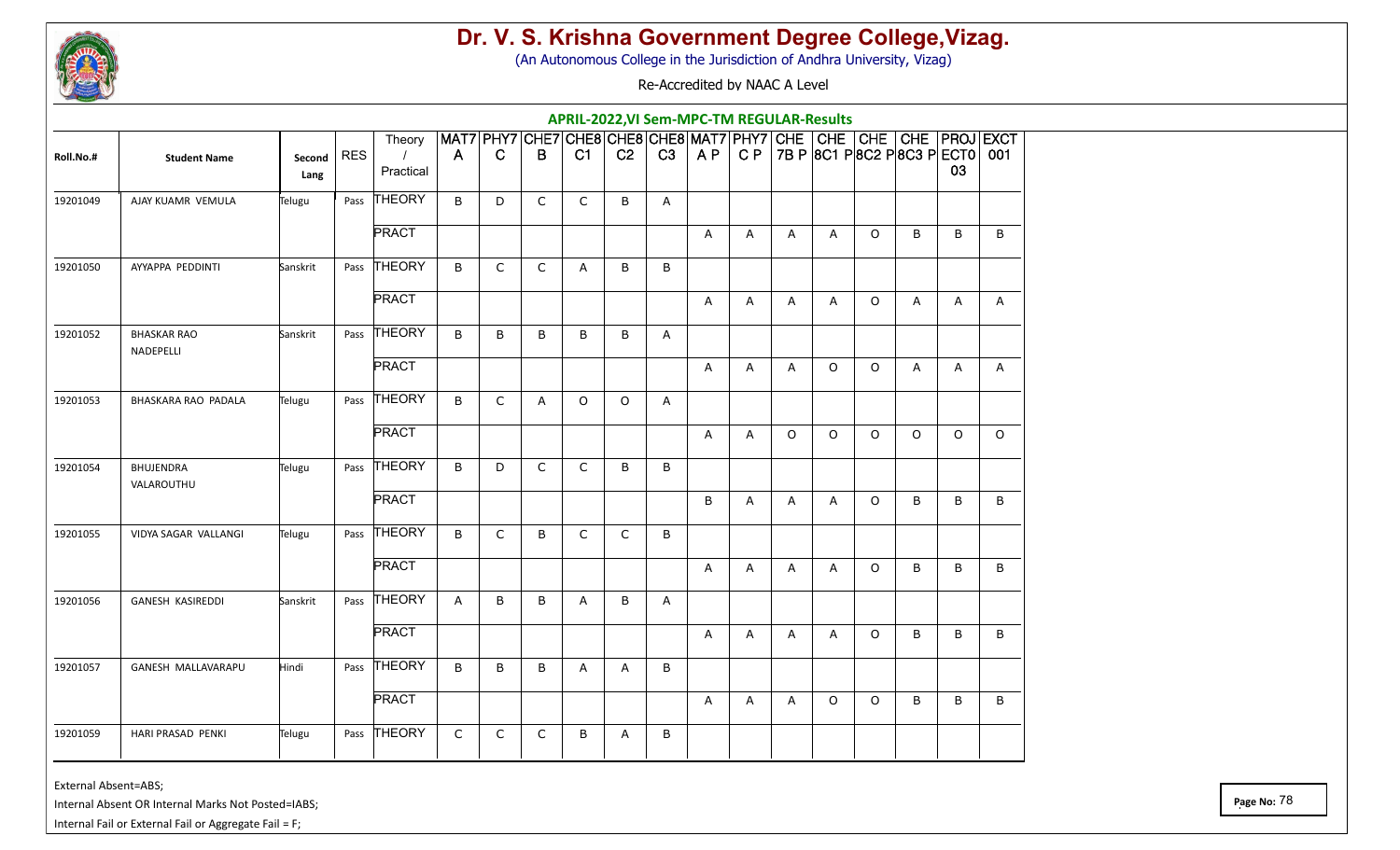

(An Autonomous College in the Jurisdiction of Andhra University, Vizag)

Re-Accredited by NAAC A Level

|          |                          |          |              |              |              |             | APRIL-2022, VI Sem-MPC-TM REGULAR-Results                               |                |              |             |              |         |         |         |          |                                                       |          |
|----------|--------------------------|----------|--------------|--------------|--------------|-------------|-------------------------------------------------------------------------|----------------|--------------|-------------|--------------|---------|---------|---------|----------|-------------------------------------------------------|----------|
|          |                          |          |              | A            | $\mathsf{C}$ | B           | MAT7 PHY7 CHE7 CHE8 CHE8 CHE8 MAT7 PHY7 CHE CHE CHE CHE PROJ EXCT<br>C1 | C <sub>2</sub> | C3           | AP          |              |         |         |         |          | C P   7B P   8C1 P   8C2 P   8C3 P   ECT0   001<br>03 |          |
| 19201059 | HARI PRASAD PENKI        | Telugu   | Pass PRACT   |              |              |             |                                                                         |                |              | A           | $\mathsf{A}$ | A       | A       | $\circ$ | B        | B                                                     | B        |
| 19201060 | KAMESH GOLLORI           | Telugu   | Pass THEORY  | D            | $\mathsf{C}$ | $\mathsf C$ | $\mathsf{C}$                                                            | B              | $\mathsf C$  |             |              |         |         |         |          |                                                       |          |
|          |                          |          | <b>PRACT</b> |              |              |             |                                                                         |                |              | $\mathsf C$ | A            | A       | A       | $\circ$ | B        | $\sf B$                                               | B        |
| 19201061 | KISHOR KUMAR PILLA       | Telugu   | Pass THEORY  | A            | B            | A           | $\Omega$                                                                | $\circ$        | Α            |             |              |         |         |         |          |                                                       |          |
|          |                          |          | <b>PRACT</b> |              |              |             |                                                                         |                |              | A           | A            | $\circ$ | $\circ$ | $\circ$ | $\circ$  | $\circ$                                               | $\circ$  |
| 19201062 | KODANDA RAO KONADA       | Telugu   | Pass THEORY  | B            | B            | A           | B                                                                       | $\circ$        | $\mathsf{A}$ |             |              |         |         |         |          |                                                       |          |
|          |                          |          | <b>PRACT</b> |              |              |             |                                                                         |                |              | A           | A            | A       | Α       | $\circ$ | B        | B                                                     | $\sf B$  |
| 19201063 | LAKSHMANA AKULA          | Sanskrit | Pass THEORY  | B            | B            | $\circ$     | Α                                                                       | $\circ$        | $\circ$      |             |              |         |         |         |          |                                                       |          |
|          |                          |          | <b>PRACT</b> |              |              |             |                                                                         |                |              | A           | A            | O       | $\circ$ | $\circ$ | $\circ$  | $\mathsf O$                                           | $\circ$  |
| 19201064 | LAVANYA KARRI            | Telugu   | Pass THEORY  | A            | B            | $\circ$     | $\Omega$                                                                | $\circ$        | $\circ$      |             |              |         |         |         |          |                                                       |          |
|          |                          |          | <b>PRACT</b> |              |              |             |                                                                         |                |              | $\circ$     | A            | $\circ$ | $\circ$ | $\circ$ | $\circ$  | $\circ$                                               | $\Omega$ |
| 19201065 | LOVA PRASAD<br>VADLAMURI | Telugu   | Pass THEORY  | $\mathsf{A}$ | A            | $\circ$     | $\circ$                                                                 | $\circ$        | $\circ$      |             |              |         |         |         |          |                                                       |          |
|          |                          |          | <b>PRACT</b> |              |              |             |                                                                         |                |              | A           | A            | $\circ$ | $\circ$ | $\circ$ | $\Omega$ | $\circ$                                               | $\Omega$ |
| 19201066 | MAHESH DARAPU            | Telugu   | Pass THEORY  | $\mathsf{C}$ | B            | A           | O                                                                       | $\circ$        | $\circ$      |             |              |         |         |         |          |                                                       |          |
|          |                          |          | <b>PRACT</b> |              |              |             |                                                                         |                |              | A           | Α            | $\circ$ | $\circ$ | $\circ$ | $\Omega$ | $\circ$                                               | $\circ$  |
| 19201067 | AMJAD SHEIK              | Telugu   | Pass THEORY  | B            | A            | B           | A                                                                       | $\circ$        | $\sf B$      |             |              |         |         |         |          |                                                       |          |
|          |                          |          | <b>PRACT</b> |              |              |             |                                                                         |                |              | $\circ$     | A            | A       | A       | $\circ$ | B        | B                                                     | B        |

External Absent=ABS;

Internal Absent OR Internal Marks Not Posted=IABS;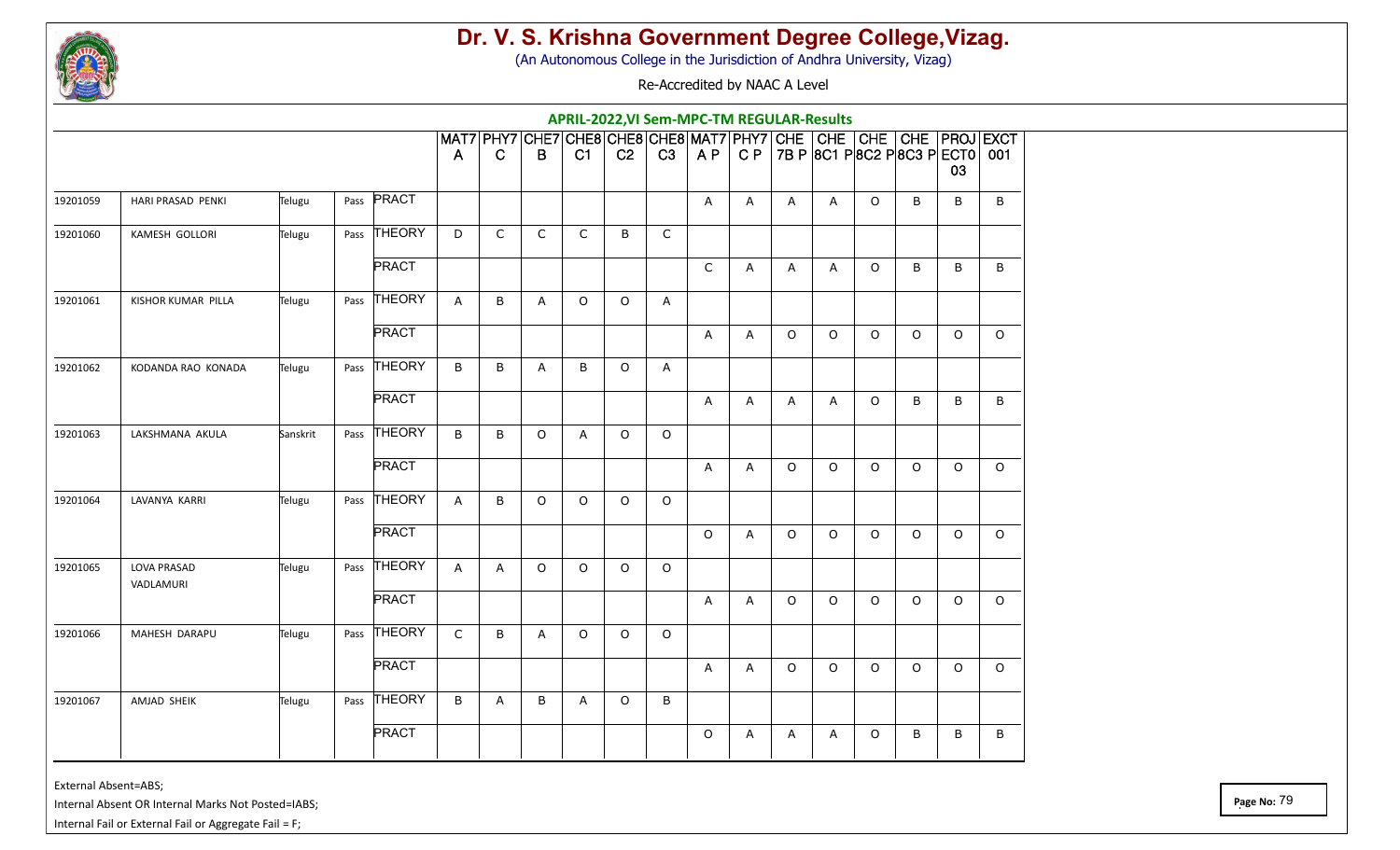

(An Autonomous College in the Jurisdiction of Andhra University, Vizag)

Re-Accredited by NAAC A Level

|          |                                        |        |               |              |              |              | APRIL-2022, VI Sem-MPC-TM REGULAR-Results |                |         |         |              |         |         |         |                                                 |         |                                                                   |
|----------|----------------------------------------|--------|---------------|--------------|--------------|--------------|-------------------------------------------|----------------|---------|---------|--------------|---------|---------|---------|-------------------------------------------------|---------|-------------------------------------------------------------------|
|          |                                        |        |               | A            | $\mathbf C$  | B            | C1                                        | C <sub>2</sub> | C3      | AP      |              |         |         |         | C P   7B P   8C1 P   8C2 P   8C3 P   ECT0   001 | 03      | MAT7 PHY7 CHE7 CHE8 CHE8 CHE8 MAT7 PHY7 CHE CHE CHE CHE PROJ EXCT |
| 19201068 | MURALI GOLLA                           | Telugu | Pass THEORY   | $\mathsf{A}$ | $\mathsf{C}$ | A            | A                                         | A              | A       |         |              |         |         |         |                                                 |         |                                                                   |
|          |                                        |        | <b>PRACT</b>  |              |              |              |                                           |                |         | A       | $\mathsf{A}$ | $\circ$ | $\circ$ | $\circ$ | B                                               | B       | $\sf B$                                                           |
| 19201070 | <b>NARASIMHA MURTHY</b><br>MALLAVARAPU | Hindi  | Pass THEORY   | $\mathsf{C}$ | B            | $\circ$      | Α                                         | Α              | $\circ$ |         |              |         |         |         |                                                 |         |                                                                   |
|          |                                        |        | <b>PRACT</b>  |              |              |              |                                           |                |         | C       | A            | O       | $\circ$ | $\circ$ | $\circ$                                         | $\circ$ | $\circ$                                                           |
| 19201071 | PRASAD KUNCHA                          | Telugu | Pass THEORY   | $\mathsf{C}$ | D            | $\mathsf{A}$ | Α                                         | A              | A       |         |              |         |         |         |                                                 |         |                                                                   |
|          |                                        |        | <b>PRACT</b>  |              |              |              |                                           |                |         | B       | A            | O       | $\circ$ | O       | B                                               | B       | B                                                                 |
| 19201072 | RAGHU SONAYILA                         | Telugu | Pass THEORY   | D            | D            | $\circ$      | B                                         | $\circ$        | B       |         |              |         |         |         |                                                 |         |                                                                   |
|          |                                        |        | <b>PRACT</b>  |              |              |              |                                           |                |         | A       | Α            | $\circ$ | $\circ$ | $\circ$ | B                                               | B       | $\sf B$                                                           |
| 19201073 | RAJESWARI PUDI                         | Telugu | Pass THEORY   | $\circ$      | A            | $\circ$      | $\circ$                                   | $\circ$        | $\circ$ |         |              |         |         |         |                                                 |         |                                                                   |
|          |                                        |        | <b>PRACT</b>  |              |              |              |                                           |                |         | $\circ$ | $\circ$      | $\circ$ | $\circ$ | $\circ$ | $\circ$                                         | $\circ$ | $\circ$                                                           |
| 19201074 | RAJU DUNNA                             | Telugu | Pass THEORY   | B            | B            | B            | Α                                         | $\circ$        | B       |         |              |         |         |         |                                                 |         |                                                                   |
|          |                                        |        | <b>PRACT</b>  |              |              |              |                                           |                |         | A       | A            | O       | $\circ$ | $\circ$ | B                                               | B       | B                                                                 |
| 19201075 | RAMAPPALA NAIDU<br>KORADA              | Telugu | Pass THEORY   | $\circ$      | B            | $\circ$      | $\Omega$                                  | $\circ$        | $\circ$ |         |              |         |         |         |                                                 |         |                                                                   |
|          |                                        |        | <b>PRACT</b>  |              |              |              |                                           |                |         | $\circ$ | A            | $\circ$ | $\circ$ | $\circ$ | $\Omega$                                        | $\circ$ | $\circ$                                                           |
| 19201077 | RENUKA PARRI                           | Telugu | Pass THEORY   | B            | $\circ$      | $\circ$      | $\circ$                                   | $\circ$        | $\circ$ |         |              |         |         |         |                                                 |         |                                                                   |
|          |                                        |        | <b>PRACT</b>  |              |              |              |                                           |                |         | $\circ$ | $\circ$      | $\circ$ | $\circ$ | $\circ$ | $\circ$                                         | $\circ$ | $\Omega$                                                          |
| 19201078 | ROHITH DHARMANA                        | Telugu | THEORY<br>F:1 | $\mathsf{C}$ | D            | B            | F                                         | B              | B       |         |              |         |         |         |                                                 |         |                                                                   |

External Absent=ABS;

Internal Absent OR Internal Marks Not Posted=IABS;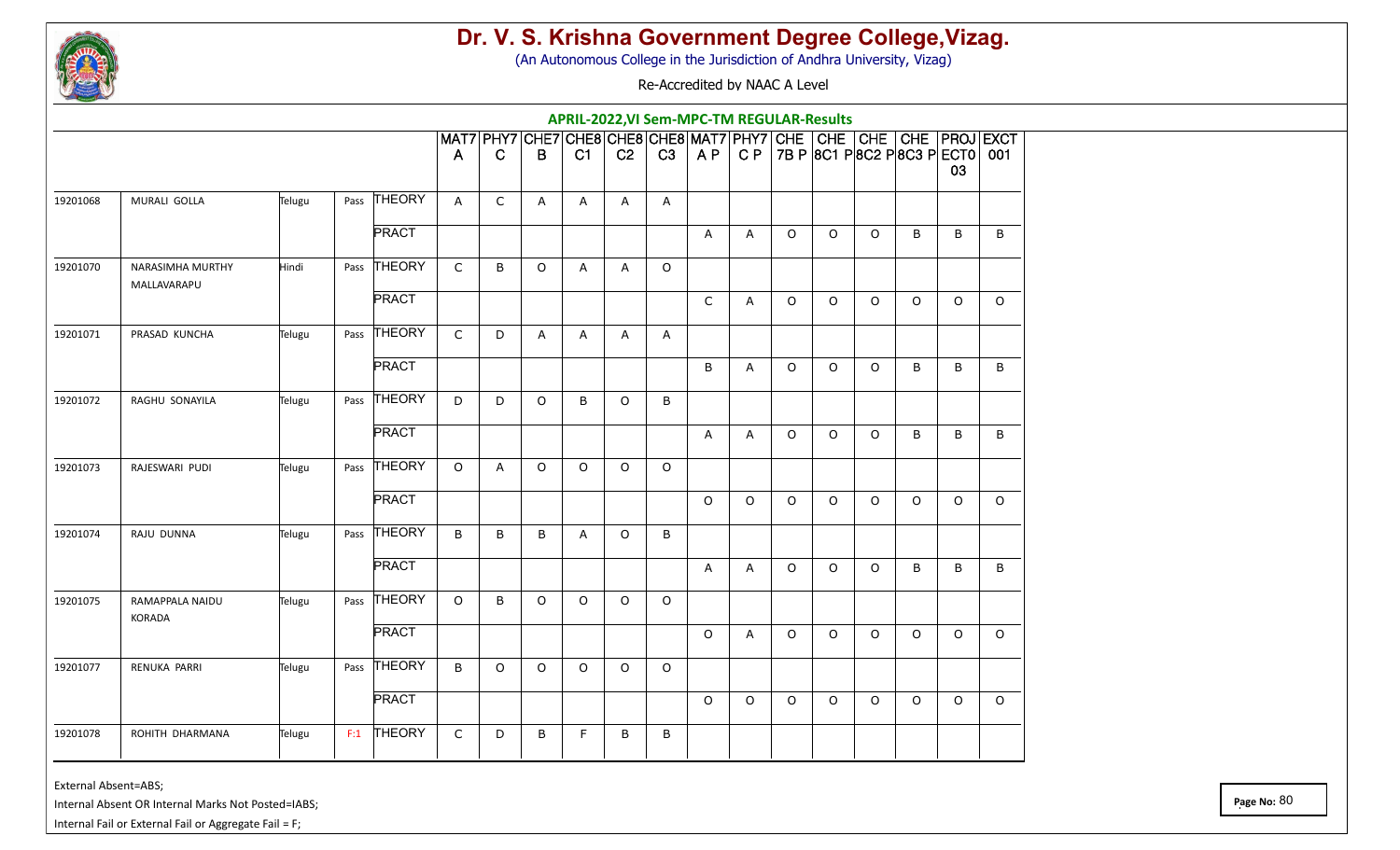

(An Autonomous College in the Jurisdiction of Andhra University, Vizag)

Re-Accredited by NAAC A Level

| MAT7 PHY7 CHE7 CHE8 CHE8 CHE8 MAT7 PHY7<br>CHE CHE CHE CHE PROJEXCT<br>C P   7B P   8C1 P   8C2 P   8C3 P   ECT0   001<br>C <sub>2</sub><br>C3<br>$\mathsf{C}$<br>C1<br>A P<br>B<br>A<br>03 | B |
|---------------------------------------------------------------------------------------------------------------------------------------------------------------------------------------------|---|
|                                                                                                                                                                                             |   |
| $F:1$ PRACT<br>В<br>B<br>19201078<br>ROHITH DHARMANA<br>Telugu<br>Α<br>$\circ$<br>A<br>A<br>A                                                                                               |   |
| Pass THEORY<br>$\mathsf{C}$<br>$\mathsf{C}$<br>19201079<br>SADHANA TANGI<br>Telugu<br>D<br>B<br>B<br>A                                                                                      |   |
| <b>PRACT</b><br>$\mathsf C$<br>$\circ$<br>B<br>A<br>A<br>B<br>A                                                                                                                             | B |
| Pass THEORY<br>$\mathsf C$<br>$\mathsf C$<br>19201081<br>SAI MUTCHAKARLA<br>D<br>B<br>A<br>Telugu<br>A                                                                                      |   |
| <b>PRACT</b><br>$\mathsf{C}$<br>$\circ$<br>O<br>$\circ$<br>A<br>A<br>A                                                                                                                      | Α |
| Pass THEORY<br>$\mathsf C$<br>19201082<br>SAIKUMAR BARLA<br>Telugu<br>B<br>D<br>B<br>Α<br>A                                                                                                 |   |
| <b>PRACT</b><br>B<br>$\circ$<br>В<br>B<br>A<br>A<br>A                                                                                                                                       | B |
| Pass THEORY<br>$\mathsf C$<br>19201083<br>SAIKUMAR YEDLA<br>B<br>Telugu<br>A<br>A<br>A<br>Α                                                                                                 |   |
| <b>PRACT</b><br>$\circ$<br>$\circ$<br>B<br>B<br>A<br>$\mathsf{A}$<br>A                                                                                                                      | B |
| Pass THEORY<br>$\circ$<br>B<br>$\circ$<br>$\circ$<br>$\circ$<br>$\circ$<br>19201084<br>SHYAMKUMAR TIPPANA<br>Telugu                                                                         |   |
| <b>PRACT</b><br>$\circ$<br>$\circ$<br>$\circ$<br>$\circ$<br>A<br>A<br>A                                                                                                                     | Α |
| Pass THEORY<br>$\sf B$<br>19201085<br>SIVA NIDIGONDA<br>Hindi<br>B<br>0<br>$\circ$<br>$\circ$<br>Α                                                                                          |   |
| <b>PRACT</b><br>$\circ$<br>$\circ$<br>$\circ$<br>A<br>A<br>A<br>A                                                                                                                           | Α |
| Pass THEORY<br>$\mathsf C$<br>19201086<br>SREENIVASA RAO<br>$\circ$<br>$\circ$<br>Telugu<br>A<br>A<br>A<br>VANAPALA                                                                         |   |
| <b>PRACT</b><br>$\circ$<br>$\circ$<br>$\circ$<br>$\circ$<br>A<br>A<br>A                                                                                                                     | Α |
| Pass THEORY<br>SRINIVAS CHITIKELA<br>$\mathsf{C}$<br>19201087<br>Telugu<br>$\mathsf{A}$<br>A<br>$\circ$<br>O<br>A                                                                           |   |
| <b>PRACT</b><br>$\circ$<br>O<br>$\circ$<br>$\circ$<br>A<br>A<br>A                                                                                                                           | A |

External Absent=ABS;

Internal Absent OR Internal Marks Not Posted=IABS;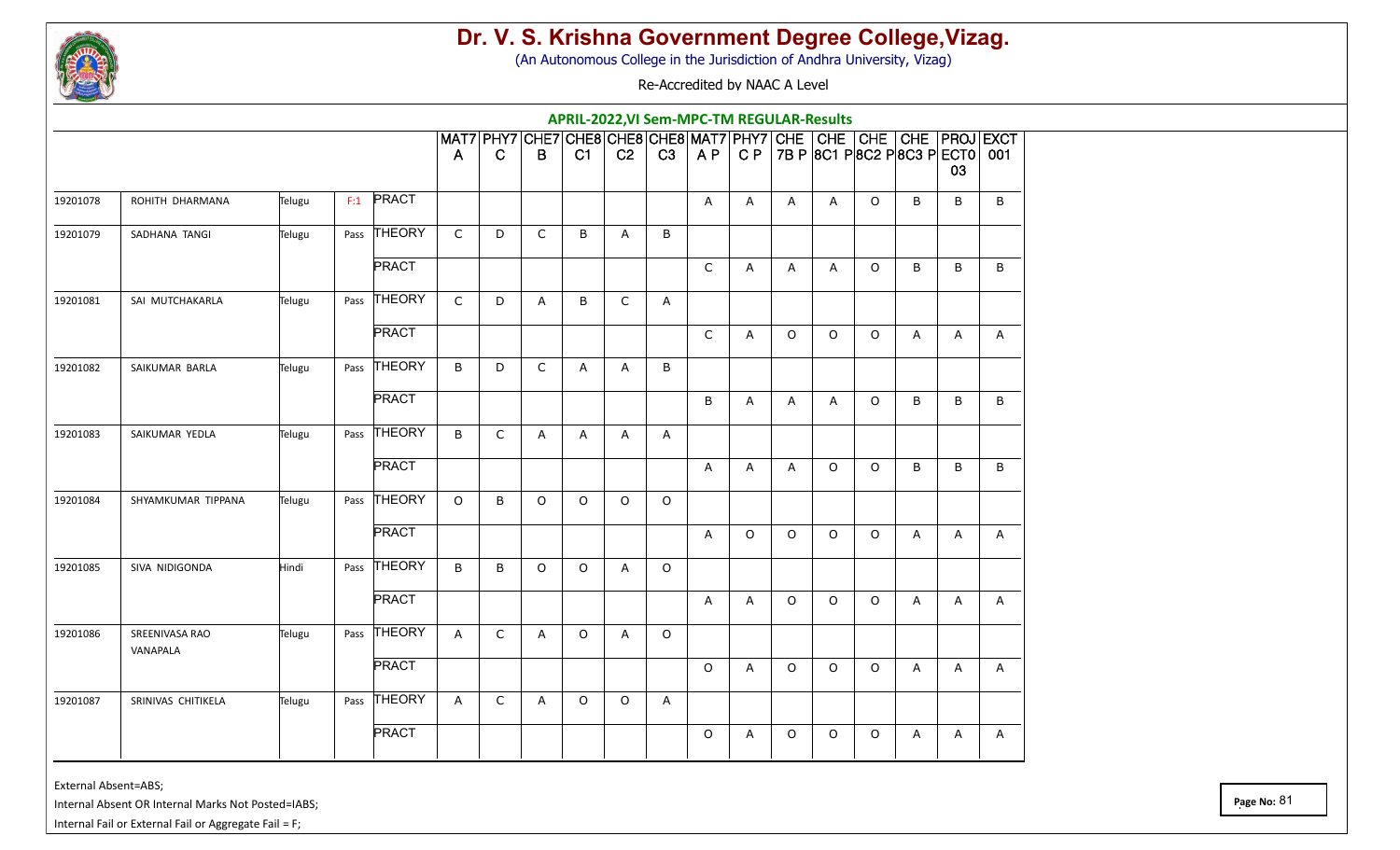

(An Autonomous College in the Jurisdiction of Andhra University, Vizag)

Re-Accredited by NAAC A Level

|          |                                        |        |                       |              |             |              |                |                | APRIL-2022, VI Sem-MPC-TM REGULAR-Results                               |              |   |         |         |         |                                                       |              |              |
|----------|----------------------------------------|--------|-----------------------|--------------|-------------|--------------|----------------|----------------|-------------------------------------------------------------------------|--------------|---|---------|---------|---------|-------------------------------------------------------|--------------|--------------|
|          |                                        |        |                       | $\mathsf{A}$ | C           | B            | C <sub>1</sub> | C <sub>2</sub> | MAT7 PHY7 CHE7 CHE8 CHE8 CHE8 MAT7 PHY7 CHE CHE CHE CHE PROJ EXCT<br>C3 |              |   |         |         |         | $AP   CP   7B P   8C1 P   8C2 P   8C3 P   ECT0   001$ | 03           |              |
| 19201088 | <b>SURESH KUMAR</b><br><b>MANDANGI</b> | Telugu | Pass THEORY           | $\mathsf{C}$ | C           | $\mathsf{A}$ | B              | B              | B                                                                       |              |   |         |         |         |                                                       |              |              |
|          |                                        |        | <b>PRACT</b>          |              |             |              |                |                |                                                                         | B            | A | A       | $\circ$ | $\circ$ | B                                                     | B            | B            |
| 19201091 | <b>TIRUMALA PRASAD</b><br>OMMI         | Telugu | THEORY<br>Pass        | D            | $\mathsf C$ | $\mathsf{A}$ | B              | B              | $\mathsf C$                                                             |              |   |         |         |         |                                                       |              |              |
|          |                                        |        | <b>PRACT</b>          |              |             |              |                |                |                                                                         | B            | Α | O       | $\circ$ | $\circ$ | A                                                     | A            | $\mathsf{A}$ |
| 19201092 | <b>UDAY DALIBOINA</b>                  | Telugu | <b>THEORY</b><br>Pass | B            | C           | $\Omega$     | Α              | $\mathsf{A}$   | Α                                                                       |              |   |         |         |         |                                                       |              |              |
|          |                                        |        | <b>PRACT</b>          |              |             |              |                |                |                                                                         | $\mathsf{C}$ | A | $\circ$ | $\circ$ | $\circ$ | A                                                     | $\mathsf{A}$ | $\mathsf{A}$ |
| 19201093 | <b>VAMSI BUTTALA</b>                   | Telugu | Pass THEORY           | D            | $\mathsf C$ | $\mathsf{A}$ | B              | B              | B                                                                       |              |   |         |         |         |                                                       |              |              |
|          |                                        |        | <b>PRACT</b>          |              |             |              |                |                |                                                                         | $\mathsf{C}$ | A | $\circ$ | $\circ$ | $\circ$ | $\Omega$                                              | $\circ$      | $\circ$      |
| 19201094 | VARAPRASAD KOVIRI                      | Telugu | Pass THEORY           | $\mathsf{A}$ | B           | $\Omega$     | $\Omega$       | $\circ$        | $\circ$                                                                 |              |   |         |         |         |                                                       |              |              |
|          |                                        |        | <b>PRACT</b>          |              |             |              |                |                |                                                                         | $\Omega$     | A | $\circ$ | $\circ$ | $\circ$ | $\circ$                                               | $\circ$      | $\circ$      |
| 19201095 | <b>VIJAY CHINTALA</b>                  | Telugu | Pass THEORY           | D            | E.          | B            | C              | B              | A                                                                       |              |   |         |         |         |                                                       |              |              |
|          |                                        |        | <b>PRACT</b>          |              |             |              |                |                |                                                                         | A            | Α | Α       | A       | $\circ$ | B                                                     | B            | B            |

External Absent=ABS;

Internal Absent OR Internal Marks Not Posted=IABS;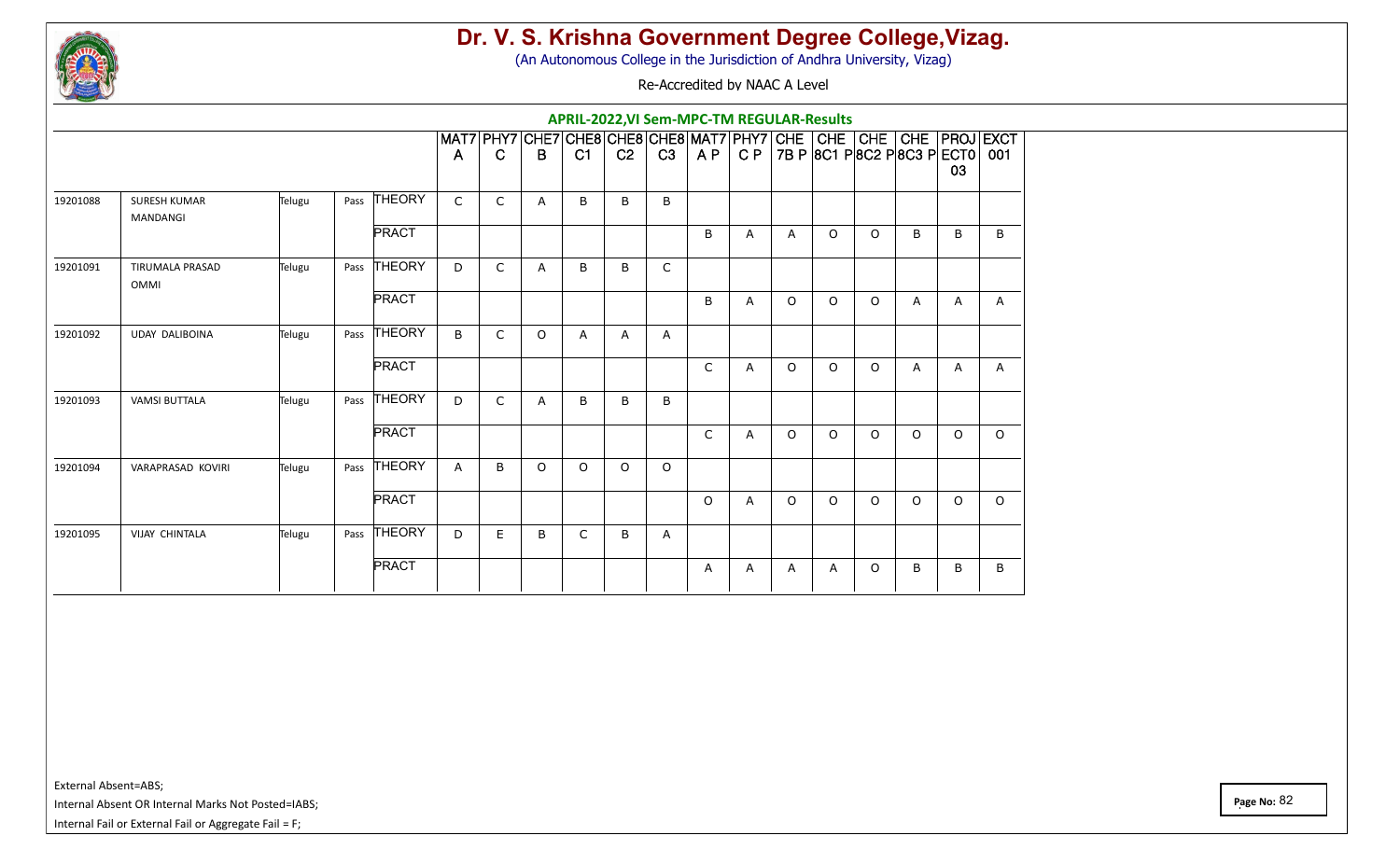

(An Autonomous College in the Jurisdiction of Andhra University, Vizag)

Re-Accredited by NAAC A Level

|           |                      |        |            |                    |             |                  |              |                |             |             |              | APRIL-2022, VI Sem-SE.H.P REGULAR-Results                           |         |              |
|-----------|----------------------|--------|------------|--------------------|-------------|------------------|--------------|----------------|-------------|-------------|--------------|---------------------------------------------------------------------|---------|--------------|
| Roll.No.# | <b>Student Name</b>  | Second | <b>RES</b> | Theory<br>$\prime$ |             | NG7A IS–7A  RY–7 |              | $\blacksquare$ | $ ENGB $ 2  | $ NG-8 $    | $\mathbf{3}$ | SPLE POLIT HISTO HIS8A SPEL HIS8A SPLE HIS8A SPLE PRJC EXTC<br>NG8A | $\top$  | $\top$       |
|           |                      | Lang   |            | Practical          |             |                  | $\mathsf{A}$ |                | A1          | A2          |              | 3                                                                   |         |              |
| 19122001  | <b>BHAVANI GANGU</b> | Hindi  | Pass       | THEORY             | A           | A                | A            |                | B           | B           |              | A                                                                   |         |              |
|           |                      |        |            | <b>PRACT</b>       |             |                  |              |                |             |             |              |                                                                     | $\circ$ | B            |
| 19122002  | <b>BOBBY BURIDI</b>  | Telugu | Pass       | THEORY             | B           | B                | $\sf B$      |                | $\mathsf C$ | B           |              | Α                                                                   |         |              |
|           |                      |        |            | <b>PRACT</b>       |             |                  |              |                |             |             |              |                                                                     | $\circ$ | A            |
| 19122003  | DAVEEDU PONNADA      | Telugu | Pass       | THEORY             | B           | B                | $\mathsf C$  |                | D           | D           |              | B                                                                   |         |              |
|           |                      |        |            | <b>PRACT</b>       |             |                  |              |                |             |             |              |                                                                     | $\circ$ | $\mathsf{A}$ |
| 19122004  | DOHAN VANTHALA       | Telugu | Pass       | THEORY             | $\mathsf C$ | $\circ$          | B            |                | $\mathsf C$ | $\mathsf C$ |              | B                                                                   |         |              |
|           |                      |        |            | <b>PRACT</b>       |             |                  |              |                |             |             |              |                                                                     | $\circ$ | $\mathsf B$  |
| 19122005  | HARIKA KORADA        | Hindi  | Pass       | THEORY             | $\circ$     | $\mathsf O$      | $\mathsf O$  |                | A           | A           |              | $\circ$                                                             |         |              |
|           |                      |        |            | <b>PRACT</b>       |             |                  |              |                |             |             |              |                                                                     | $\circ$ | B            |
| 19122006  | KIRANKUMAR VANTHALA  | Telugu | Pass       | <b>THEORY</b>      | A           | $\circ$          | A            |                | A           | B           |              | A                                                                   |         |              |
|           |                      |        |            | <b>PRACT</b>       |             |                  |              |                |             |             |              |                                                                     | $\circ$ | $\circ$      |
| 19122007  | LAVANYA KAKARI       | Telugu | Pass       | THEORY             | B           | A                | $\circ$      |                | B           | B           |              | A                                                                   |         |              |
|           |                      |        |            | <b>PRACT</b>       |             |                  |              |                |             |             |              |                                                                     | $\circ$ | $\mathsf C$  |
| 19122008  | MAHESH GEMMELI       | Telugu |            | Pass THEORY        | B           | $\mathsf C$      | B            |                | D           | B           |              | Α                                                                   |         |              |
|           |                      |        |            | <b>PRACT</b>       |             |                  |              |                |             |             |              |                                                                     | $\circ$ | B            |
| 19122010  | MOUNIKA PANGI        | Telugu | Pass       | THEORY             | Α           | Α                | B            |                | B           | $\mathsf C$ |              | A                                                                   |         |              |

External Absent=ABS;

Internal Absent OR Internal Marks Not Posted=IABS;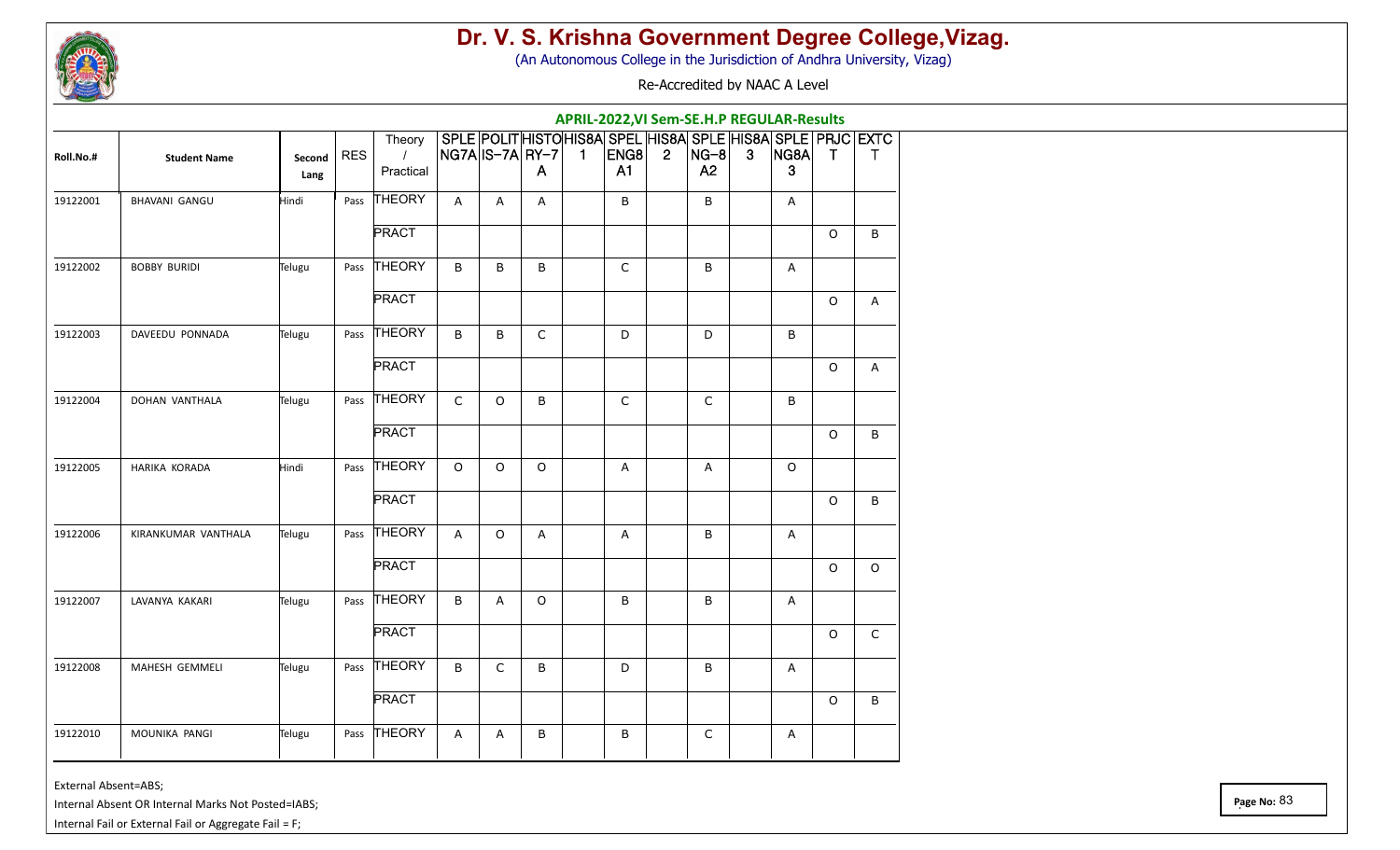

(An Autonomous College in the Jurisdiction of Andhra University, Vizag)

Re-Accredited by NAAC A Level

|          |                                 |          |      |              |             |             |                         |                |                        |                |                            |              | APRIL-2022, VI Sem-SE.H.P REGULAR-Results                                |              |              |
|----------|---------------------------------|----------|------|--------------|-------------|-------------|-------------------------|----------------|------------------------|----------------|----------------------------|--------------|--------------------------------------------------------------------------|--------------|--------------|
|          |                                 |          |      |              |             |             | NG7A IS–7A  RY–7  <br>A | $\blacksquare$ | ENG8<br>A <sub>1</sub> | $\overline{2}$ | $ NG-8 $<br>A <sub>2</sub> | $\mathbf{3}$ | SPLE POLIT HISTO HIS8A SPEL HIS8A SPLE HIS8A SPLE PRJC EXTC<br>NG8A<br>3 | $\mathsf{T}$ | $\mathsf{T}$ |
| 19122010 | MOUNIKA PANGI                   | Telugu   | Pass | PRACT        |             |             |                         |                |                        |                |                            |              |                                                                          | 0            | В            |
| 19122011 | POWEL ALEX MATLA                | Sanskrit | Pass | THEORY       | Α           | B           | C                       |                | $\mathsf C$            |                | D                          |              | B                                                                        |              |              |
|          |                                 |          |      | <b>PRACT</b> |             |             |                         |                |                        |                |                            |              |                                                                          | $\circ$      | $\circ$      |
| 19122012 | PREM CHAND ARASADA              | Telugu   | Pass | THEORY       | B           | $\mathsf C$ | $\sf B$                 |                | $\mathsf C$            |                | $\sf B$                    |              | Α                                                                        |              |              |
|          |                                 |          |      | <b>PRACT</b> |             |             |                         |                |                        |                |                            |              |                                                                          | $\circ$      | B            |
| 19122013 | RAJKUMAR NIMMAKA                | Telugu   | F:1  | THEORY       | F           | $\mathsf C$ | B                       | A              |                        | B              |                            | A            |                                                                          |              |              |
|          |                                 |          |      | <b>PRACT</b> |             |             |                         |                |                        |                |                            |              |                                                                          | A            | B            |
| 19122014 | RAMARAJU BODNAIK                | Telugu   | Pass | THEORY       | $\mathsf C$ | $\circ$     | A                       |                | $\mathsf C$            |                | $\mathsf C$                |              | A                                                                        |              |              |
|          |                                 |          |      | <b>PRACT</b> |             |             |                         |                |                        |                |                            |              |                                                                          | O            | В            |
| 19122015 | RAMESH PADAL<br><b>BONANGI</b>  | Telugu   | Pass | THEORY       | $\circ$     | O           | Α                       |                | Α                      |                | B                          |              | $\circ$                                                                  |              |              |
|          |                                 |          |      | <b>PRACT</b> |             |             |                         |                |                        |                |                            |              |                                                                          | $\circ$      | В            |
| 19122016 | SAMUEL RAJ DUSSI                | Telugu   | Pass | THEORY       | $\circ$     | O           | Α                       |                | B                      |                | B                          |              | $\circ$                                                                  |              |              |
|          |                                 |          |      | <b>PRACT</b> |             |             |                         |                |                        |                |                            |              |                                                                          | $\circ$      | O            |
| 19122017 | SHARMILA KALLA                  | Hindi    | Pass | THEORY       | A           | A           | A                       |                | A                      |                | B                          |              | O                                                                        |              |              |
|          |                                 |          |      | <b>PRACT</b> |             |             |                         |                |                        |                |                            |              |                                                                          | A            | $\circ$      |
| 19122018 | SOWMYA BHARGAVI<br><b>MAJJI</b> | Telugu   | Pass | THEORY       | A           | O           | $\circ$                 |                | B                      |                | Α                          |              | $\circ$                                                                  |              |              |
|          |                                 |          |      | <b>PRACT</b> |             |             |                         |                |                        |                |                            |              |                                                                          | A            | $\circ$      |

External Absent=ABS;

Internal Absent OR Internal Marks Not Posted=IABS;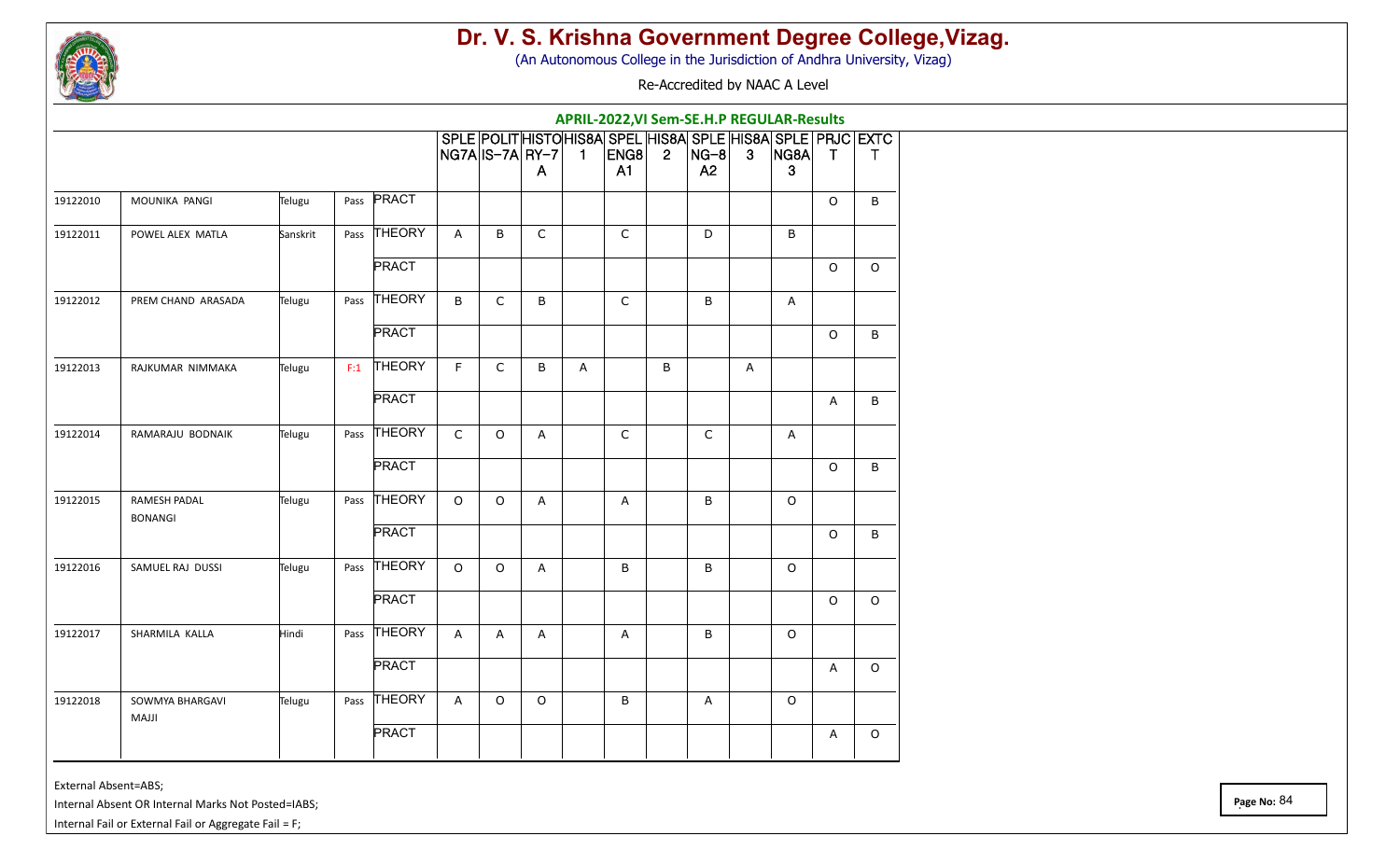

(An Autonomous College in the Jurisdiction of Andhra University, Vizag)

Re-Accredited by NAAC A Level

|          |                         |        |      |               | APRIL-2022, VI Sem-SE.H.P REGULAR-Results |                    |        |  |                                                                         |                |            |   |           |          |                               |
|----------|-------------------------|--------|------|---------------|-------------------------------------------|--------------------|--------|--|-------------------------------------------------------------------------|----------------|------------|---|-----------|----------|-------------------------------|
|          |                         |        |      |               |                                           | $NG7A IS-7A RY-7 $ | A      |  | SPLE POLITHISTOHIS8A SPEL HIS8A SPLE HIS8A SPLE PRJC EXTC<br>ENG8<br>A1 | $\overline{2}$ | NG-8<br>A2 | 3 | NG8A<br>3 |          |                               |
| 19122020 | SRINU NALLABELLI        | Telugu | Pass | <b>THEORY</b> | B                                         | $\Omega$           | $\sim$ |  | B                                                                       |                | B          |   | A         |          |                               |
|          |                         |        |      | <b>PRACT</b>  |                                           |                    |        |  |                                                                         |                |            |   |           | A        | $\overline{\phantom{0}}$<br>◡ |
| 19122023 | VISWESH KUMAR<br>KIMUDU | Telugu | Pass | <b>THEORY</b> | $\mathsf{A}$                              | B                  | A      |  | B                                                                       |                | B.         |   | O         |          |                               |
|          |                         |        |      | <b>PRACT</b>  |                                           |                    |        |  |                                                                         |                |            |   |           | $\Omega$ | $\sim$<br>U                   |

External Absent=ABS; Internal Absent OR Internal Marks Not Posted=IABS; Internal Fail or External Fail or Aggregate Fail = F;

**Page No:** 85